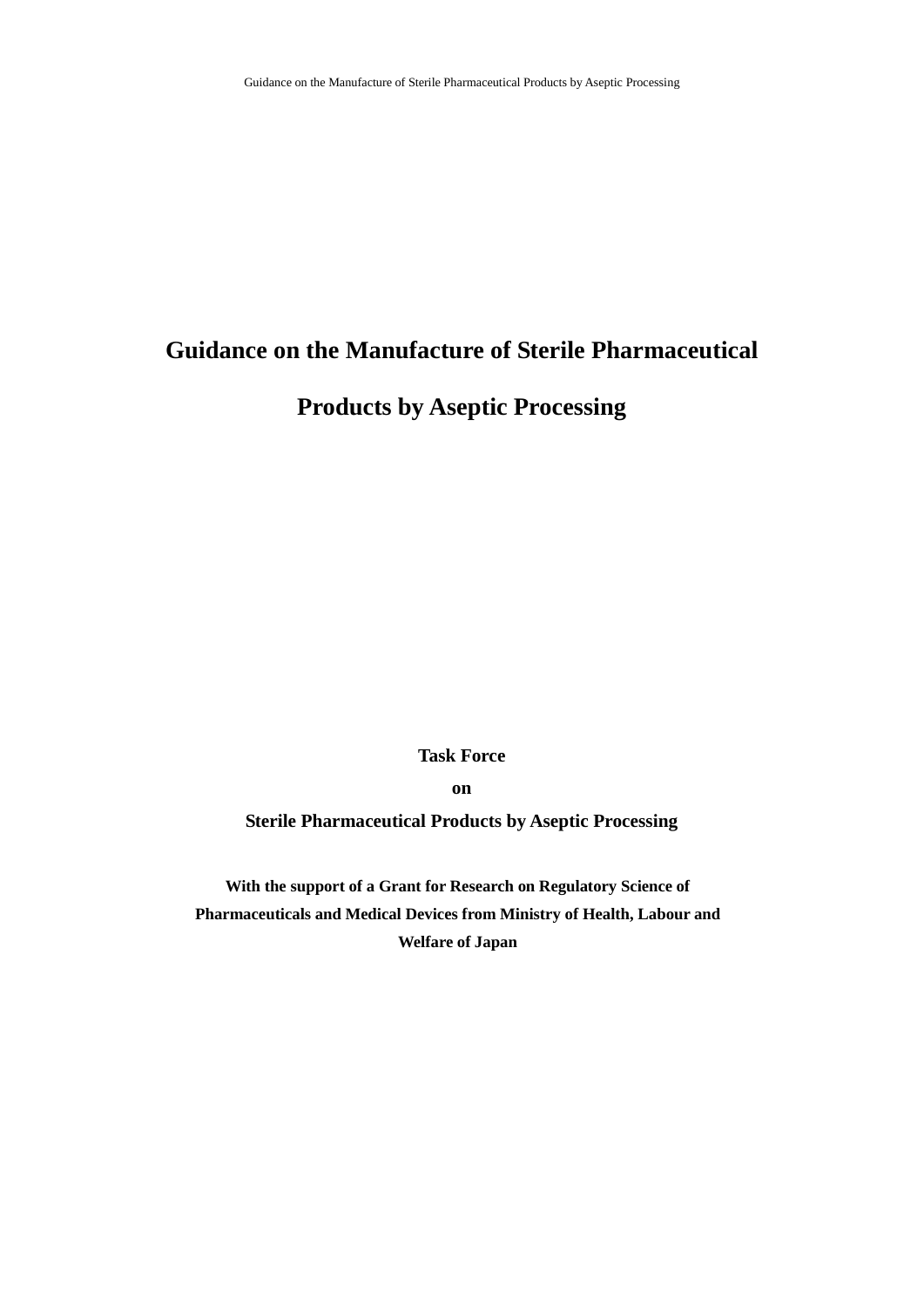# **Chairred by:**

Masashi Muroi Musashino University Tsuguo Sasaki Pharmaceuticals and Medical Devices Agency

# **Collaborating researchers:**

| Yoshimi Urayama                                                                       | Chiyoda Corporation                       |  |  |  |
|---------------------------------------------------------------------------------------|-------------------------------------------|--|--|--|
| Hirohito Katayama                                                                     | Bayer Yakuhin, Ltd.                       |  |  |  |
| Mamoru Kokubo                                                                         | Shibuya Kogyo Co., Ltd.                   |  |  |  |
| Yoshiaki Kogure                                                                       | Towa Pharmaceutical Co., Ltd.             |  |  |  |
| Kazuyuki Kobayashi                                                                    | Eli Lilly Japan K.K.                      |  |  |  |
| Yuko Sasaki                                                                           | National Institute of Infectious Diseases |  |  |  |
| Osamu Shirokizawa                                                                     | Pharma Solutions Co., Ltd.                |  |  |  |
| Mitsuhiro Takahashi                                                                   | Astellas Pharma Tech Co., Ltd.            |  |  |  |
| Nobuo Tateishi                                                                        | Chugai Pharmaceutical Co., Ltd.           |  |  |  |
| Toshikazu Tani                                                                        | C&S Corporation                           |  |  |  |
| <b>Takahiro Naitou</b>                                                                | Shionogi & Co., Ltd                       |  |  |  |
| Toshiaki Nishihata                                                                    | Santen Pharmaceutical Co., Ltd.           |  |  |  |
| Yoshiaki Hara                                                                         | Sartorius Stedim Japan K.K.               |  |  |  |
| Toshikazu Harada                                                                      | Santen Pharmaceutical Co., Ltd.           |  |  |  |
| <b>Tsutomu Hinomoto</b>                                                               | Santen Pharmaceutical Co., Ltd.           |  |  |  |
| Naoki Hirashima                                                                       | Takeda Pharmaceutical Co., Ltd.           |  |  |  |
| Junji Magata                                                                          | Millipore Corporation                     |  |  |  |
| Daikichiro Murakami                                                                   | Taikisha Co., Ltd.                        |  |  |  |
| Pharmaceuticals and Medical Devices Agency: Hiroshi Kato, Yukio Saito, Singo Sakurai, |                                           |  |  |  |
| Shogo Suzuki, Yutaka Sumi, and Ryoko Naruse                                           |                                           |  |  |  |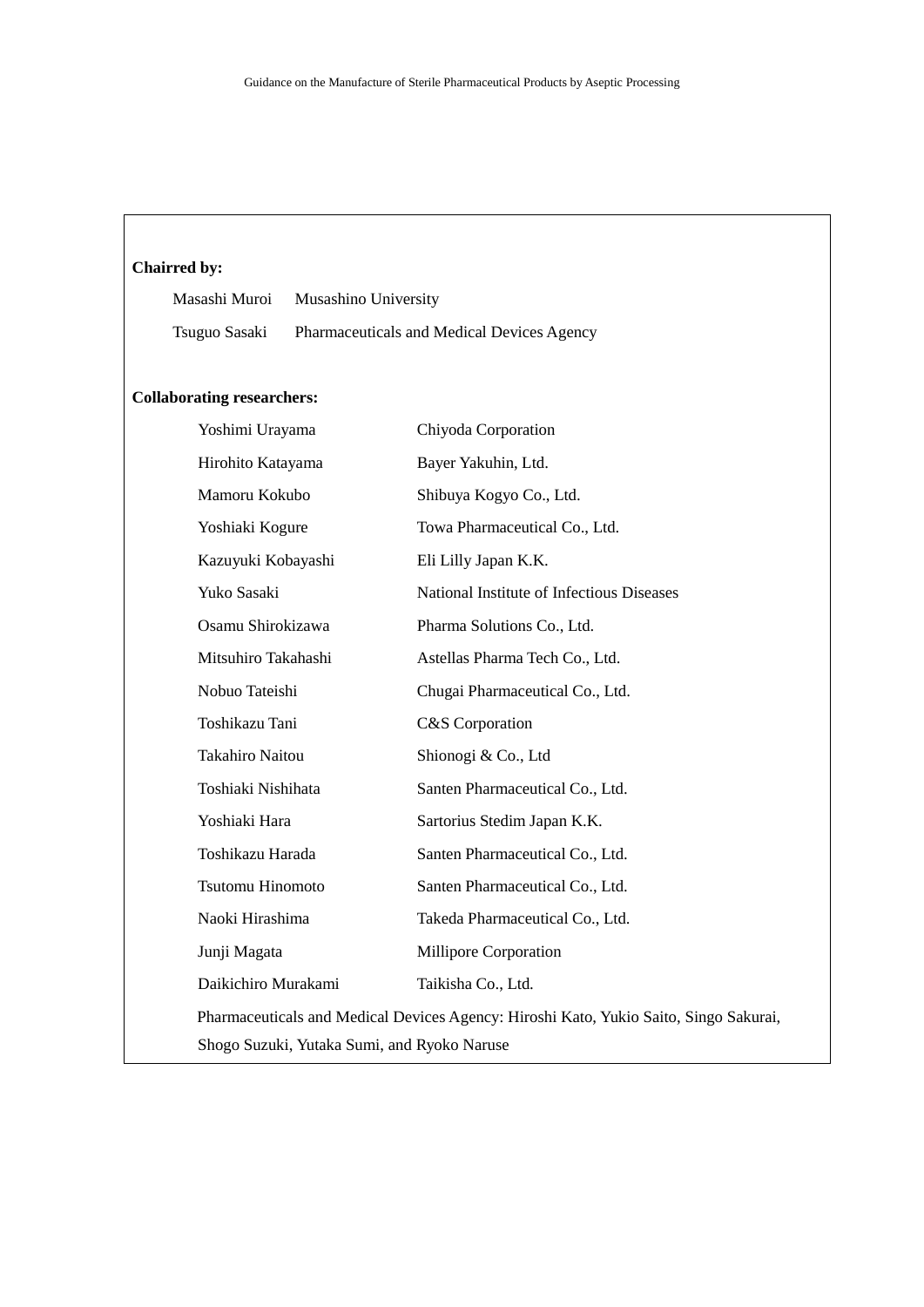#### **[Members of first edition (July 2006)]**

Kenichi Tanamoto (chair), Tsuguo Sasaki (co-chair), Kunio Kawamura (co-chair), Yoshimi Urayama, Mamoru Kokubo, Yoshiaki Kogure, Satoru Sasaki, Yuko Sasaki, Osamu Shirokizawa, Shinji Sugaya, Toshikazu Tani, Toshiaki Nishihata, Yoshiaki Hara, Tsutomu Hinomoto, Hiroyuki Fujita, Junji Magata, Taiichi Mizuta, and Daikichiro Murakami

### **Contributors to the original version:**

Research Supported by 2005 Health and Labor Science Grant from the Ministry of Health, Labour and Welfare of Japan (Research on Regulatory Science of Pharmaceutical and Medical Devices) Research on the Introduction of International Standards on Aseptic Drug Manufacturing into Japan

**Notice**: This English version of the Guidance on Sterile Pharmaceutical Products Produced by Aseptic Processing is prepared for the convenience of users unfamiliar with the Japanese language. When and if any discrepancy arises between the Japanese original and its English translation, the former is authentic.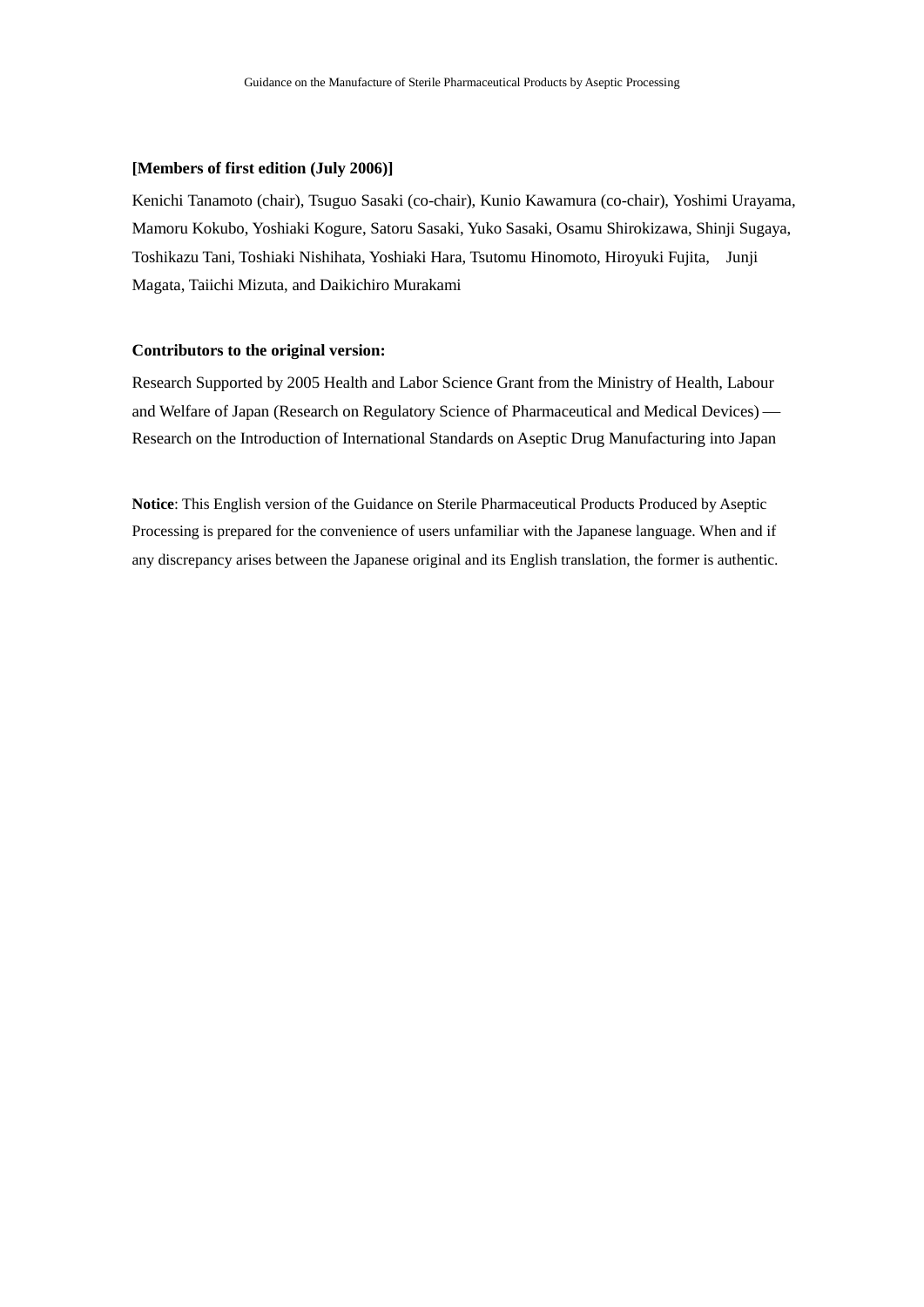# **Table of Contents**

| 1.  |                                                           |
|-----|-----------------------------------------------------------|
| 2.  |                                                           |
| 3.  |                                                           |
| 4.  |                                                           |
| 5.  |                                                           |
| 6.  |                                                           |
| 7.  | PROCESSING AREAS FOR STERILE PHARMACEUTICAL PRODUCTS17    |
| 8.  | CLEANING AND DISINFECTION OF PROCESSING AREAS FOR STERILE |
|     |                                                           |
| 9.  | CONTROL OF RAW MATERIALS, CONTAINERS, AND CLOSURES25      |
| 10. | STORAGE AND TRANSPORT OF STERILE INTERMEDIATE PRODUCTS27  |
| 11. |                                                           |
| 12. |                                                           |
| 13. |                                                           |
| 14. |                                                           |
| 15. |                                                           |
| 16. |                                                           |
| 17. |                                                           |
| 18. |                                                           |
| 19. | ISOLATOR SYSTEM, BARRIER SYSTEM, AND BLOW-FILL SEAL65     |
| 20. |                                                           |
|     |                                                           |
| A1. | ACTIVE PHARMACEUTICAL INGREDIENTS (APIS) MANUFACTURED VIA |
|     |                                                           |
| A2  |                                                           |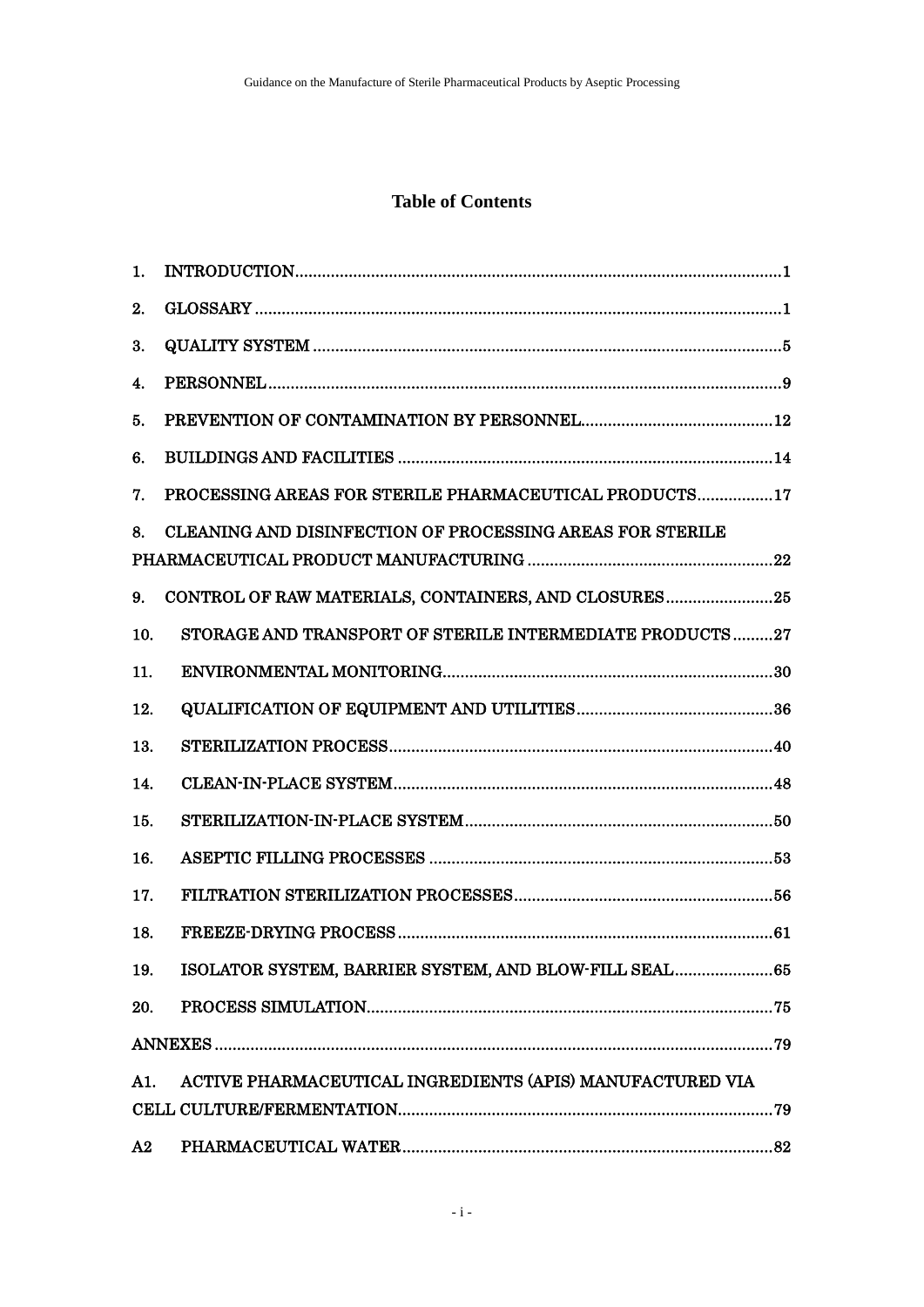| A3 PEST CONTROL OF ASEPTIC MANUFACTURING FACILITIES 94 |  |
|--------------------------------------------------------|--|
|                                                        |  |
|                                                        |  |
|                                                        |  |
|                                                        |  |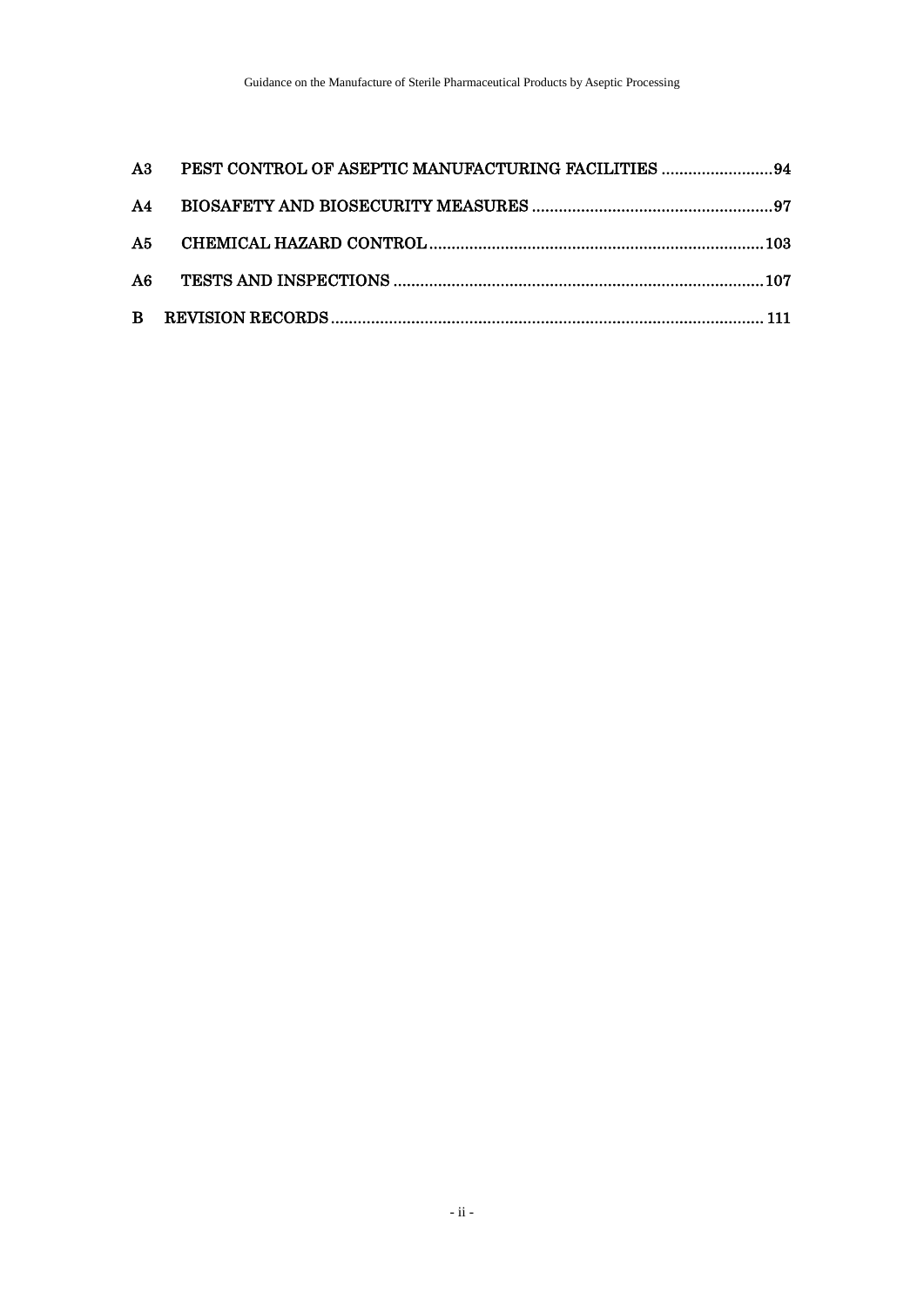# <span id="page-5-0"></span>**1. Introduction**

This guidance document describes the current basic concepts on sterility assurance and procedures for manufacturing and controlling sterile pharmaceutical products in order to advise manufacturers of sterile pharmaceutical products and regulatory personnel responsible for pharmaceutical inspections on sterility assurance.

This guidance is intended to be applied in the aseptic processing of parenteral drugs; however, its basic concepts may also be useful when manufacturing ophthalmic solutions and other sterile pharmaceutical products. The concepts and descriptions contained in this guidance may be superseded by other processes or procedures of manufacture that are justifiably comparable or more stringent (except for the Ministerial Ordinance, "Regulations for Manufacturing Control and Quality Control of Medicinal Products and Quasi-Medicinal Products" ["GMP regulations," Ordinance No. 179, 2004], and other regulatory requirements, notifications, and issues), as long as the quality of pharmaceutical products can be ensured.

# <span id="page-5-1"></span>**2. Glossary**

- 2.1 **Air lock:** A small room that is generally composed of interlocked doors, constructed to maintain air pressure control between adjoining rooms. The intent of an aseptic processing airlock is to preclude ingress of particulate matter and microorganism contamination from a lesser controlled area. The air balance for the bio-safety facility should be established and maintained to ensure that airflow is from areas of least- to greater contamination.
- 2.2 **Action level**: Established criteria of microbial or airborne particle level that, when exceeded, should trigger appropriate investigation and corrective action based on the investigation.
- 2**.3 Air cleanliness level:** A quality which indicates the condition of cleanliness of a monitored item, expressed as number of particles larger than  $0.5 \mu$ m permitted per m<sup>3</sup>. It is classified in grades A, B, C, and D according to the required particulate number in the air.
- 2.**4 Alert level:** Established criteria of microbial or airborne particle level (and microbial species if necessary) giving early warning of potential drift from normal conditions.
- 2.**5 Aseptic filling:** A Part of aseptic processing where sterilized products are filled and/or packaged into sterile containers and closed under Grade A area.
- **2.6 Aseptic processing:** A method of producing sterile products in which sterile bulk product or sterile raw materials are compounded and filled into sterile containers in a controlled environment, in which the air supply, materials, equipment and personnel are regulated to control microbial and particulate contamination to acceptable levels.
- **2.7 Aseptic processing area (APA):** Controlled environments, in which the air supply, materials,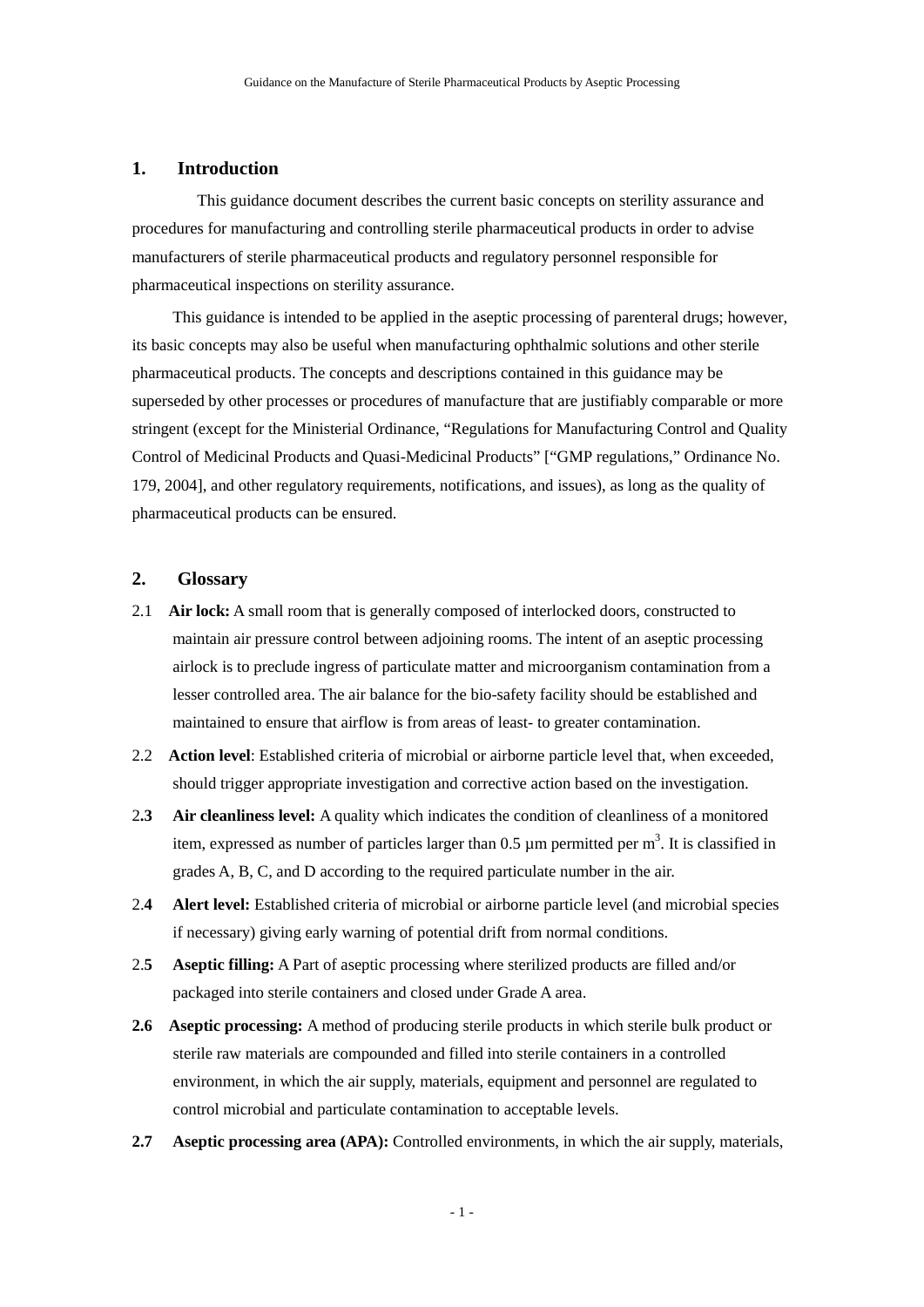equipment and personnel are regulated to control microbial and particulate number to acceptable levels. APA is consisted of "critical (processing) area" and "direct support area."

- **2.8 Barrier:** A physical partition to protect direct intervention of operating personnel in a controlled environment.
- **2.9 Bioburden:** Population of viable microorganisms which may be present in non-sterile drugs or materials including intermediate products and raw materials.
- **2.10 Biological indicator (BI):** Microbiological test system providing defined resistance to a specified sterilization process under defined conditions to be used as an indicator for the sterilization cycle efficacy.
- **2.11 Change control system:** A formal system planned and designed to assess all changes that might affect the quality of pharmaceutical product to be intended to ensure the maintenance of process control
- **2.12 Chemical indicator (CI):** Test system that reveals change in one or more process variables based on a chemical or physical change resulting from exposure to a sterilization process.
- **2.13 Clean area:** An area maintained and controlled to prevent contamination of pharmaceutical products with microorganisms or foreign substances, in compliance with defined particle and microbiological cleanliness standards. For the purposes of this document, this term is synonymous with manufacturing area for aseptic products.
- **2.14 Colony forming unit (CFU):** Visible growth of microorganisms arising from a single cell or multiple cells.
- **2.15 Critical area:** A limited processing area where sterilized containers, raw materials, intermediate products or the surface of equipment that comes into contact with sterilized product is exposed to environment. This area is also known as the "critical processing area." The level of environmental cleanliness of this area is commonly referred to as Grade A.
- **2.16 Critical processing:** A process that can affect one or more critical quality attributes of a pharmaceutical product.
- **2.17 Culture conditions:** Stated combination of conditions, including the type of medium and the period and temperature of incubation, used to promote microbiological growth.
- **2.18 Decontamination:** A process that reduces or removes contaminating substances to a defined acceptance level using a reproducible method.
- **2.19 Design qualification (DQ):** Documented verification that the proposed design of the facilities, equipment, or systems is suitable for the intended purpose.
- **2.20 Direct support area:** A background area directly supporting the critical area. Sterilized products are not directly exposed to the environment in this area. This quality of the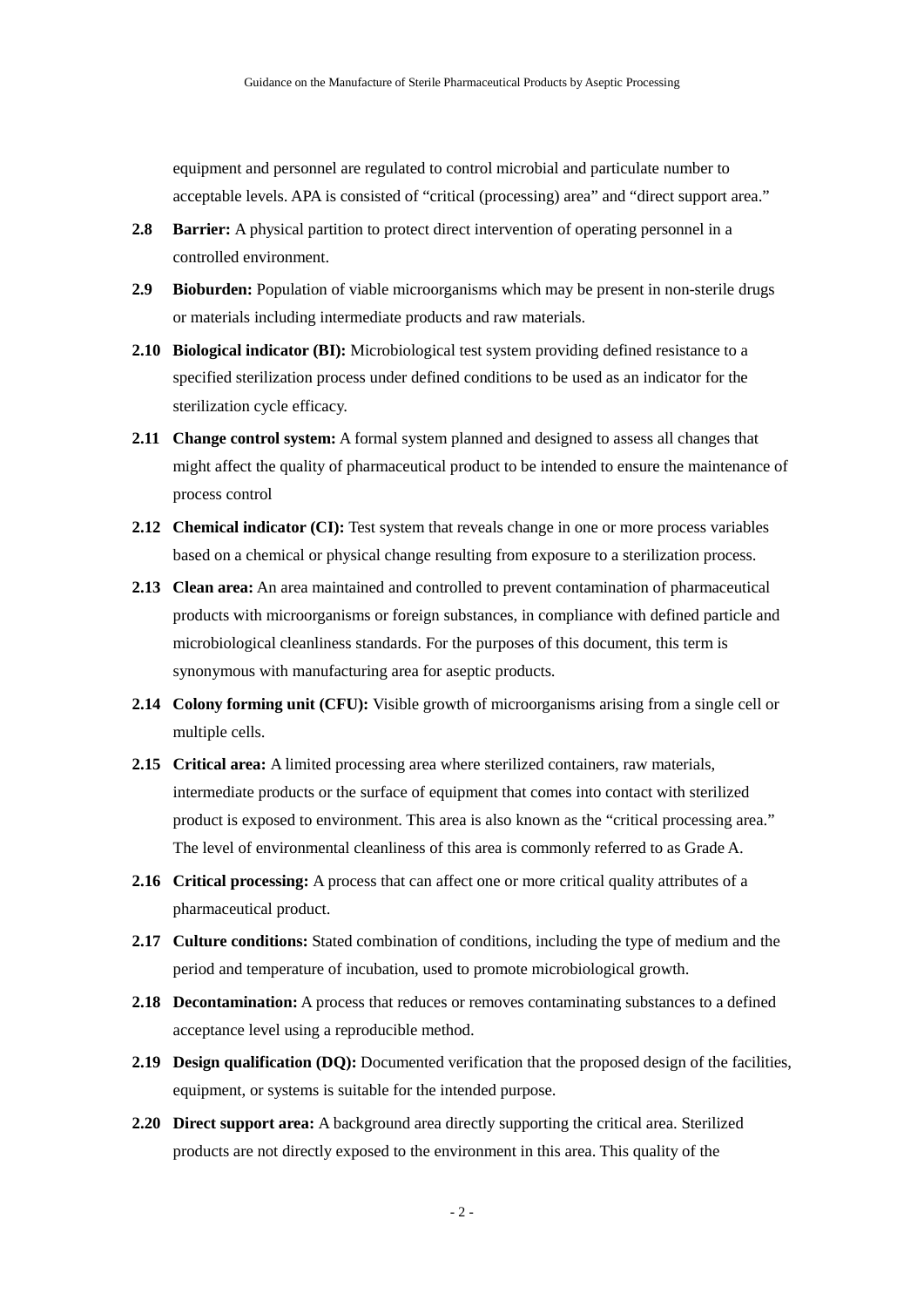environment is commonly referred to as Grade B.

- **2.21 Disinfection:** A process by which environmental or equipment bioburden is reduced to a safe level or eliminated.
- **2.22 D value:** A value indicating the extinct rate of microorganism. The time or radiation dosage required to achieve inactivation of 90% of a population (one tenth of the survival rate) of the test microorganism under stated exposure conditions.
- **2.23 Endotoxin:** Lipopolysaccharide constituting of outer membrane of Gram negative bacteria and may have pyrogenic reactions and other biological activities to humans.
- **2.24 Environmental monitoring program:** A system to plan, organize and implement all the activities to achieve and maintain the required levels of air and surface cleanliness in the manufacturing areas. The intent is to manufacture aseptic pharmaceutical products in high quality level, by foreseeing deterioration of environments in manufacturing areas, preventing bad influence to the quality of products, and performing appropriate cleanliness control through a proper monitoring of the manufacturing environment.
- **2.25 Heating ventilation and air condition (HVAC) system:** An air handling system including heating, ventilation, and air conditioning.
- **2.26 High efficiency particulate air (HEPA) filter:** Air filters designed to retain particulates of larger than a certain size with defined efficiency. The filter retaines particles of  $\geq 0.3$  µm size with a minimum efficiency of 99.97%.
- **2.27 Indirect supporting area:** An area where containers, raw materials, and unsterilized intermediate products are exposed to the environment and where materials and equipment used for aseptic processing are cleaned.
- **2.28 Installation qualification (IQ):** Documented verification that the equipment or systems, as installed or modified, comply with the approved design, the manufacturer's recommendations and/or user requirements.
- **2.29 Integrity test for containers:** Test for confirming container's closure integrity as a part of stability testing for sterile products until the use.
- **2.30 Integrity test for filter:** A non-destructive test which is used to predict the functional performance of a filter.
- **2.31 Isolator:** A sealed and sterilized enclosure capable of preventing ingress of contaminants by means of total physical separation of enclosure to the surrounding exterior environment, An isolator's air supply is filtered using HEPA or ULPA grade filters.
- **2.32 Gas filter:** Hydrophobic filters equipped in compressed air pipe lines for the porpose of removing microorganisms and particulates from gases.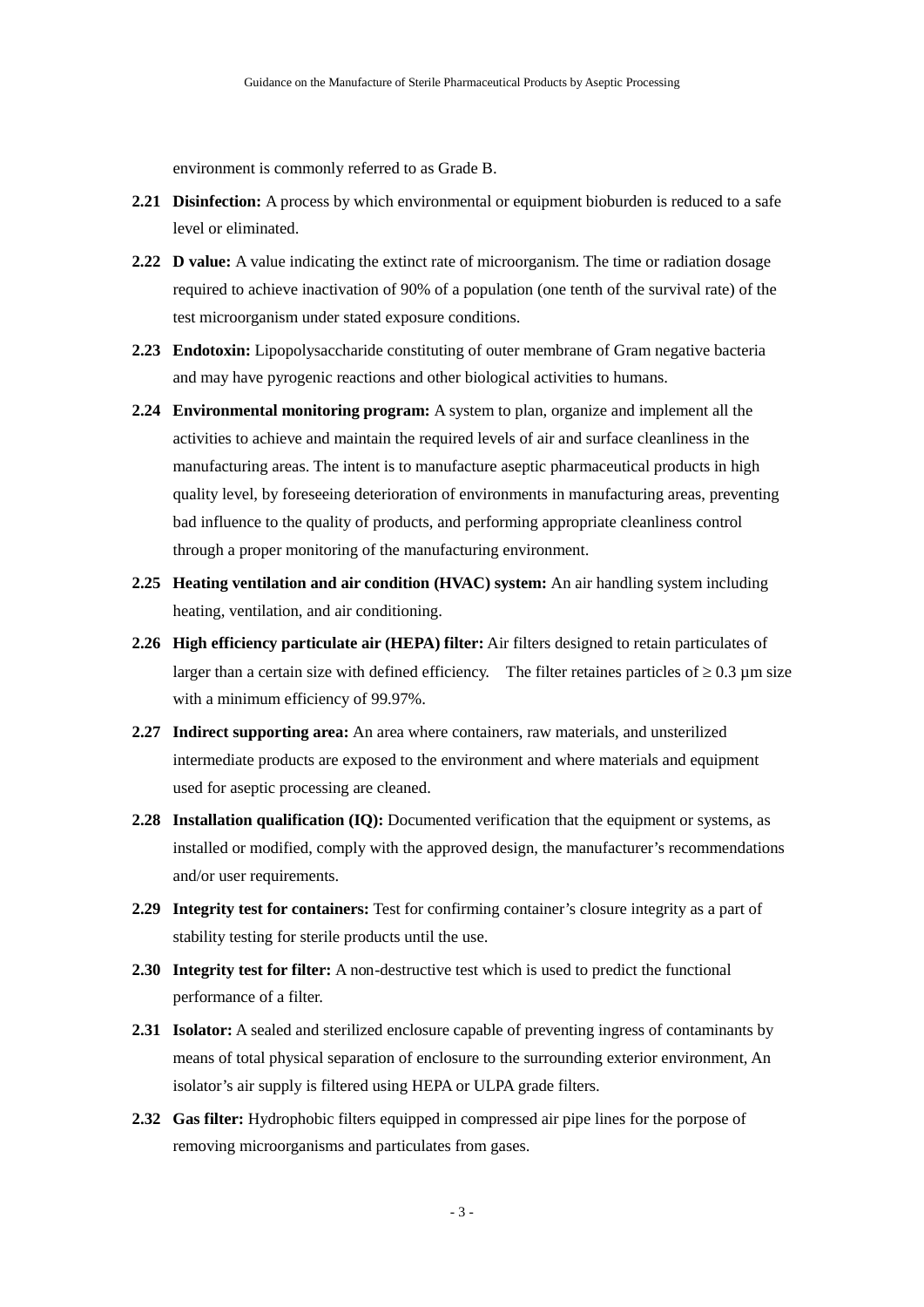- **2.33 Leak test:** A test performed to verify that air leak from equipment/ devices and the container closure system that require to maintain sealing performance remains within the specified limits**.**
- **2.34 Material safety data sheet (MSDS):** A specific document that shows important physical and chemical characteristics of a chemical or product to alert a user, transporter or other interested party to potential safety hazards that may be associated with the material. An MSDS is a legal requirement under "Pollutant Release and Transfer Register" for all aspects of commerce involving chemicals designated in the ordinance as Class I Designated Chemical Substances, Class II Designated Chemical Substances and products containing these substances.
- **2.35 Microorganism:** General term for bacteria, fungi, protozoa and virus. Microorganism indicates only bacteria and fungi in this text**.**
- **2.36 Operational qualification (OQ):** Documented verification that the equipment or systems, as installed or modified, perform as intended throughout the anticipated operating ranges.
- **2.37 Overkill sterilization:** A process which is sufficient to provide at least a 12 log reduction of microorganisms having a minimum D value of 1.0 minute, regardless of bioburden count in the product being sterilized or the resistance of the objective microorganisms to the sterilization.
- **2.38 Performance qualification (PQ):** Documented verification that the equipment and ancillary systems, as when operating together, can perform effectively and reproducibly based on the approved process method and specifications.
- **2.39 Process parameter:** Specified value for a process variable.
- **2.40 Process simulation test or media fills:** One of the processing validations employed to evaluate the propriety of the aseptic processing of pharmaceutical products using sterile media instead of actual product.
- **2.41 Pure steam:** Saturated steam that is generally produced using purified water or water of better quality and will then be condensed into such high grades of water that meet the criteria for water for injection under Pharmacopoeia.
- **2.42 Quality system**: Organizational structure, procedures, processes and resources needed to implement quality management.
- **2.43 Restricted Access Barrier System (RABS):** An integrated system that possesses aseptic processing areas (critical areas) and is composed of some critical elements such as rigid wall enclosure (often equipped with gloves), unidirectional airflow least- to through HEPA filters and appropriate operation procedures.
- **2.44 Sanitation/sanitization:** Hygienic means of facilities and equipment by disinfection, cleaning,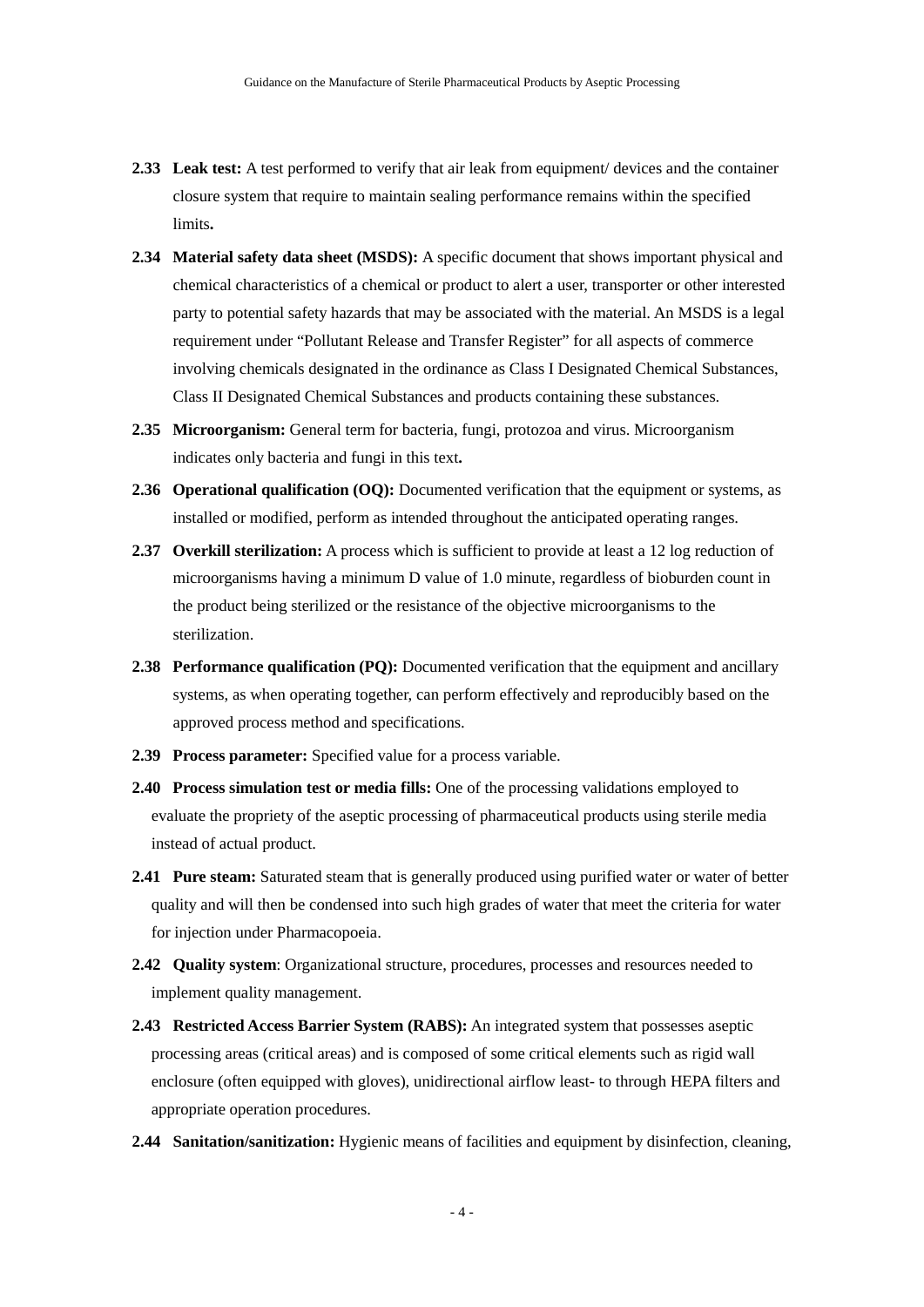hot waters, etc.

- **2.45 Standard operating procedure (SOP):** An authorized written procedure giving instructions for performing operations not necessarily specific to a given product or material but of a more general nature (e.g. equipment operation, maintenance and cleaning; validation; cleaning of premises and environmental control; sampling and inspection). Certain Standard Operating Procedures (SOPs) may be used to supplement product-specific master and batch production documentation.
- **2.46 Sterile:** Free from viable microorganisms.
- **2.47 Sterility assurance level (SAL):** Probability of a single viable microorganism being present in a product unit after exposure to the proper sterilization process, expressed as  $10^{-n}$ .
- **2.48 Sterilization:** A process that destroys or eliminates all microorganisms which is used to render a product free from viable microorganisms.
- **2.49 Sterilizing filter:** Either hydrophilic or hydrophobic filter to perform as required should be demonstrated through bacterial challenge testing. The filters should retain specified numbers of indicator bacteria under specified conditions. The nominal pore size of the filters ranges from 0.20 to 0.22 µm.
- **2.50 Terminal sterilization:** A process whereby a product is sterilized in its final container or packaging, and which permit the measurement and evaluation of quantifiable microbial lethality. Typically, the sterility assurance level should be less than  $10^{-6}$ .
- **2.51 Unidirectional airflow:** Air flow which has a singular direction of flow and may contain uniform velocities of air flow along parallel flow lines.
- **2.52 Working shift:** Scheduled period of work or production, usually less than 12 hours in length, during which operations are conducted by a single defined group of workers.

# <span id="page-9-0"></span>**3. Quality System**

The quality system for aseptic manufacturing of sterile pharmaceutical products is structured to satisfy the requirements for the establishment, documentation, implementation, and maintenance of an efficient and adequate quality control system in compliance with Sections 1 (General Rules) and 3 (Manufacturing Control and Quality Control of Sterile Pharmaceutical Products) of Chapter 2 of the current GMP regulations.

### **3.1 General Requirements**

1. General

The written quality system should comprise an organizational structure and description of

- 5 -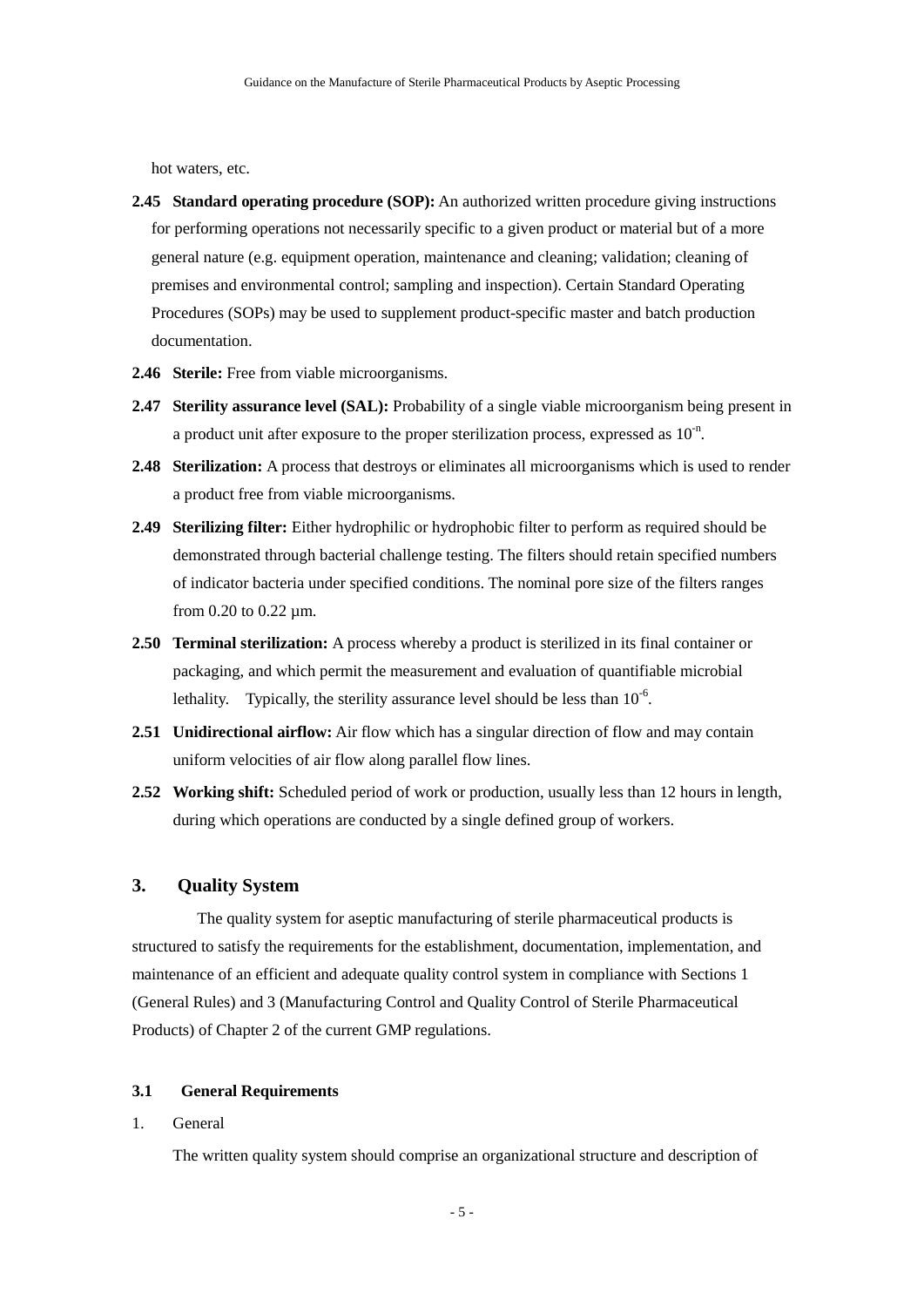operational procedures, manufacturing processes, resources used, and activities necessary to ensure compliance with the requirements for aseptic processing of sterile pharmaceutical products stipulated in this guidance document.

All quality control-related activities to be undertaken, including sterility assurance-related activities, should be identified and documented in detail. Manufacturers of pharmaceutical products under aseptic conditions are also required to establish and implement an adequate quality system by setting up quality control standards suitable for the prevention of microbial product contamination during processing. This quality system should include an investigation system for identifying deficiencies in sterilization procedures and assessing abnormalities or deviations in control parameters from the standards, as well as a verification system for ensuring the acceptability of corrective and preventive measures taken and whether or not the outcome of these measures was achieved.

2. Scope of application

This guidance is applicable to the quality system governing all processes in sterile pharmaceutical product manufacturing at facilities where pharmaceutical products are manufactured under aseptic conditions. In practice, the scope of application includes environmental control, control of laboratory testing of sterile pharmaceutical products, quality control of aseptic processing, validation, and systematized control of manufacturing processes and product quality such as documentation and change control.

3. Document control

The following documents should be prepared, used for fulfilling requirements stipulated in each provision of this document, and archived to ensure the sterility of sterilized pharmaceutical products: documents on initial, periodic and change validation; standard operating procedures (SOPs); area maps with cleanliness levels; movement diagrams of raw materials, personnel, intermediate products, and finished products; equipment and instrument layout charts; instructions; records of data; deviation control records; change control records; out-of-specification (OOS) test results; calibration records; environmental monitoring records; log books; and computer system data (e.g. records stored on electronic media).

4. Risk management

The concept and procedures for risk management should be included in the quality system, and contamination preventive measures should be implemented to minimize risks of contaminating pharmaceutical products with microorganisms, endotoxins, and foreign matters. The risk management system should be based on risk assessment procedures for analyzing and evaluating factors affecting product sterility and contamination with endotoxins and foreign matters as well as based on verification of risk control procedures for demonstrating the

- 6 -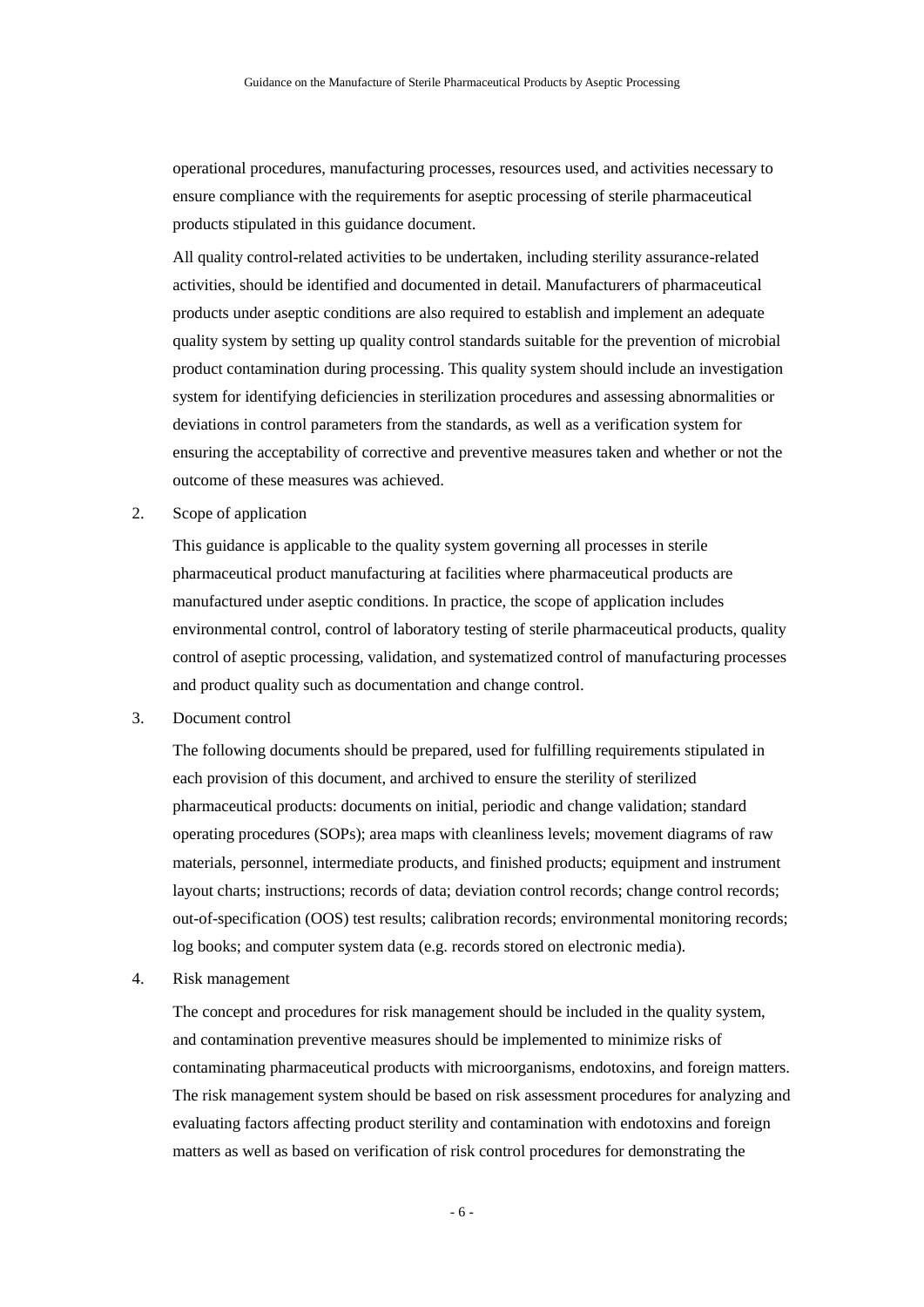reliability and validity of risk avoidance procedures.

5. Qualification of aseptic processing environment

Environmental parameters of the aseptic processing area should be identified and verified for qualification. Based on qualification assessment results, a program for HVAC system maintenance and environmental monitoring should be established and implemented.

6. Qualification of aseptic processing equipment and facilities

Equipment and instruments used for the manufacture of sterile pharmaceutical products in the aseptic processing area as well as other equipment and facilities that may affect aseptic processing should be evaluated for qualification. Based on qualification assessment results, a program for maintaining the equipment and facilities should be established.

7. Prospective validation and periodic review of process control

Process validation that simulates all processes and activities related to sterilization of pharmaceutical products should be conducted. Such processes and activities are required to achieve commercial sterility of pharmaceutical products based on scientific evidence-based designs and operations. A process control program should also be established and validated.

8. Periodic revalidation

Periodic revalidation should include a process simulation program and periodic valuation of sterilization processes that may affect the sterility of pharmaceutical products.

9. Time limitation for aseptic manufacturing operations

Manufacturing processes of sterile pharmaceutical products from the preparation of drug solution to filtration and sterilization should be conducted as quickly as possible. The maximum allowable time from filtration, storage, and filling to sealing should be established by taking into account the product composition, manufacturing processes, and storage conditions as well as risks inherent to these processes.

10. Cleaning and disinfection of facilities and equipment

A program for cleaning and disinfecting facilities and equipment should be established taking into account the potential development of drug-resistant microorganisms. The program should contain procedures for screening and classifying bacterial isolates in each manufacturing environment.

11. Pest control

An appropriate pest control program should be directed to aseptic manufacturing facilities to prevent contamination of sterile pharmaceutical products with insects and other vermin.

12. Flow of raw materials

Flow diagrams of raw materials, parts, and other articles necessary for processing products

- 7 -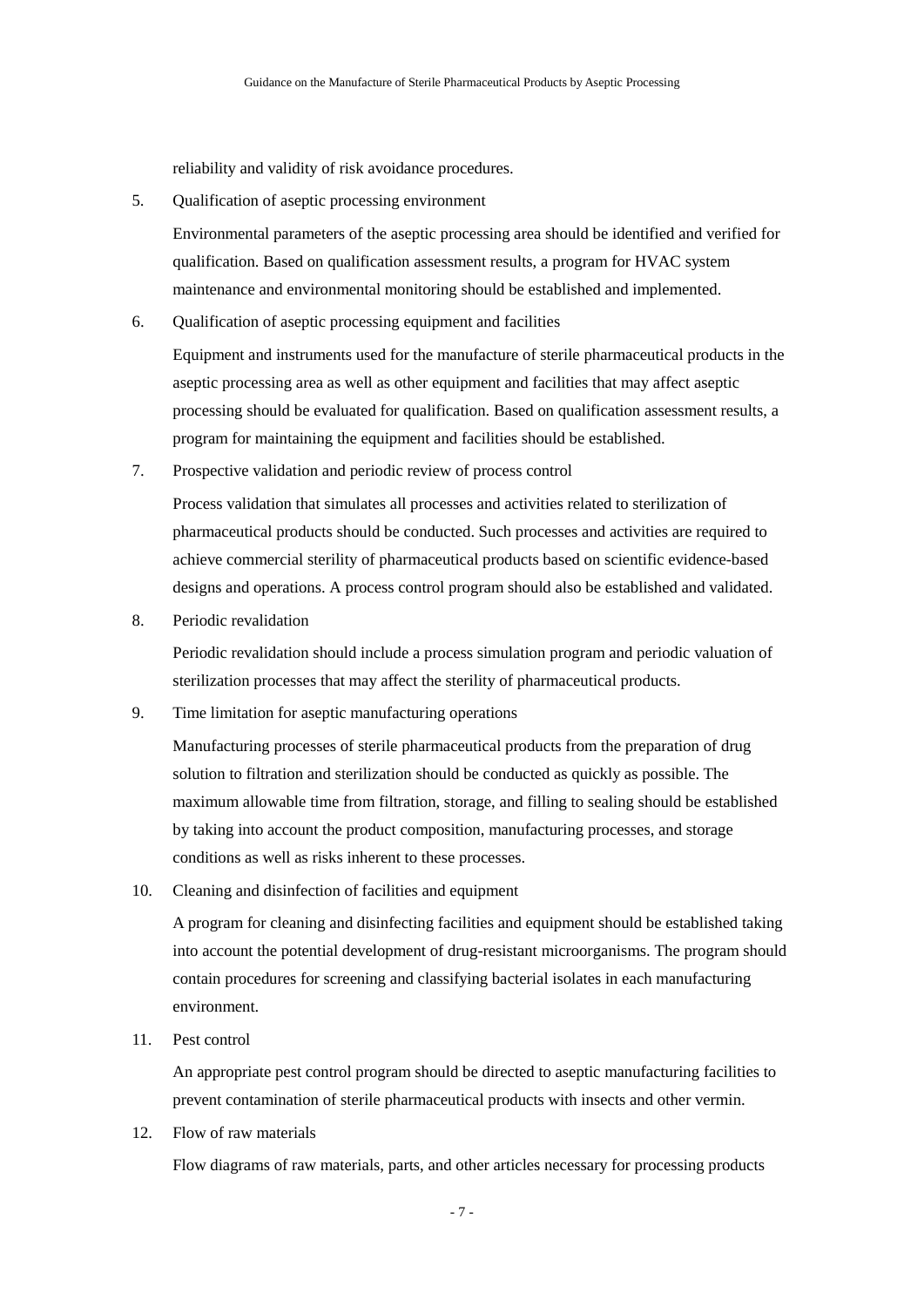into the aseptic processing area should be established and, as the situation may require, appropriate disinfection and sterilization procedures should be implemented. Appropriate measures should be takento prevent microbial invasion into the working area during the transfer of raw materials and other materials.

13. Gowning and flow of personnel

Appropriate procedures should be practiced to prevent microbial invasion into the aseptic processing area during the entry or exit of personnel. Gowning procedures and flow of personnel should be standardized.

14. Change control

Changes in standard procedures should be confirmed to have no negative impact on the sterility of pharmaceutical products based on scientific evidence. Changes implemented should be evaluated by applicable qualification and validation procedures, and, wherever possible, control parameters should be established to control risks inherent to such changes based on risk assessment results.

15. Calibration

A calibration program including calibration frequency and accuracy requirements should be established and implemented to calibrate analytical equipment used in quality testing and measuring, inspection, and control devices used in the manufacturing process.

#### **3.2 Routine Monitoring and Control**

- 1. An environmental monitoring program should be established based on results of environmental tests performed to evaluate the qualification of the aseptic processing area.
- 2. Cleaning and disinfection of the aseptic processing area should be conducted periodically or as-needed to verify that the area meets predefined environmental control specifications.
- 3. A maintenance program should be established and implemented based on results of qualification and validation tests.
- 4. A process control program verified by validation experiments should be implemented.
- 5. Revalidation should be carried out at predetermined intervals.

# **3.3 Validation**

The manufacture of sterile pharmaceutical products by aseptic processing can be achieved by harmonized application of hardware such as well-designed facilities and equipment and software, such as SOPs and adequate control systems and programs. In the qualification of an aseptic processing environment and manufacturing equipment and process validation, not only the safety,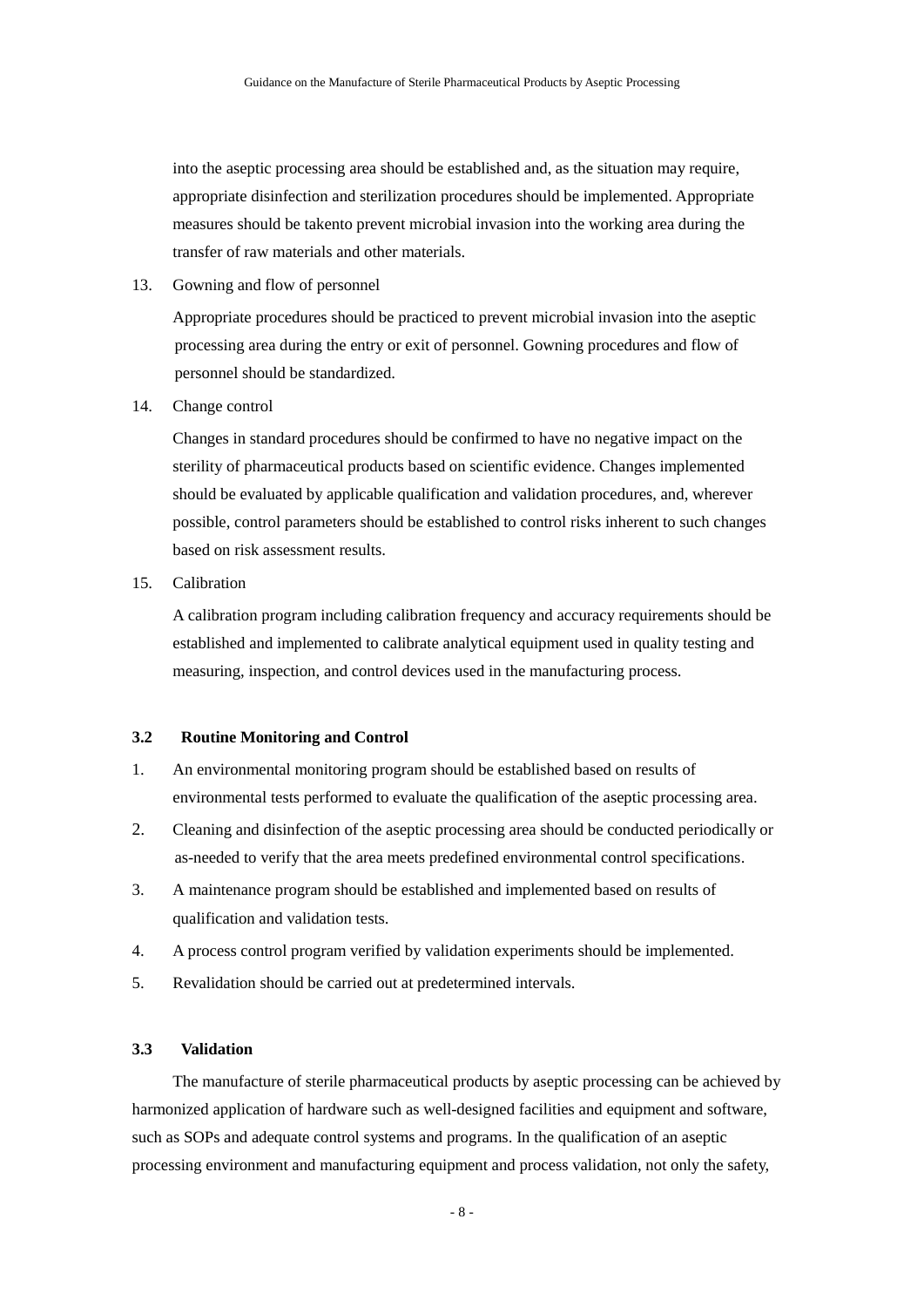efficacy, and uniformity of the manufacturing process but also the maintenance of required cleanliness levels of the sterilization procedure, filling and other aseptic processes should be ensured. In addition, sterility of the processing environment as well as scientific estimation of contamination risks for commercial production facilities and equipment and commercial manufacturing processes should be ensured to help avoid product contamination. Validation of sterilization procedures should include validation of sterility of raw and other materials supplied by external sources and maintenance of sterility during transport.

The fundamental requirement for manufacturing process control is to control the process based on validated operating procedures and process control parameters. When attempting to streamline the manufacturing process, the proposed alterations, which may include omission of one or more process parameters or shortening of process duration, should be assessed for possible risks, and proposed changes should be justified by scientific rationale and revalidated as appropriate.

## <span id="page-13-0"></span>**4. Personnel**

Humans are the largest source of microbial contamination in aseptic processing areas ("APAs") for manufacturing operations. It is essential to minimize personnel intervention as a possible source of contamination of pharmaceutical products to eliminate the source of contamination within the APA for manufacturing sterile pharmaceutical products. Appropriate education and training on the concepts and practical procedures that factory personnel are required to perform should be provided to maintain high skill levels and improve confidence and morale.

If instruments such as isolators and blow-fill-seals are considered necessary in lowering the potential for human-related microbial contamination to occur, the importance of personnel education and training including those on characteristics and operating procedures of instruments should be taken into account for adequate operation, maintenance, and control of the instruments.

# **4.1 Personnel Training**

- 1. SOPs for aseptic processing should be developed and in place. The SOPs should contain detailed descriptions of tasks that personnel are required to perform during aseptic processing.
- 2. An education and training program should be prepared and implemented for personnel engaged in the manufacture of sterile pharmaceutical products in the APA. The level of training should be dependent on the knowledge and skills of individual personnel.
- 3. At least the following matters should be included in the education and training program on aseptic processing. While these matters need not be addressed simultaneously, they should be practiced without fail in accordance with a pre-established training schedule. The contents of the program and frequency of training should be individualized according to the scope of work

- 9 -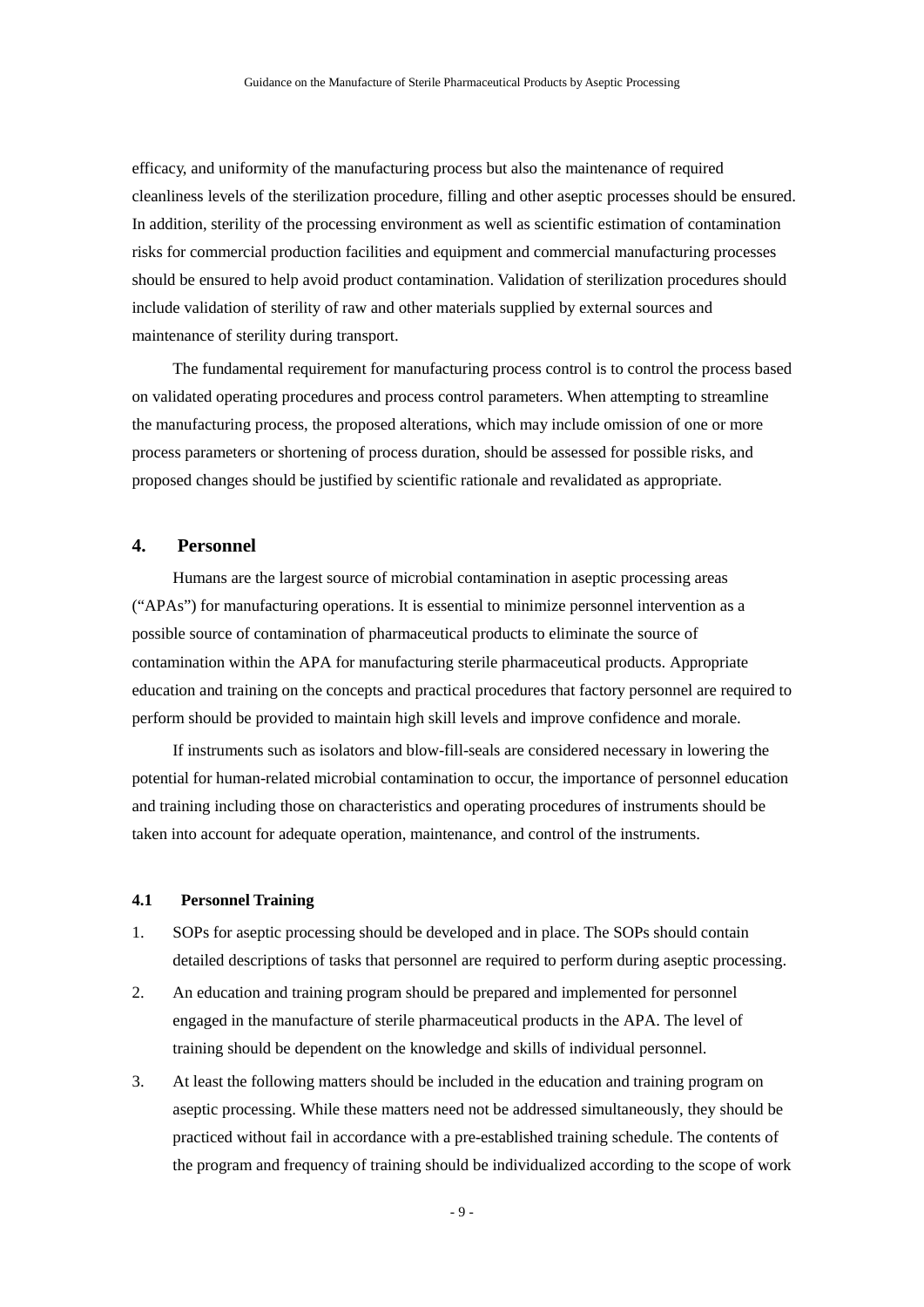or assignment, skills, knowledge, and experience of personnel.

- (1) Hygiene
	- Personnel engaged in operations in the APA for manufacturing sterile pharmaceutical products should not wear make-up or accessories (e.g. rings with raised settings, earrings, wrist watches) that may damage work gowns, jackets, gloves, caps, or masks.
- (2) Aseptic techniques
	- Personnel working in the APA should avoid unnecessary movements and direct contact with critical surfaces.
	- Personnel should minimize movement and conversation in the APA that may generate airborne particles or create unacceptable turbulence in critical areas.
	- Personnel should avoid blocking or disrupting the airflow path directed to unsealed containers, unprotected pharmaceutical products, and packaging materials (e.g. rubber closures).
	- Personnel should not disrupt airflow directed at the surface of sterilized materials or pharmaceutical products placed in critical areas.
	- Personnel should keep their gloves sanitized by frequent disinfection or other appropriate procedures.
- (3) Knowledge of basic microbiology and skills of microbiological testing
	- Understanding the type, properties, and detection methods of microbial species that are likely to be encountered during manufacture
	- Understanding conditions leading to the proliferation or death of microorganisms as well as generation of endotoxins
	- Understanding basic knowledge and skills of sterilization procedures to be used
	- Understanding environmental monitoring methods to be employed
- (4) Gowning procedures
	- Personnel should be trained in proper hand washing, gowning, and degowning procedures required before entering and after leaving the APA. The supervisor should periodically evaluate their performance to confirm their adherence to established rules on gowning, etc.
	- Personnel should be trained on appropriate gowning procedures to minimize contamination risks in the APA.
	- Training effectiveness on gowning procedures should be evaluated by a particle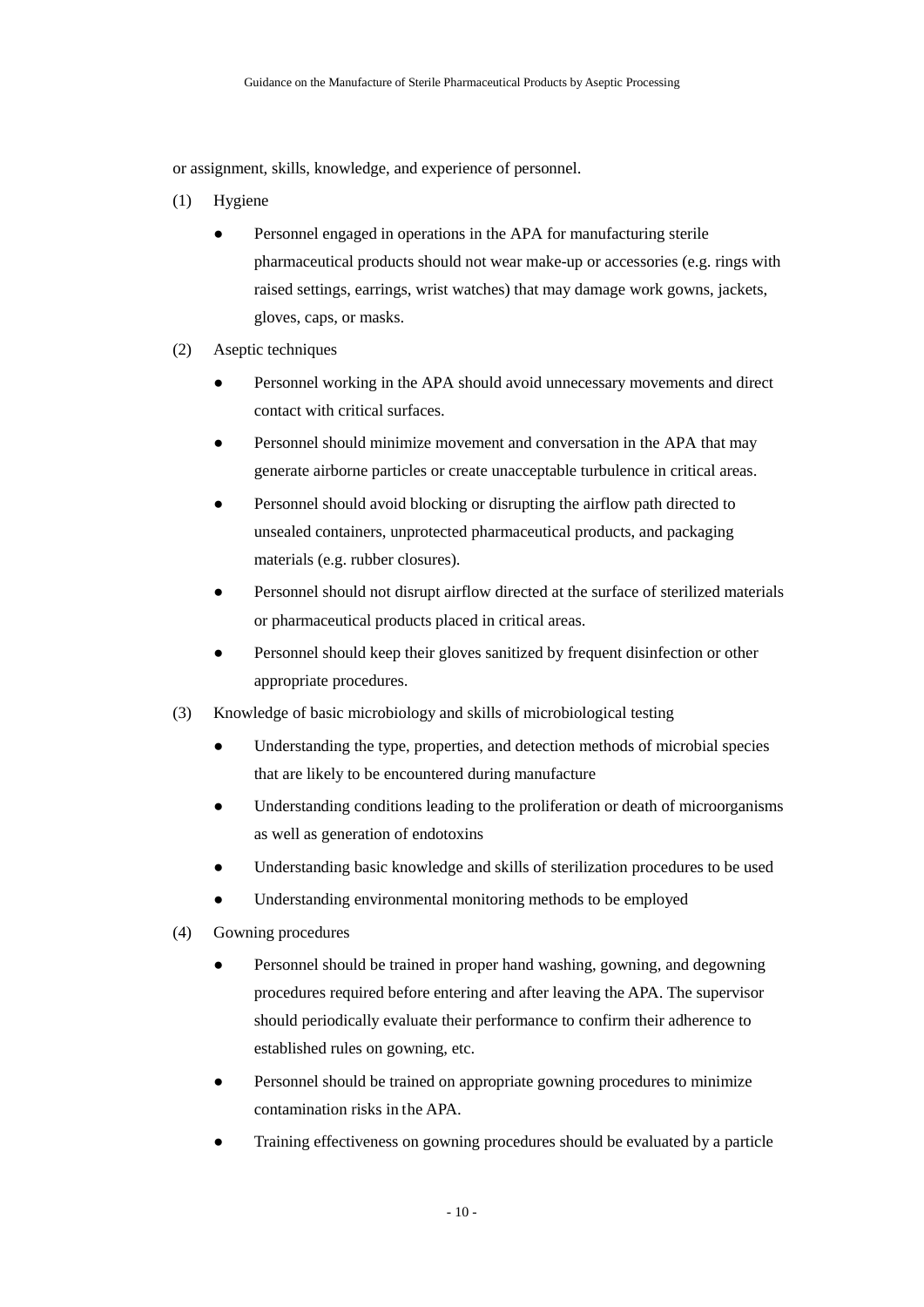monitoring and microbiological tests. Gowns used during microbiological testing should not be reused in the APA unless disinfected after testing.

- The supervisor should communicate gowning training results to personnel trained.
- Training of gowning procedures should be conducted in an equipment inspection and maintenance situation or APA entry situation after deregulating aseptic conditions while production is suspended. The training program should also include advice on handling instruments to be brought into the APA. When untrained personnel, including vendor engineers, enter the area, trained personnel should accompany them to advise on procedures for adequate gowning and handling of instruments brought in.
- (5) Aseptic processing technology necessary for personnel in manufacturing sterile pharmaceutical products
- (6) Cleaning and disinfection of manufacturing environment and equipment
	- Properties of cleaning agents and disinfectants as well as materials to be cleaned or disinfected
	- Concentrations, method of preparation, and expiration date of cleaning agents and disinfectants used
	- Points to consider on the use of cleaning agents and disinfectants
- (7) Potential hazards that may affect humans if contaminated pharmaceutical products are administered
- 4. Personnel (e.g. manufacturing supervisors, QA/QC personnel, maintenance personnel) who may occasionally enter the APA should be educated and trained on the following matters, as appropriate:
	- (1) Hygiene
	- (2) Microbiology
	- (3) Gowning procedures
	- (4) Acceptable behaviors and activities in the APA
- 5. Education and training topics should be identified in writing, and educational effectiveness of the training program in increasing knowledge and skills of aseptic processing should be evaluated.
- 6. All personnel engaged in aseptic processing operations should participate in a process simulation test at least once a year, as a rule, and should achieve a predefined level of performance.
- 7. Personnel with no experience in aseptic processing operations should participate in a process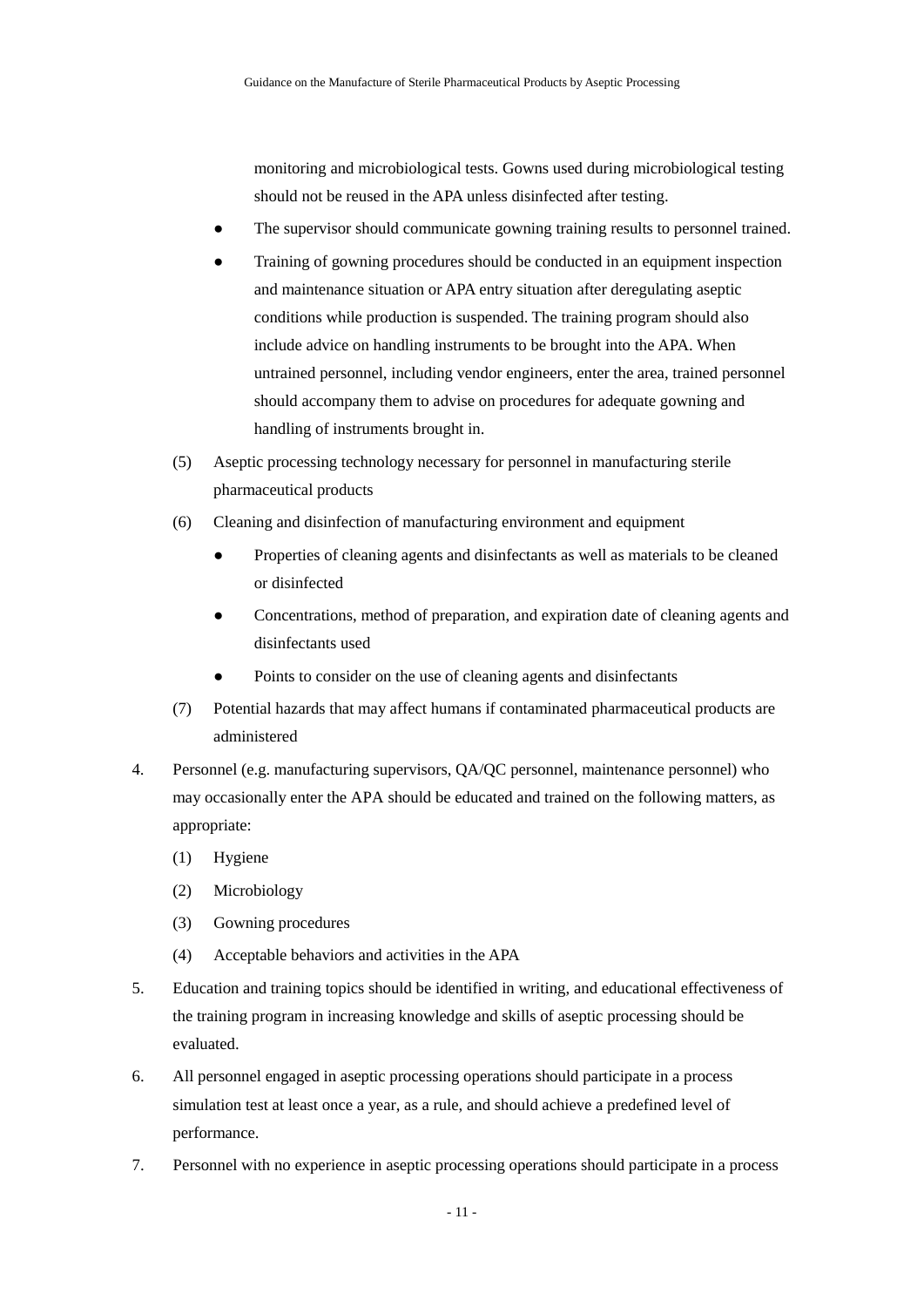simulation test or other similar aseptic processing operations at least once, as a rule, prior to obtaining permission to engage in operations in the APA. Training of "other similar aseptic processing operations" may be conducted in a non-APA (e.g. training environment).

- 8. Inexperienced personnel who have been allowed to enter the APA should be supervised by experienced personnel for a predefined period and receive on-the-job guidance and subsequent evaluation of performance.
- 9. As a rule, entry into the APA should be restricted to personnel who have obtained prior permission to enter the area. When personnel need to enter the area for any reason, such as equipment repair, those personnel should obtain entry permission from the supervisor of the area and be accompanied by authorized personnel throughout their stay in the area.

# **4.2 Personnel Health Management**

- 1. Personnel should report any clinical signs or symptoms to the supervisory personnel prior to engagement in operations if affected with fever, skin damage, flu, or diarrhea that may affect aseptic processing operations in the APA.
- 2. The supervisor should not permit the entry of the personnel into the APA when informed of physical abnormalities that may affect aseptic processing operations.

### **4.3 Personnel Management**

- 1. Personnel who engage in operations in the APA should be subject to personnel management in accordance with an APA-specific microbiological monitoring program.
- 2. Microbiological testing should be performed immediately before leaving the APA, if gowns and other clothing may contact agar during testing.
- 3. Microbiological monitoring data obtained from individual personnel should be analyzed to determine a trend of contamination-risk increase for individual personnel at an appropriate frequency. Personnel who show an undesirable trend in contamination should be educated and trained repeatedly until acceptable data are obtained.

# <span id="page-16-0"></span>**5. Prevention of Contamination by Personnel**

If any personnel show unacceptable microbiological data obtained by monitoring gowns and other clothing, such personnel should be educated and trained again at the earliest possible occasion. If re-education and retraining fail to improve microbiological contamination rate, the supervisor should consider the reassignment of such personnel to non-APAs.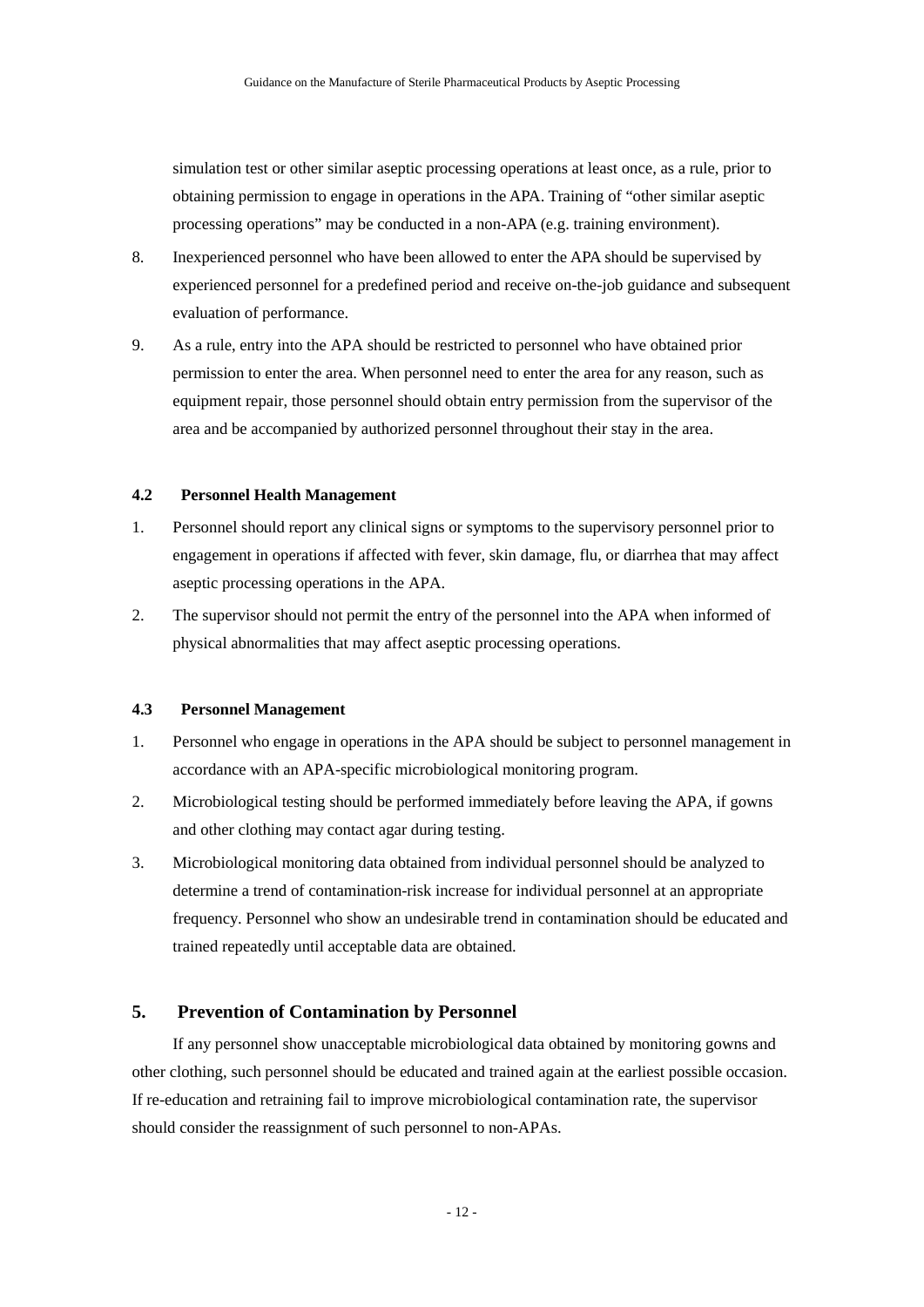## **5.1 Gowning Requirements**

- 1. Personnel should wear an APA-specific gown and other stuff including shoes before entering the processing areas for sterile pharmaceutical products. Basic garments include a sterilized or disinfected gown, shoes, overshoes, gloves, goggles, and mask. The use of clean undergarments and dual layer gloves should be considered, as the situation may require.
- 2. A gowning room located before the entrance of the APAs should be separated or partitioned from the degowning room to avoid cross-contamination. It is recommended that the gowning procedure be displayed in the gowning room of the APA used for manufacturing sterile pharmaceutical products by a sequence of pictures to aid in understanding of gowning procedures and that a mirror be installed to facilitate checking of proper gowning.
- 3. Gowns and other stuff to be worn in the APA for sterile pharmaceutical products should be highly functional and suitable for working in the APA and free of generating or discharging particulate matter into the environment.
- 4. Personnel entering the APA should not expose any body surfaces to the environment while working in the APA.
- 5. Cleanliness of gowns and other stuff should be managed by internal control standards, including frequency of change and sterilization methods and conditions, established and implemented to maintain the cleanliness as required.
- 6. Sterile gowns and other stuff worn in the APA should be changed each time entering the area, as a rule. If gowns and other stuff are permitted by the internal control standards to be reused without disinfection or sterilization, the validity of the reuse should be verified with experimental data. Even if the reuse is supported by data, gowns and other stuff worn for more than one day or worn during microbiological sampling should not be reused without disinfection.
- 7. It is recommended that personnel wear dedicated undergarments (e.g. layered clothing for complete skin coverage) or over gowns.

# **5.2 Requirements for Aseptic Processing**

- 1. Personnel should adhere to SOPs for the prevention of microbiological contamination of the APA.
- 2. Personnel should check to see if the gowns and other stuff fit properly and are not torn or defective. If a gown or gloves are found to be defective, necessary counteractions such as changing or layering of new garments over the defective ones should be immediately taken.
- 3. Personnel should refrain from speaking after gowning and should avoid direct contact with the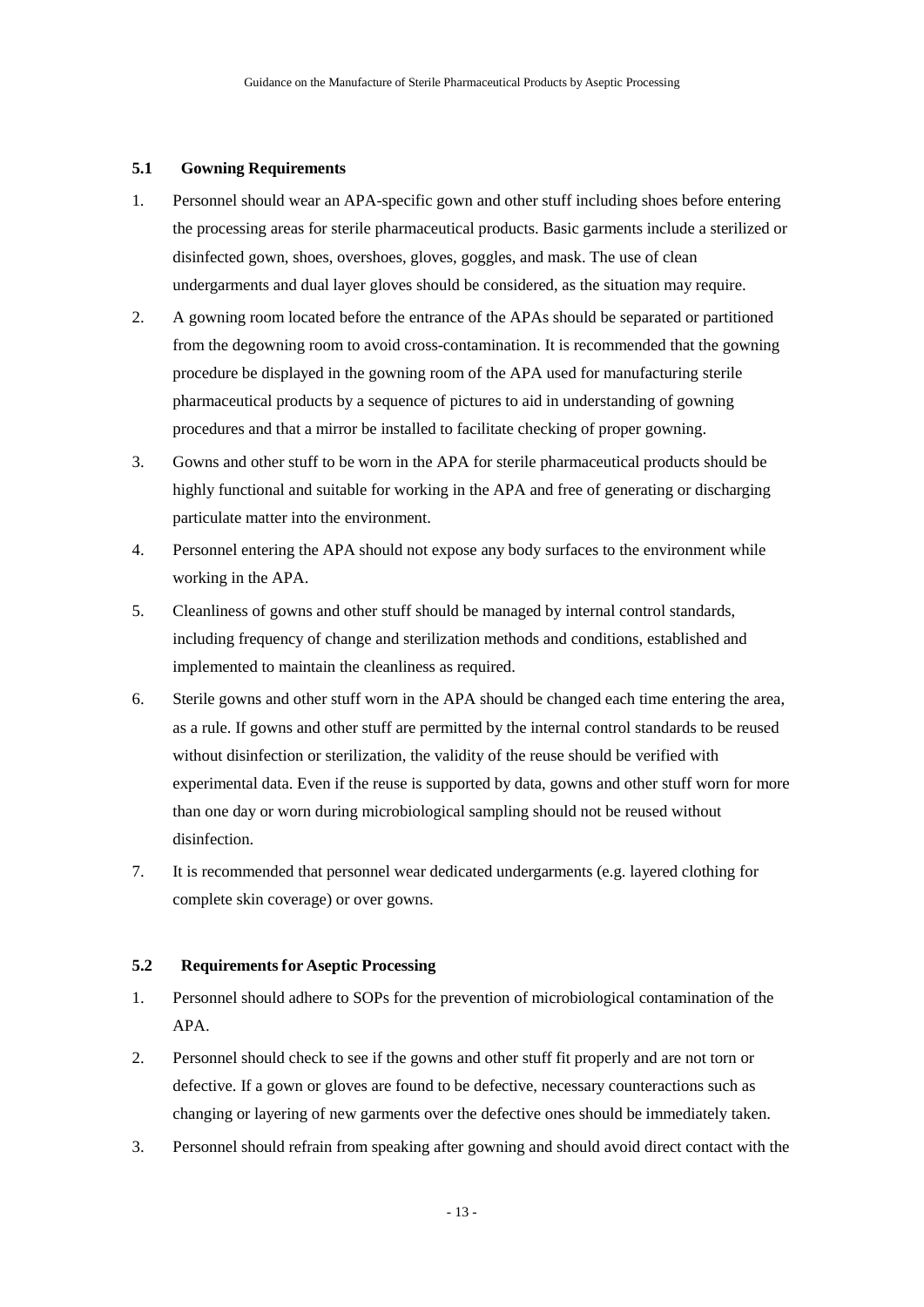wall, floor, or sanitized surfaces unless necessary.

- 4. Applicable SOPs should include a provision that restricts unnecessary personnel movement, such as touching of materials and walls, while staying in the APA.
- 5. Personnel operating in indirect support areas should not be permitted to enter critical or direct support areas or rooms if they do not change gown and other stuff or are not adequately trained on proper gowning procedures.
- 6. The number of personnel operating in the APA should be set at a minimum for each shift of manufacturing operations, including the preparatory stage. Personnel handling sterile pharmaceutical products, containers, or closures and those engaging in operations in an environment where sterile pharmaceutical products, containers, or closures are exposed should be identified and recorded.

### <span id="page-18-0"></span>**6. Buildings and Facilities**

### **6.1 Key Features of Facility Design**

Clean areas for the manufacture of sterile pharmaceutical products are classified into APAs (comprising critical and direct support areas) and indirect support areas. These clean areas should be designed by taking into account the following matters as general requirements:

- 1. Clean areas should be clearly separated from rest rooms, and eating areas.
- 2. Clean areas should be well-separated for intended purposes from other processing operations within a facility, and should have sufficient space to allow proper conduct of all manufacturing operations that are to be done within them.
- 3. Clean areas should be designed to achieve efficient flow and control of materials, products, and personnel within the areas. The location of equipment in the areas should also be carefully planned to minimize crossing of personnel, products, and materials flows.
- 4. Material handling procedures or fixed depots should be efficient in preventing a mix-up between clean and dirty or sterilized and non-sterilized apparatuses and utensils.
- 5. Facilities should be designed to facilitate ease of cleaning, maintenance, and operations and periodically inspected to verify that the facilities are maintained as originally designed. Particular consideration should be given to seals and packing of interior materials such as doors, walls, ceilings in order to keep processing rooms tightly closed. Insulation materials to prevent dew drops should be maintained to work well.
- 6. Ceilings should be effectively sealed.
- 7. Installation of irregular surfaces and horizontal frames around windows and doors should be avoided to reduce collection of particulate matter and microorganisms and to avoid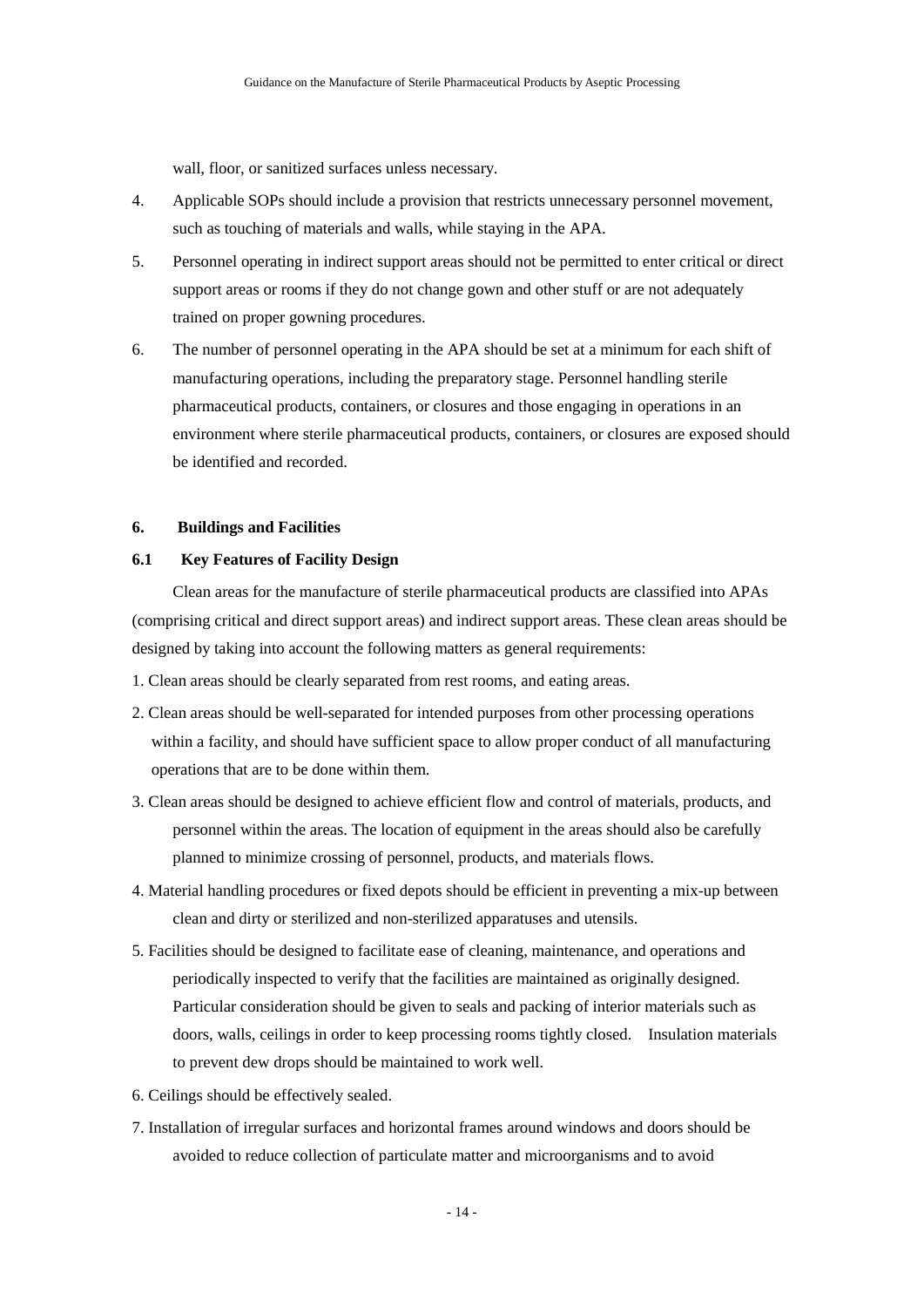disturbance of airflow. If such designs are unavoidable, their structures should be suitable for easy cleaning. Sliding doors may be undesirable for this reason.

- 8. Adequate space should be provided for gowning, storage of gowns, and disposal of used gowns and other materials.
- 9. Transparent (e.g. glass) windows or video cameras should be installed in the APA to facilitate observation and supervision from non-aseptic areas.
- 10. Layout of equipment in the APA should be designed to minimize environmental exposure of open containers or finished products and facilitate easy access of personnel to these items during processing or quipment maintenance.
- 11. Equipment not essential for processing in the critical area should be installed in non-critical areas.
- 12. Corridors should be adequately distributed along working areas in indirect support areas (Grade C or D) in order to prevent those areas from being used for routine passage of personnel not directly engaged in processing in the areas.
- 13. When parenteral and other sterile drug products are manufactured simultaneously in the same room, manufacturing equipment for preparation, filling, and sealing of drug products should be dedicated and should be closed system for those operation. If any part of the equipment structurally is kept open, appropriate measures and activities should be implemented to prevent contamination.
- 14. The working areas for preparation, filling, and sealing of sterile drug products and sterile API should be separated from the areas for processing non-sterile drug and non-sterile API. The separation is not necessary if there is virtually no risk of contamination of products processed in the working areas.
- 15. Facilities should be structurally designed to be efficient in preventing or minimizing risks of cross contamination if used for processing highly pharmacologically active substances, pathogenic substances, highly toxic substances, radioactive substances, live viruses, or bacteria.
- 16. Walls, floors, and ceilings should be easily cleanable and durable against cleaning agents and disinfectants.
- 17. Drains and sinks should be prohibited in the APA. If drains are placed in Grade C areas in indirect support areas, drains should be fitted with traps or water seals parts which are easy to clean and disinfect to prevent contamination by back-flow. If floor trenches are located, they should be shallow to facilitate cleaning.
- 18. Piping, air ducts, and other utilities in clean areas should be installed so that they do not create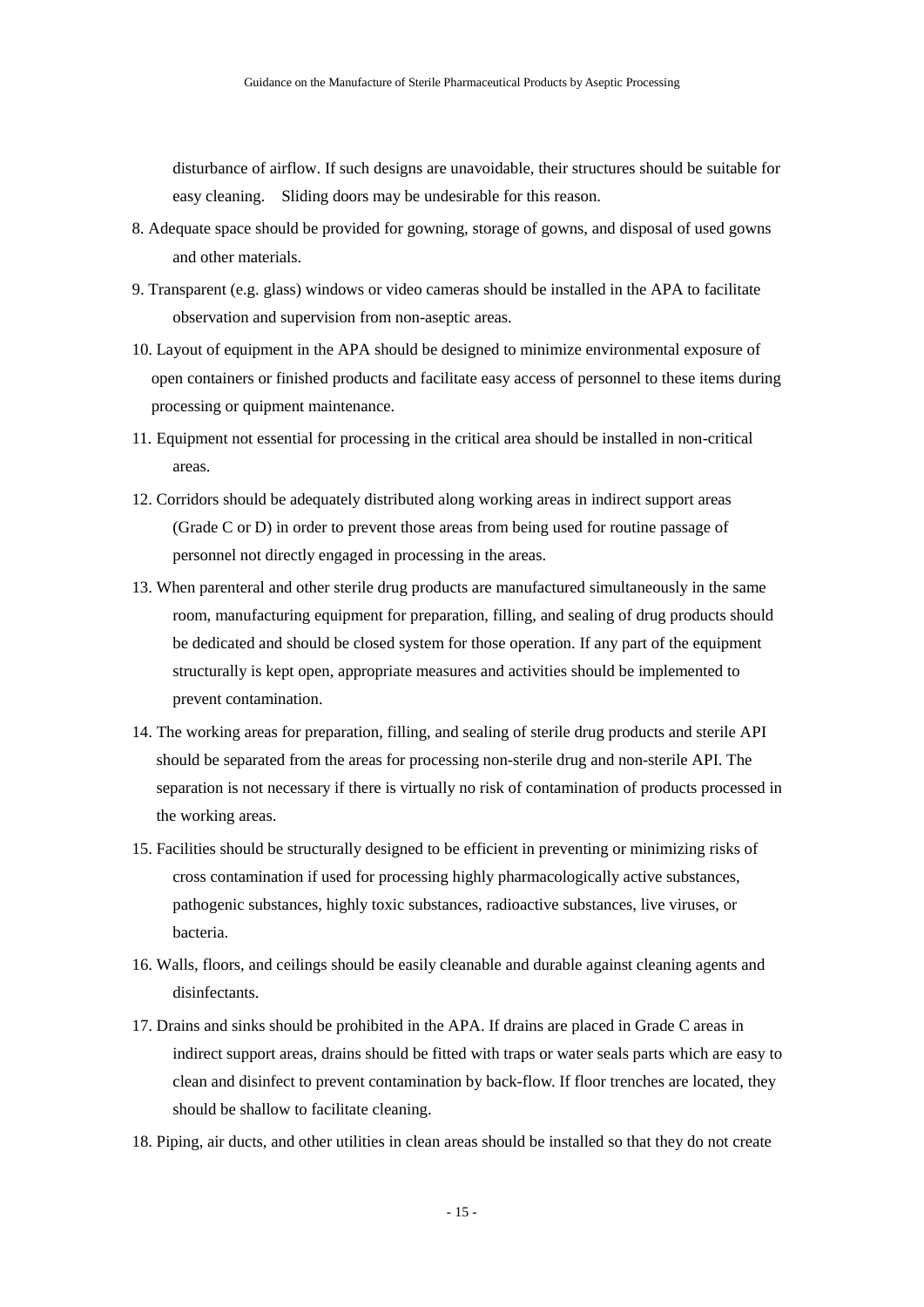recess and surfaces which are difficult to clean.

- 19. Clean areas should be supplied with air filtered through an appropriate filter, e.g. a high-efficiency particulate air (HEPA) filter, to maintain an acceptable level of air quality and pressure difference between areas. The pressure difference should be monitored to maintain as specified.
- 20. Temperature and relative humidity in clean areas should be controlled within ranges compatible with the properties of materials and products being handled in the areas and also set at levels suitable for microbiological control.
- 21. Environmental temperature and relative humidity should be controlled within specified limits and, wherever feasible, monitored continuously.
- 22. Air pressure in clean areas should be maintained higher relative to adjacent lower cleanliness areas through doors, except for containment philosophy facilities for handling potent substances.
- 23. Airflow patterns in critical areas should be controlled to maintain sterility of critical surfaces and products.
- 24. Direct support areas should be separated from adjacent areas by airlocks. Spaces located between direct support areas and adjacent areas should be equipped with pass-through rooms and/or pass-through boxes for transfer of sterilized materials. Airlocks should also allow for proper disinfections or decontamination of wrapped goods, tools and other materials used in the APA when necessary..
- 25. Airlock doors should be equipped with a system that prevents simultaneous opening of both sets of doors (e.g. mechanical and electrical interlocking systems and visual and audible alarm systems).
- 26. The gowning room should be equipped with an airlock system and physically portioned into gowning and degowning areas. Air particulate cleanliness in the gowning room should be maintained at the same grade as the area (at rest) into which it leads. In order to reduce rapidly numbers of particles accompanied with gowning activity, volume and/or air change rate of the room should be adequately considered. Supply air at a relatively high position and exhaust air at a lower position in the room are desirable. The air cleanliness of the pass box should be specified according to the intended the purpose of use.
- 27. The use of separate changing rooms entering and leaving clean areas especially in the direct supporting areas is desirable. As an alternative measure, it is acceptable to stagger time of entry and exit.
- 28. Gowning rooms should be adequately located depending on cleanliness of the working rooms. Even if the cleanliness level is the same among areas, additional gowning rooms should preferably be set up depending on potential risks of contamination if there are risks of cross

- 16 -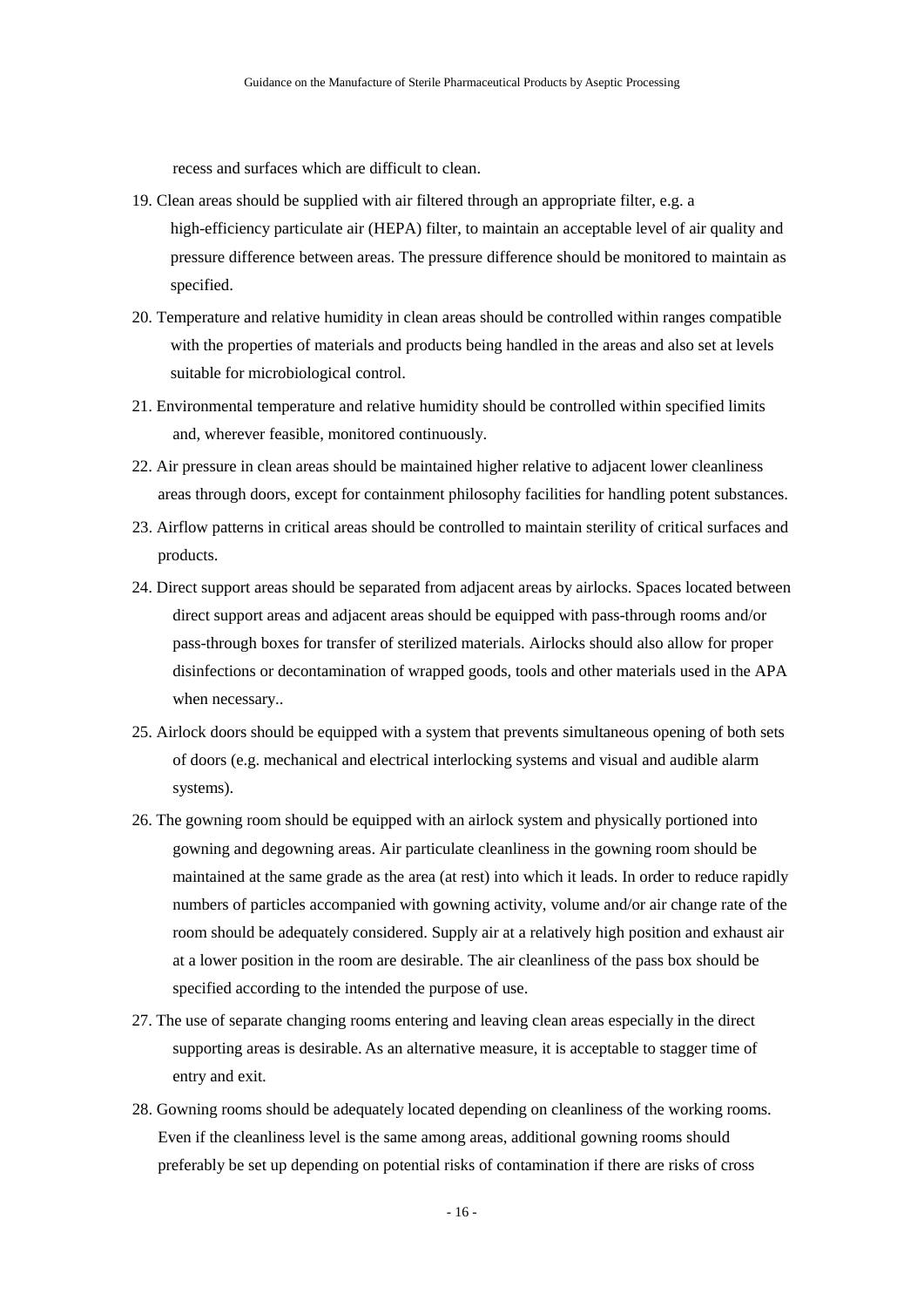contamination of raw materials and pharmaceutical products.

29. Rooms for weighing raw materials or washing containers should be carefully designed to secure seal integrity of doors and maintain appropriate airflow so as to not introduce contaminated air into adjacent rooms.

# <span id="page-21-0"></span>**7. Processing Areas for Sterile Pharmaceutical Products**

## **7.1 Classification of Manufacturing Areas by Air Cleanliness**

Facilities for processing sterile pharmaceutical products comprise clean areas controlled based on predefined airborne particle and microbiological standards. The areas are classified as critical, direct support, and indirect support areas depending on the nature of the operation to be conducted.

Generally, the cleanliness of air in processing areas is defined by the number of airborne particles  $\geq 0.5$  μm in diameter per unit volume of air. The number of particles  $\geq 5$  μm in diameter may serve as a reliable parameter for early detection of environmental deterioration, if regularly monitored and evaluated by linear trend analysis. Table 1 shows the air cleanliness requirements for classified areas.

| Area                  |                        | Air cleanliness<br>Note $1)$ | Maximum allowable number of airborne particles<br>$(\text{m}^3)$ |               |                                            |               |
|-----------------------|------------------------|------------------------------|------------------------------------------------------------------|---------------|--------------------------------------------|---------------|
|                       |                        |                              | Count under<br>non-operating<br>conditions                       |               | Count under operating<br>conditions        |               |
|                       |                        |                              | $\geq$ 0.5 µm                                                    | $\geq$ 5.0 µm | $\geq$ 0.5 µm                              | $\geq$ 5.0 µm |
| Aseptic               | Critical area          | Grade A (ISO 5)              | 3,520                                                            | 20            | 3,520                                      | 20            |
| processing<br>area    | Direct support<br>area | Grade B (ISO 7)              | 3,520                                                            | 29            | 352,000                                    | 2,900         |
| Indirect support area |                        | Grade C (ISO 8)              | 352,000                                                          | 2,900         | 3,520,000                                  | 29,000        |
|                       |                        | Grade D                      | 3,520,000                                                        | 29,000        | Dependent on process<br>attributes Note 2) |               |

**Table 1. Categories of Clean Areas** 

Note 1) The ISO class designation in parenthesis refers to the count during operation.

Note 2) There are cases where maximum allowable number may not be specified.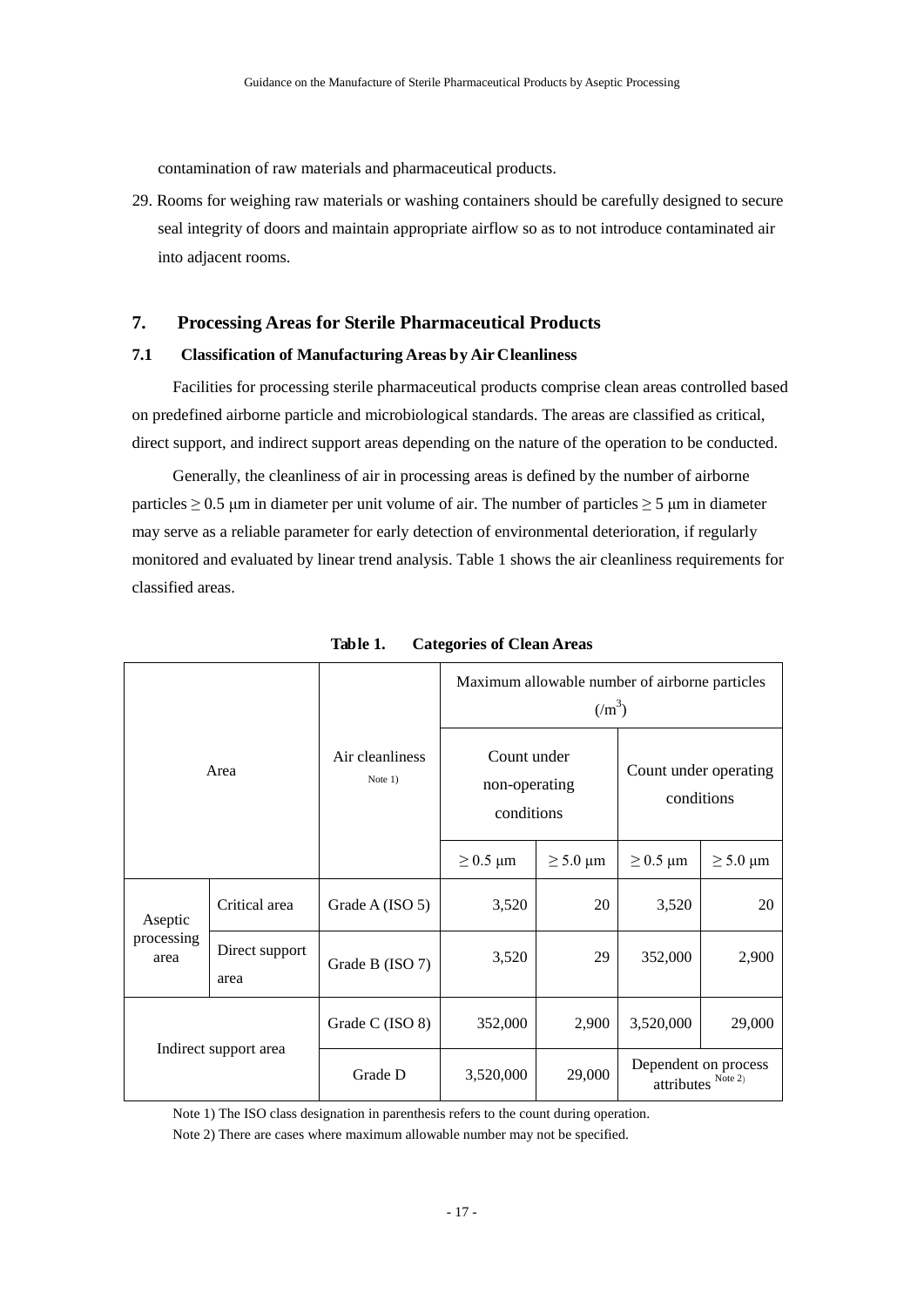#### **7.1.1 Critical Area (Grade A)**

- 1. The critical area is a processing area where sterilized products and materials as well as their surfaces are directly exposed to the environment. The environmental conditions should be specified to be suitable for the virtual elimination of contamination risks and preservation of the sterility of products. The following processes are conducted in this area: sterilization activities (e.g. sterile connections, addition of sterile materials) prior to filling, sterile filling, and sterile closure.
- 2. The per-cubic-meter content of particles  $\geq$  0.5 µm in diameter in the critical area should be controlled to be below 3,520 under both operating and non-operating conditions. This level of air cleanliness is designated as Grade A, Class 100, or ISO-5 according to domestic and international standards on air quality.
- 3. The intervention of personnel into the critical area should always be kept to a minimum.
- 4. The count of airborne particles and microorganisms should be regularly monitored by appropriate procedures at sites which are critical for ensuring sterility of pharmaceutical products.

It is recommended that airborne particles be continuously counted throughout aseptic processing, including during critical preparatory steps such as assembly of sterile parts that may contact pharmaceutical products. The location of monitoring should preferably be as close ( $\leq$  30 cm) as the working place.

The frequency and method of microbiological monitoring should be carefully selected in order not to break sterility of products by the monitoring.

5. Powder filling operations may generate higher counts of airborne particles than the specifications. If such a deviation occurs, the count of airborne particles should be obtained by, for example, sampling air at different locations or monitoring the count in the same room while no powder filling operation is going, and causes of the deviation should be identified to maintain air quality in the room at a required level.

# **7.1.2 Direct Support Area (Grade B)**

1. The direct support area is defined as a background area of the critical area when aseptic processing is conducted using an open clean booth or restricted access barrier system (RABS). The direct support area is a working area for personnel who operate machines installed in the critical area and for those who supervise the operation of machines. The direct support area also serves as a route for the transfer of sterilized products, materials, and equipment to the critical area or for moving sterilized products from the critical area. In the latter case, appropriate measures need to be implemented to protect sterilized products or materials from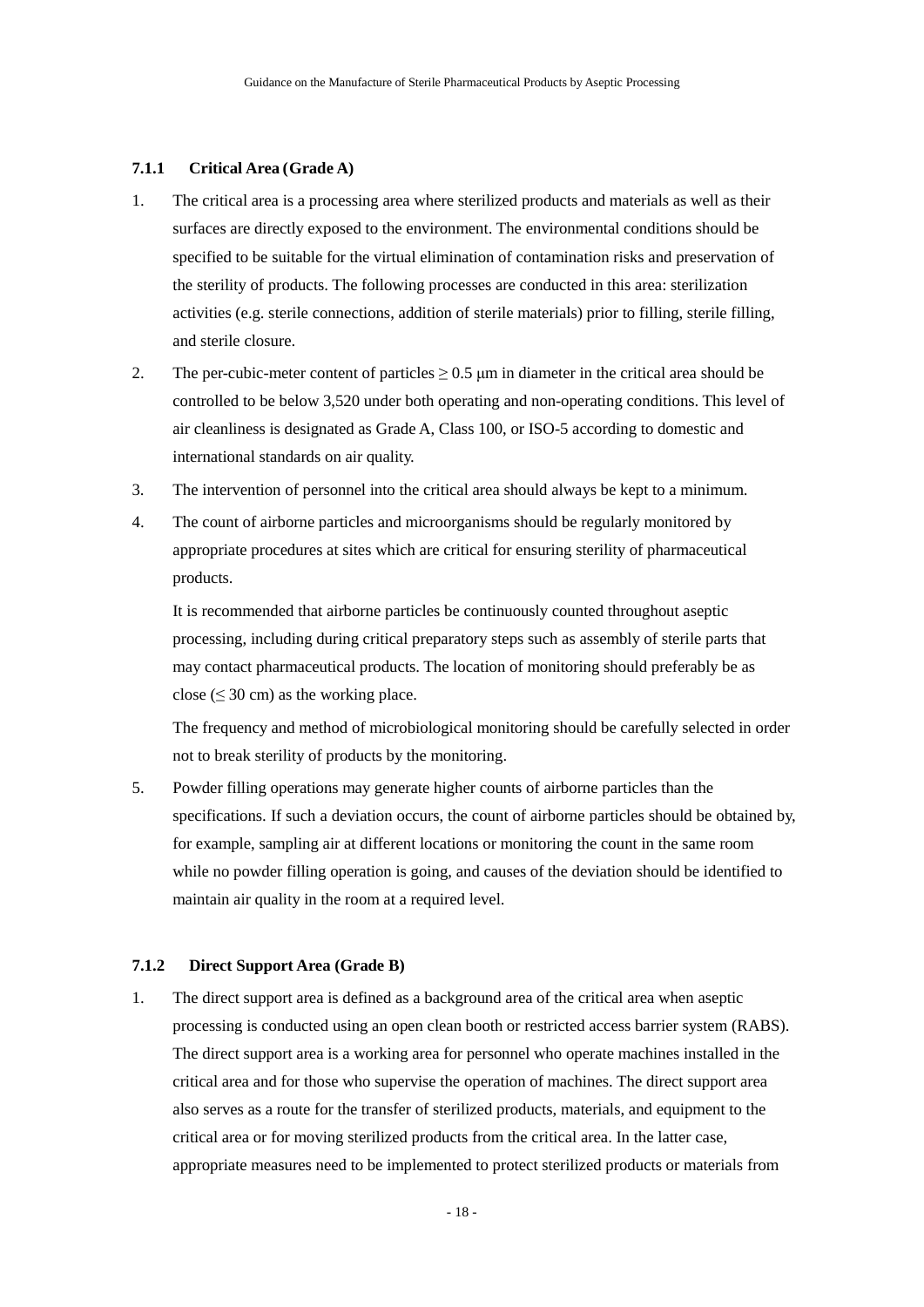direct exposure to the environment.

- 2. The per-cubic-meter count of particles (diameter:  $\geq 0.5$  µm) in the direct support area should be controlled below 352,000 and 3,520 under operating and non-operating conditions, respectively. These levels of air cleanliness are designated as Grade B, Class 10,000, or ISO-7 (under standard operating conditions) according to domestic and international standards on air quality.
- 3. The count of airborne particles and microorganisms should be regularly monitored by appropriate procedures in the direct support area. The frequency and method of monitoring should be carefully selected based on evaluation results of product contamination risks in the critical area.

# **7.1.3 Indirect Support Areas (Grade C or D)**

- 1. The indirect support area is an area used for processing materials and products prior to sterilization processes and hence materials and products are directly exposed to the environment. Example indirect support areas include an area for preparing drug solution prior to sterilization and an area for washing and cleaning sterilization equipment and apparatuses.
- 2. The cleanliness of the indirect support area needs to be controlled by establishing specifications for acceptable airborne particle count by taking into account the required level of contamination control and type of works performed in the area.
- 3. Air cleanliness of the indirect support area may be either of the following two grades. One of the grades specifies that the per-cubic-meter particle content (diameter:  $\geq 0.5$  µm) should not exceed 3,520,000 and 352,000 under operating and non-operating conditions, respectively. These levels of cleanliness are designated as Grade C, Class 100,000, or ISO-8 (standard under operating conditions) according to domestic and international standards on air quality. The other grade specifies that the per-cubic-meter particle content (diameter:  $\geq 0.5 \,\mu m$ ) should not exceed 3,520,000 under non-operating conditions. This level of cleanliness is designated as Grade D.
- 4. Weighing and preparation processes should preferably be conducted in Grade C or cleaner areas. If powder handling might elevate the airborne particle count above the specification, air quality should be maintained below the specification by accurately determining the particle count that may cause contamination in the area, and for the determination, air should be sampled, for example, at multiple locations and/or under powder-free conditions.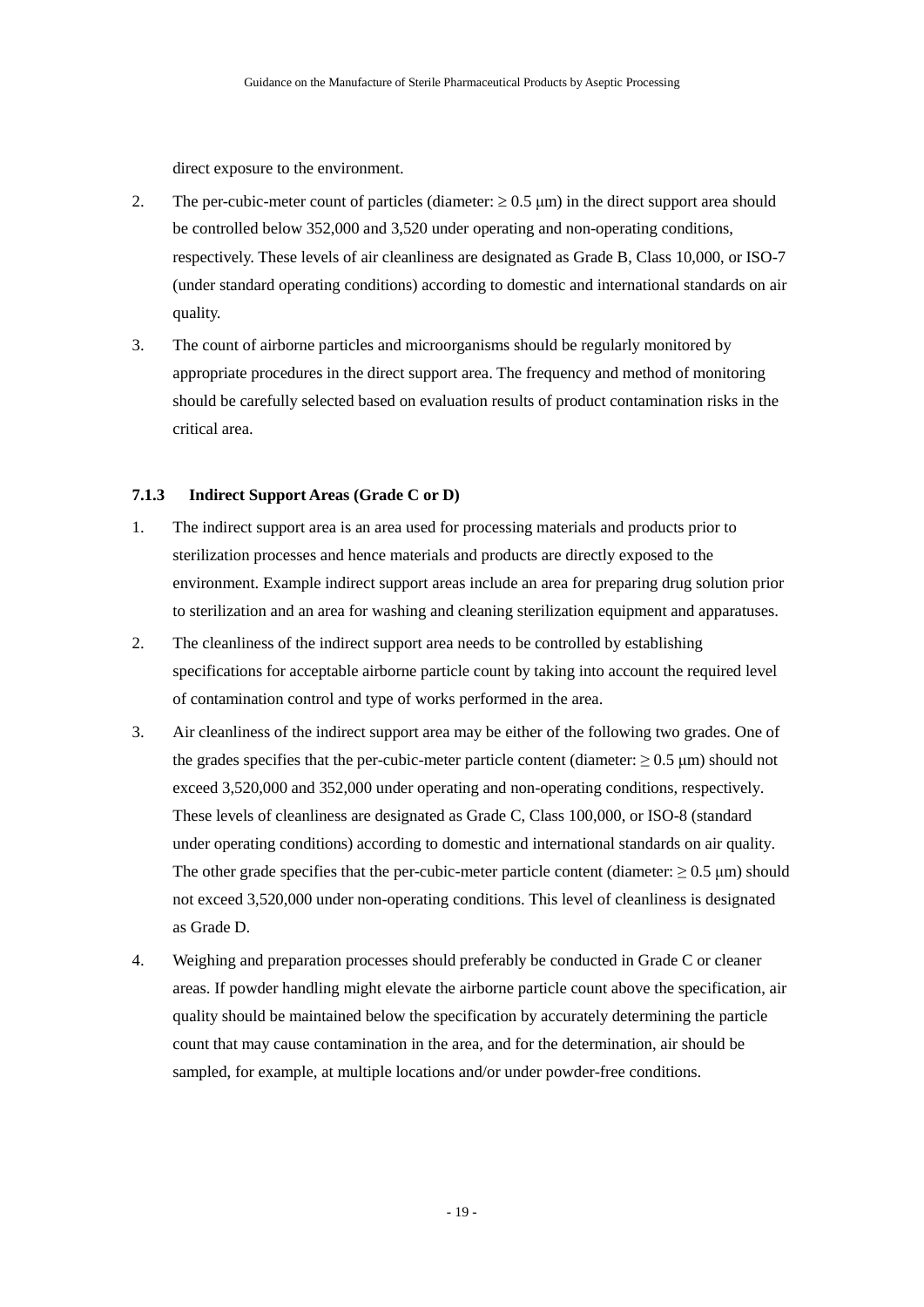# **7.2 Heating, Ventilating and Air Conditioning System**

Air in clean areas needs to be maintained at appropriate levels by designing, instituting, and managing a suitable heating, ventilation, and air conditioning (HVAC) system. The integrity of the system should be ensured with respect to not only temporal variations due to operational activities, such as door opening and closing and facility equipment operation, but also sustained variations due to non-operational activities, such as seasonal changes in outdoor conditions or deterioration of equipment and apparatuses over time.

The HVAC system and its management program are comprised of the following basic elements: temperature, relative humidity, air flow volume, air exchange rate, unidirection of air flow, pressure difference relative to adjacent rooms, integrity of HEPA filter, airborne particle count, and microbacterial count.

### **7.2.1 Temperature and Relative Humidity**

Temperature and relative humidity have a direct impact on the comfort of personnel and potential for microbial contamination in processing areas; therefore, these environmental parameters should be appropriately defined, controlled, monitored, and maintained at appropriate levels throughout processing.

# **7.2.2 Air**

It is critical to secure constant airflow from an area of higher cleanliness level to an area of lower cleanliness level in order to maintain required environmental conditions of clean areas.

- 1. Pressure difference between the APA and indirect support areas should be adequately defined, monitored, and controlled.
- 2. Air locks should be established between the APA and indirect support areas and pressure difference between these areas should be maintained at a level sufficient to prevent the reversal of defined pressure difference or airflow. For example, a desired pressure difference between areas, when both closed, should be at least 10 to 15 Pa. The air lock design should meet requirements defined in Item 26 (gowning room) in Article 6.1. Likewise, an appropriate pressure difference should be established and maintained between indirect support areas of different cleanliness levels.
- 3. Wherever pressure difference is an essential part of sterility assurance, it is recommended to continuously monitor pressure difference between areas and install an alarm system to enable prompt detection of abnormal pressure differences.
- 4. Airflow in the critical area (Grade A) should be unidirectional and supplied at velocity and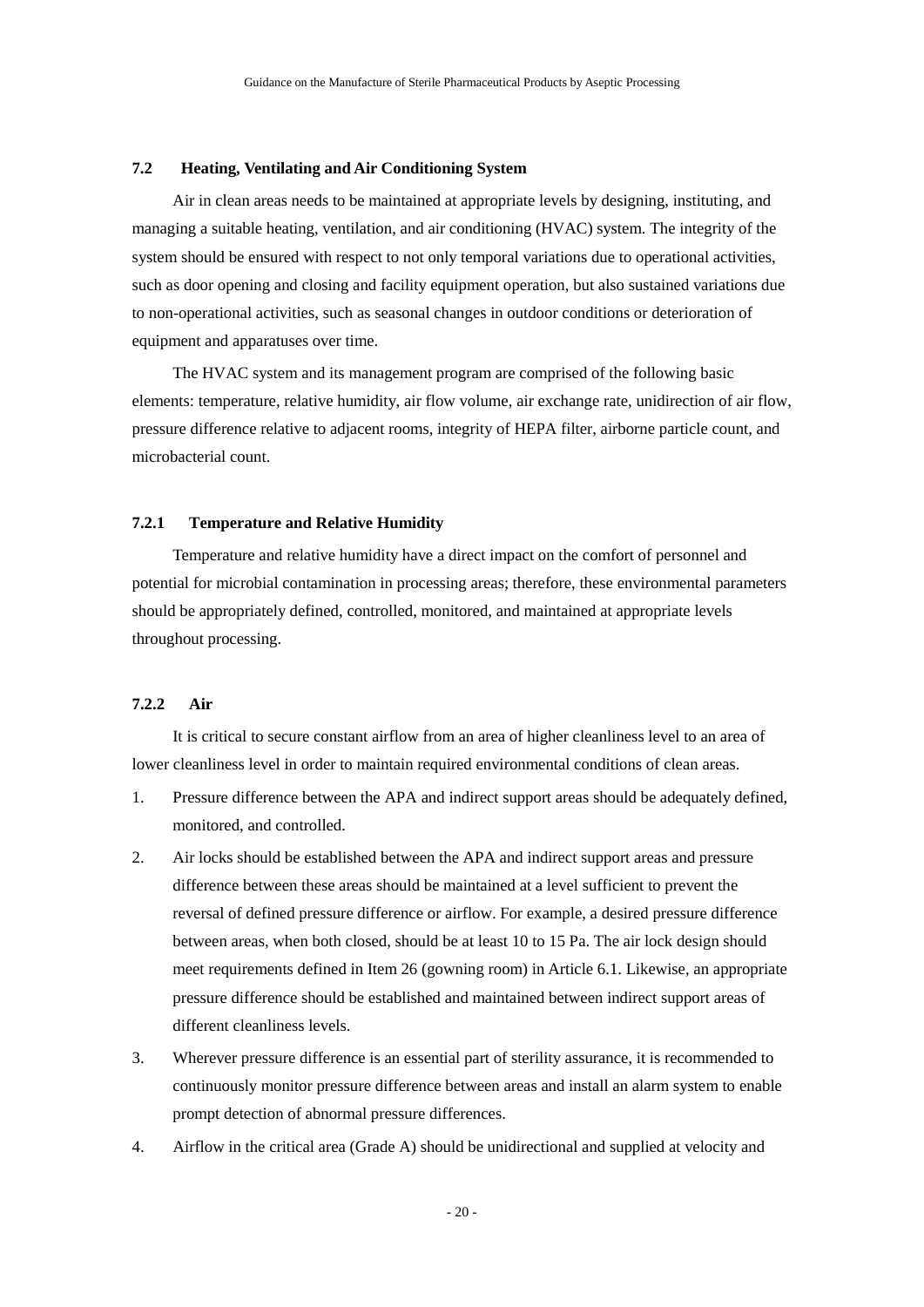uniformity sufficient to swiftly remove airborne particles away from the critical area. Airflow should also be supplied with sufficient care so as not to create reverse currents from adjacent areas (direct support areas, Grade B) into the critical area to prevent contamination. When conventional clean benches and RABS are used, the recommended mean flow rate is 0.45 m/sec  $\pm$  20%. Lower flow rate may be necessary depending on the type or usage of isolator system.

- 5. The airflow requirements stated in the preceding Item 5) should be verified by appropriate method of validation by smoke test or other qualification tests at the installation of airflow equipment. Similar validation is also necessary when airflow patterns are changed or suspected of being changed.
- 6. Changes in flow velocity can alter flow direction when airflow is specified to be unidirectional. The velocity should be confirmed to be constant at a predetermined level by monitoring the velocity of airflow from HEPA filters at time intervals specified in the program.
- 7. An appropriate air change rate should be established by evaluating the potential of product contamination for individual processing areas and gowning rooms in the APA to maintain air cleanliness at specified levels. The generally recommended air change rate is 30 times per hour in the direct support area and 20 times per hour in Grade C work rooms among indirect support areas. These change rates should be monitored at regular intervals to verify that the rates are continuously maintained as specified. Air current should be controlled not to ascend to prevent deterioration of work environment due to dust and bacteria stirred up from the floor. The most common method of securing downward current is to install supply vents close to the ceiling and exhaust vents close to the floor. Similar considerations on ventilation are applicable to indirect support areas, although the rigidity of specifications depends on potential risks of contamination with microorganisms and foreign matter.
- 8. The cleanliness of the work room must be promptly returned to the non-operating level after completion of processing and workers leave the room. In the direct support area, airborne particle count should preferably be returned to the non-operating count in 15 to 20 minutes.
- 9. Intended differential pressure and airflow patterns during processing should be specified and documented and then validated to be suitable and appropriate for commercial manufacture. The impact of turbulence created by the movement of personnel on the cleanliness of the manufacturing environment should be evaluated, and evaluation results should be reflected in relevant SOPs.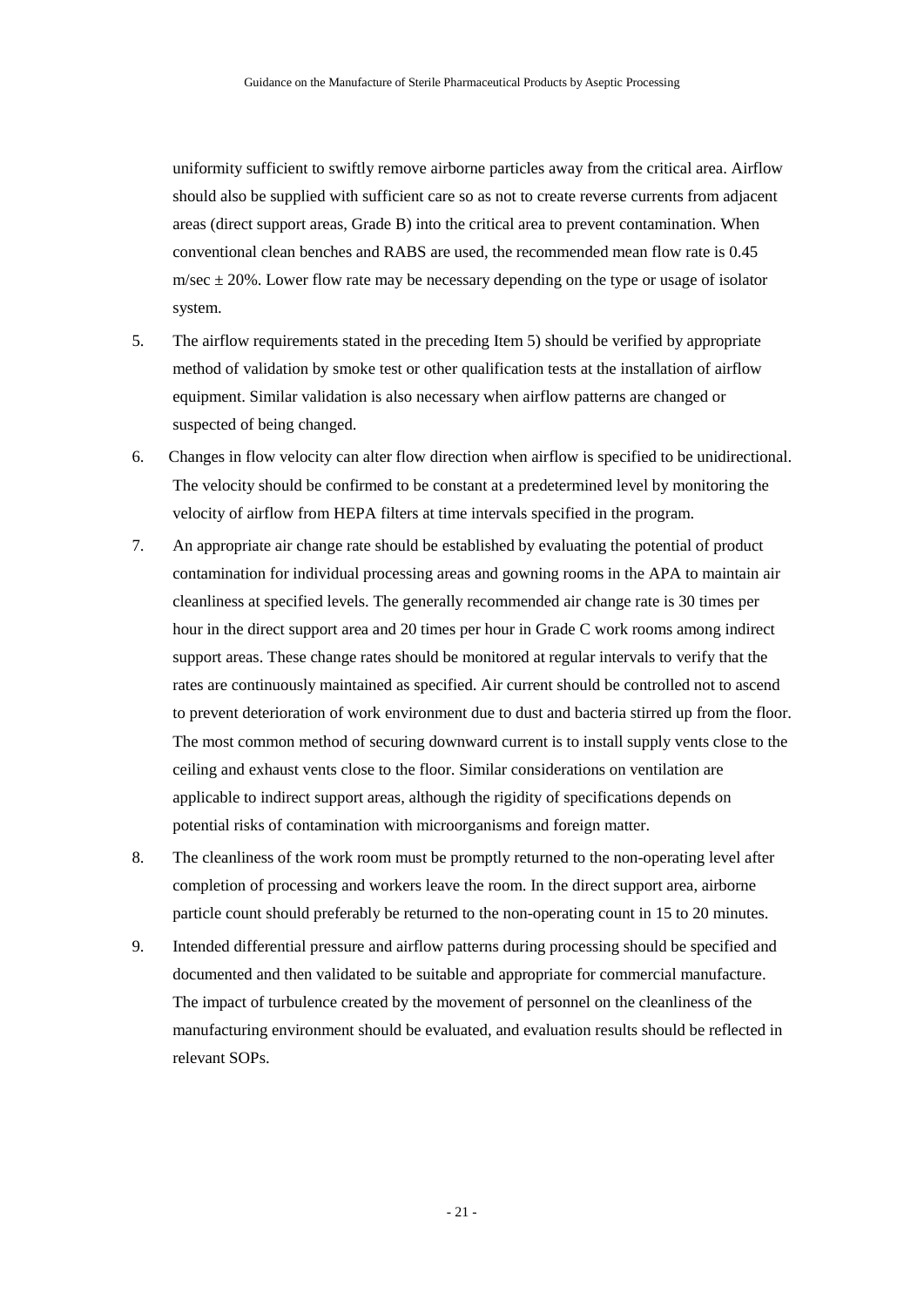# **7.3 Integrity of HEPA Filters**

# **7.3.1 Certification of Quality**

- 1. HEPA filters should be accompanied by vendor's certificate of quality verifying that the filter is capable of eliminating at least 99.97% of particles  $\geq$  0.3 µm in diameter.
- 2. Leak test of HEPA filters to be used in critical areas (Grade A) and direct supporting areas (Grade B) should be performed by using appropriate leak testing aerosols, e.g. poly-alpha-olefin (PAO). When alternate aerosols are used, such aerosols should be used after confirming that they do not promote microbial growth.

# **7.3.2 Testing of HEPA Filters at Installation and at Regular Intervals**

- 1. HEPA filters should be tested for leaks at installation and thereafter at suitable time intervals. The procedure and frequency of testing should be tailored to the environment, where the filters are installed, and their intended purpose of use. The integrity of HEPA filters in the critical area and direct support area should be confirmed at least once a year. The integrity check is recommended to be twice or more in the case that conditions of use in the critical area are severe or special considerations are required for the prevention of microbial product contamination.
- 2. HEPA filters installed in the critical area (Grade A) should be tested for uniformity of air velocity across the filter at installation and thereafter at suitable time intervals. The frequency of integrity check should be determined as stipulated in the preceding Item 1).
- 3. Pressure difference between the HEPA filter's initial and final pressure loss should be tested at installation and thereafter at suitable time intervals. If filter clogging is severe, it is recommended to include pressure difference monitoring in routine control procedures.
- 4. When airflow patterns in the APA are altered or suspected of being altered, the patterns should be evaluated to assess the acceptability of the altered patterns.
- 5. HEPA filters should be tested by leak test as directed in relevant SOPs when any events or circumstances that may damage filter integrity occur or when air quality is judged to have deteriorated.

# <span id="page-26-0"></span>**8. Cleaning and Disinfection of Processing Areas for Sterile Pharmaceutical Product Manufacturing**

Processing areas for manufacturing sterile pharmaceutical products should be cleaned and disinfected in accordance with relevant SOPs, and results of cleaning and disinfection should be recorded in writing and retained in an archive.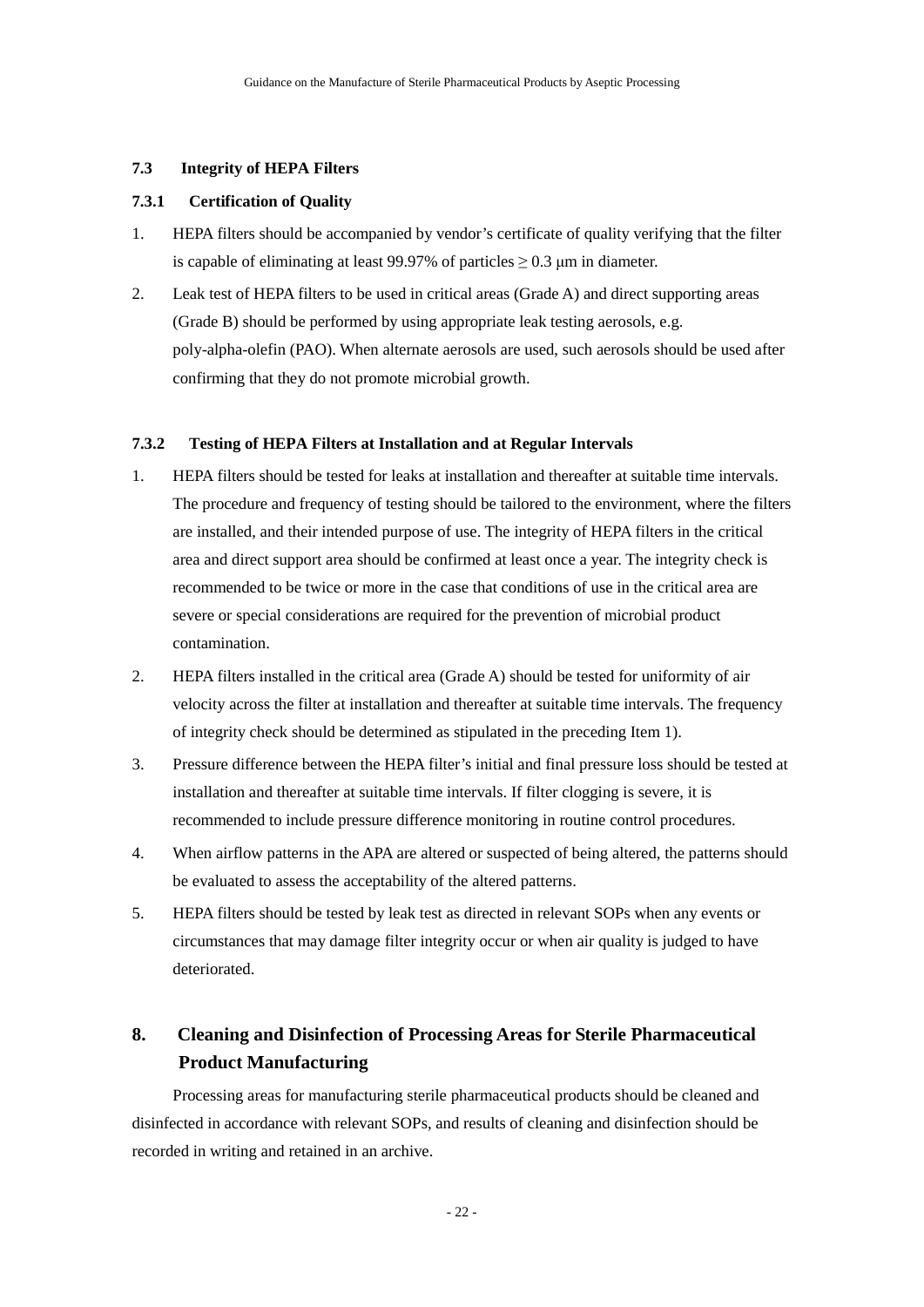# **8.1 Cleaning Agents and Disinfectants**

- 1. Cleaning agents and disinfectants should be validated for their appropriateness and reliability in removing contaminants prior to use. Cleaning and disinfection efficacy should be assessed and confirmed based on type and count of microorganisms characterized by periodic environmental monitoring.
- 2. Cleaning agents and disinfectants used in the APA should be pretreated with filtration or other appropriate sterilization procedures before use and controlled for the prevention of microbacterial contamination until use, unless commercial products certified to be sterile are used by breaking the envelope immediately before use.
- 3. When prepared in-house, the preparation of cleaning agents and disinfectants should be pursuant to applicable SOPs, and preparation records should be created in writing and retained in an archive. When commercial products are used after dilution, details of the dilution procedure—such as diluents, dilution ratio, expiration date, storage conditions, and, if applicable, sterilization methods—should be recorded in writing and approved by the quality department.
- 4. SOPs for the preparation and use of cleaning agents and disinfectants should address the following matters approved by the quality department: types or brands of cleaning agents and disinfectants, cleaning and disinfection schedules, directions for the use of disinfectants, necessity of cleaning following disinfection procedure where necessary, safety precautions for factory personnel, and procedures for management and storage of cleaning tools.
- 5. When cleaned or disinfected, the surfaces of facilities and equipment that may come into direct contact with pharmaceutical products should be verified by appropriate methods to be free of cleaning agents or disinfectants after the completion of cleaning or disinfection procedures.
- 6. Reasonable expiration dates should be established for individual disinfectants, and disinfectants should be used before that date.
- 7. The disinfection of the manufacturing environment should not proceed prior to cleaning, as a rule. If there are any locations in the environment where cleaning agents may reside after cleaning, the cleaning agents should be verified not to impair the efficiency of disinfectants.
- 8. Disinfectant containers should not be refilled with disinfectants.
- 9. The selection and use of disinfectants should take the following matters into account:
	- (1) The storage and usage of disinfectants should be in accordance with the supplier's instructions.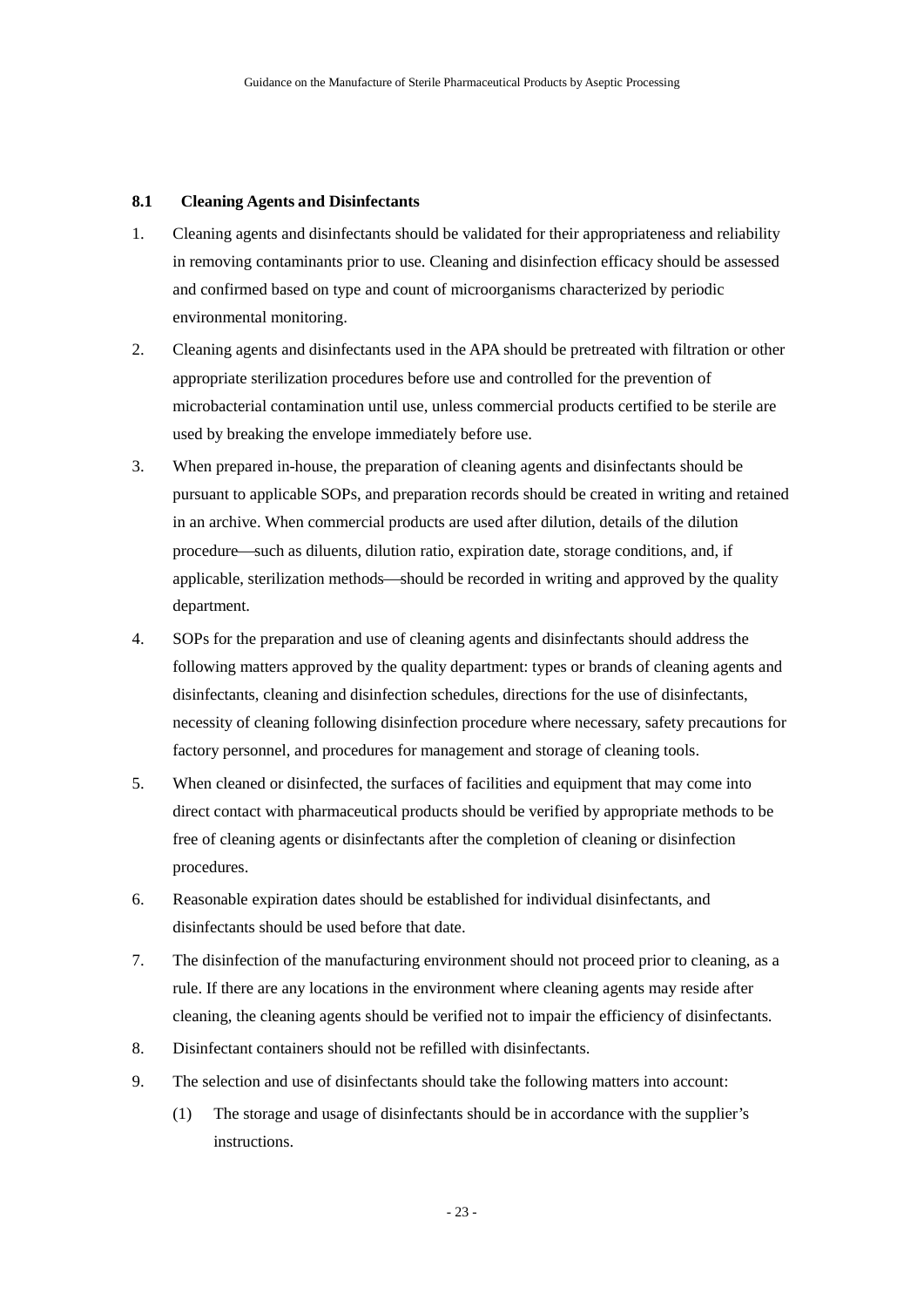- (2) The selection of disinfectants should be primarily based on the safety of personnel who are engaged in disinfection processing.
- (3) If selected disinfectants might have inferior efficacy against microorganisms isolated from the environment, the efficacy should be reevaluated and the replacement with or alternate use of different disinfectants should be considered and implemented, as appropriate.
- (4) If environmental monitoring data indicate or suggest the presence of spore-forming bacteria or fungi, suitable sporicides or fungicides should be selected for disinfection.
- (5) The directions for use of disinfectants should include the method of disinfection, application site of the agents, and time required for the agents to exert anticipated effects.
- (6) Chemical properties (e.g. corrosivity) which might damage the surface of facilities and equipment to be treated should be assessed prior to the selection of cleaning agents and disinfectants.
- 10. If use of sporicides or fungicides in processing areas for sterile pharmaceutical products is likely or probable, the type, concentrations, and usage of the agents should be predetermined and specified in writing.
- 11. The preceding Item 10 should also be applied to the selection and use of fumigating agents (including aerosol formulation), although such application is dependent on the properties of the agents to be used.
- 12. Cleaning agents, disinfectants, and utensils for applying these agents should not be stored in critical areas. Materials needed for operations in the critical area such as hand sprays to disinfect gloves may be stored in critical areas, if well controlled. If cleaning agents and disinfectants are stored in critical areas, reasons and control procedures for keeping should be defined in writing.

#### **8.2 Validation of Disinfection Procedures**

- 1. The reliability and frequency of disinfection procedures should be established through an environmental monitoring program.
- 2. Disinfectants should be microbiologically assessed prior to use in each facility, and appropriate control procedures should also be instituted for each facility.
- 3. The efficacy of disinfectants should be assessed with respect to ensuring that microorganism counts remain below the count predetermined based on the type and count of isolates collected from various surfaces through the environmental monitoring program.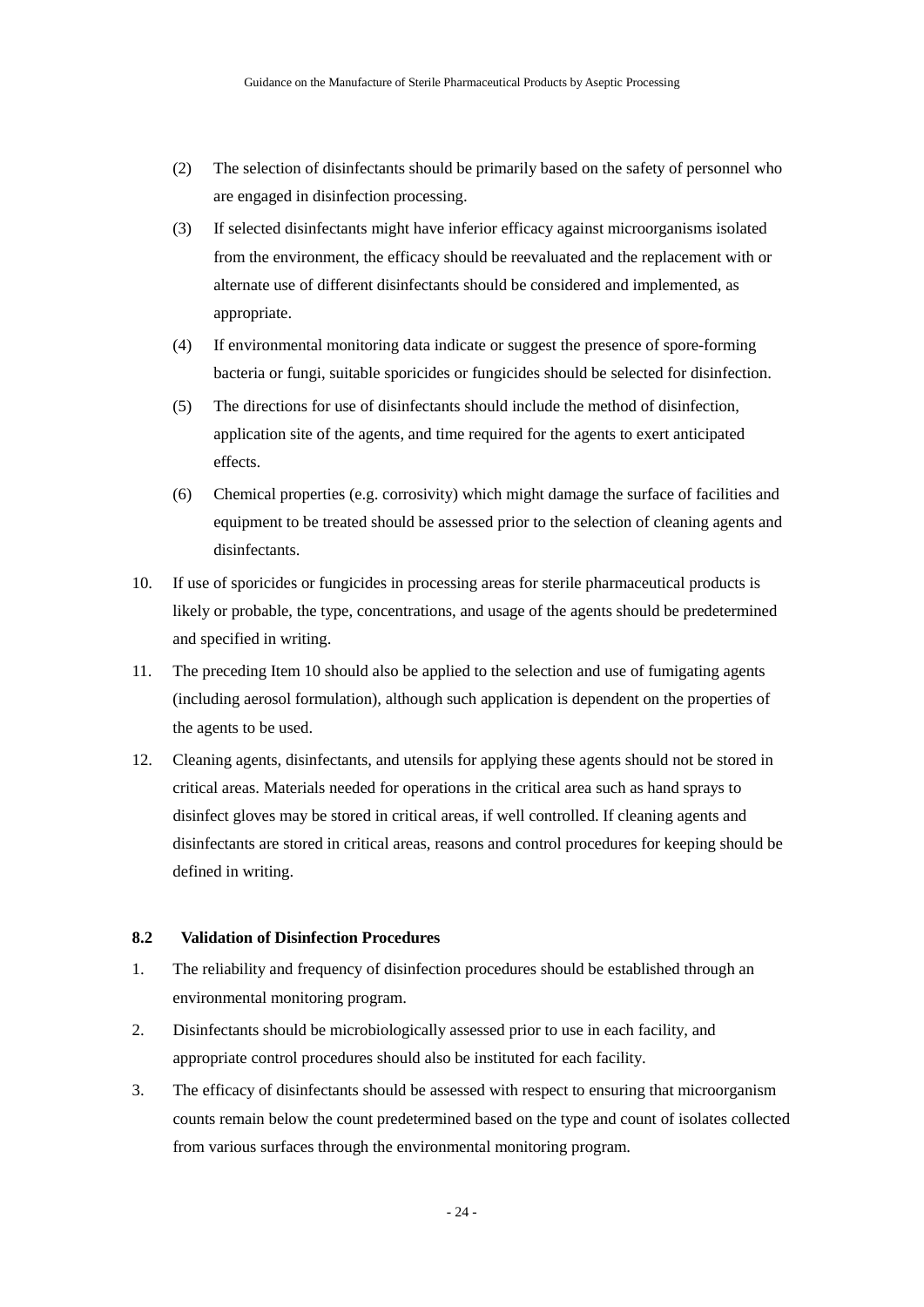# **8.3 Monitoring of Adequacy and Efficacy of Cleaning and Disinfection Procedures**

- 1. The adequacy and efficacy of cleaning and disinfection processes should be established through the overall environmental monitoring program.
- 2. The microorganism counts on the surface of equipment and instruments should be periodically obtained by environmental monitoring and analyzed to detect trends in occurrence and proliferation. A full investigation is mandatory to determine causes of abnormalities when the microbial count exceeds the action level, when the species ratio of microorganisms is obviously different from that routinely reported, or when abnormalities in the count or species ratio continue for an extended period of time. In addition, corrective and preventative measures should be implemented, as appropriate whenever considered necessary.
- 3. If the established disinfection procedure is not found to be effective for certain types or concentrations of disinfectants, the reliability of such disinfectants should be reevaluated by, for example, comparing the species and counts of microorganisms obtained before and after disinfection.

# <span id="page-29-0"></span>**9. Control of Raw Materials, Containers, and Closures**

# **9.1 Control of Raw Materials (API and Additives)**

### **9. 1.1 General Requirements**

- 1. Procedures for receiving, identifying, storing, sampling, and testing raw materials should be defined as the respective SOPs for control purposes. Acceptance criteria for testing should also be established.
- 2. Raw materials should be carefully controlled to avoid contamination from receipt until use including storage.
- 3. Raw materials transferred into the critical area should be confirmed to fall in one of the following categories:
	- (1) Certified to be sterile
	- (2) Adequately sterilized in accordance with their physicochemical properties and bioburden levels. Their bioburden should be monitored and confirmed to comply with thier specifications at predetermined intervals.
- 4. Raw materials should be controlled to meet endotoxin specifications.
	- (1) If raw materials are not depyrogenated during manufacturing, the endotoxin level of the materials should be ensured to be below the predetermined level.
	- (2) If raw materials are depyrogenated during manufacturing, suitable depyrogenation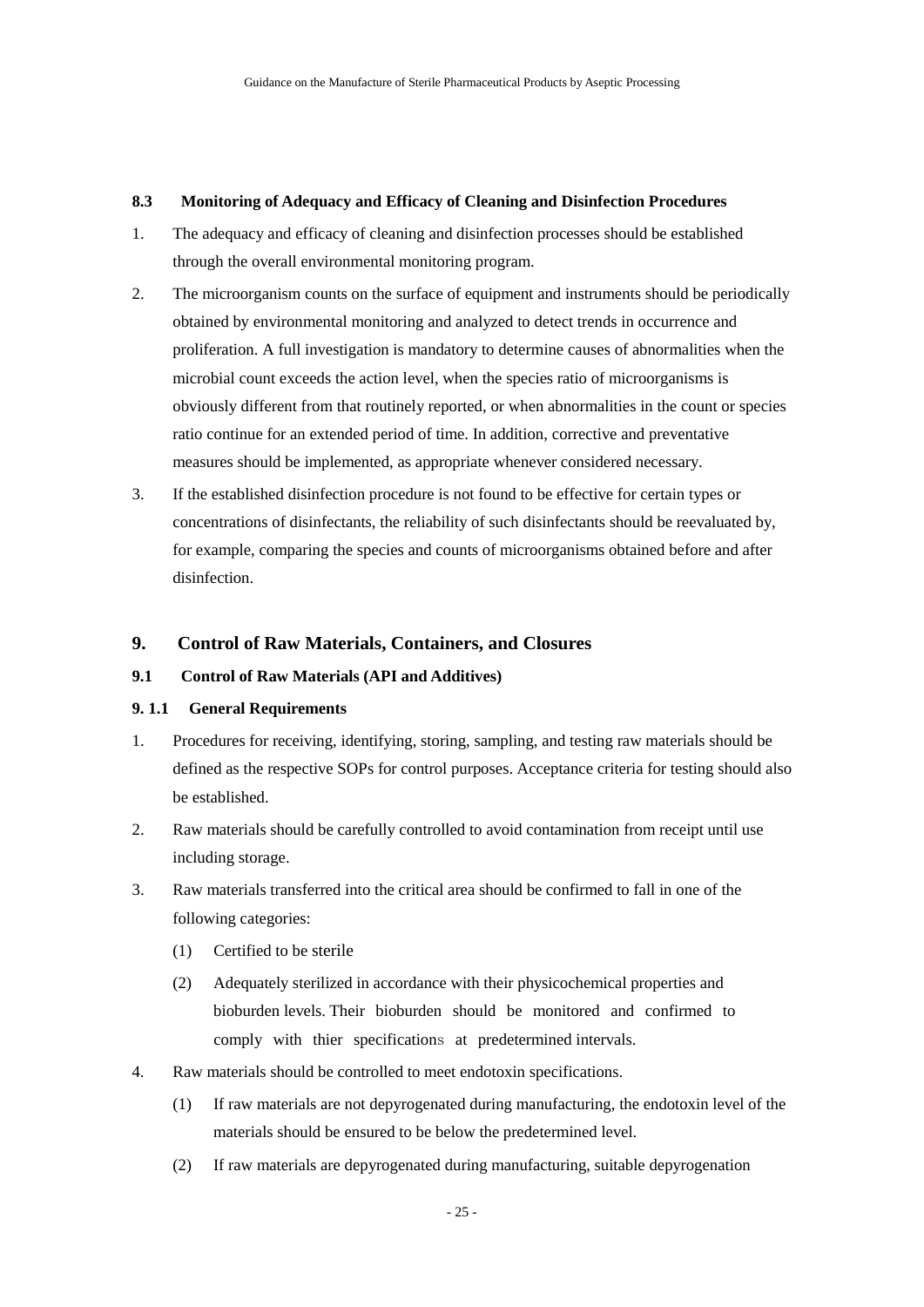procedures should be instituted by taking into account physicochemical properties and endotoxin level. Endotoxin content of the materials prior to depyrogenation is preferred to be controlled whenever possible.

# **9.1.2 Validation**

- 1. When raw materials are required to be sterile, validation should be performed to ensure their sterility.
- 2. When raw materials need to be sterilized, applicable sterilization procedures should be validated.
- 3. When individual raw materials are separately sterilized, not only sterilization processes for individual materials but also those for final drug solution should be validated to ensure their sterility.
- 4. When raw materials are released after sterilization using parametric or dosimetric methods such as steam sterilization and irradiation, such methods should be validated.
- 5. When raw materials are depyrogenated, the depyrogenation procedure should be validated. Generally, the depyrogenation process must achieve at least a 3-log reduction of endotoxins below challenge.

# **9.2 Control of Containers and Closures**

# **9.2.1 General Requirements**

- 1. Procedures for receiving, identifying, storing, sampling, and testing containers and closures should be defined as SOPs for control purposes. Acceptance criteria should also be established.
- 2. Containers and closures should be carefully controlled to avoid contamination from receipt until storage and use.
- 3. Containers and closures should be washed and cleaned by appropriate and validated procedures. If water is used for washing, water for injection or water of comparable quality should be used for final rinsing.
- 4. Containers and closures transferred into the critical area should be sterilized by appropriate and validated procedures.
- 5. Containers and closures should be controlled to meet endotoxin specifications.
	- (1) If containers and closures are not depyrogenated after transfer into the critical area, their endotoxin levels should be confirmed prior to transfer to be lower than respective predetermined levels.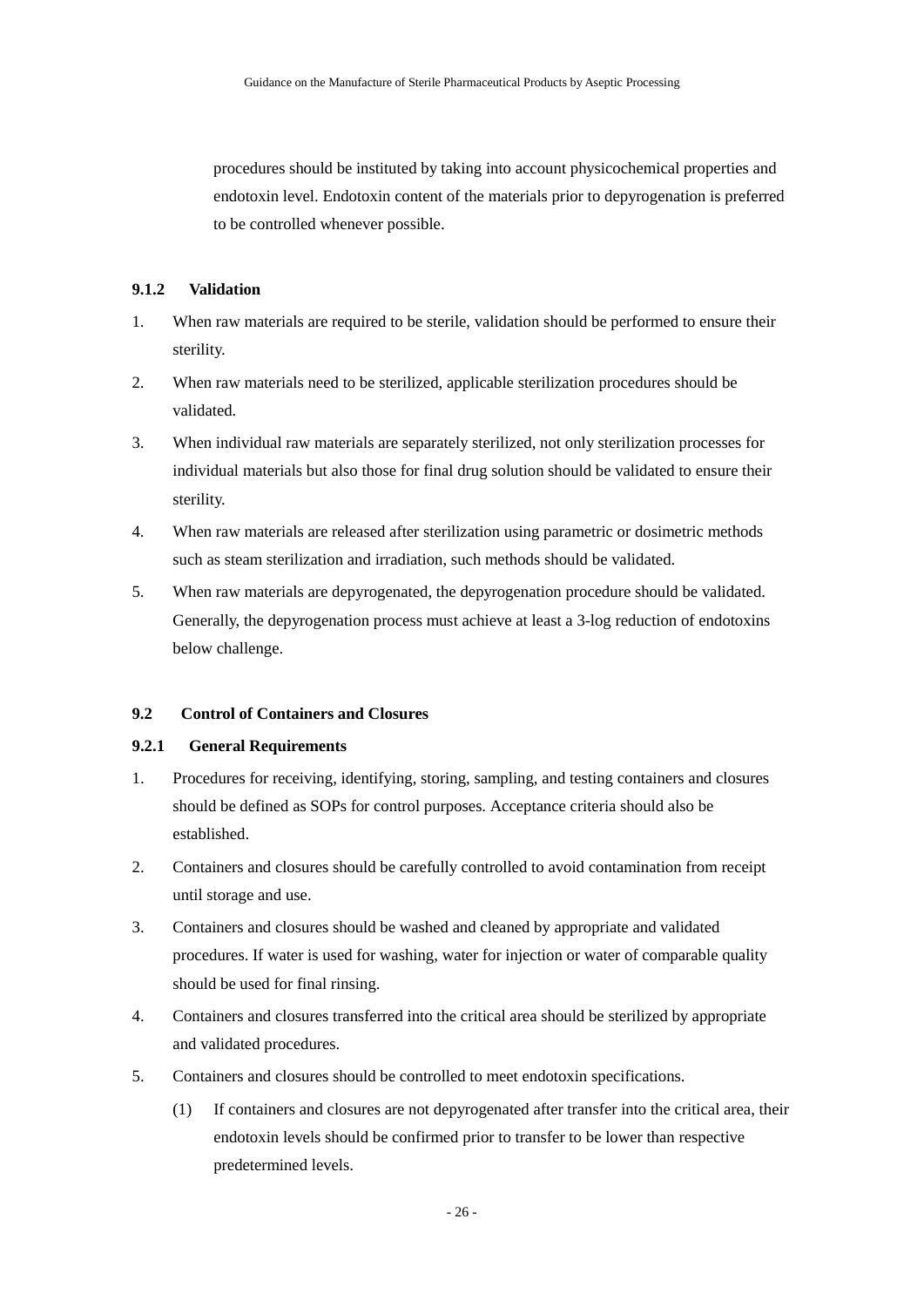- (2) If containers and closures are depyrogenated after transfer into the critical area, suitable depyrogenation procedures should be instituted by taking into account physicochemical properties of containers and closures.
- 6. Sterilized containers and closures should be protected from microbial or pyrogenic contamination by appropriate preventive measures.

# **9.2.2 Validation**

- 1. Procedures for sterilizing containers and closures should be validated.
- 2. When containers and closures are depyrogenated, the depyrogenation procedure should be validated. Generally, the depyrogenation process must achieve at least a 3-log reduction of endotoxins below challenge.

# <span id="page-31-0"></span>**10. Storage and Transport of Sterile Intermediate Products**

Sterile intermediate products referred to in this section are intermediate products in solution or powder that are stored or transported in a sterile state following aseptic production. This section describes requirements for containers and procedures necessary for maintaining the sterility of intermediate products.

#### **10.1 General Requirements**

- 1. Containers used for the storage and transportation of sterile intermediate products ("containers" in this section refers to cargo transporters, drums, bags, and tanks) should be capable of isolating the products from the surrounding non-sterile environment and hence maintaining the sterility of the products. The containers should be durable enough to withstand handling and environmental conditions encountered during storage and transportation.
- 2. Containers used for storage and transportation of intermediate products should be cleaned and sterilized before being filled with and storing or transporting the products. Cleaning and sterilization are not required for sterile single-use containers. However, the content sterility must be maintained under all circumstances.
- 3. SOPs should be established for pouring intermediate products into and discharging them from the containers in a closed system, as a rule. If adopting a closed system is difficult, intervention by personnel should be kept to a minimum.
- 4. The environment to which sterile intermediate products are exposed should be a critical area (Grade A) free of contamination risks.
- 5. Sealing performance (tightness) of containers should be checked and confirmed, as required.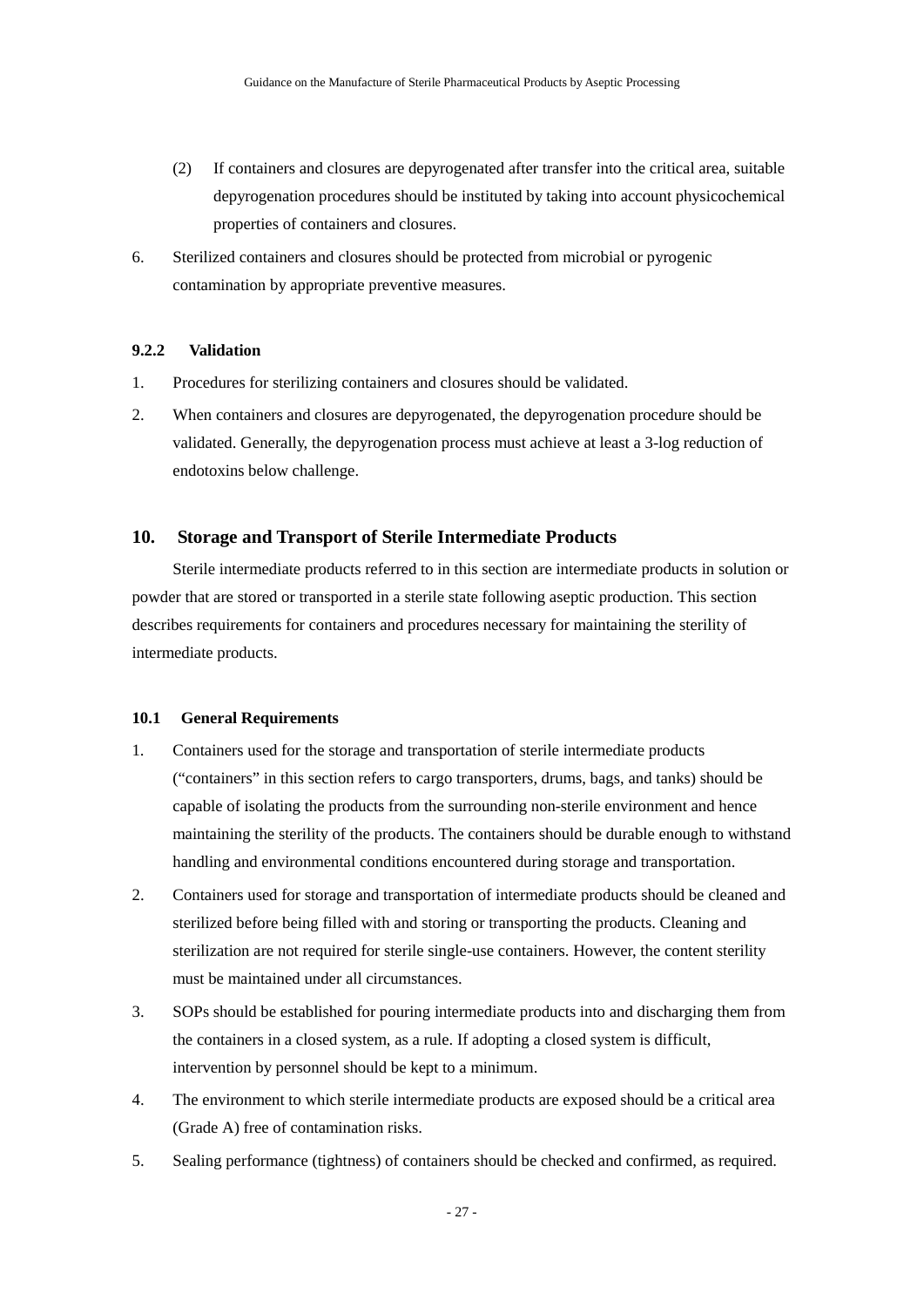### **10.2 Containers for Storage and Transportation**

### **10.2.1 Design of Containers**

The choice of containers for maintaining sterility during storage and transportation of intermediate products should take the following matters into account:

- 1. The following points should be observed when designing or selecting containers to be used for isolating contents from the non-sterile environment.
	- (1) The structure should ensure hermetic sealing.
	- (2) If the container cannot be hermetically sealed, the inside of the container should be maintained constantly under positive pressure with sterile gas.
	- (3) If sealing performance of container cannot be ensured because of changes in external pressure, air vent filters capable of sterile filtration should be installed and their integrity tested at appropriate intervals.
	- (4) Containers should be designed to have a dual structure, as appropriate.
- 2. If the surface of a container needs to be cleaned and sterilized prior to transferring the container into the APA, the surface should be able to withstand cleaning and disinfection agents.
- 3. Casters and other parts of transport devices should be protected from generating dust and particulate matter, if such devices are used in the transportation of containers into the APA.
- 4. If single-use plastic bags are used for storage and transportation, the potential extractable/leachable of components out of the bags into drug solution and effects of the components on product quality should be carefully evaluated and discussed.

### **10.2.2 Confirmation of Hermeticity**

- 1. Whether or not newly designed containers they can be hermetically sealed should be confirmed.
	- (1) Eligibility confirmation at designing Sealing performance of container should be estimated by taking into account projected
		- use conditions, including worst-case scenarios.
	- (2) Eligibility confirmation at manufacturing (actual use) Sealing performance should be tested after storage or transportation under actual use conditions.
- 2. Sealing performance can be determined by the following example methods: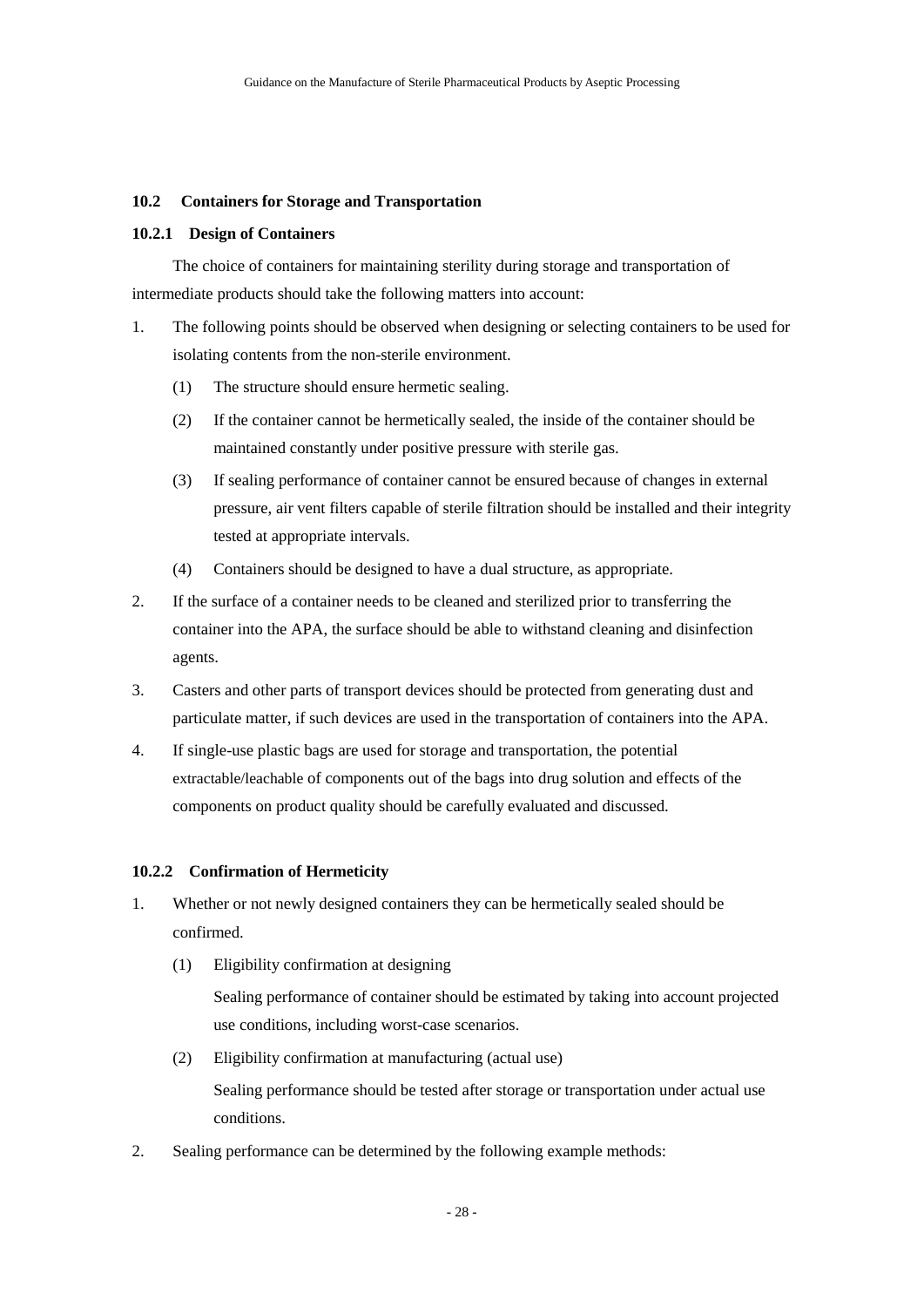- (1) Check whether or not leakage occurs in containers on hold status under positive pressure.
- (2) Check whether or not leakage occurs in containers on hold status under negative pressure.
- (3) Immerse containers in pigment solution or bacterial suspension and check whether or not pigment or bacteria are detected in containers.
- (4) Inspect containers with a gas leakage detector.
- (5) Inspect containers with an electric pin hole testing machine.

### **10.3 Charging and Discharging Sterile Intermediate Products in and out of Containers**

When charging and discharging sterile intermediate products in and out of containers before and after storage or transportation, the following matters should be taken into account:

1. Automatization

Wherever feasible, automatic charging (including divided charging) and discharging systems should be instituted to minimize personnel intervention.

2. Minimization of personnel intervention-related risks

If automatic systems cannot be introduced, the following matters should be considered to manage intervention-related risks:

- (1) Working personnel should not physically block or disrupt airflow directed to the charging and discharging ports.
- (2) Charging and discharging operations should be performed in Grade A areas (e.g. clean booth).
- (3) Certain risk reduction measures such as sterile connections using tubing systems that do not require opening of containers should be examined and evaluated.
- 3. Process simulation

A process simulation test should be performed to demonstrate the validity of procedures for charging and discharging sterile intermediate products in and out of containers.

4. Limitation of working hours

Time is always a critical factor for maintaining sterile conditions; the more time required for charging and discharging operations, the greater the risk of contamination. A maximum time limit should preferably be set for these operations, and if more than one container is used per shift, the containers should be marked with identification numbers or other identifiers to facilitate a first-in, first-out order of operations.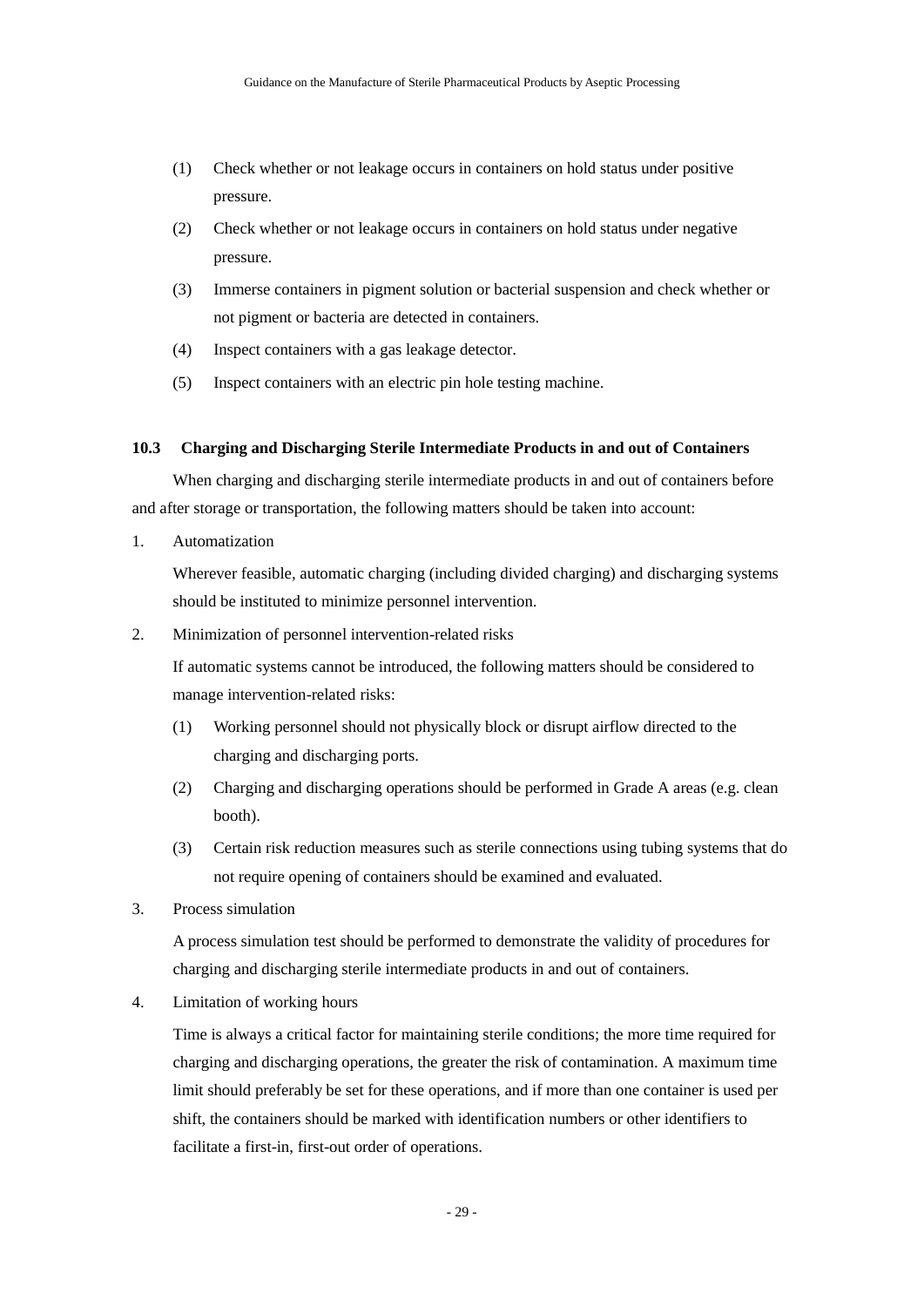#### **10.4 Storage and Transportation Conditions**

Potential risks (e.g. temperature, environmental pressure, vibration) that may affect sterility of intermediate products during storage or transportation should be identified, and acceptable working conditions or specifications for such risk factors should be specified. Storage and transportation operations should be conducted with care not to violate established conditions or specifications.

# <span id="page-34-0"></span>**11. Environmental Monitoring**

The primary objective of environmental monitoring is to keep manufacturing environments for sterile pharmaceutical products clean by controlling the levels of microorganisms and airborne particles within specified limits for individual APAs and indirect support areas, by monitoring environmental conditions to prevent environmental deterioration and product contamination, and by continuously assessing the efficiency of cleaning, disinfection, and decontamination procedures. Environmental monitoring may be classified into two categories: microbiological and particle control. Microbiological control is not intended to identify and characterize all microorganisms present in the environment but to scientifically estimate bioburden value of the environment, ensure that the manufacture of sterile pharmaceutical products is conducted in an appropriately controlled environment, and implement measures (e.g. disinfection) necessary for maintaining the environment at the required cleanliness level.

# **11.1 General Requirements**

1. Scope of application

Environmental monitoring should be conducted in critical areas (Grade A) which are APAs, direct support areas (Grade B), and indirect support areas (Grade C or D) adjacent to APAs.

2. Environmental monitoring programs

An environmental monitoring program and SOPs for implementing the program should be established, and outcome of the implementation should be adequately recorded. The program should be developed by assessing and examining properties of substances to be monitored, frequency of monitoring, sampling locations, and action levels in order to appropriately estimate environmental contamination risks.

3. Monitoring targets

Monitoring targets are microorganisms and airborne particles.

(1) Target airborne particles are those  $\geq 0.5$  µm in diameter. Particles of other diameter (e.g.  $\geq$  5  $\mu$ m) should be measured as required by a need of environmental monitoring on an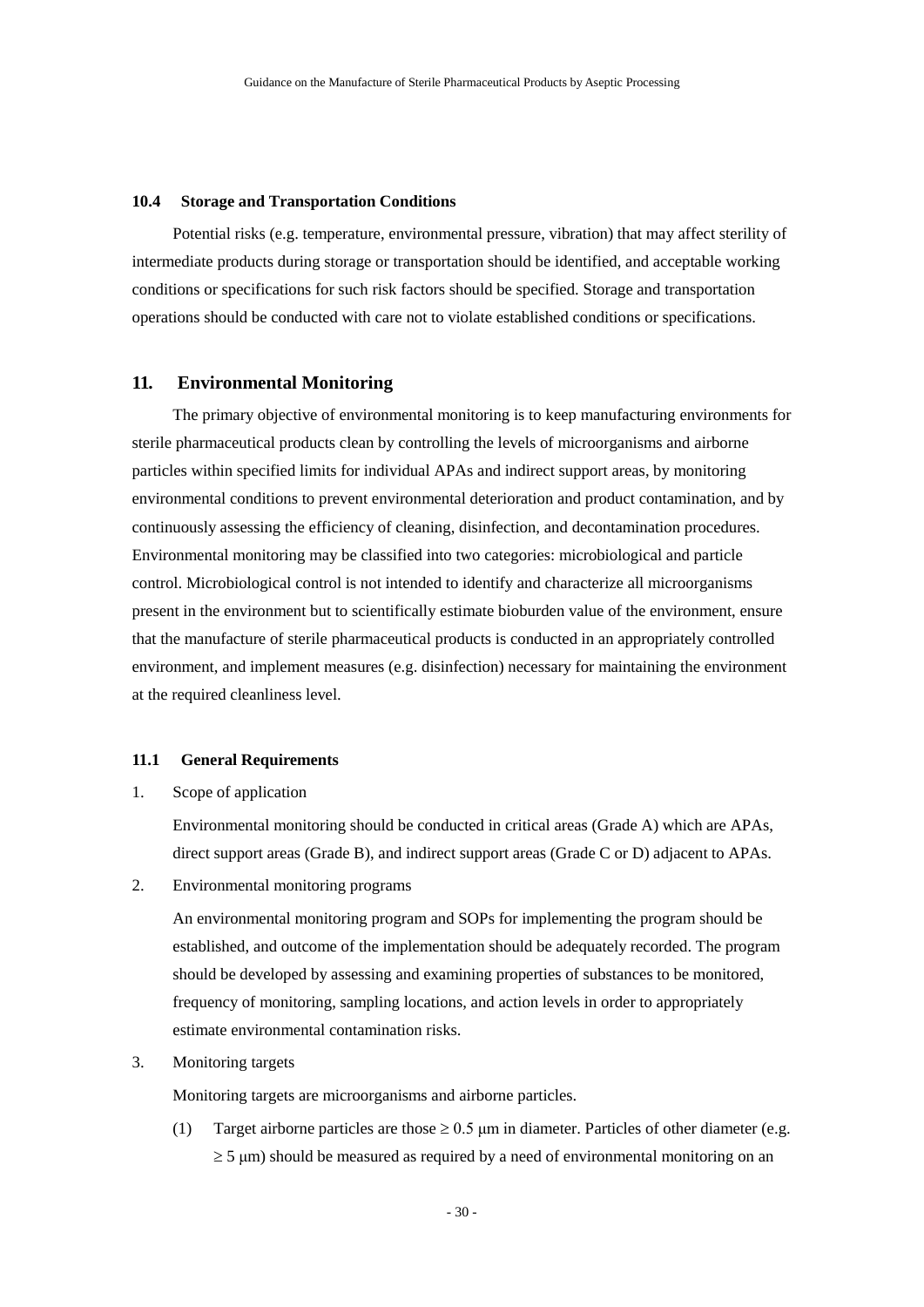as-needed basis.

- (2) Target microorganisms are bacteria and fungi.
- (3) Target microorganisms are airborne bacteria and microorganisms on the surface of walls, floors, fixtures, equipment, gowns, etc.
- 4. Preparation of environmental monitoring program

An environmental monitoring program should be drawn up prior to performance qualification (PQ) and finalized after PQ completion. Finalization of the monitoring program may require reevaluation of the monitoring program initially developed based on PQ and subsequent inclusion of the monitoring program in the routine control program for routine practice. Since PQ requires performance testing of the worst-case scenario, the numbers of sites and measurement of monitoring targets tend to be large. Reduction in number of sampling locations and frequency is acceptable when the monitoring program is included in the routine control program, as is reduction in frequency of bacterial monitoring by implementing adequate inspection, maintenance, and supervision of equipment on regular and occasional bases, provided the equipment has isolators, RABS, a blow-fill-seal system, or other devices which prove it robust enough to withstand bacterial contamination. Requirements for routine monitoring and control such as the number of sampling site may be reduced by referring to ISO specifications including ISO DIS 14644-1.

5. Monitoring targets and locations

Environmental monitoring targets should also include air in working areas, manufacturing equipment (and process control equipment, where appropriate), and aseptic environments; air for keeping the aseptic environment clean; and compressed air or gas that comes in contact with the environment and equipment. The monitoring frequency of compressed air and gas necessary for manufacturing equipment or used during manufacturing processes as shown in Table 2 may be separately set, provided the cleanliness level can be maintained by integrity test for filters for sterile liquid filtration or other tests.

6. Sampling frequency for environmental monitoring

Sampling frequency should be determined in accordance with air cleanliness level required for individual working areas under both operating and non-operating conditions. The sampling procedures should include specifications on the frequency of sample collection from gown and other stuff. Frequencies of sampling shown in Table 2 may be helpful for establishing the specifications.

7. Monitoring methods: sampling and testing procedures

Optimal number and locations of monitoring points should be determined for individual manufacturing areas by taking into account the size of working area, scope of operations, and

- 31 -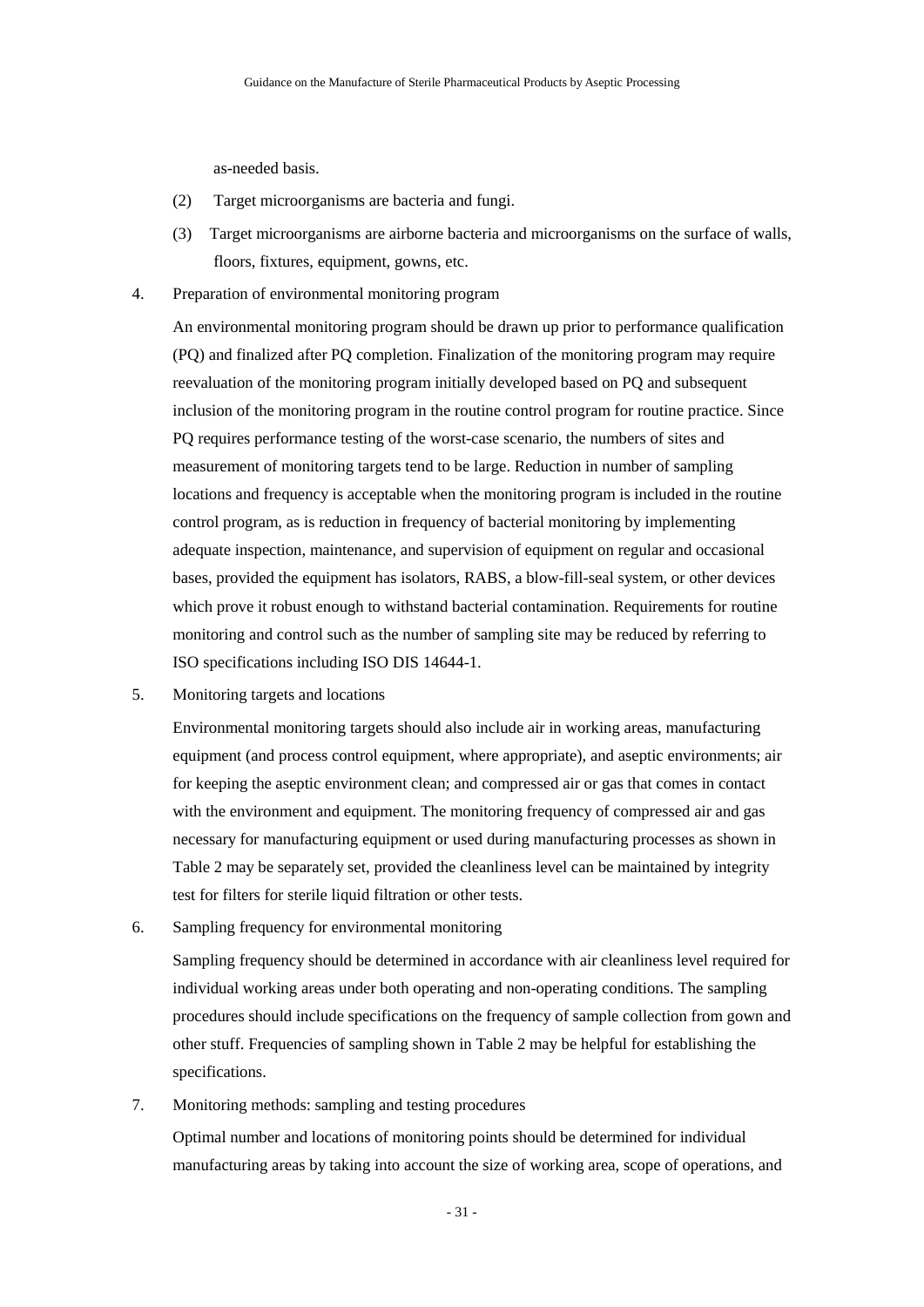process flows of materials or products. The points should be added as they are considered to be necessary for assessing potential product contamination.

- (1) Devices for collecting and counting airborne particles and bacteria should be used after validated calibration. Results of particle counting should be converted to the count per-cubic-meter of atmosphere  $(m<sup>3</sup>)$ .
- (2) Sampling for collecting airborne microorganisms should be conducted via one or more suitable procedures including settle plate, impact, and filtration methods, and collecting microorganisms on the surface should be conducted via one or more suitable methods such as contact plate or swabbing. The size of the area to be sampled should be determined in accordance with the shape and surface condition of equipment and apparatuses. In principle, the recommended sampling area of equipment and apparatuses is 24 to 30 cm<sup>2</sup>. Air volume to be sampled for airborne microorganism monitoring should be decided by overall considerations and discussion of factors involved, such as cleanliness of the target area and routine monitoring frequency. If the target area is Grade A, microbial count monitoring usually uses a circular flat plate of 90 cm in diameter, and the maximum exposure time is 4 hours.
- (3) The culture medium used for the detection and enumeration of airborne and surface microorganisms should be suitable for the growth of target microorganisms such as aerobic bacteria, fungi (i.e. yeasts, molds), and anaerobic bacteria. The medium should be tested for the absence of cell growth inhibitory substances to select a competent medium suitable for microbacterial monitoring. The objective of testing for cell growth inhibitory substances is to confirm that the collection and growth of microorganisms will not be affected by the presence of alcohol, antibiotics, etc. and to ensure that monitoring results are not altered by the quality of medium used.
- (4) The incubation temperature of the medium should be suitable for the growth of target microorganisms.
- 8. Alert and action level specifications

Alert and action levels should be established for individual target substances and locations to be monitored.

- (1) Action level specifications may be established by referring to data contained in Table 3. Caution should be exercised not to underestimate the contamination risk by averaging particle or microbacterial count. If microorganisms are detected in a Grade A area, the effect of such microorganisms on product quality should be evaluated even if the count meets acceptable criteria.
- (2) Alert level specifications should be established based on results of PQ tests.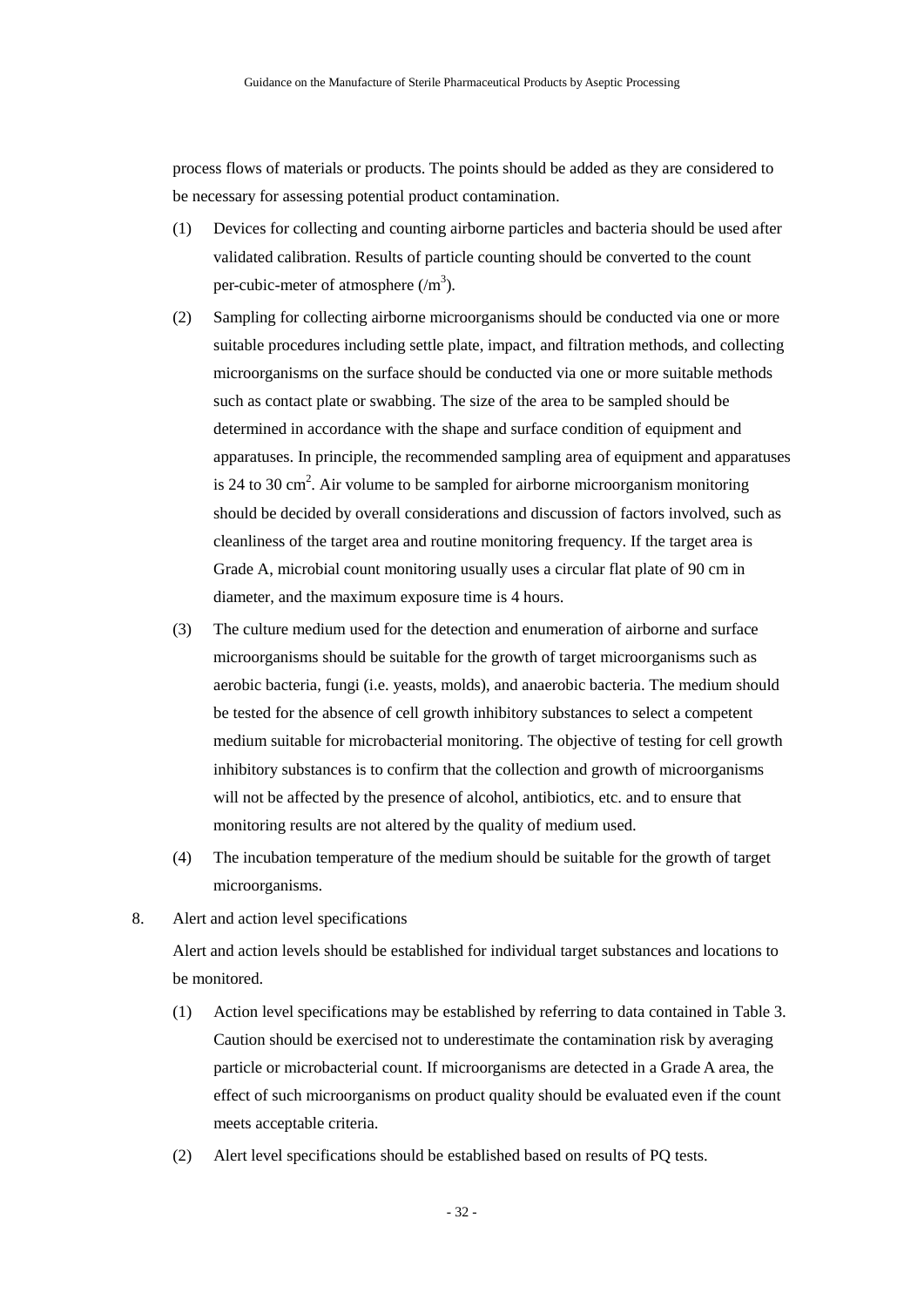(3) The monitoring program should include actions and measures to be taken (i.e., investigation of causes of non-compliance, suspension of manufacturing) when alert or action level specifications are met. In principle, a deviation from the alert level specifications does not require a suspension of manufacturing but other appropriate actions or measures should be taken. Deviations from the action level specifications should be investigated for cause(s) prior to shipment of final products manufactured through the process where the deviation occurred, and corrective measures should be taken. The validity of corrective measures taken should be verified to confirm the recovery of acceptable environmental conditions, as needed. The recovery may be readily confirmed in some instances by, for example, counting particulate matter, but not reproducible in other instances, such as with bacteria adherence to gowns. If the cause(s) cannot be traced, recovery should be established by general approaches including prohibition of personnel entry for a certain period, retraining of personnel, and reviewing assigned tasks.

### **11.2 Routine Monitoring and Control**

1. Implementation of the monitoring program

Monitoring of microorganisms and particulate matter should be routinely performed in accordance with the monitoring program.

2. Microbiological control

The microbiological environmental monitoring program should be routinely performed to monitor potential microbial contamination. The program should include periodic investigation on characterization of environmental flora and isolates to assess contamination risks to pharmaceutical products.

3. Sampling

Sampling of surfaces that come in contact with pharmaceutical products or other materials in critical areas should be performed immediately after the completion of filling or other aseptic processing operations.

4. Gases for manufacturing processes

Gases that may directly contact pharmaceutical products, primary containers, and surfaces that come into direct contact with pharmaceutical products should be periodically inspected and controlled to ensure the absence of microorganisms.

5. Routine analysis

For the adequate maintenance of the manufacturing environment, data obtained from routine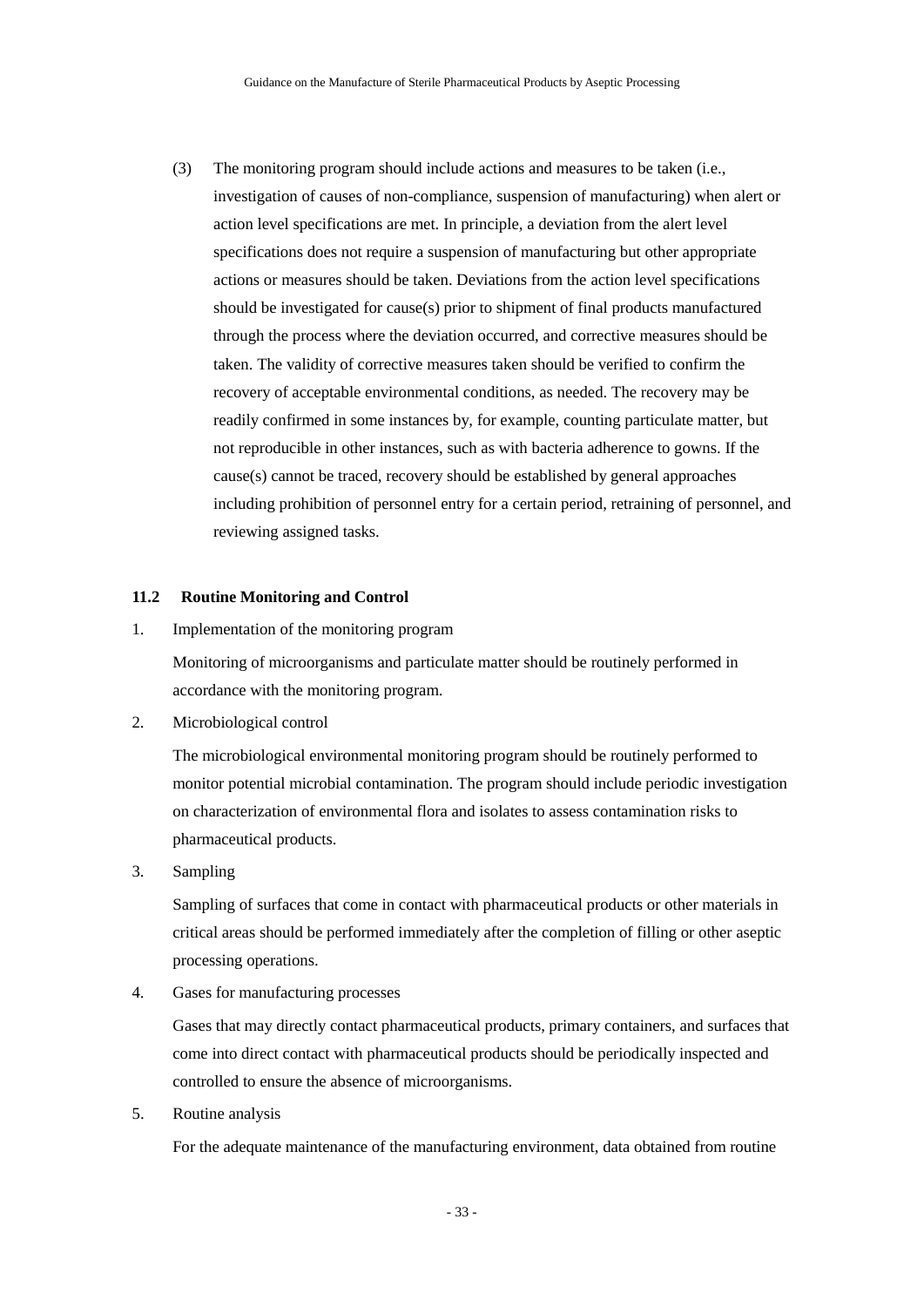monitoring should be analyzed to detect any trends in changes in the environment and establish monitoring limits for trend analysis. Even if changes in the environment do not deviate from the specified limits (the alert level), any trends suggesting variations from normal conditions (trend analysis level) should be predicted and the cause(s) investigated to maintain the quality of the environment at an appropriate level. Trend analysis results should also be utilized for the maintenance of equipment for environmental control, such as the HVAC system, and for optimization of sterilization and disinfection procedures.

### **11.3 Example Assessment Criteria for Environmental Monitoring**

Table 2 shows example frequencies of environmental monitoring classified by the cleanliness level, and Table 3 shows acceptance criteria for airborne particulate matter and microorganism counts. Since the risk of contamination varies depending on the formulation and size or volume of pharmaceutical products, structure/function of manufacturing equipment, automation level, time of retention of closures, and availability and performance of equipment for environmental control such as the HVAC system, the environmental monitoring program should be prepared and implemented by taking these factors into account:

- 1. The frequency of microbiological monitoring may be increased or decreased depending on the type and time of processing activities; however, the frequency needs to be adequate for effective monitoring of potential microbiological contamination of pharmaceutical products.
- 2. The frequency of microbiological sampling from the surface of personnel gown and other stuff should be commensurate with ability and experience of individual personnel. For example, sampling frequency should preferably be increased for operators with less aseptic processing experience. The ability and experience of personnel should be collectively evaluated based on the frequency of engagement in aseptic processing, microbacterial monitoring data, frequency of participation in media fill tests, etc.
- 3) The monitoring frequency for Grade C and D areas should be determined by the types of pharmaceutical products, processes, operations, etc. to be performed in the areas for appropriate quality control and risk management. The frequency may be decreased if the risk of contamination is low, such as when pharmaceutical products are not exposed to the environment.
- 4. Monitoring should be reinforced immediately after facility operation is started (beginning of PQ), restarted after long-term shutdown, or partially changed.
- 5. When personnel enter a Grade A area from a Grade B area, surface microbacterial count on gowns and other stuff should be evaluated against stricter acceptance criteria (those for Grade A area) depending on the level of product contamination risk.

- 34 -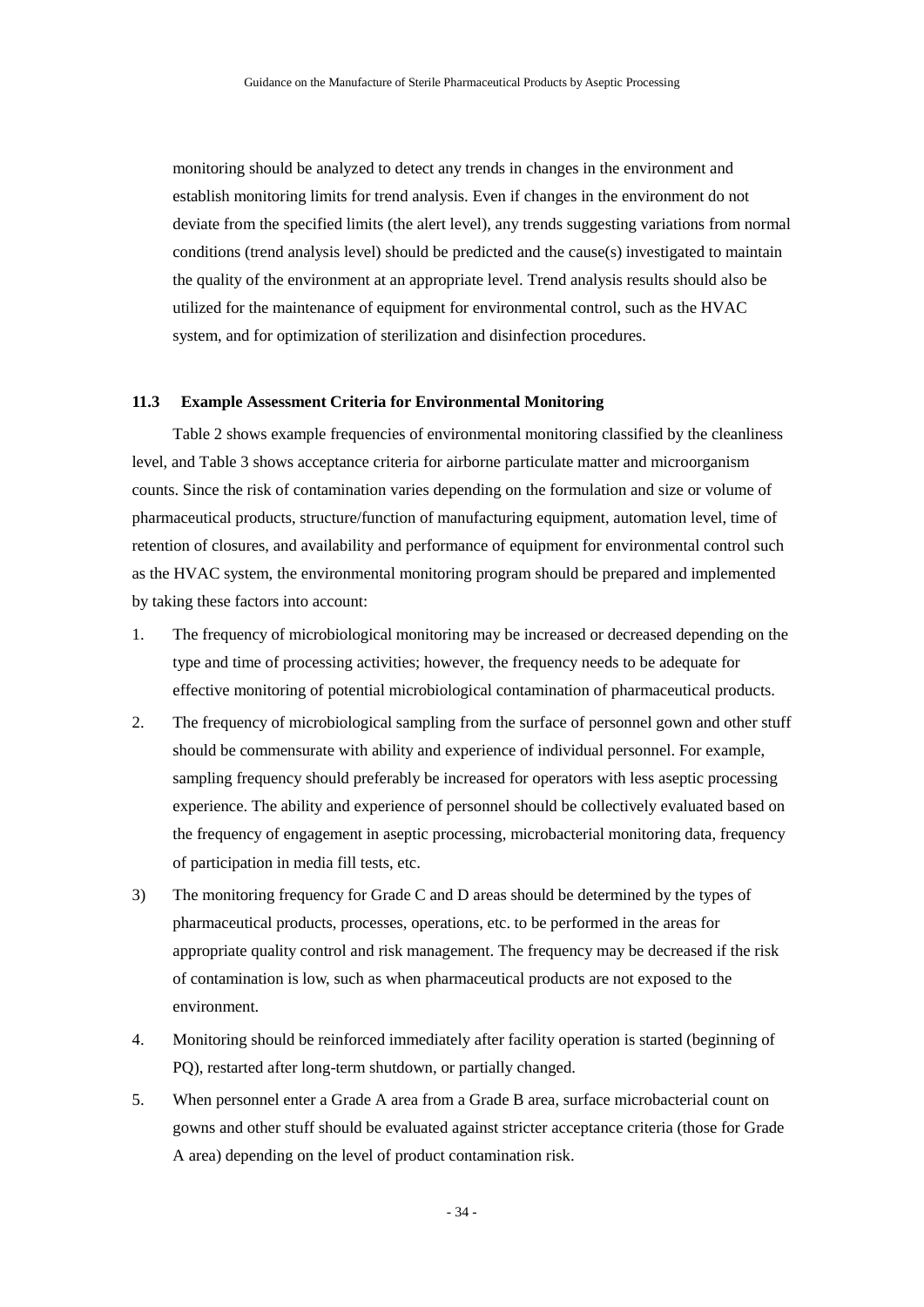- 6. Sampling of particulate matter in Grade A and B areas should preferably be conducted via continuous monitoring from equipment assembly until completion of critical operations.
- 7. The monitoring of particulate matter during times when no manufacturing operations are taking place should be conducted on an as-needed basis to maintain the environment at predetermined cleanliness levels and thereby, for example, detect malfunctions in the air conditioning system.
- 8. Assessment results of particulate matter monitoring may differ depending on the amount of air sampled and air suction capacity of monitoring devices. Air samplers and assessment method should be appropriate for the particulate matter control system used.

| Cleanliness grade |                                                                                  | Airborne<br>particulate<br>matter | Airborne<br>microorganisms | Surface microorganisms            |                                   |
|-------------------|----------------------------------------------------------------------------------|-----------------------------------|----------------------------|-----------------------------------|-----------------------------------|
|                   |                                                                                  |                                   |                            | Equipment and<br>walls            | Gloves and<br>gowns               |
| A                 |                                                                                  | During<br>processing              | Every working<br>shift     | After completion<br>of processing | After completion<br>of processing |
| B                 |                                                                                  | During<br>processing              | Every working<br>shift     | After completion<br>of processing | After completion<br>of processing |
| C, D              | Area in which<br>products and<br>containers are<br>exposed to the<br>environment | Once a month                      | Twice a week               | Twice a week                      |                                   |
|                   | Other areas                                                                      | Once a month                      | Once a week                | Once a week                       |                                   |

**Table 2. Frequency of Environmental Monitoring for Microbacterial Control**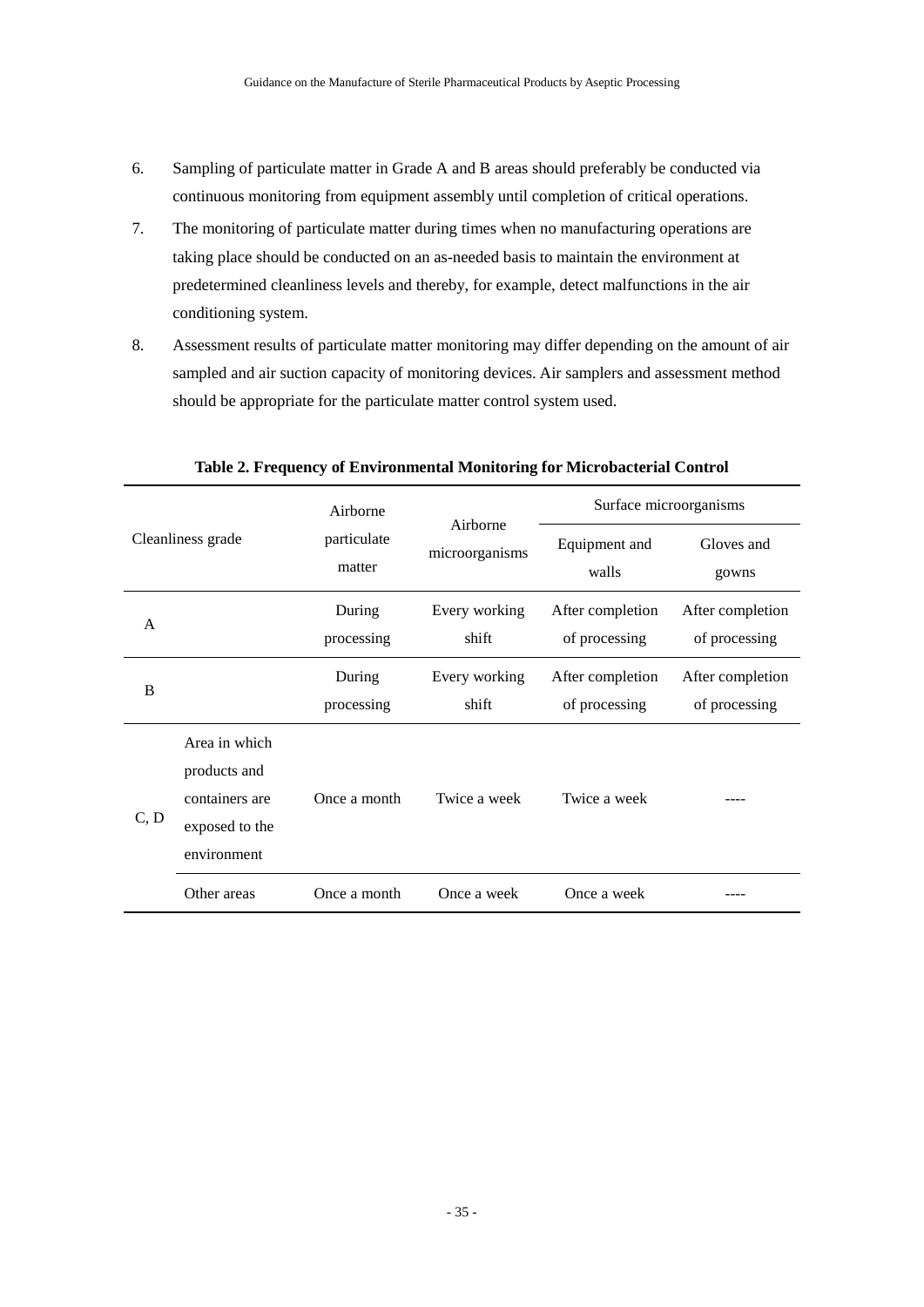|                             |             | Airborne microorganisms | Surface microorganisms     |                 |
|-----------------------------|-------------|-------------------------|----------------------------|-----------------|
| <b>Cleanliness</b><br>grade | Air         | Settle plate Note 2     | Contact plate              | Gloves          |
|                             | $(CFU/m^3)$ | (CFU/plate)             | $(CFU/24-30 \text{ cm}^2)$ | (CFU/5 fingers) |
| A                           | < 1         | < 1                     | < 1                        | < 1             |
| B                           | 10          | 5                       | 5                          | 5               |
| C                           | 100         | 50                      | 25                         |                 |
| D                           | 200         | 100                     | 50                         |                 |

### **Table 3. Acceptance Criteria for Environmental Microorganism Count (during Operations)** note 1

Note 1) Acceptance criteria are expressed as mean values.

Note 2) Measurement time per plate is 4 hours at maximum and the measurement is performed during processing operation.

# **12. Qualification of Equipment and Utilities**

## **12.1 General Requirements**

- 1. In this section, the term "equipment" refers to equipment used for sterilization, filtration, filling, capping, freeze-drying, and sealing in the manufacture of sterile pharmaceutical products in the APA, as well as HVAC system, incubators, fermentors, and cleaning equipment installed, as required, in indirect support areas.
- 2. In this section, the term "utilities" refers to systems for supplying different qualities of water, pure steam, compressed air, and different kinds of gases in the manufacture of sterile pharmaceutical products.
- 3. For the qualification of equipment and utilities, qualification protocols and SOPs should be established to define assignment of responsibility of individual personnel and other related matters. Equipment and utilities used for the manufacture of sterile pharmaceutical products should be designed so as to have minimum influence on the sterility of the products. The structure or shape and components materials of equipment and utilities should be selected to make it easy for cleaning, disinfection, sterilization, and maintenance. Special attention should be paid to the surface of equipment and utilities to which pharmaceutical products, component materials, water, steam, or gases etc. may be directly exposed.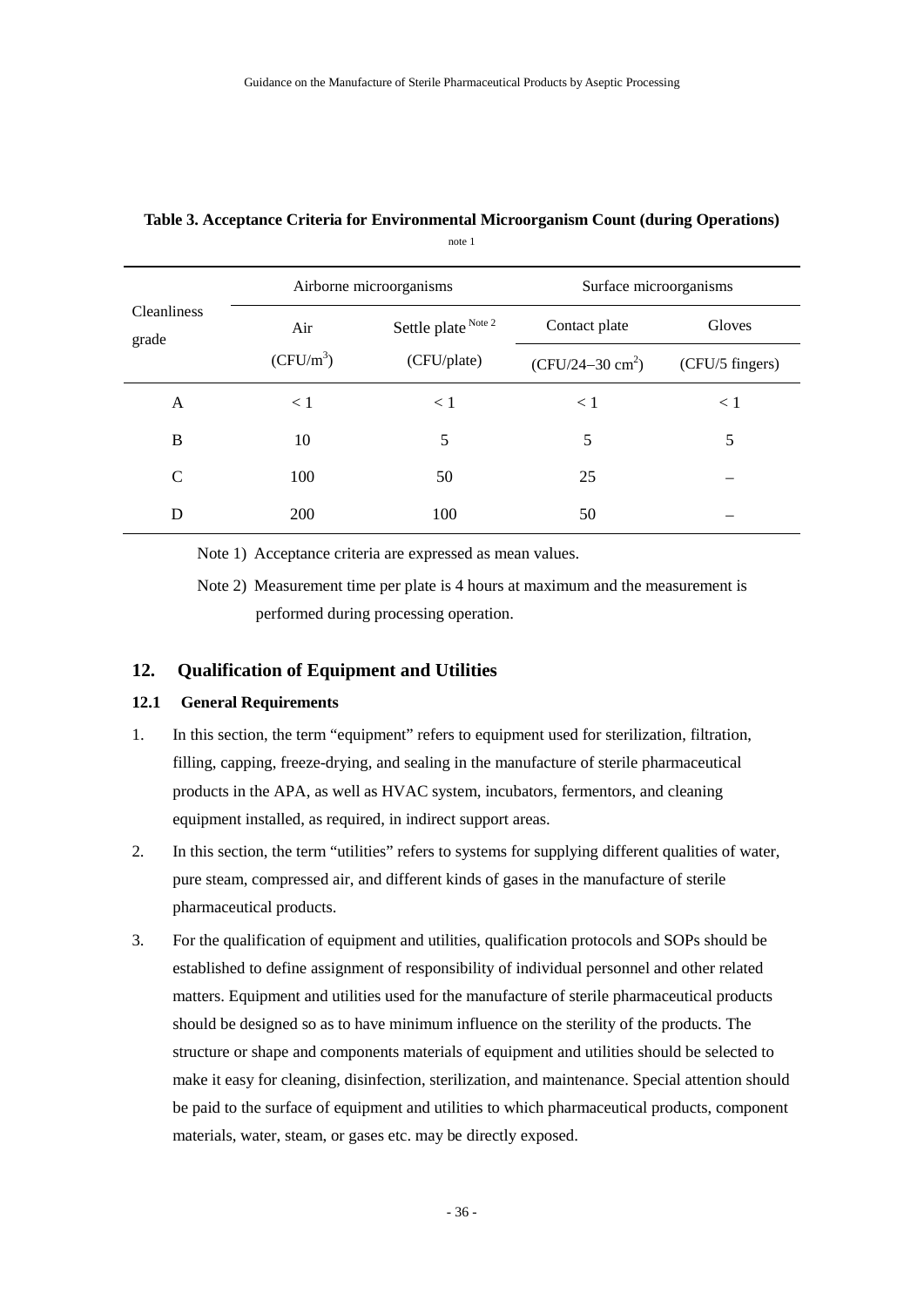- 4. Flow lines for sterile pharmaceutical products, sterile raw materials, and other sterile materials should beadequately designed by taking into account personnel movement and airflow patterns.
- 5. Personnel movement and intervention into sterile pharmaceutical products should be designed to be minimum. In addition, operation, maintenance, repair, and adjustment of equipment should preferably be performed from outside the critical area, whenever feasible.
- 6. Generation of turbulence and particles in critical areas should be controlled to a minimum. The flow of clean air from supply vent to return or exhaust vent should be optimally designed in direct and indirect support areas.
- 7. Equipment should be laid out so as to minimize the physical burden on operators.
- 8. Requirement specifications (user requirements specifications, URS) for equipment and utilities should be defined in writing with regard to required quality levels, facility capacity for amounts of use during manufacture, applicable regulatory requirements (e.g. laws, regulations, guidelines), quality of component materials, and performance, etc., and DQ should be conducted in accordance with the URS.
- 9. The duration of exposure of sterile pharmaceutical products, surface of equipment that may contact with sterile pharmaceutical products, and containers uncapped, should be kept as short as possible. 10. IQ should verify that the equipment and utilities have been installed as directed in relevant design specification in accordance with written procedures.
- 11. OQ should verify that equipment and utilities have a capacity of performance as required by their specifications. If the equipment and utilities are to be operated or used in APAs, it should be verified that the required cleanliness in the APAs is maintained throughout operation or use.
- 12. All processes conducted in the APA that may influence the sterility of pharmaceutical products should be scientifically evaluated and appropriately validated.
- 13. Operational procedures for all key equipment and control parameters, and theire acceptable limits should be described in relevant SOPs in an appropriate manner.
- 14. Validation of the processes utilizing cleaning, sterilizing, incubating/fermenting, filtering, filling, capping, freeze-drying, and sealing equipment should be conducted to assess the sterility assurance level of pharmaceutical products in each of these processes. Sterility assurance levels may be validated together for multiple processes using different equipment if the processes are continuous.
- 15. The sterility of equipment surfaces that may come into direct contact with sterile pharmaceutical products should be validated.
- 16. OQ studies should be conducted for utilities including CIP/SIP systems and equipment that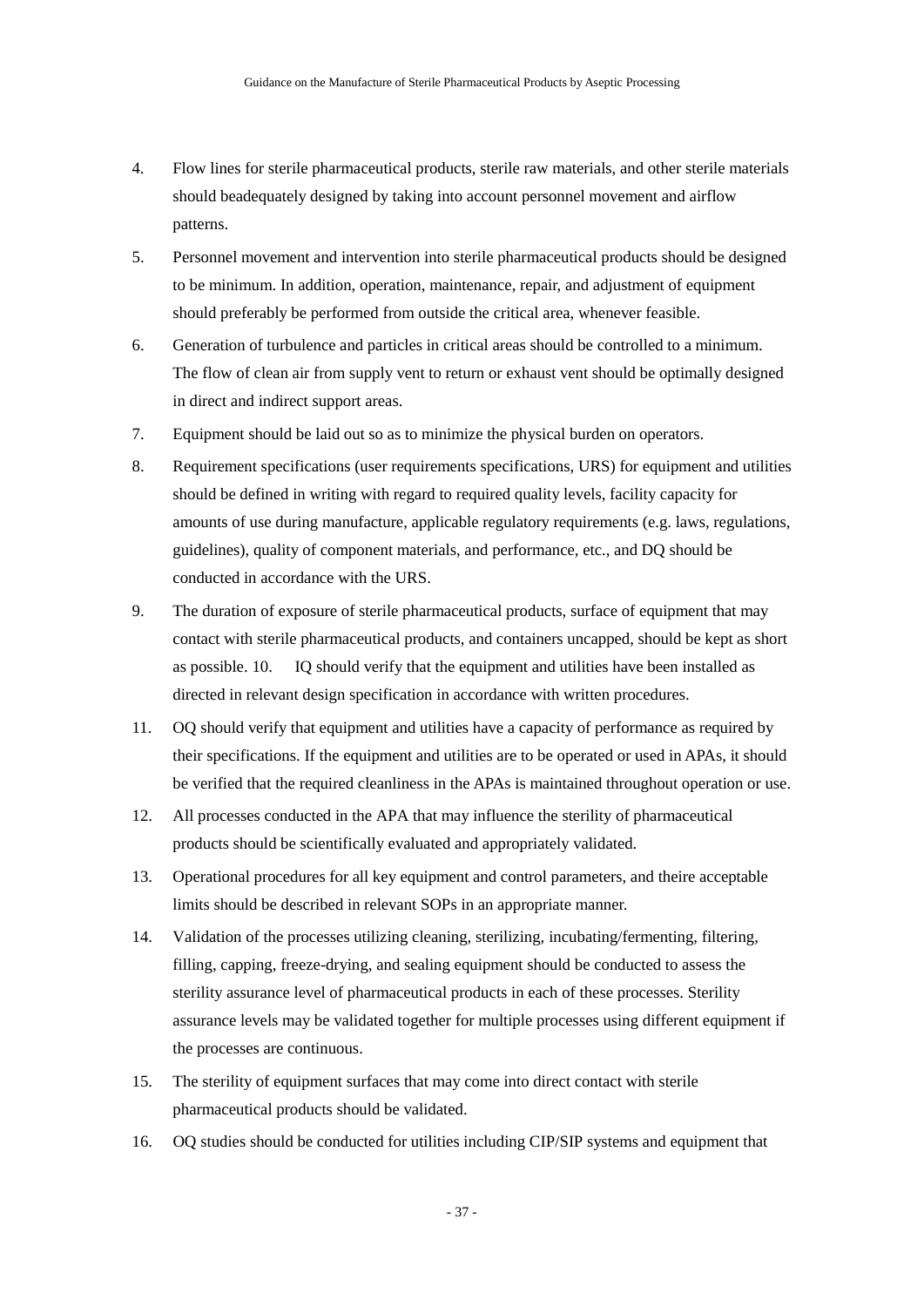supply purified water, water for injection, compressed air/other gases, pure steam, etc.

- 17. Validated period for use of the equipment after sterilization should be established to ensure the sterility of sterile pharmaceutical products. If critical process changes are made, the potential impact of the changes on validated period foruse should be reevaluated.
- 18. Since design concepts applicable to aseptic manufacturing of sterile pharmaceutical products vary, any additional techniques available for promoting sterility assurance should be positively employed whenever available.
- 19. When sterilization equipment is a continuous system, conveyor belts should not pass through a partition between an APA and a processing area of lower air cleanliness, unless the belts themselves are continuously sterilized (e.g. heat sterilization tunnel). When a continuous sterilizer is used, airflow should be monitored to ensure that air does not flow from a non-sterile to sterile area during processing.

# **12.2 Equipment Maintenance**

- 1. For the preventative maintenance of equipment and utilities, maintenance protocol and SOPs should be prepared to define the assignment of responsibility of individual personnel and other related matters.
- 2. SOPs should also be prepared for cleaning, disinfection, and sterilization procedures for equipment and utilities and their use permission in subsequent manufacture. The procedures for cleaning, disinfection, and sterilization should be as specific and detailed as possible to achieve cleaning, disinfection, and sterilization of equipment in an efficient and reproducible manner. These procedures should address the following:
	- (1) Assignment of responsibility of individual personnel for cleaning, disinfection, and sterilization of equipment and utilities
	- (2) Cleaning, disinfection, and sterilization schedules
	- (3) A complete description of the procedures, instruments, apparatuses, and agents used for cleaning, disinfection, and sterilization (including a procedure for diluting cleaning agents) of equipment and utilities
	- (4) Instructions for disassembly and reassembly of pieces of equipment and utilities necessary to ensure adequate cleaning, disinfection, and sterilization, where appropriate
	- (5) Instructions for the removal or deletion of description regarding previous batch
	- (6) Instructions for preventing contamination of cleaned equipment and utilities until next use
	- (7) Inspection of equipment and utilities to confirm cleanliness level and sterility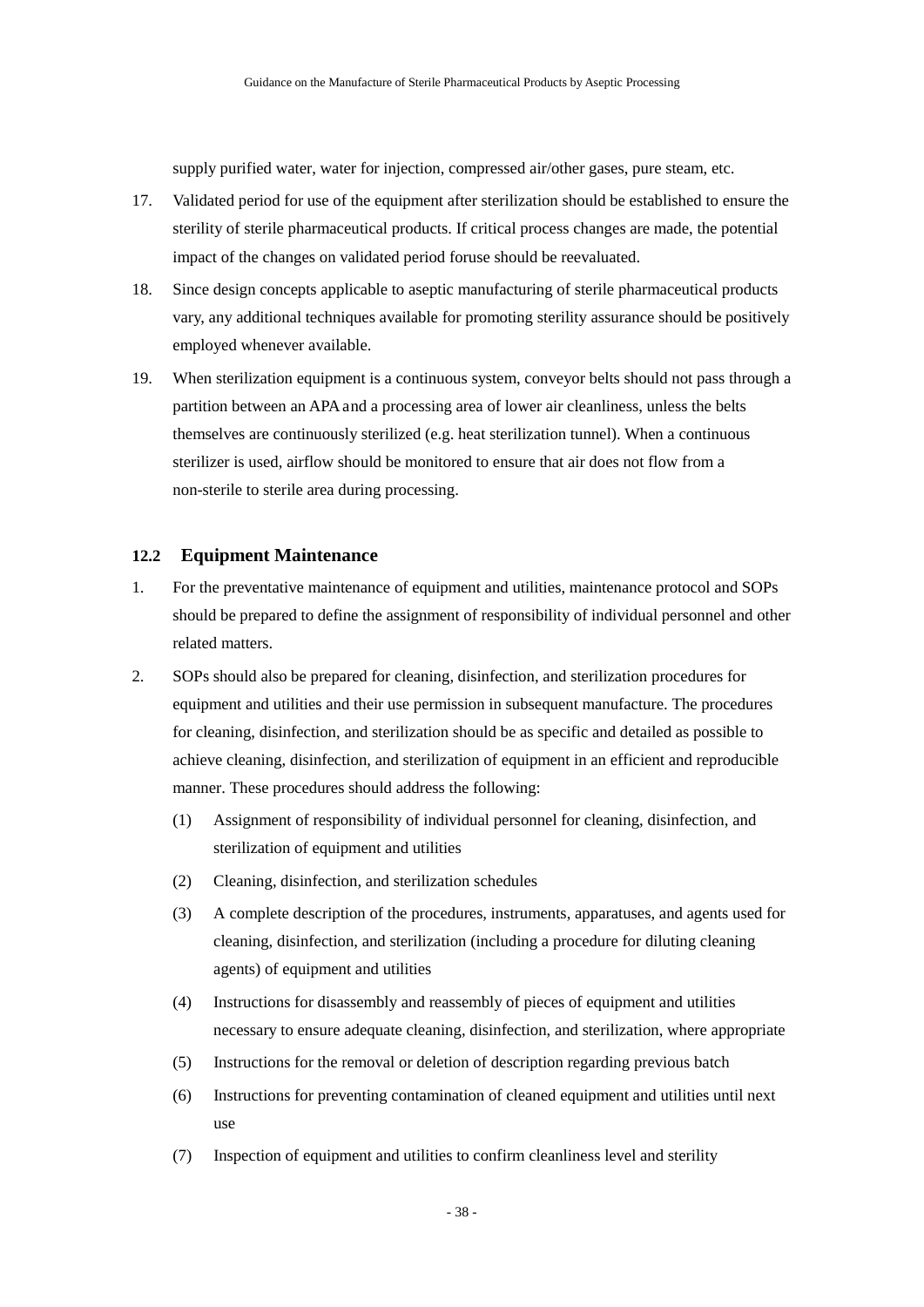immediately before use, if feasible

- (8) Maximum allowable time for cleaning, disinfection, and sterilization of equipment and utilities after completion of manufacturing, where appropriate
- 3. Equipment and utilities should be kept after cleaning, washing, drying, preserved, and, when necessary, disinfected or sterilized to minimize their influence on the sterility of sterile pharmaceutical products.
- 4. When successive lots of the same sterile pharmaceutical product are produced, one at a time and in succession, using the same equipment and utilities for continuous or period (campaign) production, the equipment and utilities should be cleaned, disinfected, and sterilized at intervals that have been validated as effective for the prevention of microbial contamination.
- 5. The evaluation of cleaning, disinfection, and sterilization of equipment and utilities used in the manufacture of sterile pharmaceutical products like vaccines containing live microorganisms per se or other ingredients of bacterial origin should include the evaluation of efficiency of these procedures in removing microorganisms and other ingredients of bacterial origin. The evaluation of sterilization efficiency may be omitted when target microorganisms have been documented to be less resistant to these processes than microorganisms specified in the Japanese Pharmacopoeia or other official compendia.
- 6. The procedures for cleaning and for selecting cleaning and disinfecting agents should be specified and justified with rationale and adequate evidence.
- 7. All equipment and utilities should be identified by appropriate methods based on materials or products to be processed and cleanliness levels required.
- 8. If stopped for repair or inspection, equipment and utilities should be disinfected or sterilized prior to resumption of operation, as required.

# **12.3 Calibration**

- 1. For the calibration necessary for the control, measurement, and monitoring of equipment and utilities critical in ensuring the sterility of pharmaceutical products, calibration protocol and SOPs should be established to define assignment of responsibility of individual personnel and other related matters. These SOPs should then be followed for calibration.
- 2. The calibration of equipment and utilities should be performed using certified and traceable standards, whenever available.
- 3. Records of the above-mentioned calibration procedures should be maintained.
- 4. The current calibration status of critical equipment and utilities should be known to relevant personnel and verifiable.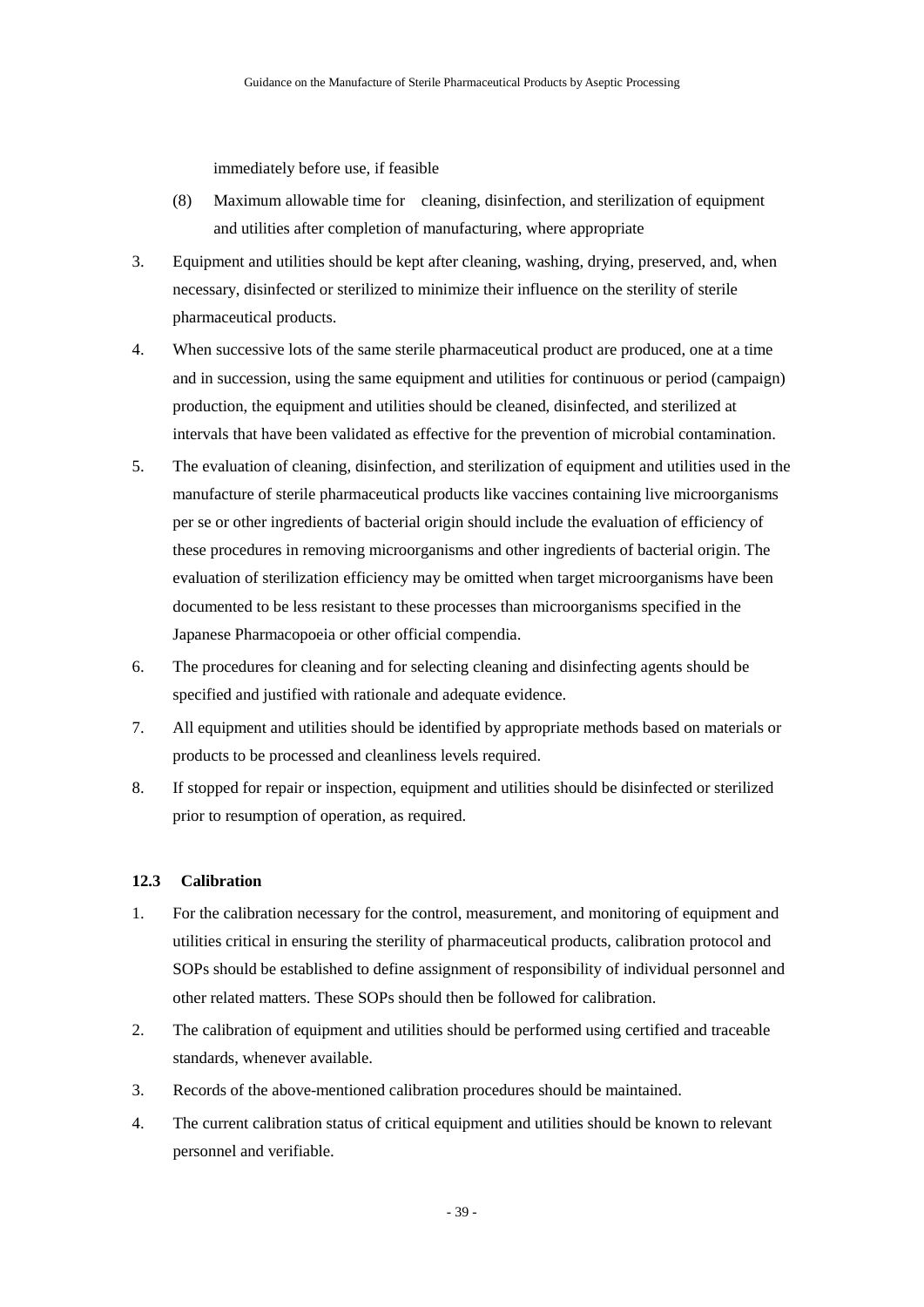- 5. Instruments that fail to meet calibration criteria should not be used.
- 6. When a critical instrument for ensuring the sterility of sterile pharmaceutical products shows deviations from approved standard calibration values, investigation and assessment of the deviations should be conducted to judge whether or not the deviations have affected sterility of pharmaceutical product lots manufactured in an environment which has been controlled, measured, or monitored by the instrument of concern since its last calibration.

### **12.4 Change Control**

- 1. For the confirmation, verification, approval, and recording of changes in equipment, utilities (including parameters), and procedures which may be critical in ensuring the sterility of pharmaceutical products, change control SOPs should be established to define assignment of responsibility of individual personnel and other related matters.
- 2. Changes referenced in Item 1 above should be drafted by an assigned person, reviewed by a qualified person, and approved by the quality department, since such changes carry a risk of altering the capacity and performance of equipment affecting the quality of pharmaceutical products.
- 3. Proposed changes should be evaluated concerning their potential impact on sterility of pharmaceutical products from the viewpoint of risk management. The impact evaluation should be based on points of consideration referred to in Article 12.1 above.
- 4. Prior to the implementation of approved changes, all SOPs should have a provision ensuring revision of all documents to be affected by approved changes.
- 5. Personnel responsible for operating equipment affected by approved changes should be trained prior to the implementation of the changes.
- 6. The potential impact of approved changes on the valid time of use of sterilized equipment should be assessed to ensure the sterility of sterile pharmaceutical products.

# **13. Sterilization Process**

# **13.1 General Requirements**

- 1. Containers and closures that come into direct contact with pharmaceutical products and the surfaces of equipment that may come into direct contact with intermediate products after sterilization should be sterilized by methods appropriate for maintaining the predetermined sterility assurance level.
- 2. Equipment surfaces that may come into direct contact with containers and closures should also be sterilized as required for maintaining the predetermined sterility assurance level.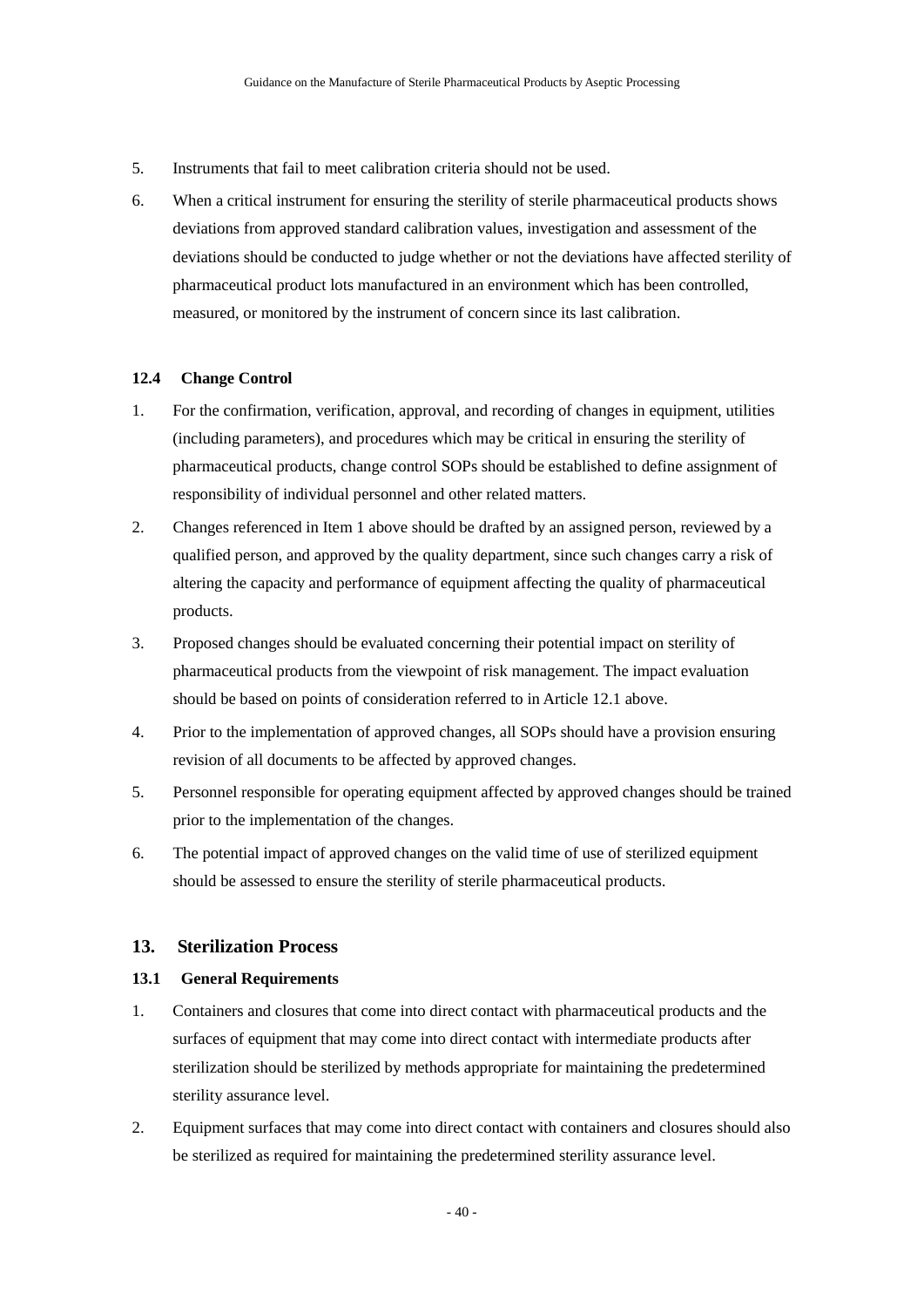- 3. Materials to be sterilized should be handled by techniques appropriate for avoiding mix-ups of sterilized and unsterilized materials.
- 4. Already-sterilized materials should be treated with appropriate preventive measures to avoid re-contamination. As a rule, such materials should be handled in accordance with the aseptic processing procedures recommended in this guidance, particularly when directly exposed to the environment.
- 5. Sterilization processes for sterilizing pharmaceutical products and materials in critical areas should be individually validated and also periodically evaluated at least once a year.
- 6. History of sterilization equipment usage should be adequately controlled and maintained by, for example, keeping logbooks.
- 7. Sterilization-related procedures and control parameters for process control, routine monitoring and control, maintenance and control, supplies, and sterility verification should be fully documented.

## **13.2 Autoclaving**

- 1. The quality of steam used for sterilization should be ensured not to adversely affect the function and safety of materials or equipment to be sterilized. The generally recommended procedure is to use vapor (pure steam) generated from purified water or water of high quality. Condensate water resulting from the vapor should also meet specifications for water of higher purity than that used for product formulation. The description of vapor should be periodically inspected, and causes of quality deterioration should be investigated, whenever suspected, in order to implement proper corrective measures.
- 2. Appropriate control procedures (e.g. visual inspection procedure, maximum allowable frequency of steam cleaning) should be established for the sterilization of materials to be used repeatedly (e.g. filters, utensils, aseptic gowns) to ensure maintenance of specifications, safety, and intended functions after repeated exposure to steam at its maximum intensity. Accordingly materials for repeated use should be properly managed by the control procedures.

## **13.2.1 Sterilization Process**

- 1. Acceptable limits of sterilization-related process parameters should be established and documented.
- 2. When the sterilization process includes air purging, methods and specifications should be established for measuring and evaluating the maximum acceptable limits of air leak volume for sterilization equipment and permissible residual volume of non-condensable gas in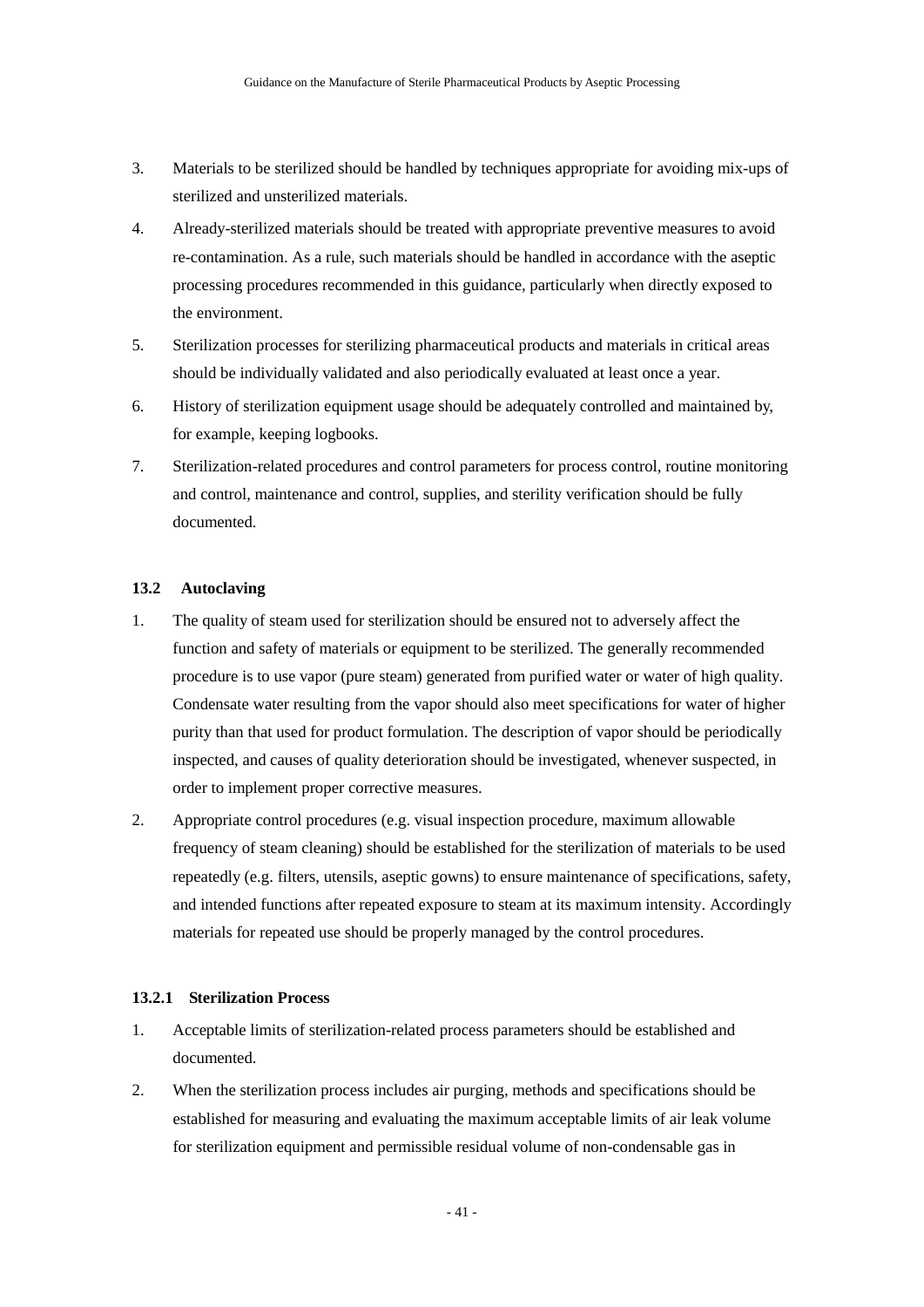materials to be sterilized.

- 3. If air or water come into direct contact with materials to be sterilized during the sterilization process, their purity and physical characteristics (e.g. pressure, temperature) should not adversely impact the intended performance or safety of the materials.
- 4. Commercial biological indicators (BIs) and chemical indicators (CIs) used in the verification of the sterilization process should conform to international standards or other official specifications.
- 5. When the validity of a certain sterilization process is tested by simulation using a dummy load, the validity, efficacy, and time limit of use of the load should be verified and documented.
- 6. When the sterilization process includes a procedure or procedures other than sterilization (e.g. drying), the assessment method for such a procedure or procedures should be established, documented, and implemented for appropriate control.
- 7. Pretreatment procedures in the sterilization process (e.g. cleaning) should be defined with appropriate conditions and controlled accordingly so as not to impair the validity of the sterilization process.

#### **13.2.2 Sterilization Equipment**

- 1. Key properties of sterilization equipment including manufacturer's name, type, size, structure, materials of construction, functions, and capacity, should be available in writing. The user manual should also be available with the following outlined: methods of standard operation, default setting, emergency responses, disassembly and reassembly, maintenance control (including calibration), etc.
- 2. Sterilization equipment should have basic performance requirements for sterilization such as establishment of operational parameters and processing capacity.
- 3. Parts of sterilization equipment that are exposed to the stress of sterilization procedures (e.g. inner wall surface, pipes) should be made of materials resistant to such stress. The materials should not release any substances that may have undesirable effects (e.g. interactions, decomposition, absorption) on the quality of sterilization processes or pharmaceutical products.
- 4. Utilities such as electricity and compressed air should be constantly supplied to sterilization equipment to ensure consistent operation throughout the sterilization process.
- 5. When materials to be sterilized are not hermetically sealed, gas used for aeration or pressure recovery should be sterilized. Filters used for gas sterilization should have a structure suitable for sterilization and be made of materials resistant to sterilization procedures. In addition,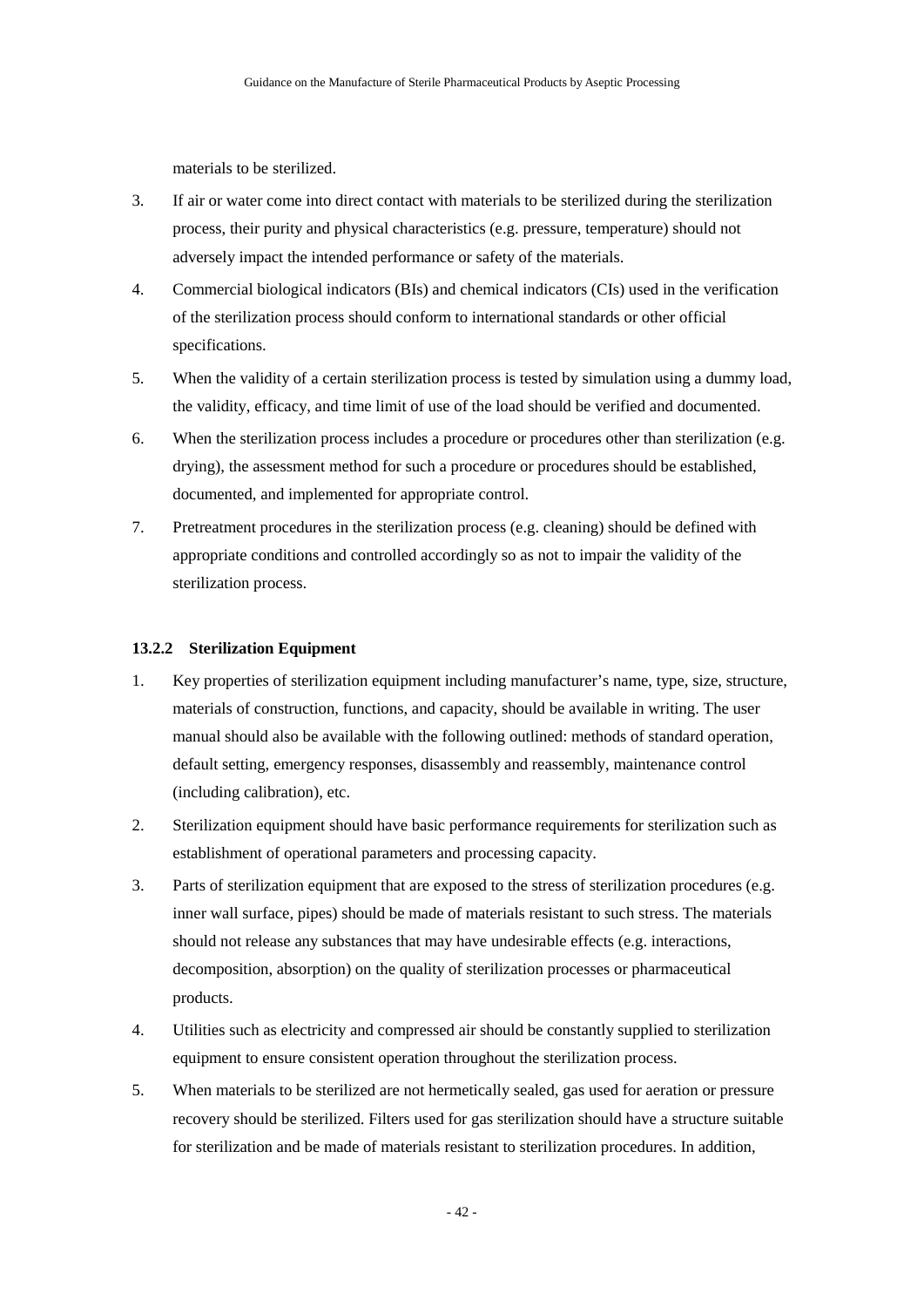filters should be tested for their integrity to ensure the sterility of gas to be supplied.

- 6. Cycle parameters of sterilization equipment necessary for monitoring sterility of materials or products should be freely established in ranges suitable for the control of sterilization processes and easily managed with excellent reproducibility. Sterilization patterns of the equipment should also be easy to establish depending on properties and physical state of materials to be sterilized.
- 7. Sterilization equipment should be equipped with functions (e.g. computerized system control) that enable the sterilization cycle to proceed accurately. If the equipment is of the continuous cycle type, there should be a function that enables the correct transfer of products into and out of the sterilizer chamber.
- 8. Sterilization equipment should be equipped with appropriate sensors and recorders for the measurement and control of critical cycle parameters to achieve the required level of sterilization. The specifications (e.g. type, precision, materials), location, and other requirements for the sensor should be selected based on characteristics and required conditions of the sterilization process to be run with the equipment.
- 9. Sterilization equipment should have a function to ensure maintenance of conditions permissible for anticipated sterilization processing at all times during operation. It is recommended that alarming and recording systems which function in response to the type and severity of emergency be installed. It is also recommended that safety devices (e.g. safety valves) be installed to prevent major accidents.
- 10. The location where sterilization equipment is installed should have sufficient space for the operator to work and should be maintained at the required cleanliness level.
- 11. Sterilization equipment should be designed to facilitate easy manual operations by the operator, such as operation of control buttons and transfer of pharmaceutical products into and out of the chamber.
- 12. If the computer system for manufacturing control or other purposes is connected to and controlled by a higher-level host computer, input/output data, control specifications, and other processing should be precisely documented.
- 13. SOPs should be established and documented to ensure reflection of physical changes and process changes made to sterilization equipment in the specifications for the equipment.

# **13.2.3 Validation of Sterilization Procedures**

The method for validation of autoclave cycles comprises tests on heat distribution in the sterilization chamber, heat permeability of sterilization load, and verification of sterilization capacity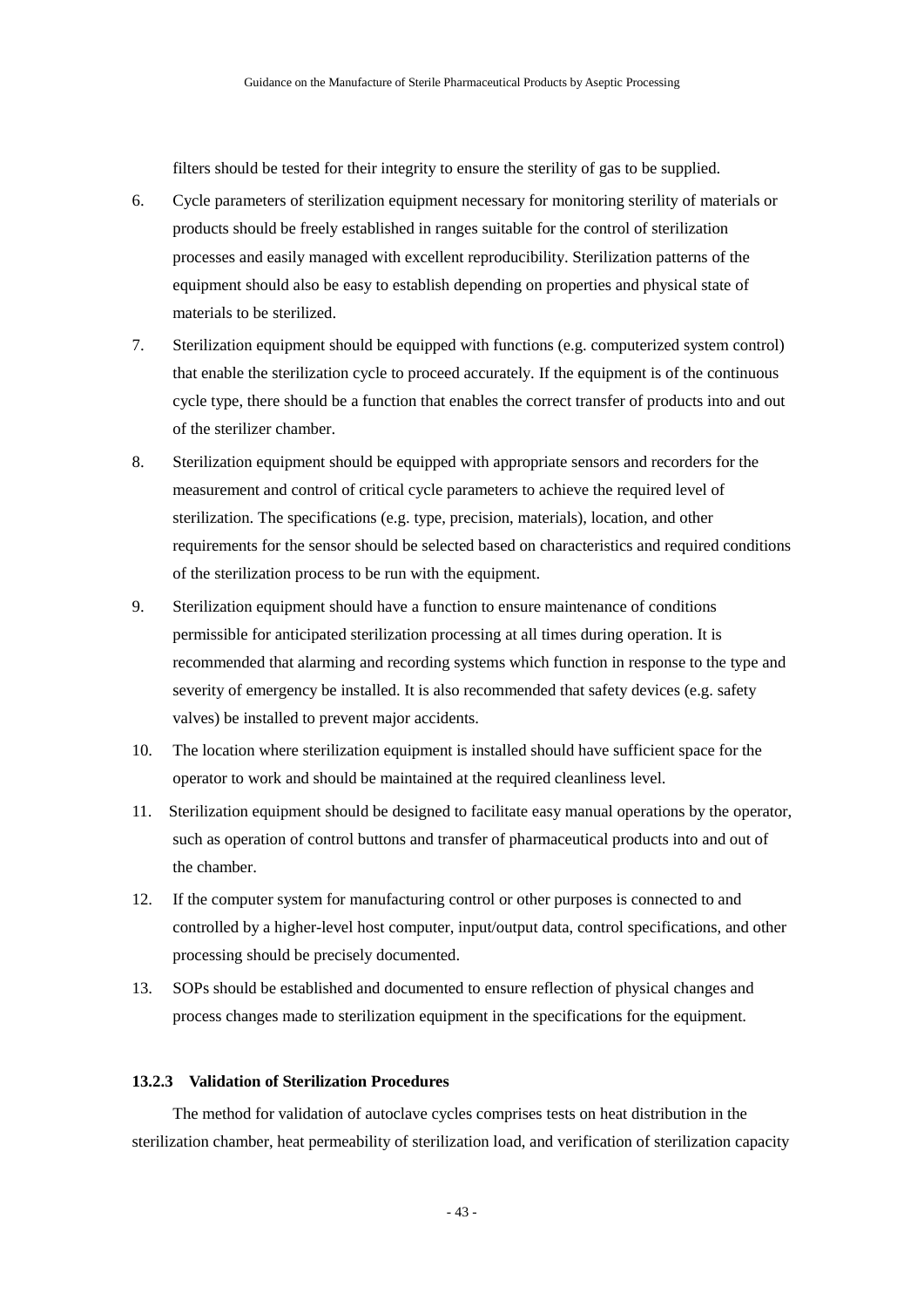using BIs. This validation also serves as PQ of sterilization equipment.

- 1. A heat permeability test should be conducted using materials to be actually sterilized. Except for samples for temperature measurement, it is acceptable to use a reference load instead, provided the use of the reference load can demonstrate scientific validity of its use based on physical data obtained
- 2. The heat permeability test should be conducted for different patterns of loading including maximum load, at least 3 times for each pattern. The minimum loading pattern test should be conducted as required. Pictures or photographs showing loading patterns used in the test should be recorded.
- 3. The heat permeability test may be conducted by grouping products and loading patterns if the grouping is acceptable with regard to type and properties of materials to be sterilized and batch sizes for sterilization.
- 4. Locations of verification thermometers should include cold spots of materials to be sterilized and, as appropriate, hot spots.
- 5. The temperature at cold spots should be confirmed with a thermometer to verify that predetermined sterilization conditions for materials to be sterilized have been attained with heating.
- 6. The accomplishment of sterilization at cold spots should be verified using relevant BIs. For details on available BIs, refer to ISO 14161 (Sterilization of Health Care Products—Biological Indicators: Guidance for the Selection, Use and Interpretation of Results).
- 7. When sterilization cycles are established based on bioburden determination with materials to be sterilized, the count and resistance of BIs and assessment methods for these parameters should be selected based on predicted or established bioburden levels.
- 8. The integrity of materials to be sterilized should be verified by established sterilization cycles.
- 9. The time for sterilization cycles should be confirmed to be compatible with the time schedule of actual manufacturing.
- 10. If heat distribution is determined using a thermometer not originally provided with sterilization equipment, the thermometer should be calibrated before and after the determination.
- 11. Sterilization equipment should be validated again if the structure of the equipment is modified, if loading conditions for materials to be sterilized are changed, or if utilities supply conditions are changed. The scope and frequency of revalidation are dependent on risk of inadequate sterility assurance of pharmaceutical products.
- 12. The sterilization of porous materials should be conducted after carefully establishing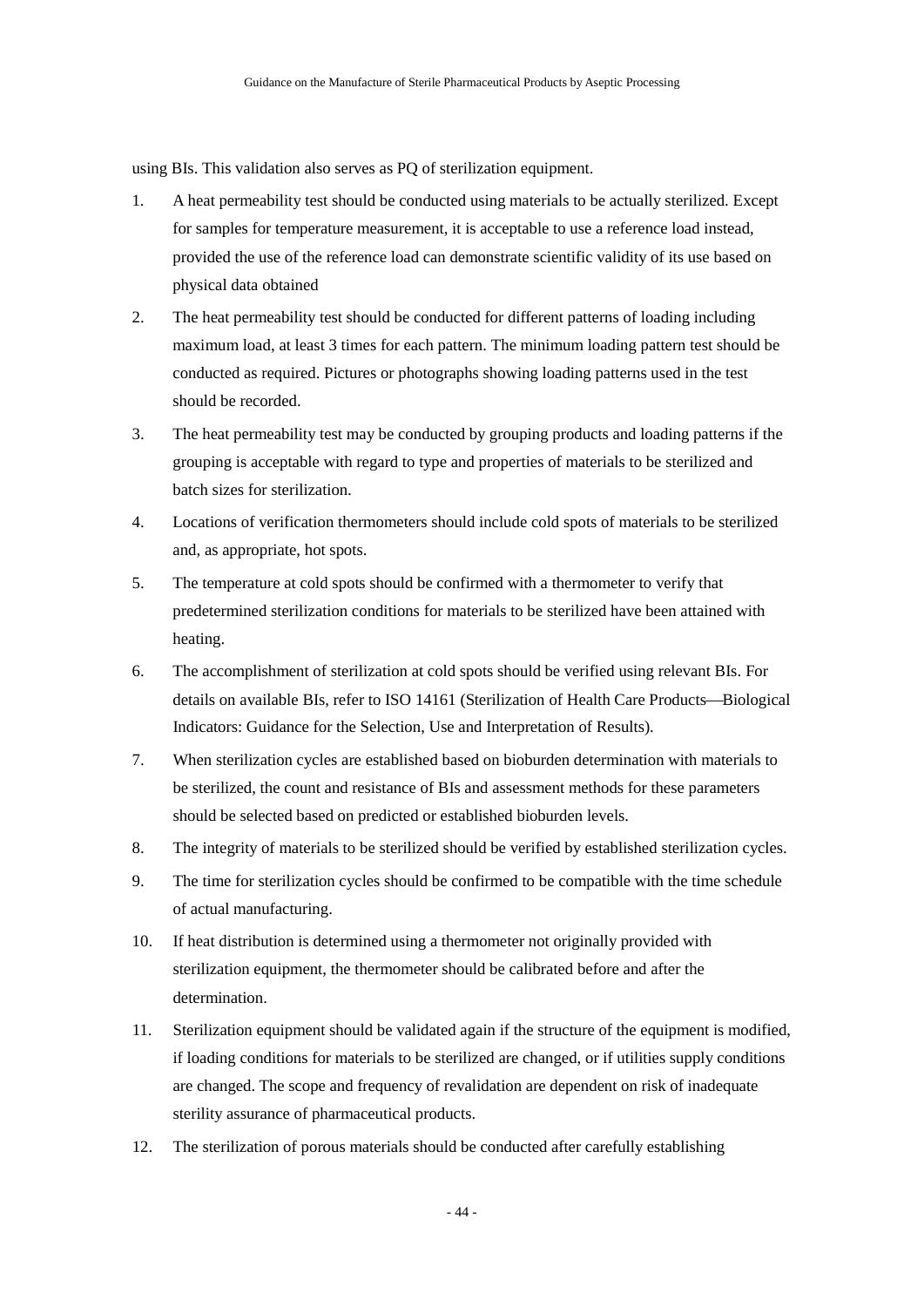sterilization cycles to achieve thorough sufficient ventilation to replace air deep in the materials with vapor.

13. Air inside the chamber of the sterilizer should be periodically confirm to be completely removed during sterilization cycles. This check should be added to routine monitoring and control items, as required. The typical air removal test is the Bowie-Dick test.

### **13.2.4 Routine Monitoring and Control**

- 1. Process parameters and control items necessary for routine monitoring and control of the sterilization process should be determined and documented based on validation data. The validity of the process parameters and control items should be verified by confirming reproduction of specified conditions of sterility for individual materials to be sterilized.
- 2. Test items as well as detailed operating procedures and frequency of testing should be documented for periodic check-ups, maintenance control, calibration, and equipment.
- 3. Routine management and control of the sterilization process should be performed on a cycle-by-cycle basis.
- 4. Data on sterilization cycle-related parameters should be obtained and recorded to verify that sterilization of materials has been successfully achieved. Recorded data should include readings of the inner pressure and temperature of the sterilization chamber in each sterilization cycle.
- 5. The completion of sterilization cycles within specified limits of relevant specifications should be verified by direct measurement of selected cycle parameters, and obtained results should be recorded. If necessary, BIs and CIs should also be monitored.
- 6. A leak test should be periodically performed when the sterilization process incorporates an air elimination process for steam penetration. Any additional checks on performance other than sterilization (e.g. drying of materials to be sterilized) that may have potential influence on product quality should be conducted and recorded according to written procedures.

### **13.2.5 Handling of Sterilized Materials**

1. SOPs should be prepared and implemented for handling materials following completion of the sterilization process. The SOPs should include methods and criteria for assessing sterilized materials to confirm that the sterilization process has been adequately conducted to comply with relevant requirements. When additional parameters (e.g. BIs, CIs) other than process parameters are required for the assessment of complete sterilization, specifications to be met with such parameters should be included in the assessment criteria.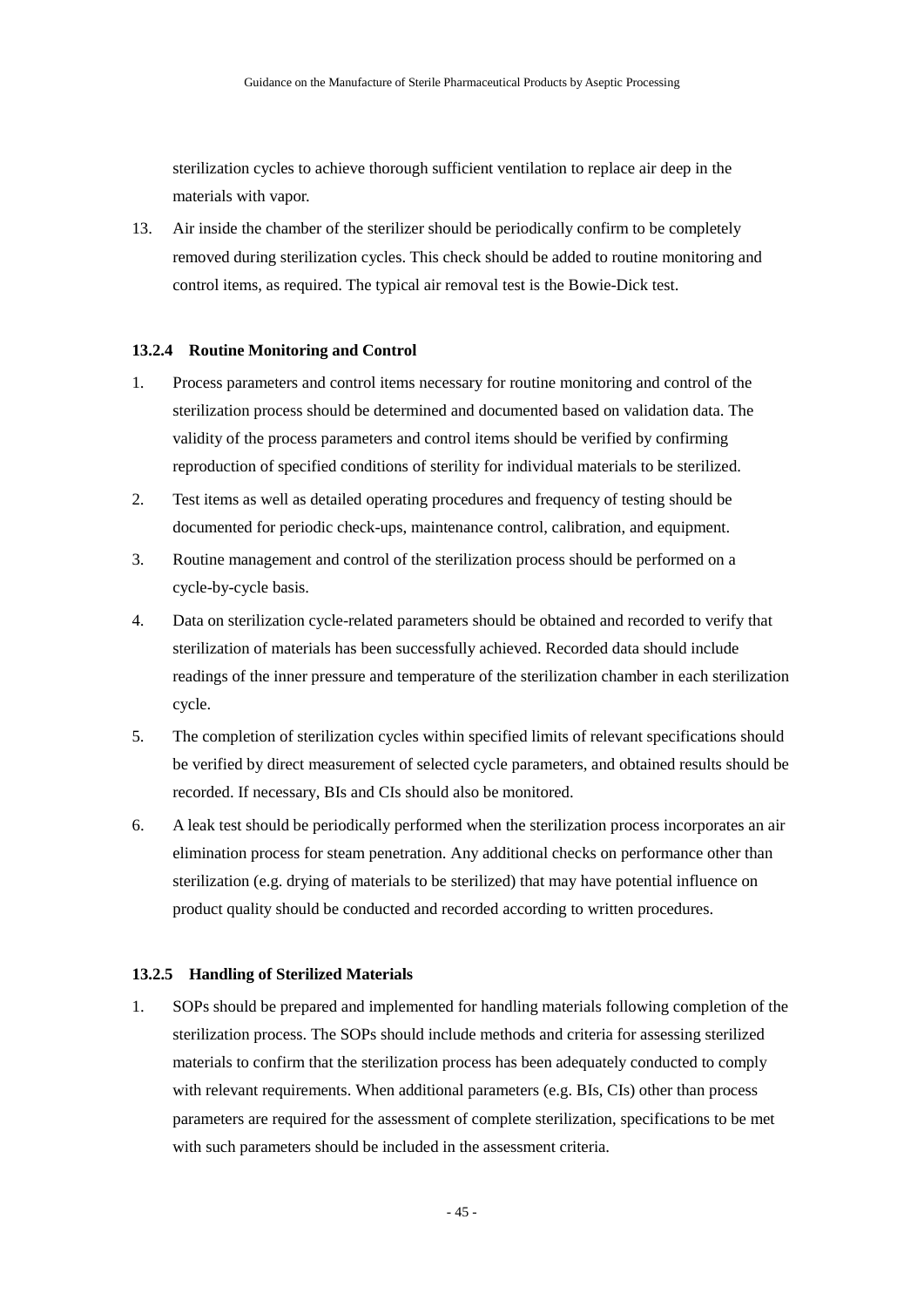- 2. The SOPs should also specify procedures for obtaining and storing various records of sterilization processing. The records should include information on the following matters and be reviewed and approved by the supervisor:
	- (1) Time started and ended and date of sterilization processing
	- (2) Sterilization equipment used
	- (3) Materials sterilized
	- (4) Sterilization conditions employed
	- (5) Assessment criteria and results of sterilization processing
	- (6) Records of physical process parameters (e.g. temperature, pressure, etc.)
	- (7) Identification of sterilized materials and their traceability
	- (8) Operators' names

When sterilization is carried out by a batch process, retrospective investigations of the sterility of sterilized materials can be easily traced by allotting batch numbers to individual processing.

- 3. If any materials are judged not to have been adequately sterilized, such materials should be handled in accordance with relevant SOPs. Causes of inadequate sterilization should be investigated and appropriate corrective actions implemented.
- 4. Sterilized materials should be stored under conditions suitable for preserving and maintaining their sterility and other properties. The location, method, environmental conditions, and duration of storage should be predetermined and managed accordingly.

# **13.3 Dry Heat Sterilization**

Basic requirements and control methods for dry heat sterilization should be consistent with those specified for autoclaving. Additionally, the following dry heat sterilization-specific control measures should be met.

- 1. The dry heat sterilization process should be validated via endotoxin challenge test or other appropriate method when the process requires depyrogenation.
- 2. Materials to be sterilized should be periodically tested for pre-sterilization endotoxin content.
- 3. HEPA filters mounted on sterilization equipment should be periodically tested for leaks to check the capacity of the filters. The test should ideally be performed once every 6 months or at least once a year.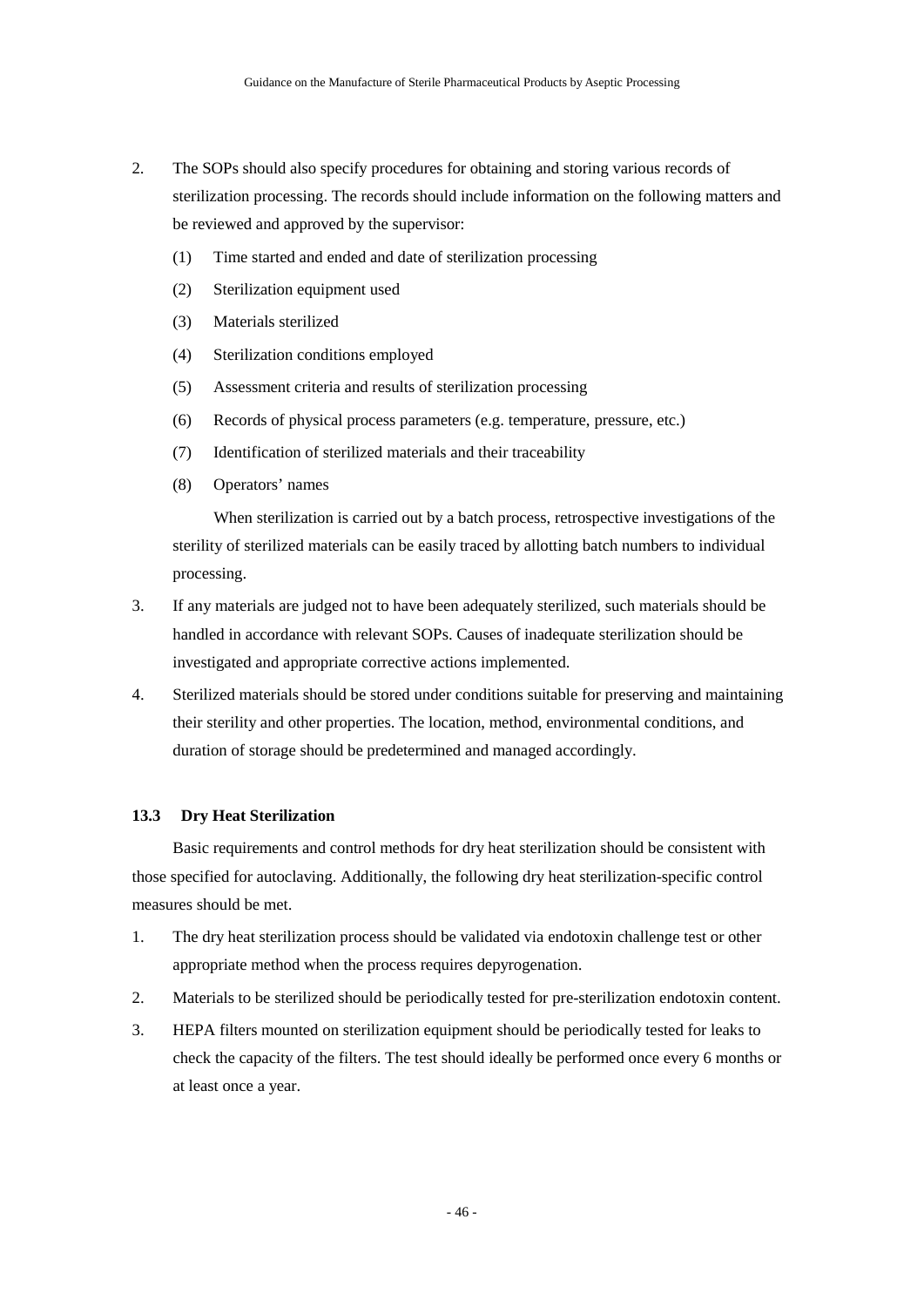### **13.4 Electron Beam and Gamma Ray Sterilization**

Basic requirements and control procedures for electron beam and gamma ray sterilization should be consistent with those specified above for autoclaving. Additionally, the following criteria specific to electron beam and gamma ray sterilization should be met:

- 1. The dose of radiation necessary for achieving complete sterilization should be determined based on acceptable validation data.
- 2. Sterilization process parameters should be established based on appropriate validation data. Adequate records verifying that the irradiation has been performed in accordance with the process parameters should be obtained and recorded.
- 3. Bioburden assay of materials to be sterilized should be performed prior to sterilization at a predetermined frequency.
- 4. The loading configuration of materials to be irradiated should be evaluated and documented based on validation data. Procedures for adequate storage and control of materials before and after sterilization should also be documented.
- 5. The name, loading configuration, quantity, irradiation date, and dose absorbed should be controlled for irradiated materials. These materials should be identified in an appropriate manner (e.g. sterilization batch number) to ensure the traceability of individual materials.
- 6. Irradiated materials should be placed in the smallest packaging units available for storage and control and labeled as "irradiated" in a readily accessible location outside the container.
- 7. The radiation dosage measurement system should ensure traceability of measurement results to national standards.
- 8. When the irradiation sterilization process is contracted out, the consigner and consignee should agree to at least the following matters in writing:
	- (1) Preservation of the sterility of consigned goods during transportation
	- (2) Preparation of consignee's statement certifying that consigned goods have been sterilized
	- (3) Disclosure of sterilization conditions, upon request by the consigner, for each lot of consigned goods, as appropriate
- 9. The predetermined radiation dosage should be periodically checked at appropriate intervals to ensure the efficacy of irradiation sterilization cycles (sterilization dose audit).

### **13.5 Other Sterilization Methods**

Basic requirements and control procedures for electron beam and gamma ray sterilization should be consistent with those specified for autoclaving. Additional control measures specific to

- 47 -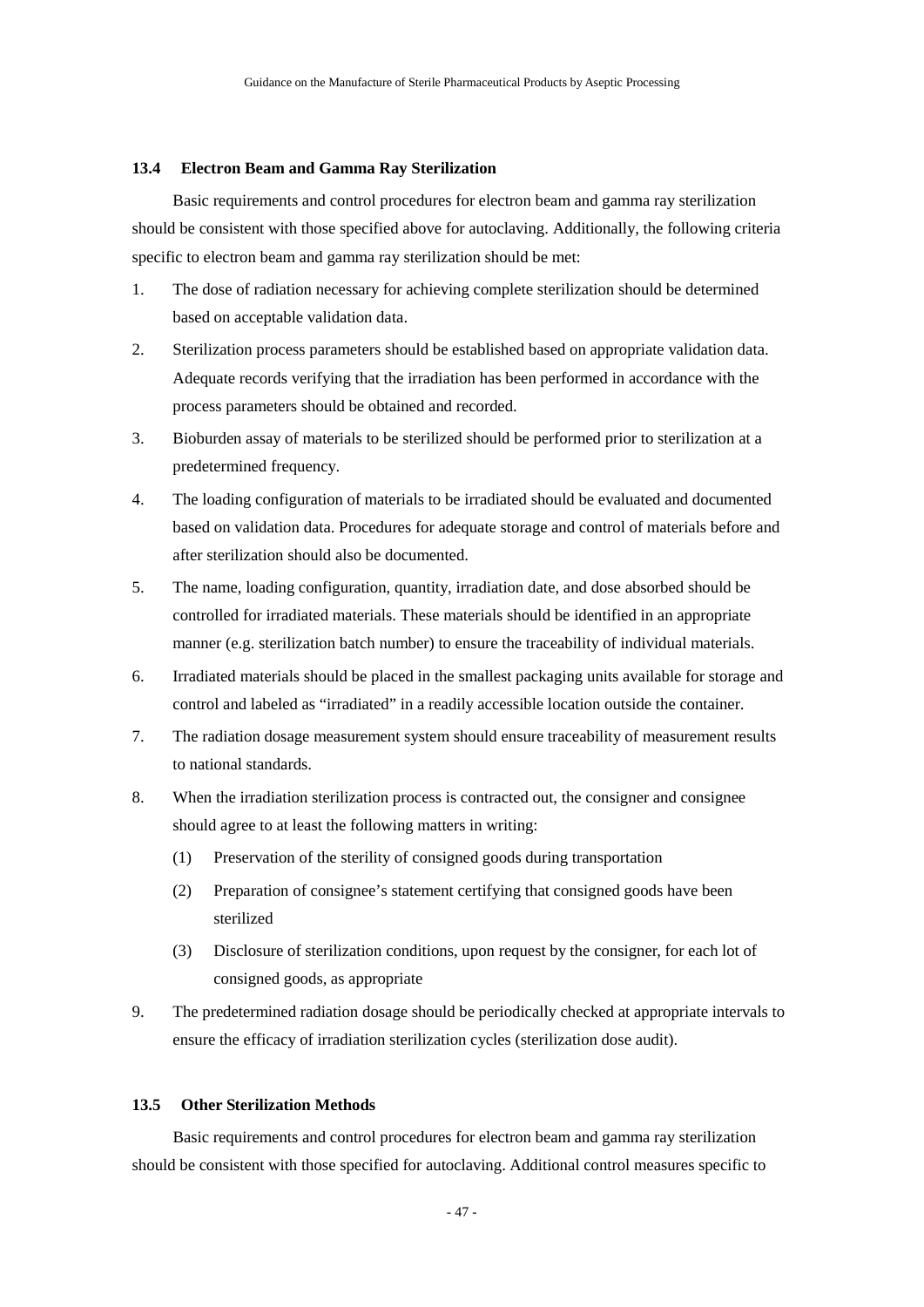electron beam and gamma ray sterilization should be established and implemented, as appropriate.

## **14. Clean-In-Place System**

A clean-in-place (CIP) system is a cleaning method which is designed to clean an entire system of equipment with appropriate cleaning agents *in situ* without any disassembly of equipment components, or pipes. Points to consider in designing equipment to be subjected to CI P and in implementing the system are summarized below. Points to consider in implementing the system should also be applied to general cleaning operations.

### **14.1 Design Considerations for the CIP System**

When designing equipment, pipes, cleaning agent supply apparatus, etc. for the CIP system, the following technical points should be considered:

- 1. Equipment and piping with smooth inner surfaces should be selected and incorporated into the CIP system to facilitate cleaning effectiveness. The CIP system should be designed to allow for prompt confirmation of cleanliness level after completion of the CIP process.
- 2. Presence of "dead legs" in piping connected to the equipment should be minimized. The equipment, piping, and valves within the equipment should have designed to have adequate slope to allow for draining of both cleaning agents.
- 3. The cleaning agent supply portion of the CIP system should be designed to maintain constant flow rate, pressure, temperature, and concentration of cleaning agents.
- 4. When equipment and/or pipes to be subjected to CIP are washed by dividing them into several segment, the segments should overlap o ensure that all portions of the system are adequately and effectively cleaned.
- 5. After completion of a CIP process, equipment or systems much be able to be stored in a manner which prevent recontamination.

### **14.2 Selection of Cleaning Agents**

- 1. Cleaning agents should be selected after evaluating their ability to remove residual substances, physicochemical properties of residual substances to be removed, and compatibility with manufacturing equipment. All components of cleaning agents must be removed to levels below specified detection limits before starting the final rinsing process.
- 2. Examples of cleaning agents include water, hot water, detergents, alkaline solutions, hot alkaline solutions, and organic solvents.
- 3. The quality of water used for final rinsing of product contact equipment surfaces should be of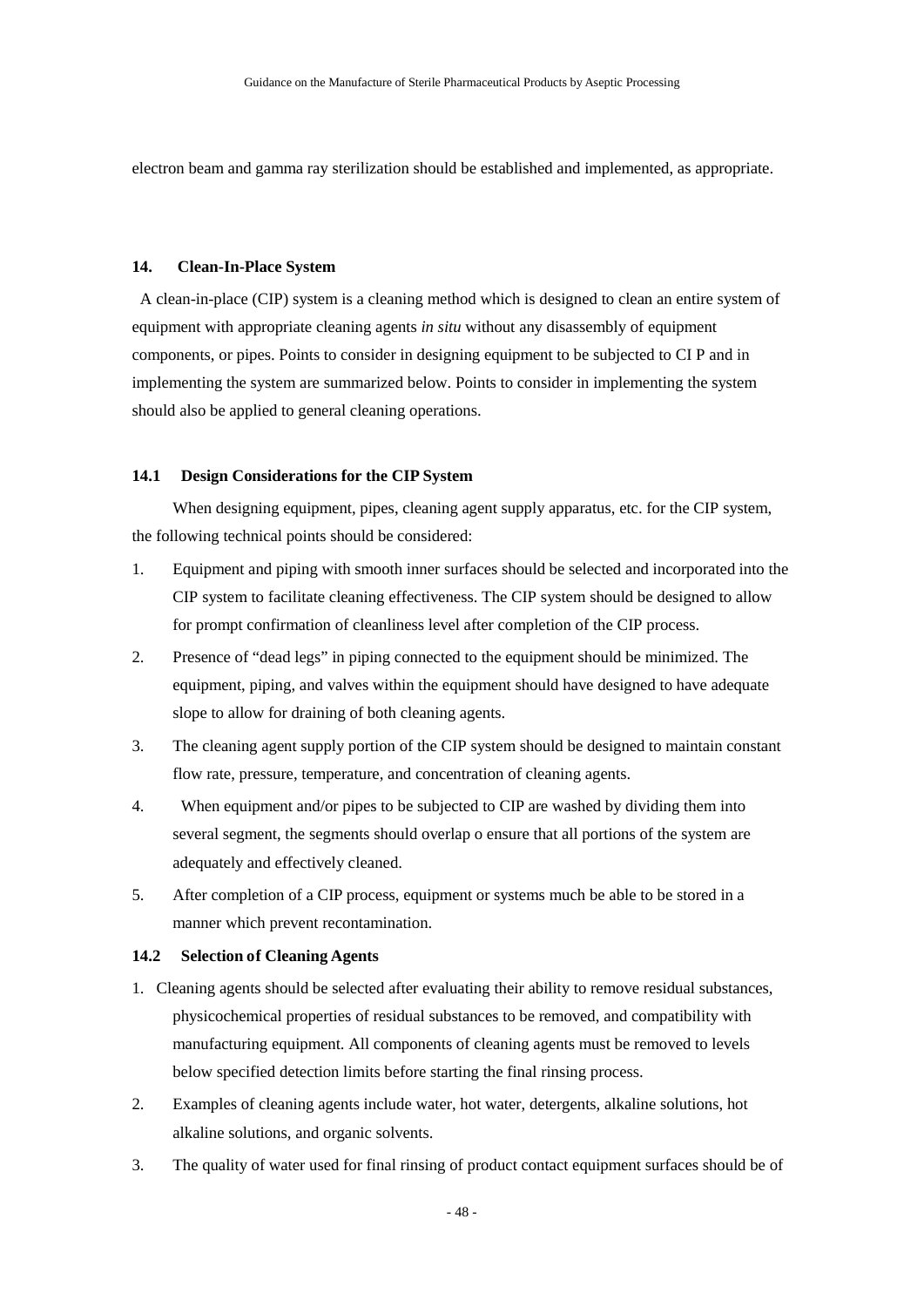the same quality as water used for product formulation.

4. Quality control specifications of cleaning agents should be established and documented.

## **14.3 CIP Process Parameters**

The most difficult to clean locations within a CIP system should be identified at the validation stage, and if necessary additional cleaning operations or processes should be developed and verified for cleaning efficacy. Based on validation results, CIP process parameters to achieve the acceptable level of cleanliness should be specified and documented for the control of the cleaning process to achieve the predetermined level of cleanliness. The CIP process parameters should include the following:

- 1. Type and concentrations of cleaning agents
- 2. Flow rate of cleaning agents
- 3. Duration of contact between the equipment or process surfaces and cleaning agents.
- 4. Temperature and pressure of cleaning agents
- 5. Total cleaning time
- 6. Control parameters that indicate the acceptable residual substances after completion of CIP, such as conductivity, pH, and total organic carbon (TOC) (to be determined based on the composition of cleaning agent)
- 7. Maximum allowable time until start of CIP process after completion of the manufacturing process (Maximum allowable time should be controlled to avoid so as not to be hard to remove the residual substances by elapsed time until start of CIP.)

## **14.4 Routine Monitoring and Control**

The technical performance of each CIP system should be recorded and data retained for periodically review. CIP and related records should include, but not be limited to, the following:

- 1. Time and date
- 2. Name of equipment cleaned
- 3. Name and production batch number of pharmaceutical products manufactured prior to CIP cycle
- 4. Name and production batch number of pharmaceutical products manufactured after cleaning with the CIP system
- 5. Names of CIP operators
- 6. Operating conditions of the CIP system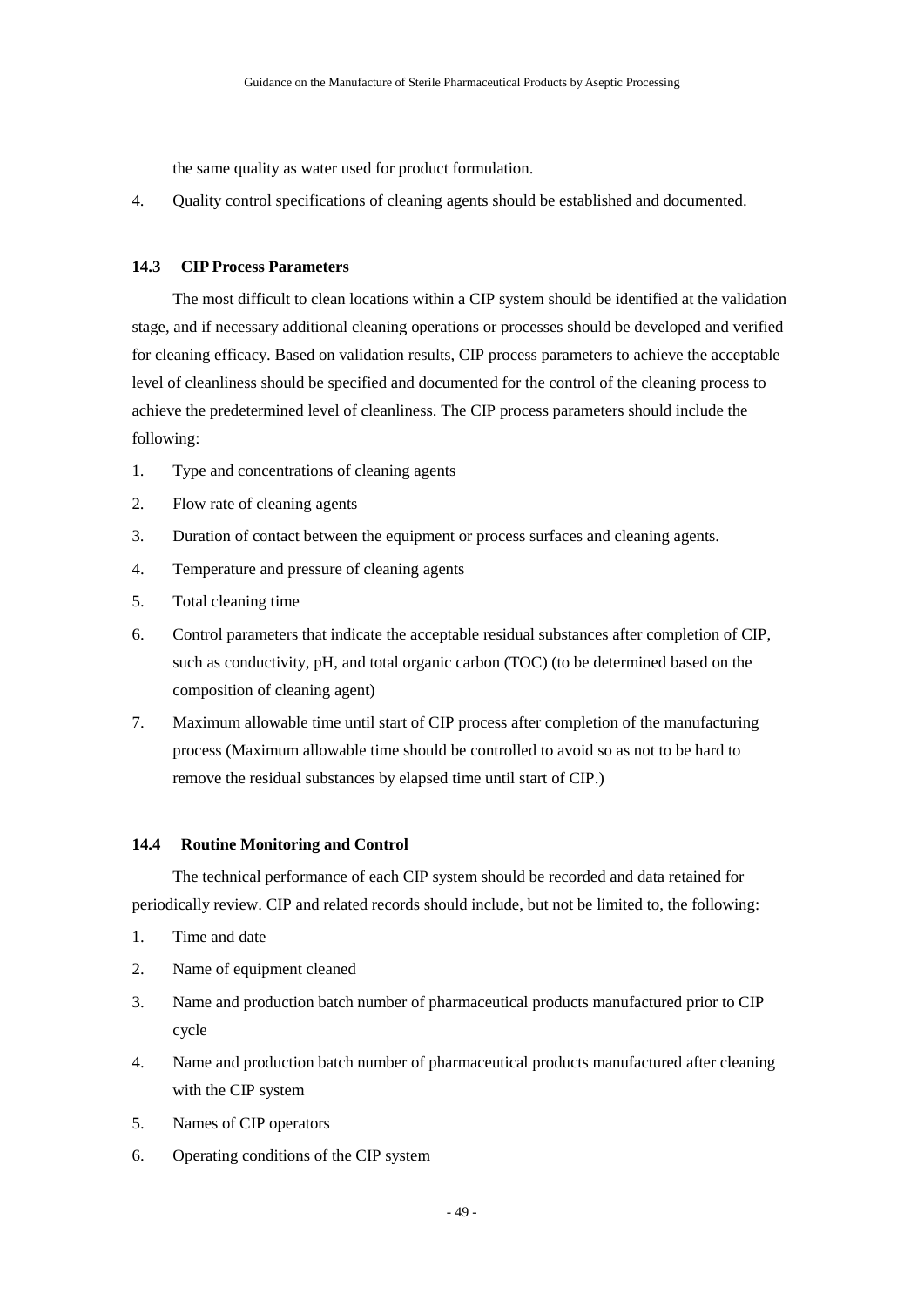- 7. Verification of the compatibility of CIP conditions employed
- 8. Allowable time between the completion of the CIP processing and the use of equipment cleaned with the CIP system
- 9. Validity of calibration of instruments used to detect the completion of cleaning process and indicate CIP process parameters such as flow rate and pressure, etc. .

## **14.5 Maintenance and Control**

Critical equipment such as pumps, which are closely related to CIP parameters including pressure, temperature, and flow rate, should be well controlled and subjected to maintenance at defined intervals. When critical equipment is replaced, new replaced equipment should be selected as equivalent performance. Replaced equipment should be assessed and documented to achieve equivalent cleaning efficiency.

# **14.6 Personnel Training**

The education and on job training programs for personnel engaged in CIP operations should cover at least the following:

- 1. Design and functions of the CIP equipment and an operational outline of CIP process
- 2. Possible corrective actions to be taken in the event of deviations or OOS results in the CIP process
- 3. Any other technical issues of significance in the operation of a specific CIP process.

### **15. Sterilization-In-Place System**

A sterilization-in-place (SIP) system is a sterilization method which is designed to sterilize an entire system of equipment *in situ* without disassembly of components, or piping. The most common sterilizing agent for SIP is saturated steam (moist heat).

## **15.1 General Requirements**

1. When equipment (e.g. tanks, filling lines, transfer lines, filtration system, water for injection systems) that cannot to be sterilized by autoclaving due to size or shape is subjected to sterilization-in-place (SIP), the efficacy of SIP (typical sterility assurance level [SAL]:  $\leq 10^{-6}$ ) should be demonstrated by an appropriate measuring instrument such as temperature gauge, pressure gauge, thermocouple, and moist heat-resistant BIs. Care must be taken to ensure that the placement of these BIs does not obstruct the flow of steam or the ability of the system to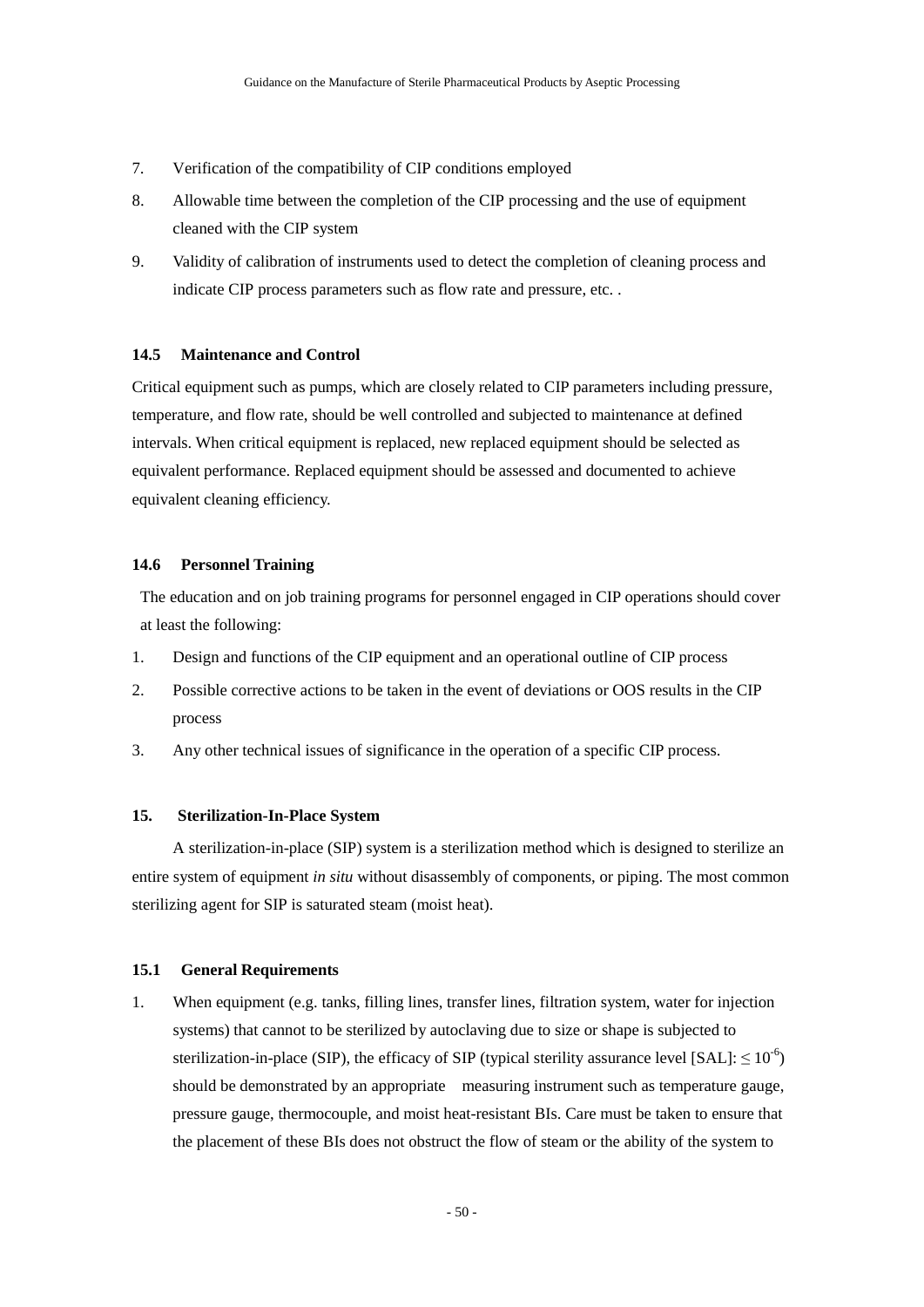drain condensate.

- 2. Steam used in the SIP process should be generated from purified water or water of not less than purified water grade. Condensed water from steam should meet specifications of water used for product formulation.
- 3. Locations most difficult to sterilize so-called "cold spots" in the equipment should be identified, and the SAL achieved at these spots should be evaluated are appropriate intervals.
- 4. Equipment integrity should be maintained after completion of SIP. Steam and condensate should be purged from the SIP system by either sterile compressed air or nitrogen gas, and the system should be maintained under positive pressure until it is used for processing. For any equipment which may be operated under negative pressure or atmospheric pressure, a qualification test must be performed to confirm that the sterility of the entire equipment is not compromised. The maximum allowable time between the completion of SIP and the use of the equipment should be specified and verified.
- 5. When the equipment is not equipped with an automatically controlled and valve sequenced SIP system, manual SIP procedures should be established and then strictly complied with, and critical procedures of the system should be double-checked. Records of manual SIP operations, when performed, should be maintained as evidence that the operations were conducted as stipulated in the procedures.

## **15.2 Key Design Considerations for the SIP System**

SIP equipment should be confirmed to be compatible with steam to be used and pharmaceutical products to be sterilized and should be designed not to retain air or condensed water within the equipment. The following matters should be taken into account:

- 1. Smoothness of inner surfaces of the equipment
- 2. The design must ensure that saturated steam to reach all surfaces to be sterilized
- 3. Location of the saturated steam inlet and steam distribution
- 4. The system design should avoid the formation of air pockets within the SIP system and ensure that condenses water is efficiently drained from the system.

There should not be unnecessary piping branches and dead legs should be minimized

- 5. All piping should be properly sloped to allow for adequate draining.
- 6. Appropriate location for steam and steam condensate discharge
- 7. Heat and pressure resistance of the equipment
- 8. Compatibility between construction materials and steam quality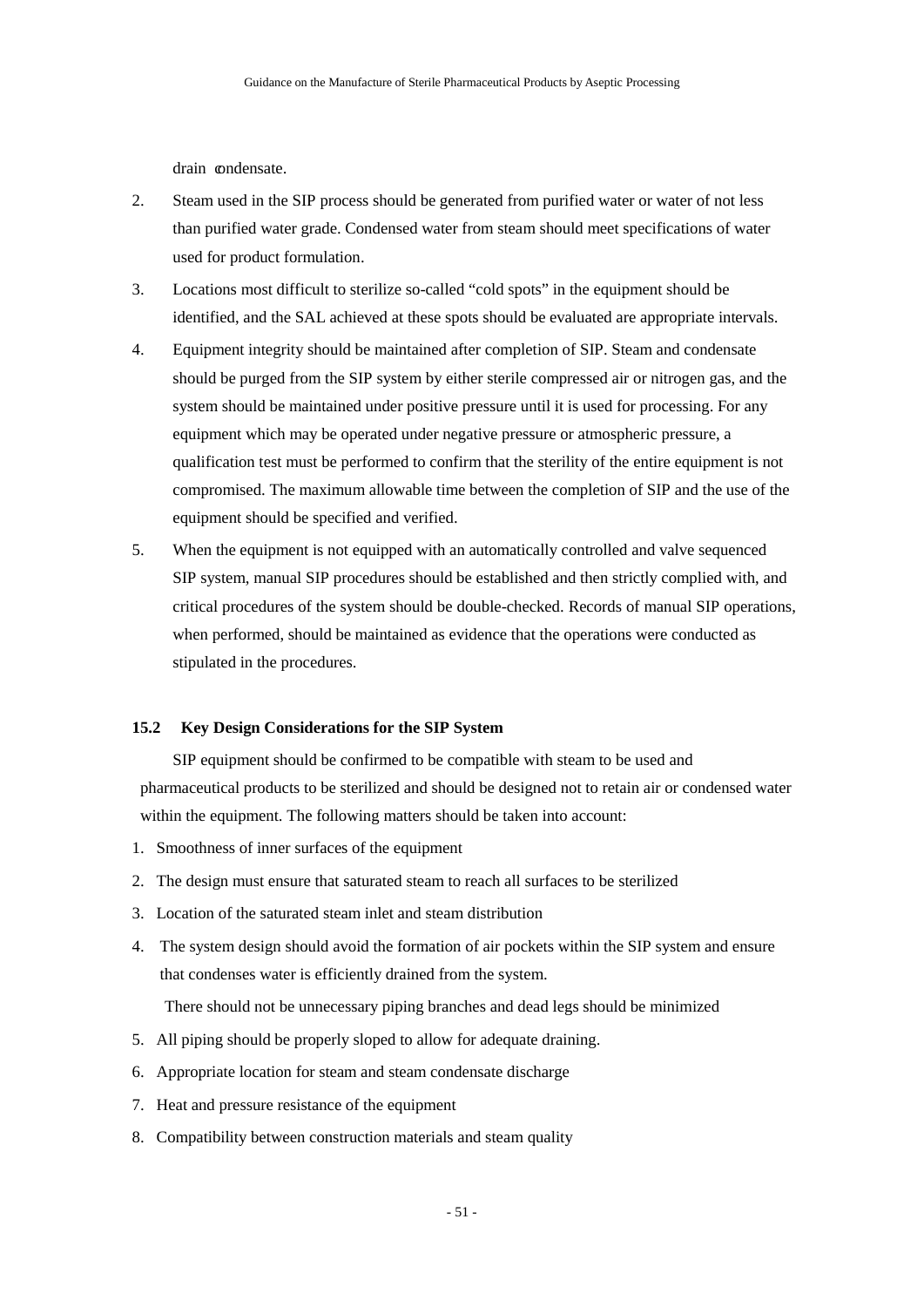- 9. Measures necessary to maintain sterility of the systems to be sterilized during and after SIP processing, such as the installation of appropriate vent filters and maintenance of positive pressure
- 9. When equipment and/or pipes are sterilized by dividing them into several segment, the segments should overlap o ensure that all portions of the system are adequately and effectively sterilized.

## **15.3 Routine Monitoring and Control**

- 1. When equipment to be subjected to SIP is washed by certain cleaning procedures, including the CIP system, SIP processing should also be performed promptly after the completion of CIP or washing. Data on SIP processing should be recorded and retained for each SIP process and periodically reviewed for completeness and correctness. It is recommended that the following parameters should be monitored and recorded continuously from the introduction of steam until completion of SIP for each SIP operation: temperature (e.g. supply steam, inside tanks, drain ports), pressure (e.g. supply steam, inside tanks, inside of pipes), and duration of SIP operation. If continuous measurement and recording are not feasible, alternate monitoring and recording methods should be instituted to confirm that processing requirements for sterilization parameters have been met.
- 2. Process operation records and other records on SIP operations should include, but not be limited to, the following:
- Time and date
- Names of equipment subjected to SIP
- Names of operators
- Operation conditions
- Verification of compatibility of SIP conditions employed
- 3. An appropriate system should be established for distinguishing the status of equipment before and after SIP processing.
- 4. Filters for sterilizing gas and vent filters for tanks and chambers used in the SIP process should be periodically tested for integrity to ensure that they functioning properly.
- 5. Critical instruments such as thermometers should be calibrated at appropriate defined intervals.

# **15.4 Maintenance and Control**

Valves and steam traps should be subject to periodic maintenance checks to ensure the proper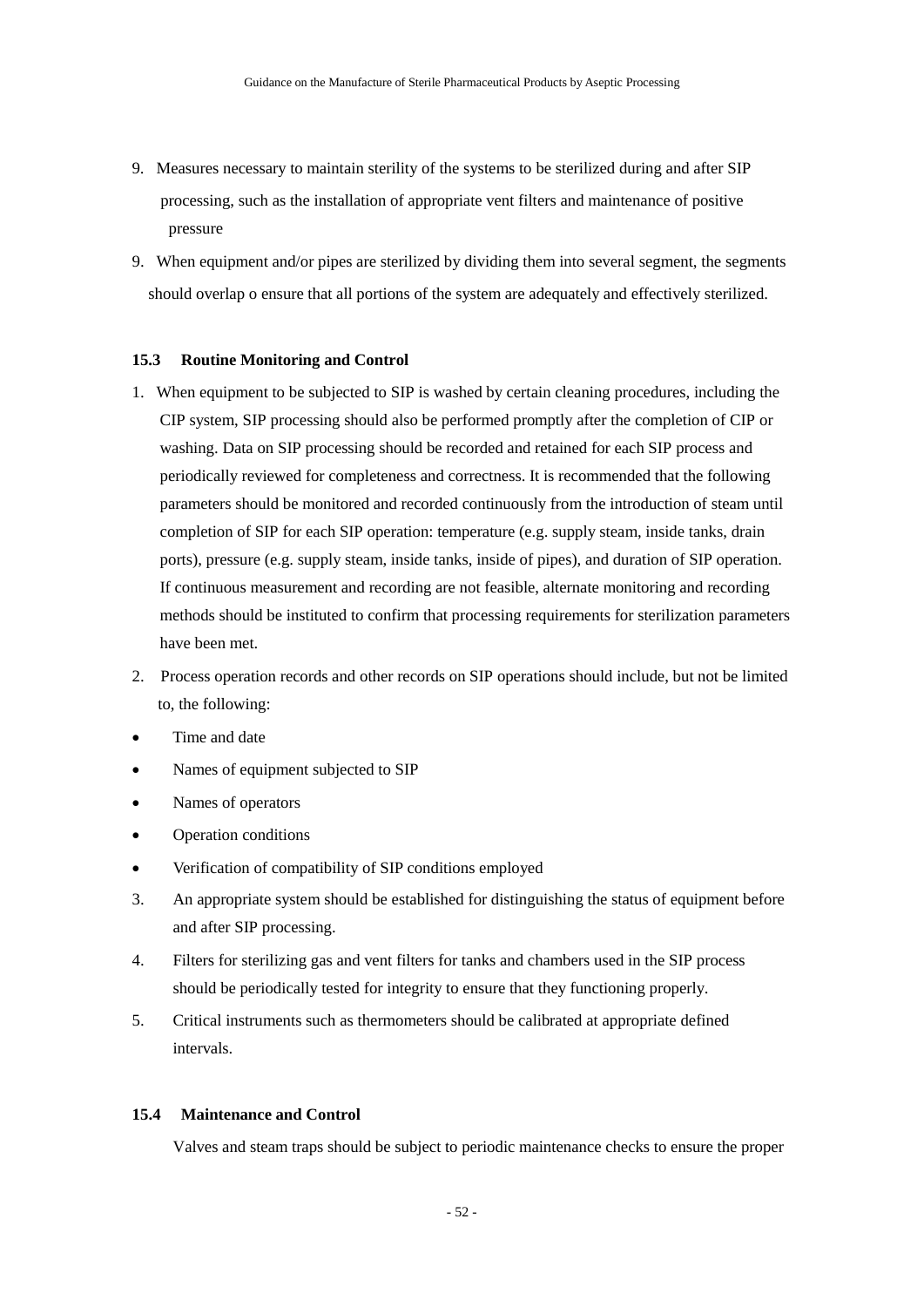injection of steam for sterilization and that condensed water forming during SIP is properly discharged. If the shape and size of pipes to be sterilized by the SIP system or steam supply conditions are modified, such modifications should be subject to change control, documented and validated.

## **15.5 Personnel Training**

Education and training programs for personnel engaged in SIP operations should cover the following:

1. Design and functions of the SIP equipment and an operational outline of SIP process

2. Appropriate countermeasures that may be taken to correct abnormalities in the SIP process

3. Any issues that are deemed by the user to be critical in the performance and assessment of the SIP system

# **16. Aseptic Filling Processes**

# **16.1 General Requirements**

Aseptic filling processes should meet the following requirements:

- 1. SOPs for aseptic filling processes should be established describing in detail each operation procedure for all the steps starting from the preparatory stage including the filling machine assembly to sterilization, stoppering, capping, washing and cleaning after filling, and further other matters necessary for operation (e.g. control parameters for equipments, movement and behavior in clean room, system for responsibility, permissible interventions).
- 2. Processing of sterile pharmaceutical products (e.g. filling, capping, freeze-drying) and operations where sterile containers (including stoppers) that directly contact with aseptically filtered products will be exposed to the environment, should be done in a critical area (Grade A). If vial capping is undertaken outside the critical area, vials should be protected with Grade A air supply after leaving the aseptic processing area and until the cap has been crimped completely. Crimping of vial cap should be undertaken in areas of at least Grade C taking into consideration of contamination risks due to container-closure integrity, and if necessary, additional supplementary measures should be implemented to prevent or minimize the risks of contamination during crimping by microbial and non-viable particles. The distance of the location and the duration of time between stoppering and capping should be as short as possible.
- 3. In aseptic filling processes, environmental monitoring should be undertaken for the full duration of critical processing, starting from preparatory stage such as assembly of filling

- 53 -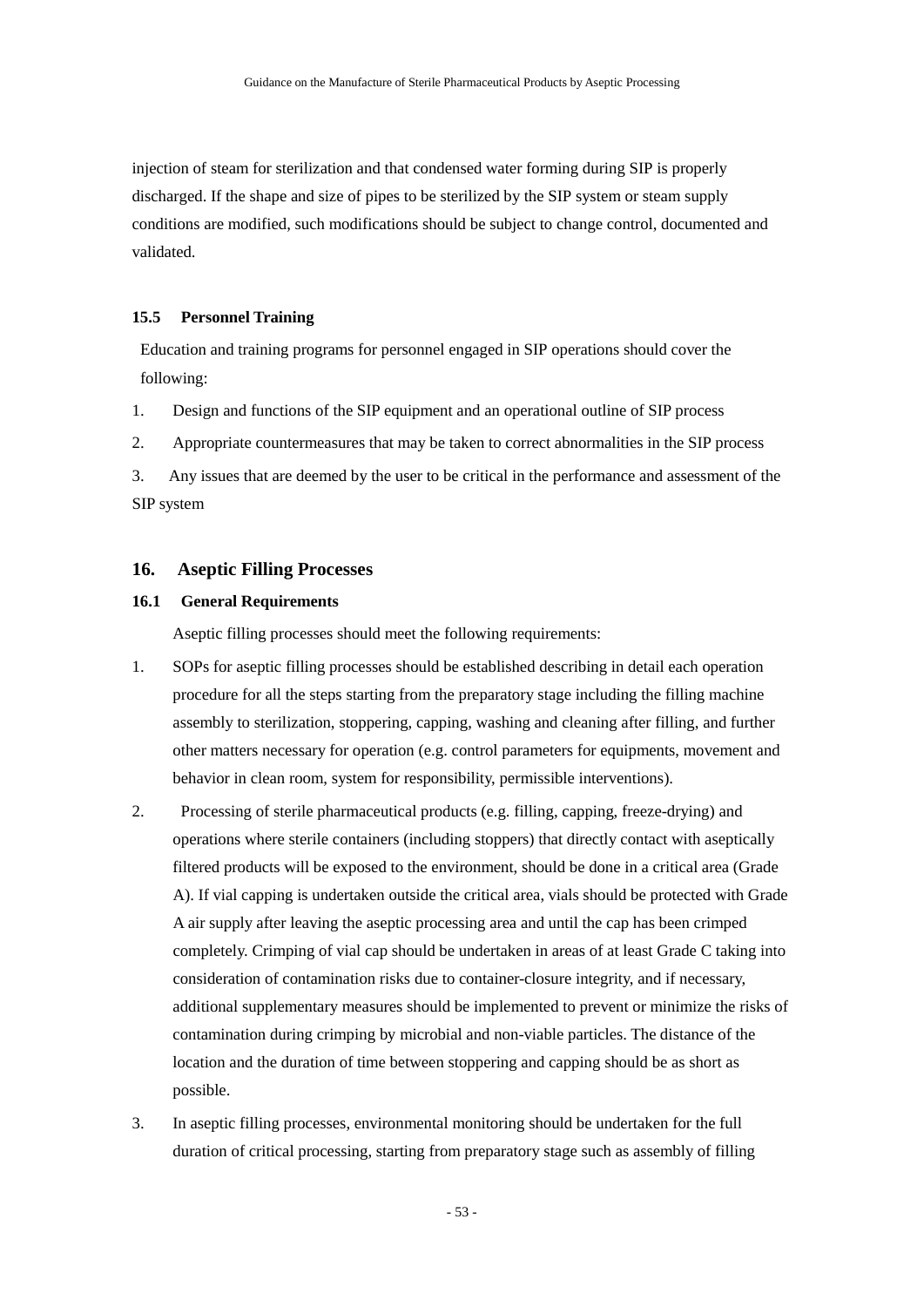machines and container supply machines that would directly contact drug products, and then monitoring data obtained should be duly evaluated. The information on how to undertake environmental monitoring, such as frequency, should be referred to the Environmental Monitoring Section of this guidance.

- 4. Equipment surfaces that come into direct or indirect contact with sterile pharmaceutical products should be decontaminated or sterilized prior to manufacturing according to validated sterilization procedures.
- 5. Sterilized equipment should be preserved in validated procedures to keep sterile condition until use.
- 6. Connecting area of a reserve tank of sterile bulk product with filling equipment (including filling lines) should be sterilized by the SIP system in a critical area (Grade A). If connecting area cannot be sterilized by the SIP system, the following alternative method to secure sterility assurance, may be employed :
	- Containers and filling equipment should be aseptically connected in a critical area.
	- If the connection is performed in Grade B or lower environment, the connecting area and any downstream thereafter should be sterilized using the SIP system.

These procedures may not be applied to connecting system which is proved to ensure a higher sterile assurance (e.g. commercial available sterile connectors).

- 7. The transfer or supply of sterile materials such as sterilized rubber closures through indirect support areas should be conducted by validated procedures that ensure to maintain the sterility of such materials. The frequency of such transfer or supply should be as minimum as possible.
- 8. The sterility assurance level of aseptic filling process should be verified by process simulation.
- 9. If the active ingredients of sterile pharmaceutical products have high potent physiologic activity or are bacteria which may carry a risk of infection, the premise and equipment must be in compliaqnce with requirements and rules stipulated in the Regulations for Buildings and Facilities of Pharmacies and the Standards for Manufacturing Control and Quality Control of Drugs, Quasi-drugs (known as "GMP Regulations"). Further, the equipment and processing areas should be inactivated and cleaned after completion of processing, if necessary . If an air circulating the filling area is to discharge outside, the air should be pre-treated by an appropriate cleaning procedure prior to discharge.
- 10. The maximum allowable time for filling process should be established and validated for the adequateness.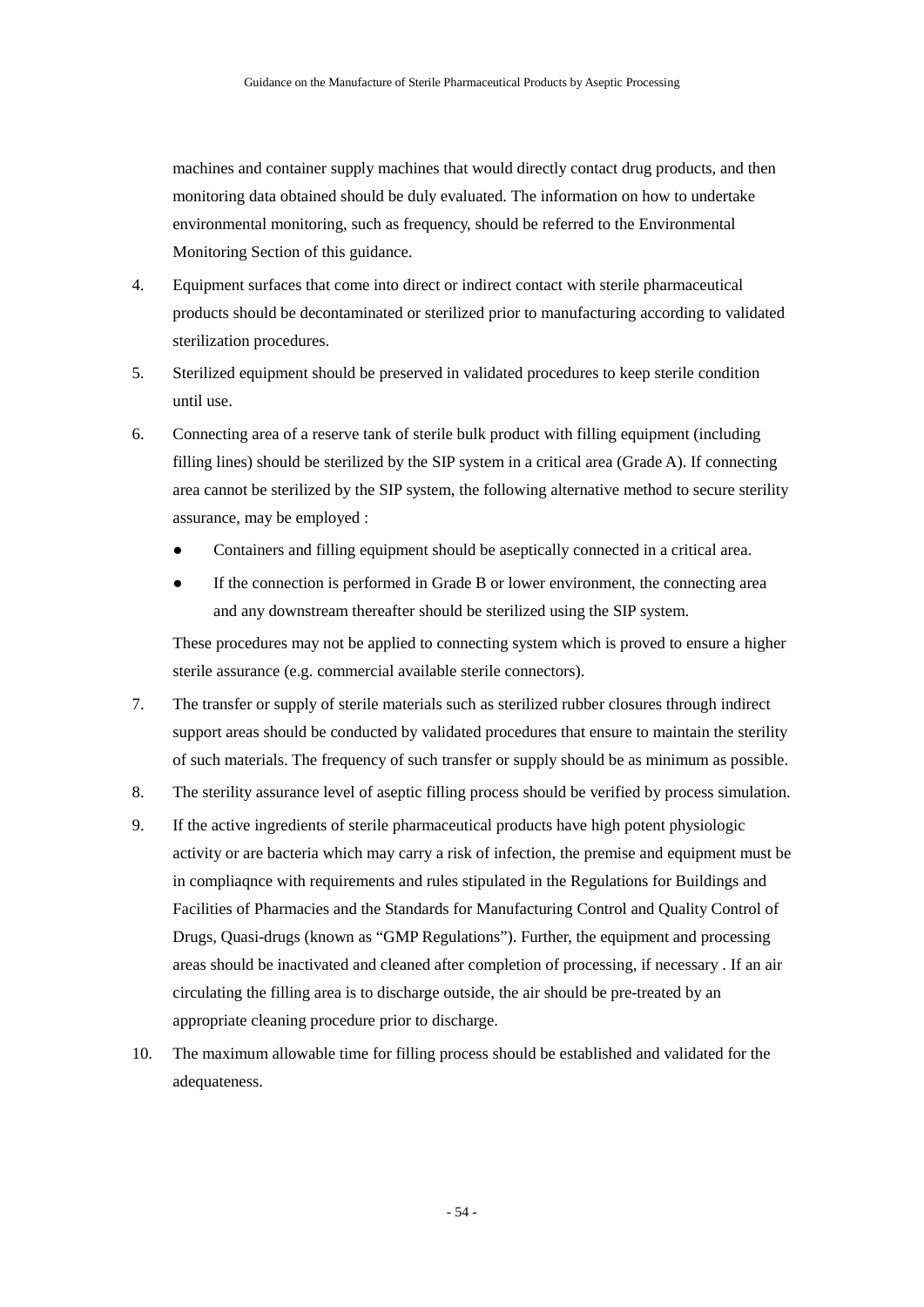### **16.2 Filling of Liquid Products**

Aseptic liquid filling processes should meet the following requirements:

- 1. Sterile bulk products should be prepared using sterile containers equipped with gas filtration filters. The filters should be tested for integrity after use.
- 2. The maximum allowable time should be established for preparation of sterile bulk products and the process during the preparation to the filling. The maximum allowable storage period should be specified for sterile bulk products. If a solution of bulk products is prepared in a non-sterile area and subsequently sterilized by filtration during filling processing, the steril filtration should be undertaken promptly after preparation of a bulk solution to prevent or minimize the growth of bacteria or endotoxins in the bulk solution.
- 3. The integrity of containers used for the preparation of sterile bulk solution and connection of the containers with filling equipment should be periodically assessed and confirmed, and the procedures for the assessment should be established. Appropriate period for replacement of the gaskets should also be established.

## **16.3 Powder Filling Processes**

Aseptic powder filling processes should meet the following requirements:

- 1. Bulk powder to be filled should be stored in hermetic containers, unless an alternate method has been verified to be equivalent or more effective in keeping the powder free from contamination with foreign matter or microorganisms.
- 2. SOPs for assessing the integrity of hermetic containers used to store bulk powder should be established and verified. The frequency and procedures for replacing gaskets should also be established.
- 3. Control criteria for airborne particulates should be established f during powder filling processes in APA filling areas by taking into account the potential influence of dust on counting particulate matter. The criteria should be based on the following data obtained through validation conducted under operating conditions with the HVAC system running.
	- Particulate count determined with the powder filling machine halted
	- Particulate count determined with the powder filling machine idle
	- Particulate count determined during operation of powder filling machine (monitoring during periodic validation of process control)
- 4. If the outer surface of the product container is cleaned with compressed air following filling of bulk powder, the dispersion of powder into the surrounding environment should be minimized by appropriate preventive measures.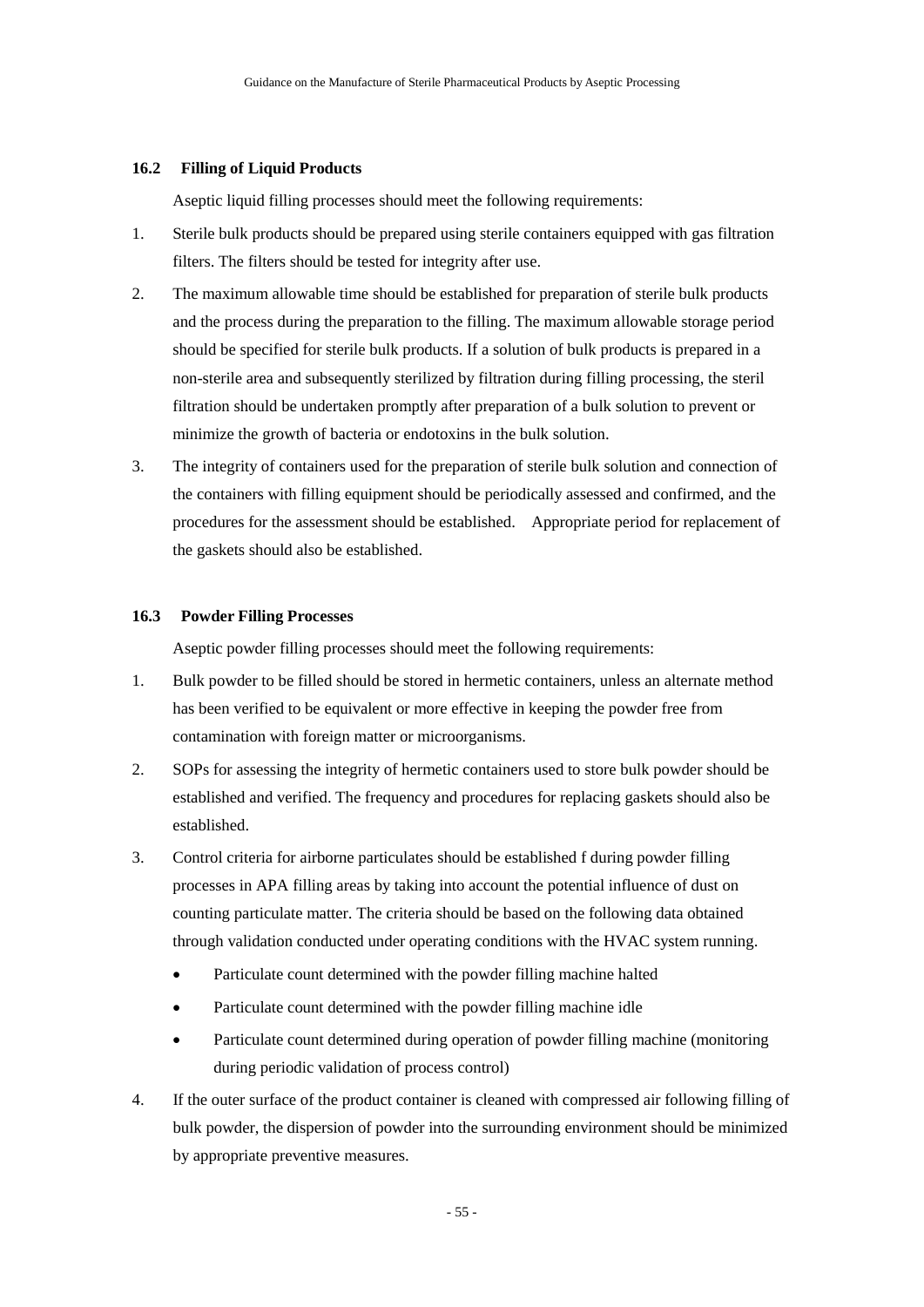# **17. Filtration Sterilization Processes**

## **17.1 Liquid Filtration Sterilization Processes**

### **17.1.1 Selection of Filters for Sterile Liquid Filtration**

Filters for sterile liquid filtration should be selected based on their physicochemical properties, biological safety profile, bacterial retentionperformance, andextractable profile, followed by the assessment of compatibility with pharmaceutical products and process characteristics such as required membrane surface areas in accordance with the assessment protocol or procedure. Generally, the nominal pore size for sterilizing filters suitable for sterile liquid filtration is less than 0.2/0.22 μm.

### **17.1.2 Implementation of Sterile Liquid Filtration and Process Control**

Process parameters necessary for sterile liquid filtration should be established based on characteristics of filters and pharmaceutical products, and then be validated for these parameters.

1. Cleaning procedures

The filtration system (including secondary fluid path [e.g. pipes and holding tanks set after the filter]) should be assessed for efficiency in removing extracts, insoluble particulate matter, oxidisable substances, etc.

2. Filter sterilization procedures

A sequence should be established for filtration sterilization procedures, and these procedures should be verified to be efficient in cleaning and sterilizing without damaging the filters. The maximum cumulative time allowed for use of an individual filter under applicable sterilization conditions should be specified under conditions of repeated use. Common procedures for filter sterilization are autoclaving, gas sterilization, and radiation sterilization.

3. Filter integrity test method

Filters used in the manufacturing process should be tested for integrity by a non-destructive method experimentally demonstrated to provide data that correlate well with data on the filter's bacterial retention capacity. Methods of testing filter integrity include the diffusion flow (forward flow) and bubble point test. "Demonstration of correlation" means verification that a filter satisfying the integrity test limit value can maintain bacterial retention capacity (if the limit value is not exceeded, the filter is not guaranteed to have sufficient bacterial retention capacity). Basic data on filter integrity should be obtained from the filter's manufacturer.

(1) Filters should be wetted with suitable wetting solutions recommended by the filter's manufacturer or products actually used for filtration sterilization.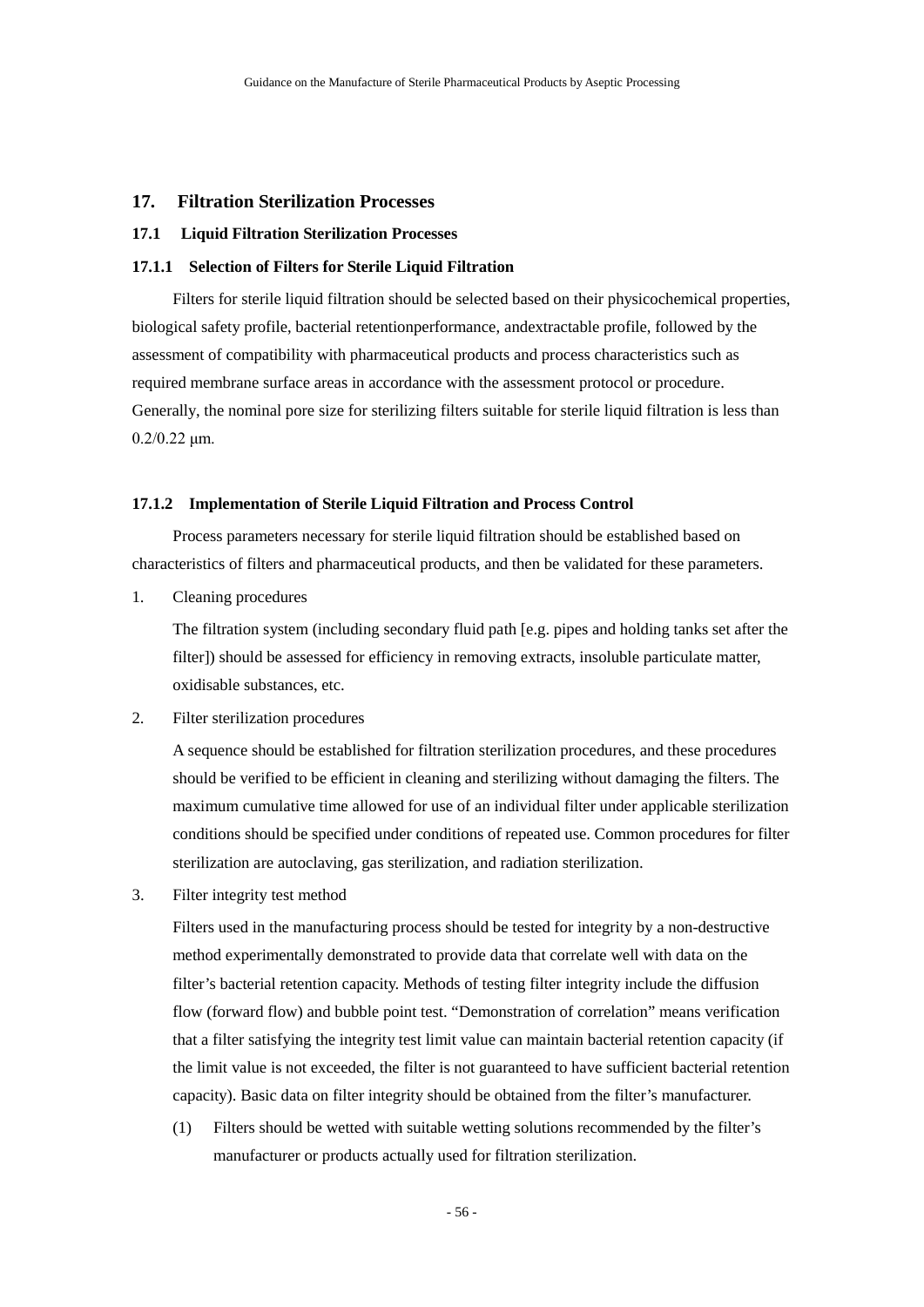- (2) SOPs for the integrity test should include, but not be limited to, the following:
	- Procedures for filter wetting
	- Environmental conditions for integrity testing
	- Confirmation of testing processes
	- Evaluation of filter test failure and trouble shooting
	- Recording of test results
	- Conditions for filtration sterilization process
- 4. The filtration sterilization process should be validated under operating conditions, assuming the worst-case scenario, by taking into account the points listed below. Potential risks associated with aseptic processing should be assessed, and introduction of multistage filtration should be evaluated as needed. If a multistage filtration system is employed, the sterilizing filter should be placed as close as possible to the filling valve.
	- (1) Compatibility of filters with pharmaceutical products (e.g. chemical resistance)
	- (2) Maximum filtration time or maximum time of contact with pharmaceutical products
	- (3) Maximum filtration volume
	- (4) Maximum flow rate
	- (5) Temperature
	- (6) Maximum differential pressure

### **17.1.3 Filter Validation of Product-Specific Bacterial Retention Performance**

1. Bacterial challenge test

Filters should be validated for ability to capture bacteria potentially present in individual pharmaceutical products under operating conditions, assuming the worst-case scenario, e.g. maximum filtration volume or maximum differential pressure. Filters may be validated in groups classified by properties of sterilization solution or process conditions.

- 2. Challenge solutions and challenge bacteria
	- (1) Challenge solution

The solution used in the bacterial challenge test should be a solution of pharmaceutical product which is sterilized by filtration in actual manufacturing production. If the challenge test procedures need to be modified for some reason, such as because the pharmaceutical product has bactericidal prpperty, filtration processing should first be conducted with the drug solution to be sterilized under simulated worst-case scenario conditions for actual manufacturing production in order to verify the compatibility of a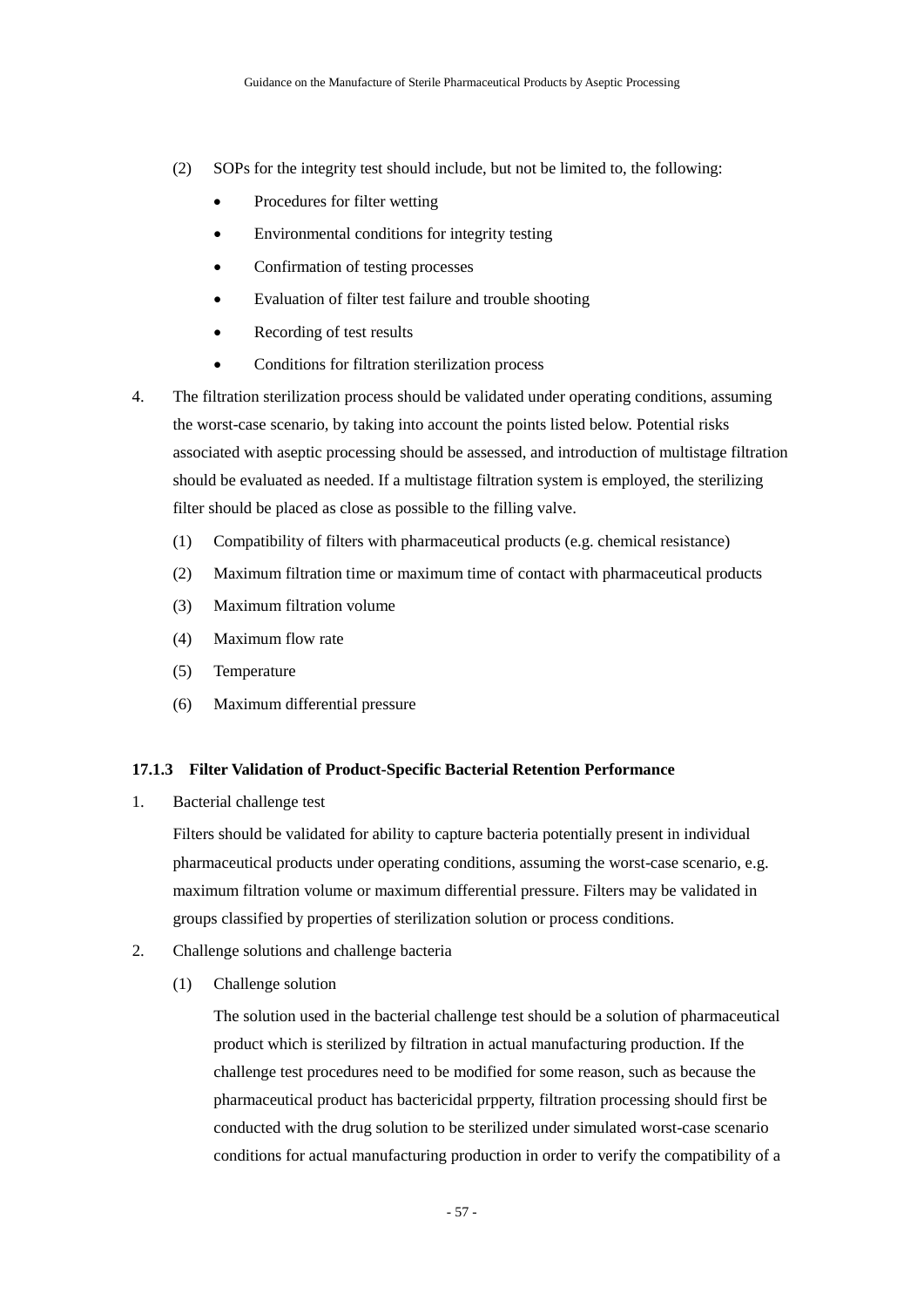drug substance with the filter, and then the challenge test should be performed under modified test conditions.

(2) Challenge bacteria

The challenge test should be conducted with *Brevundimonas diminuta* (ATCC 19146) or other scientifically selected bacteria to confirm that the filtration process generates a sterile filtrate. The challenge level should be at least  $10^7$  colony-forming units (cfu) of test organism per  $cm<sup>2</sup>$  sample surface.

### **17.1.4 Routine Procedures**

1. Cleaning of filtration system

Filter housing and pipes of filtration system should be cleaned by appropriate procedures established during the process development phase of the filtration system. As a rule, filters are not generally cleaned or reused; however, if used again, filters should be cleaned via established appropriate procedures.

2. Sterilization of filtration system

Filtration system should be sterilized promptly after completing the cleaning process by appropriate procedures established during the process development phase of the filtration system to prevent microbiological proliferation.

3. Filter integrity test

Filters should be verified for integrity after filtration processing (after use of filters) without disassembling the entire filter. Integrity should also be confirmed prior to the filtration process (before use of filters), as appropriate, by evaluating potential risks inherent to the process.

4. Bioburden control

Bioburden level of pharmaceutical products prior to filtration should be checked with appropriate frequency.

5. Maintenance and change control

Appropriate procedures should be established and implemented to maintain and control filters and filtration system equipment including testing and inspection equipment. Procedures should also be established for confirmation and recording of changes to be made to the conditions for filter use and maintenance control.

6. Personnel training

Personnel involved in filtration sterilization during manufacture should be adequately trained. Training program should include, but not be limited to, operation procedures for integrity testing, procedures and implementation of investigation into reasons for integrity test failure,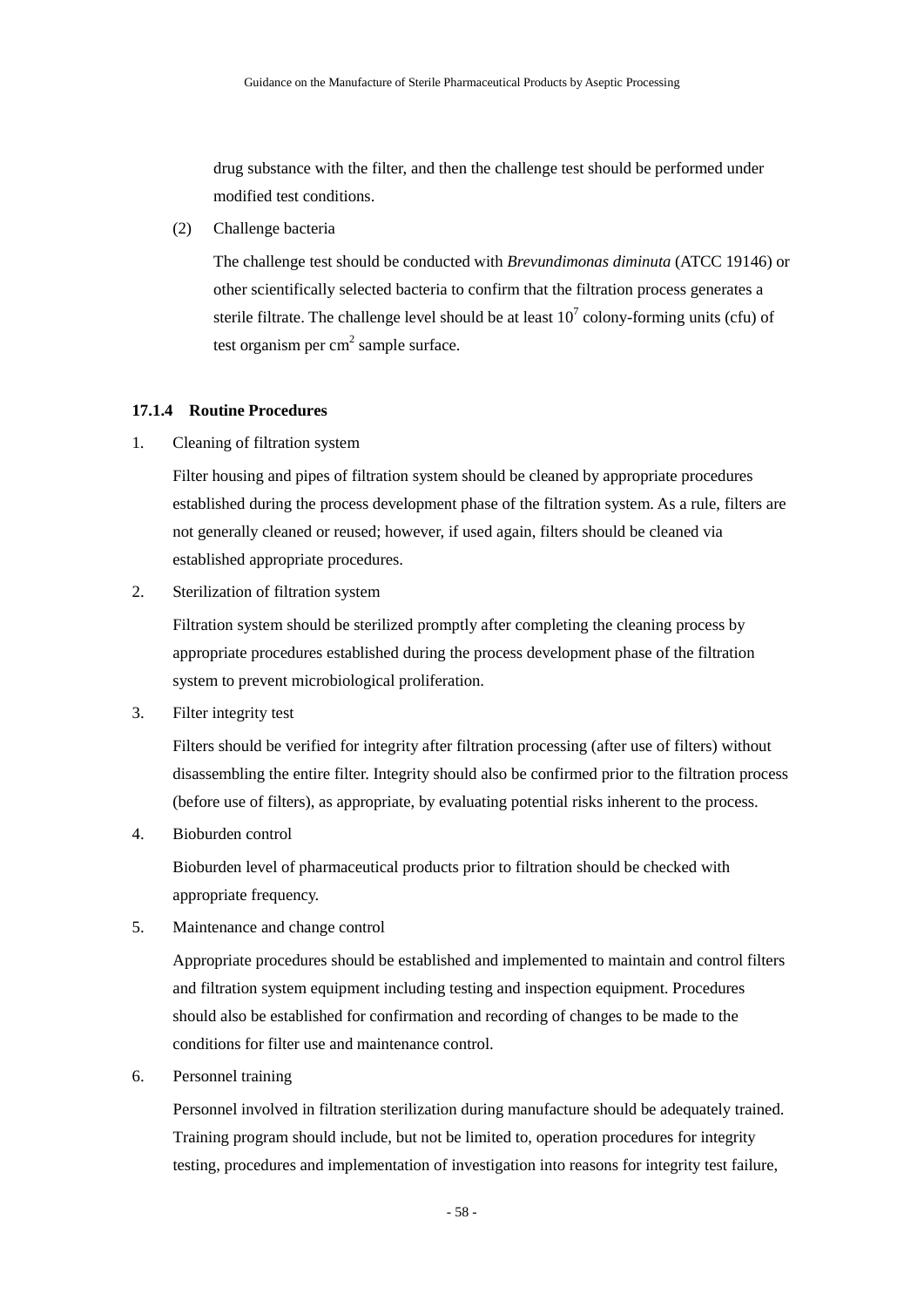loading and unloading of filters, and cleaning and sterilization of filters.

7. Manufacturing records

Manufacturing records should include, but not be limited to, the following filtration sterilization-related information:

- (1) Procedures for filtration sterilization
- (2) Name and batch number of pharmaceutical products filtered
- (3) Names and signatures (or seals) of operators in charge of filtration sterilization
- (4) Name of filter manufacturer and types, lot numbers, and/or serial numbers of filters
- (5) Cleaning and sterilization conditions for filters and filtration system
- (6) Conditions of the filtration sterilization process (e.g. differential pressure, primary and secondary **side** pressure, flowrate, operating temperature, duration of filtration, processing volume)
- (7) Conduct and outcome of filter integrity test

# **17.2 Air and Other Gases**

### **17.2.1 Selection of Filters for Gas Filtration Sterilization**

Filters for gas filtration sterilization should be selected from those made of hydrophobic materials based on their physicochemical properties, biological safety profile, and bacterial retentionperformance. The membrane surface area necessary for efficient filtration should be calculated based on flow rate and differential pressure specific to individual processes. Generally, the nominal pore size for sterilizing filters suitable for sterile air filtration is less than  $0.2/0.22 \mu m$ .

### **17.2.2 Implementation and Control of Air Filtration Sterilization**

1. Procedures for air filtration sterilization

Gas filters are generally used repeatedly. The maximum allowable cumulative time of filtration under applicable sterilization conditions should be established before use. Common procedures for filter sterilization include SIP system, steam sterilization in an autoclave, and radiation sterilization. With steam sterilization, water may be retained in the filter to possibly reduce filtration flow rate; therefore, the filter needs to be dried well but as quickly as possible to prevent bacteria proliferation.

- 2. Filter integrity test procedures
	- (1) The filter integrity test should be non-destructive and suitable for determining a filter's bacterial retention capacity (refer to Section 17.1.2 3).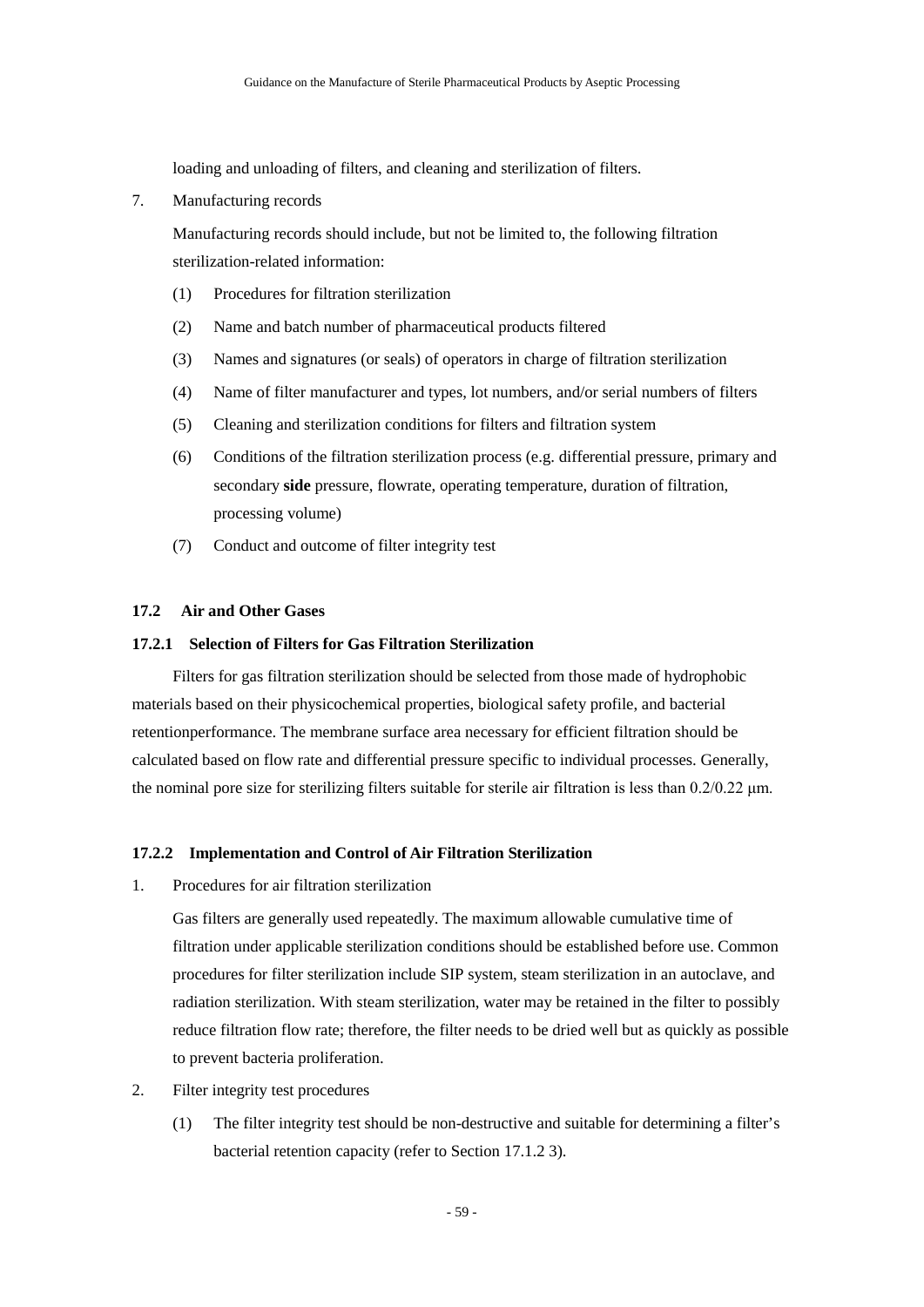- (2) Processes in which filtered gas comes into direct contact with sterilized products Air filters used in processes in which filtered gas comes into direct contact with sterile pharmaceutical products (e.g. processes using aseptic filling equipment, vent filters of sterile bulk holding tanks, freeze-drying equipment, vacuum-break filters of autoclave) should be subjected to an integrity test which provides data positively correlated to data from the bacteria challenge test performed with liquids used in testing filters for sterile liquid filtration (in general, the challenge test is conducted by the filter manufacturer using liquid [water, routinely]). Details of the filter integrity test should be confirmed with the filter manufacturer (refer to Section 17.1.3).
- (3) Air filters used in processes in which filtered gas does not come into direct contact with sterilized products (e.g. air supply during bulk intermediate product manufacturing process and fermentation process) should be controlled by establishing appropriate control procedures based on risk analysis.
- 3. Conditions of filtration sterilization process

Gas filters are generally used repeatedly for a significant period of time. The materials of the filter should be examined for durability, including resistance to oxidation and degradation. In addition, the following parameters (1) to (5) for gas filtration sterilization should be established prior to processing. Unlike with filters for sterile liquid filtration, process parameters for gas filters cannot be realistically established by assuming the worst-case scenario; therefore, it is not absolutely required for the manufacturer to validate the bacterial retention capacity of each process.

- (1) Temperature
- (2) Maximum pressure differential
- (3) Gas flow direction
- (4) Duration of use
- (5) Frequency of filter sterilization

## **17.2.3 Confirmation of Bacterial Retention Capacity**

Bacterial retention capacity of gas filters should be confirmed by evaluating the methodology and results of the retention test documented in the filter manufacturer's product warranty certificate and validation support data.

### **17.2.4 Design of Filtration System**

Condensation tends to build up on filters of filtration system, leading to reduction in the flow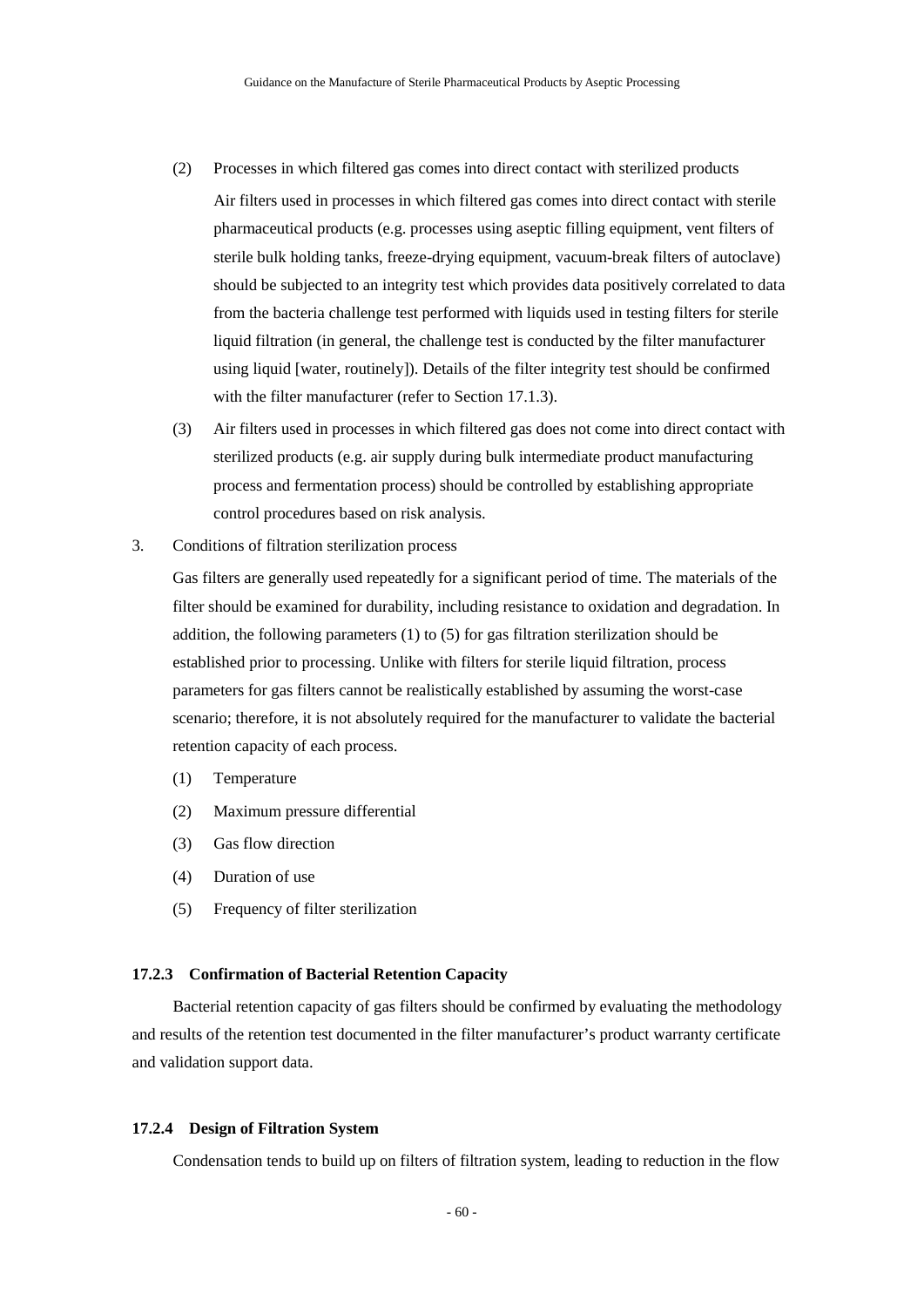of filtrate and inviting proliferation of bacteria. Filtration system should be designed to remove condensed water from filters and their housings promptly upon generation. If such generation is inevitable as with the WFI tank, certain preventive measures such as heating of filter housing should be instituted (refer to Section 17.1.4).

### **17.2.5 Routine Procedures and Validation**

If particles and fibers of gas filters may become detached and affect the quality of pharmaceutical products in processes during which filtered gas comes into direct contact with sterilized products, the detachment can be evaluated using liquids. Generally, the need for filter cleaning validation (e.g. CIP, cleaning prior to sterilization) by the drug manufacturer should be determined based on data provided by the filter manufacturer (refer to Section 17.1.4).

## **18. Freeze-Drying Process**

### **18.1 General Requirements**

- 1. Vials must remain unstoppered and ampoules unsealed in the freeze-drying process to be exposed to the environment. Appropriate measures should be established to prevent microbial contamination of pharmaceutical products during transfer from the filling area to a freeze-drying chamber, while being held in a freeze-drying chamber, or while being processed from freeze-drying to sealing.
- 2. Transfer of materials and products into the freeze-drying chamber should be carried out in a working area maintained at the critical area cleanliness level (Grade A). If possible, the transfer method should be one which does not require human intervention, such as tunnel-type automatic transfer lines, transportation vehicles equipped with a unidirectional airflow device, and isolators.
- 3. Vials freeze-dried but yet to be capped and ampoules to be heat-sealed or have caps screwed on should be processed in a pathway or working area maintained at the critical area cleanliness level (Grade A).
- 4. Containers and closures should be designed so as to maintain suitable air-tightness between time from capping in a freeze-drying chamber to having caps screwed on. If the screwing process is conducted in a non-aseptic processing area, the cleanliness of capped vials should be maintained by applying Grade A air until completion of cap-screwing after transfer from a critical area (Grade A). Cap-screwing should be performed in an area of Grade C or higher cleanliness, depending on the level of contamination risk anticipated given container-closure tightness requirements, and additional preventive measures should be taken depending on the level of contamination risk with microorganisms or particulate matter generated during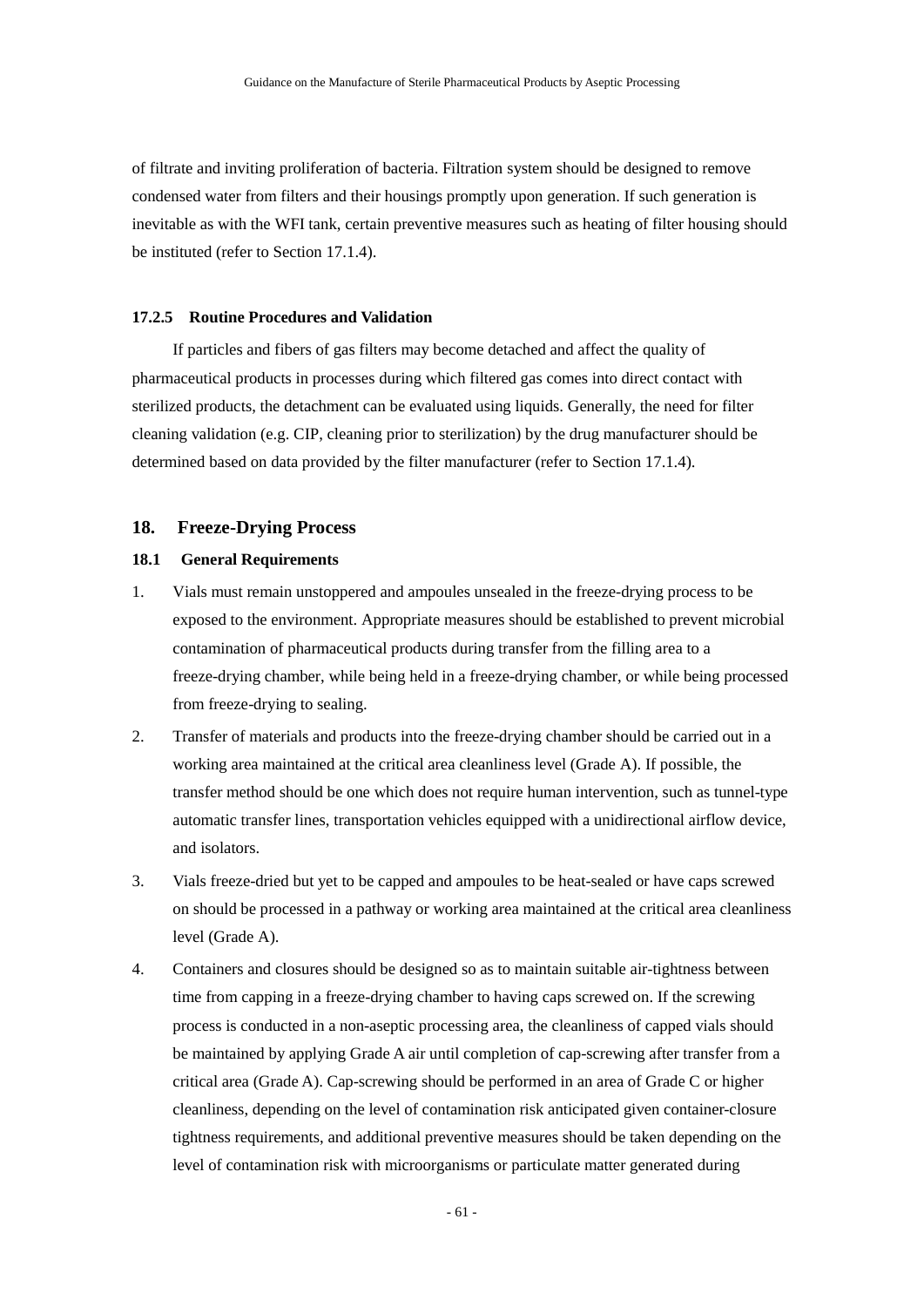cap-screwing. The distance between points of cap application and cap-screwing and time between these processes should be as short as possible.

- 5. Microbial cleanliness level should be supervised in the areas where the operations described in Items 2), 3), and 4) above are conducted.
- 6. Sterility of pharmaceutical products with screwed-on caps should be ensured via the validated container/closure system integrity test and in-process control tests. All ampoules and other containers sealed by fusion should be subjected to a leak test or other test that ensures the integrity of the products after the fusion process. Vials mounted with closures for screwing should be checked for completeness of closure placement to eliminate vials with missing closures or those inappropriately stoppered. Recommended procedures to confirm the tightness of closures include close torque control and press pressure control.
- 7. Entry of air into processing chambers (e.g. machinery room) under reduced pressure relative to the outside environment should be strictly kept to a minimum to ensure the sterility of pharmaceutical products during the freeze-drying process. Procedures necessary for ensuring the reliability of leak tests to supervise air entry and integrity tests of vacuum break filters and leak filters to control vacuum level should be established and implemented.

### **18.2 Validation**

- 1. The sterility of the freeze-drying process should be ensured by developing and validating microbiological and physical monitoring programs for the process itself and processes immediately before and after. The microbiological monitoring program is usually comprised of a media fill test, process simulation test, assessment of bioburden during sterilization (including for freeze-drying equipment for general use), and bioburden control features. The physical monitoring program is comprised of a leak test and integrity test for vacuum break filters and leak filters. Routine validation of the sterilization process, bioburden control, and filter integrity test should be conducted in a manner similar to that employed with equipment actually used in the manufacture of sterile pharmaceutical products.
- 2. Process simulation should be conducted in accordance with provisions stipulated in Chapter 20 as one of the critical control programs for the freeze-drying process. It is important to select appropriate conditions by referring to actual manufacturing processes in order not to inhibit the growth of bacteria nor impair the viability of culture media.
	- (1) Temperature and time for cooling purpose should be appropriately specified.
	- (2) Pressure reduction should be gradual so as not to cause explosive boiling or spontaneous freezing.
	- (3) The freeze-drying program (particularly, drying time) should be carefully established to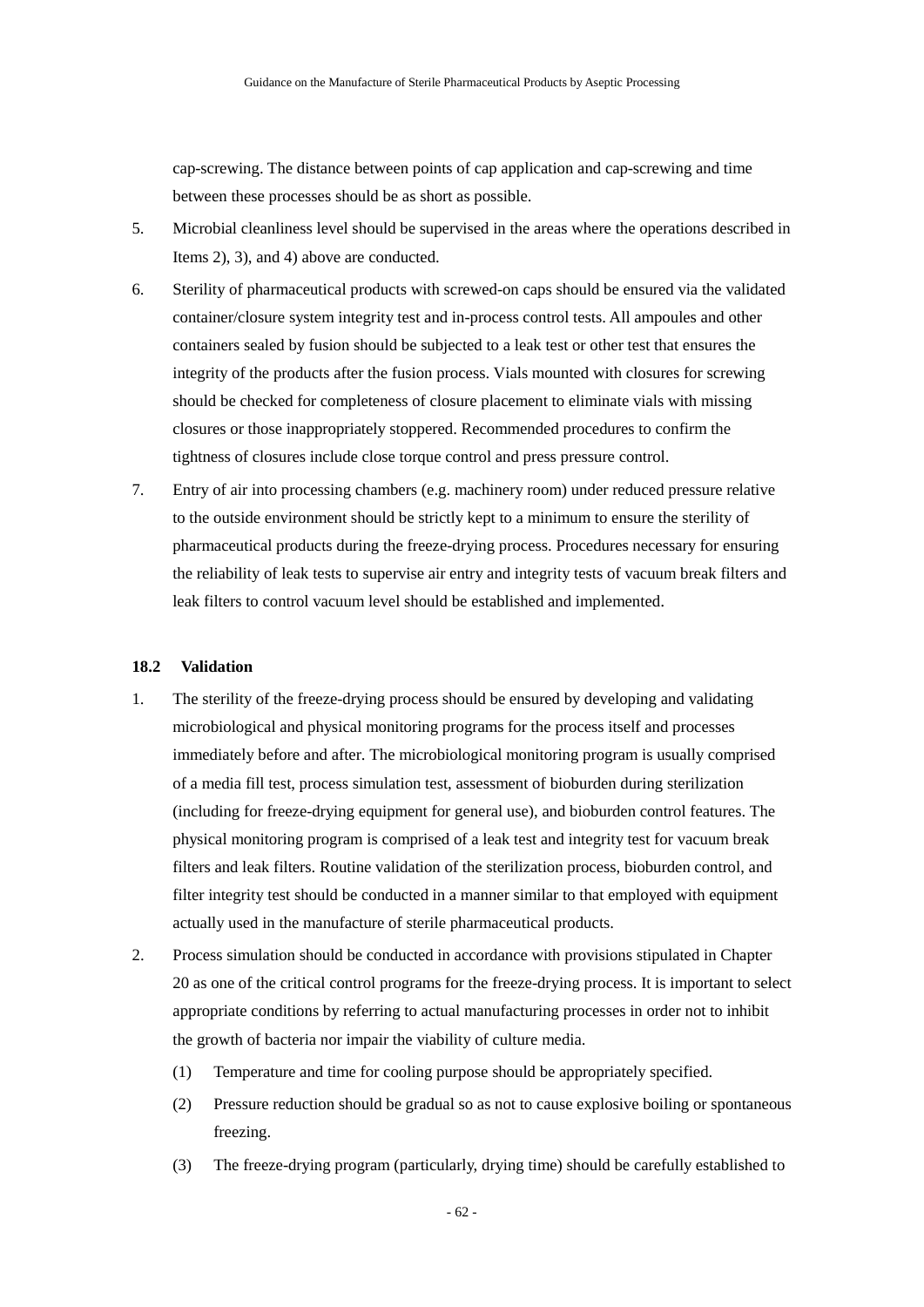avoid drying the culture media or impairing the viability of culture media.

- (4) With regard to the freeze-drying processes, those processes which cause turbulence at the time of starting pressure reduction, vacuum break, or loading of materials or products to be freeze-dried, and processes with the highest risk of microbial contamination—such as a process with human intervention—should be simulated and evaluated repeatedly several times under the worst-case scenario.
- (5) Some freeze-dried products need to be prepared with containers filled with inert gas such as nitrogen to ensure product stability. If growth conditions for aerobic bacteria need to be secured, air should be used instead of inert gas. If anaerobic bacteria are identified or suspected to be present in the preparation, inert gas and growth media for anaerobic bacteria should be used.
- 3. If the capacity of the freeze-dryer is equal to or smaller than the standard equipment with respect to accommodating the standard unit number of media, the equipment concerned should be loaded with a unit number of media suitable to the size. If the capacity of the freeze-dryer is larger than the standard (5,000 units of media), containers filled with media should be placed at appropriate locations within the freeze-drying chamber: medium containers should be randomly placed or decimated in sequential order to be evenly placed for unbiased evaluation. If the evaluation assumes the worst-case scenario—including incomplete integrity of vacuum break filters, leakage from doors or ice-condensers, or back-diffusion of gas or air from vacuum pump—medium containers should be placed in locations where the risk of contamination associated with any one of these abnormalities is particularly high.
- 4. The integrity of containers and closures should be validated to ensure the sterility of pharmaceutical products.
- 5. The validity of the leak test and the integrity of vacuum break filters and leak filters for vacuum control should be validated for the control of air entry into the freeze-dryer chamber under negative pressure. The judgment criteria for the leak test should be strictly established by taking the following factors into account so as to minimize the risk of microbial contamination within the chamber of freeze-drying equipment: volume of the freeze drying chamber, retention time under reduced pressure in the freeze-drying process, and environment surrounding the freeze-drying equipment.

### **18.3 Cleaning and Sterilization of Freeze-Drying Equipment**

- 1. Cleaning of freeze-drying equipment should be scheduled after taking the following factors into account:
	- (1) Cleaning procedures for freeze-drying equipment should be established with due

- 63 -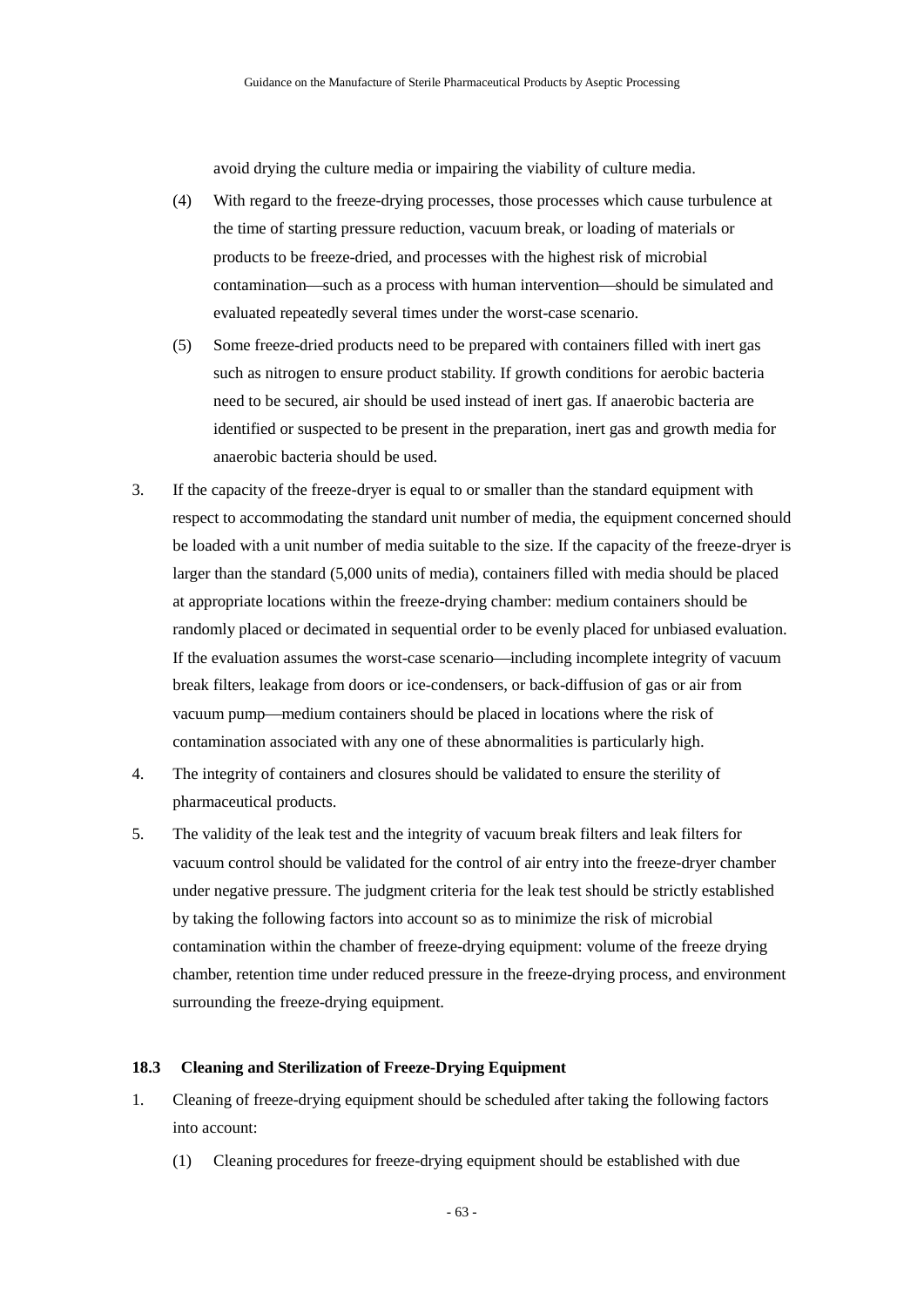awareness of the difficulties involved in cleaning the complex inner structure of the freeze-drying chamber.

- (2) Sampling procedures for verifying cleaning efficiency should include sampling of drained rinse water and combine the swab method to sample materials at the nearmost surfaces of shelves and areas around drains. The transfer method using clean sticky tape is also an effective sampling procedure. For verification of cleaning efficiency using the rinse-water sampling and swab methods, a pharmaceutical product (actual or simulated) employed as an indicator of cleaning efficiency should be selected based on ease of cleaning and pharmacological activity of the pharmaceutical product.
- (3) When a detergent is used in cleaning, toxicity and other relevant data for the agent should be obtained from the supplier for evaluation, and appropriate assessment procedures for the swab and rinse-water sampling methods should be established to assess potential effects of residual agents on pharmaceutical products to be freeze-dried.
- 2. Appropriate sterilization procedures should be established and validated to ensure the sterilization of freeze-drying equipment.
	- (1) Freeze-drying equipment has a complex inner structure and is composed of materials varying in type and size. Sterilization procedures for the equipment should therefore be sufficiently comprehensive to secure complete sterilization after taking into account possible cold spots and diffusion of sterilization gas throughout the complex chamber. In particular, with regard to sterilization procedures which use gas, temperature and humidity inevitably vary within the chamber, and therefore sterilization should be conducted over sufficient time to allow for permeation. Circulation and diffusion patterns of gas should be evaluated in detail for optimization of sterilization procedures.
	- (2) With regard to sterilization procedures which use steam, given the complex inner structure of the chamber, due care should be exercised to achieve efficient displacement of stagnant air and removal of condensed water.
	- (3) Steam sterilization should be conducted for every freeze-drying cycle, as a rule. When the interval of sterilization is changed in accordance with properties of pharmaceutical products or for other reasons, the validity of sterilization between intervals should be ensured by microbiological validation.

### **18.4 Routine Monitoring and Control and Maintenance of Freeze-Drying Equipment**

1. The leakage of gas from freeze-drying equipment should be measured at the time points described below. Caution should be taken when identifying or measuring the volume of pseudo-leaks of gas generated inside the freeze-drying chamber.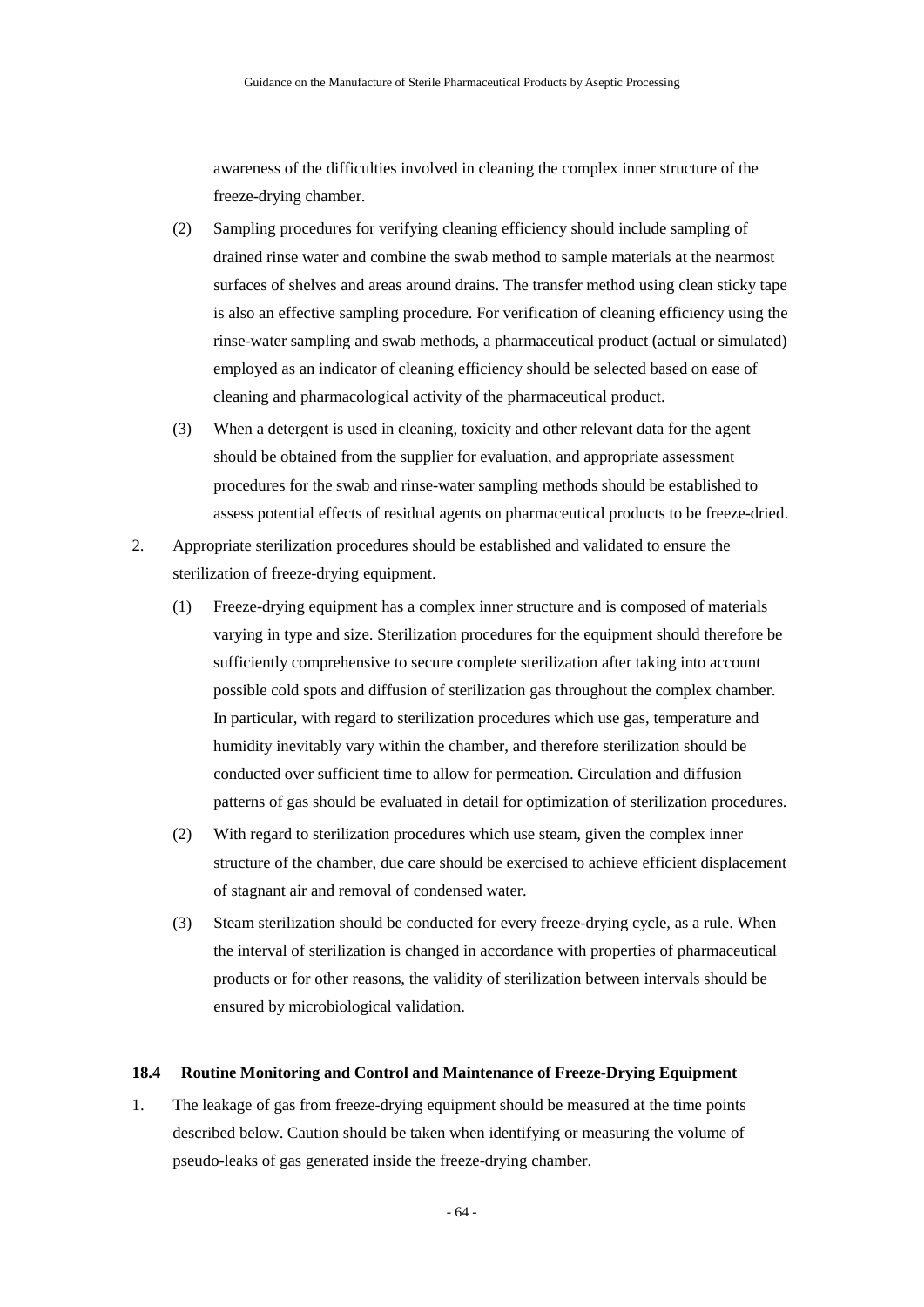- (1) Leak test for every batch of pharmaceutical products at the completion of freeze-drying Records of leak test data should be obtained in brief at the completion of freeze-drying.
- (2) Leak test at the completion of steam sterilization Records of leak test data should be obtained after cooling of freeze-drying equipment since steam sterilization exerts significant stress on the chamber.
- (3) Leak test during periodic revalidation

Freeze-drying equipment should be run through an empty cycle overnight to measure leakage of air or gas from the equipment during periodic revalidation.

- (4) An additional leak test should be conducted upon detecting actual or signs of abnormal leakage in the leak test in Items (1) or (2) above.
- 2. The program for periodic equipment function testing should include, but not be limited to, the functional diagnosis of the heat transfer/circulation system for shelves, the cooling system for refrigerating machines, and the vacuum/exhaust system.
- 3. Vacuum break filters, leak filters, gaskets for vacuum sealing, and other parts should be periodically replaced depending on their cumulative duration and frequency of use.
- 4. Critical instruments for monitoring and controlling freeze-drying equipment such as temperature regulators and vacuum gauges should be calibrated periodically and have their calibration results documented for records. A calibration interval of approximately 6 months is recommended unless previous calibration results suggest a need to change the interval.
- 5. Vacuum gauges are highly sensitive meters used to measure very minute changes in pressure, and on-site calibration via the method confirmed to be traceable is practically impossible. As such, it may be acceptable to contract out calibration to an authorized testing facility.

# **19. Isolator System, Barrier System, and Blow-Fill Seal**

## **19.1 Isolator System**

A properly designed isolator system provides an extremely aseptic environment but does not provide a hermetically sealed enclosure. Although highly potent pharmaceutical products with high pharmacological activities are occasionally manufactured in an isolator system with a cabinet maintained under negative pressure, sterile pharmaceutical products are usually manufactured using an isolator system operated under positive pressure. In addition, ensuring product sterility requires the establishment and the implementation of a comprehensive preventive maintenance program including maintenance and control procedures for HEPA filters, gloves, half suits, and any other design features that are intended to provide enclosure integrity.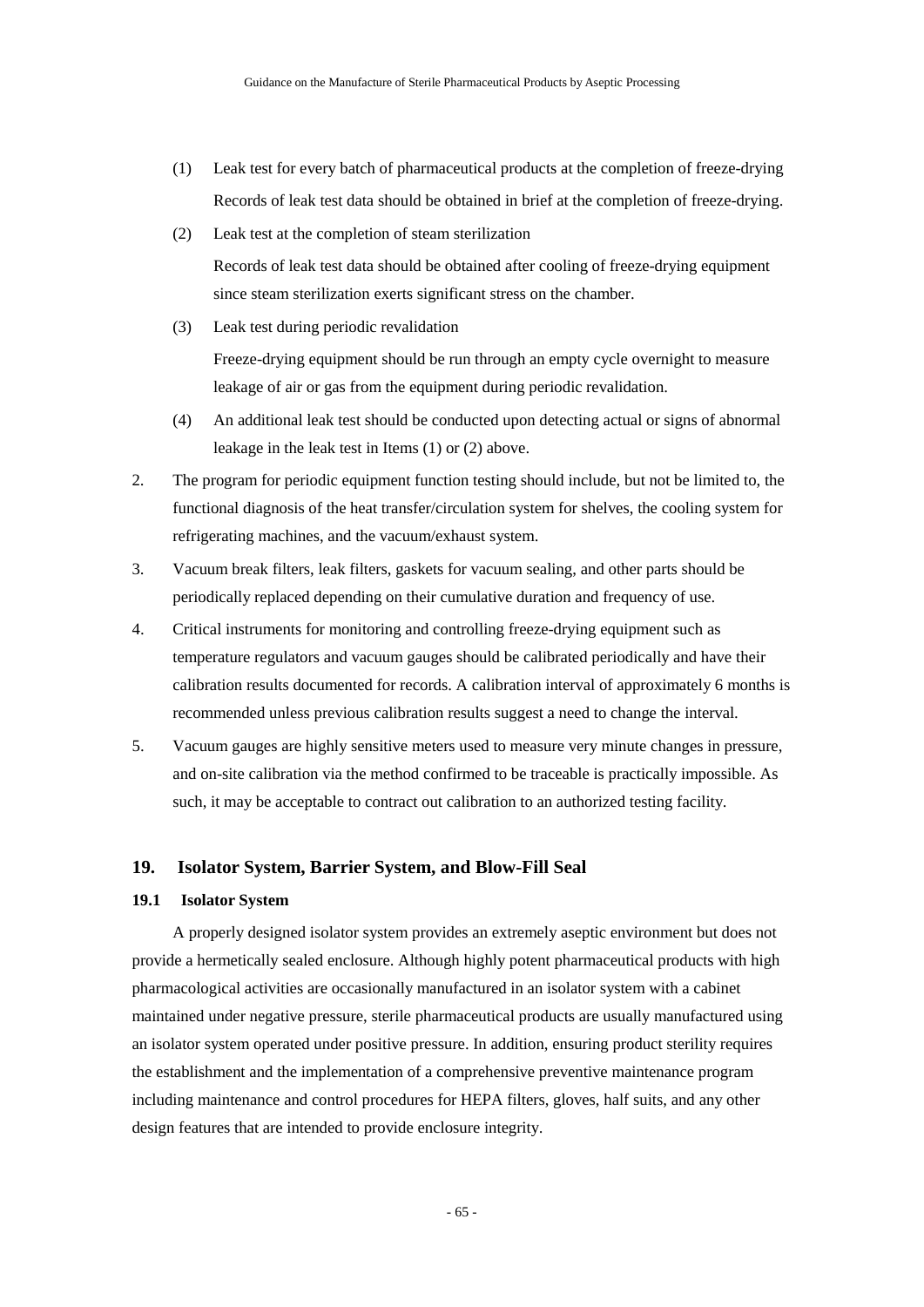#### **19.1.1 General Requirements**

- 1. The air cleanliness level of an environment where an isolator system is installed for the manufacture of sterile pharmaceutical products should be Grade D or higher.
- 2. Connectors combining two isolators and connection ports for input and output of aseptic materials or bulk product should be structurally designed to be suitable for maintaining the integrity of the isolator enclosures.
- 3. Numbers of half suits, gloves, transfer ports, and connection ports for output should be kept at a minimum in order to reduce the risk of contamination.
- 4. The ports on isolators such as those used to transport finished products outside the isolator, should be suitable to prevent contamination from entering the enclosure. These port openings should have adequate air flow moving from the enclosure to the surrounding environment. Generally, this is achieved by maintaining the pressure difference at an appropriate level.
- 5. The efficacy of decontamination process applied to the isolator enclosure and associated equipment should be verified biologically by confirming a 4 to 6 log reduction on biological indicators known to be resistant to antimicrobial agent utilized. The level of decontamination should be established based on the intended use of the isolator and bioburden requirements. Process for decontaminating materials to be transferred into the isolator should also be validated to be capable of achieving a 4 to 6 log reduction of suitable biological indicator.
- 6. Product contact equipment/surface should reduce surface bioburden to the possible level prior to decontamination. Procedures for decontamination product contact equipment/surfaces within the isolator will generally require 6 log or greater spore log reduction established through the use of appropriate biological indicators.
- 7. A periodic leak test should be performed based on the criteria predetermined for leak detection sensitivity.
- 8. Decontamination frequency should be established based on the level of potential risks of contamination, verified by appropriate validation studies, and reviewed at regular intervals.

## **19.1.2 Design of Isolator System**

The isolator system should be designed after appropriate consideration of technical requirement. Design should consider isolator structural requirements, operational conditions, and risks associated with manufacturing operations performed inside the isolator.

#### **19.1.3 HVAC System**

1. The air cleanliness inside the isolator system should be Grade A.

- 66 -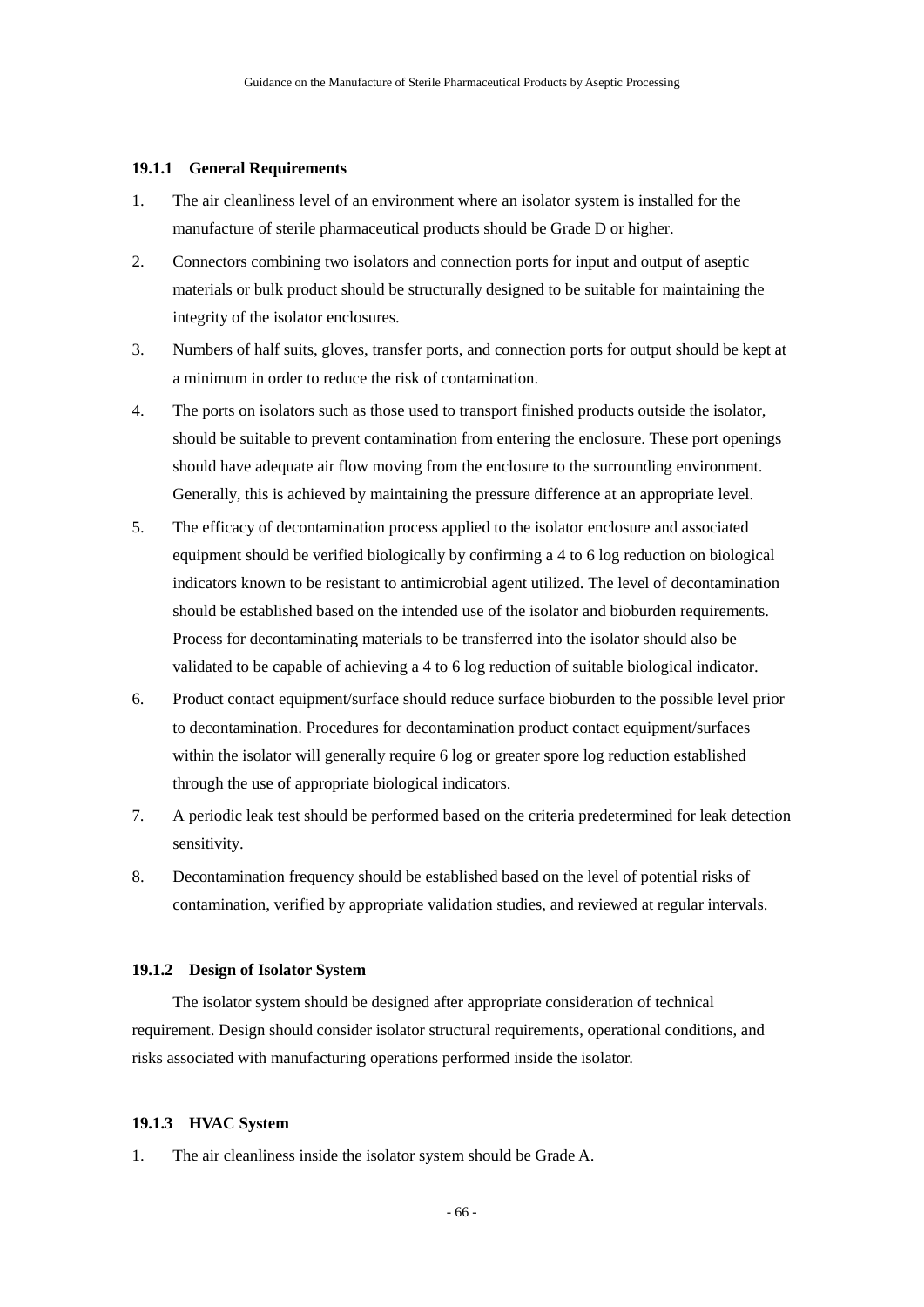- 2. The rate of air exchange in the isolator should be sufficient to prevent retention of particulate matter or contaminants and conditioning of air should enable temperature to be maintained within the predeterminedrange.
- 3. Air velocity and airflow patterns should be sufficient to maintain a clean environment necessary for operations within the isolator system.
- 4. Air in the isolator system should be circulated through a HEPA or higher-grade filter. The supply of outside air to the HVAC inlet and the isolator exhaust should also take place through a HEPA or higher-grade filter.
- 5. The pressure differential between the isolator and isolator room should be maintained at a minimum of 17.5 Pascals. A greater differential may be necessary depending on the type of operation, such as when half suits and gloves are used during operation. The pressure differential should be continuously monitored and recorded throughout operation, and an alarm system should be installed to warn operators of an abnormal drop in pressure.

## **19.1.4 Decontamination**

- 1. The decontamination process should be established by taking the following points into account:
	- (1) Cleaning and drying of the internal surface of isolator system, as required, prior to decontamination of the enclosure and equipment contained therein
	- (2) Amounts of decontaminant injected into the isolator
	- (3) Biological indicators (BIs)
	- (4) Chemical indicators (CIs)
	- (5) Temperature distribution within the isolator and in the surrounding environment
	- (6) Humidity
	- (7) Duration of decontamination process
	- (8) Concentrations of decontaminants when using gas decontaminants
	- (9) Pressure differential
	- (10) Verification of a relatively uniform distribution of decontaminants within the isolator
	- (11) Bioburden
- 2. Decontaminants should be selected based on evaluation of compatibility with the isolator's materials of construction, type of operations to be performed inside the isolator, volume and configuration of materials brought into the isolator, and bioburden in the isolator. Possible agents for isolator decontamination include peracetic acid, ozone, chlorine dioxide, and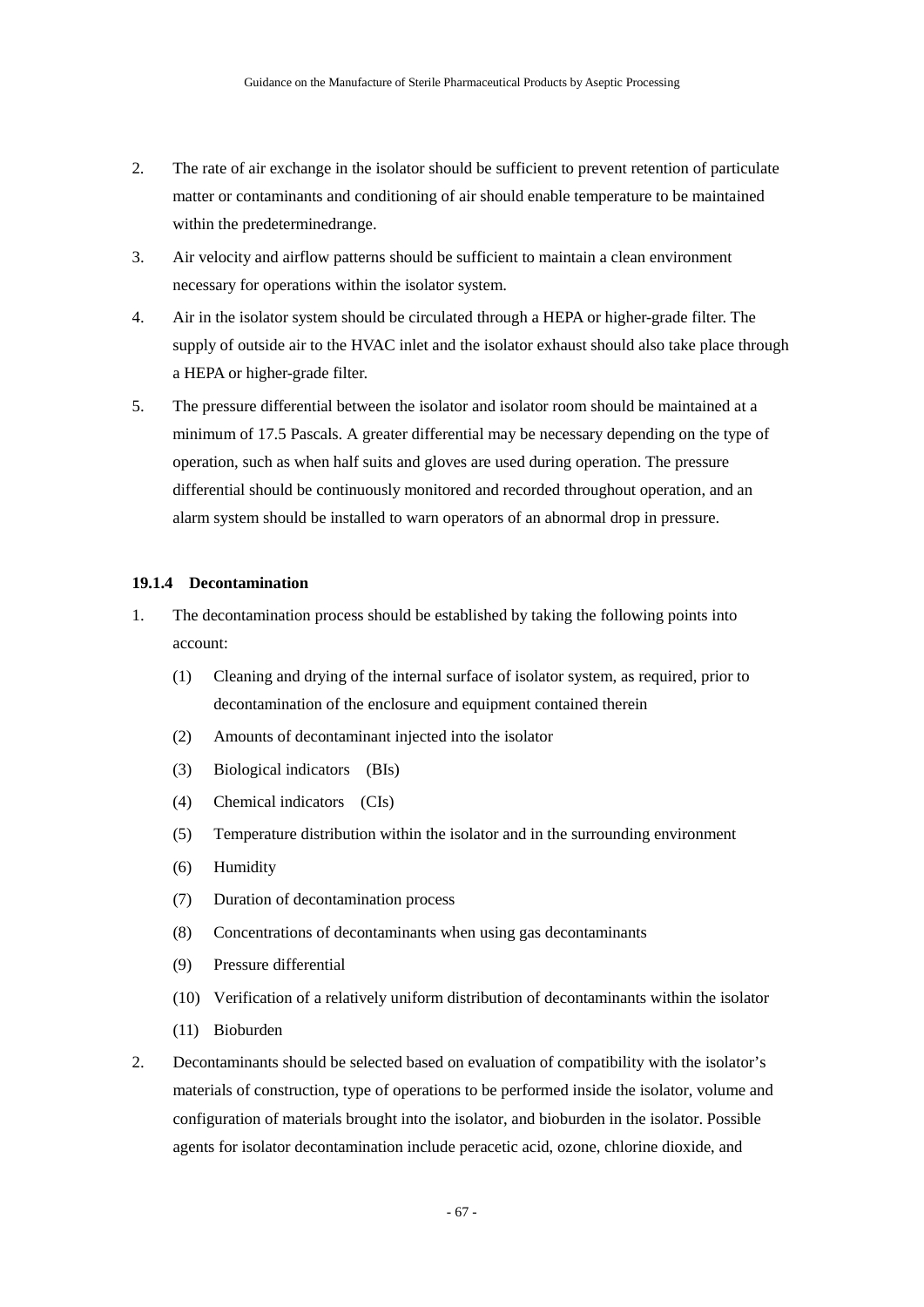hydrogen peroxide.

- 3. Decontamination should be conducted by personnel with sufficient knowledge and understanding of the characteristics of the decontamination mist, vapor, or gas and with familiarity with the operation of the decontamination employed.
- 4. The residual level of the decontaminant should be confirmed to have been reduced to equal to or less than acceptance criterion value after completion of decontamination. The value should be established by considering not only the safety of factory personnel but also potential influence on product quality and subsequent processes.
- 5. Every batch of decontamination agent used should be analyzed before use to confirm that they meet their predetermined composition and identity.

## **19.1.5 Personnel Training**

The education and training program on the use of the isolator system should include but not be limited to the following:

- 1. General requirements on aseptic processing
- 2. Proper utilization of gloves and half suits
- 3. The isolator decontamination process
- 4. Integrity testing for isolator equipment
- 5. Procedures for loading of materials and unloading of finished products
- 6. Operation, monitoring, and maintenance/control of isolator equipment
- 7. Safety handling and use of decontamination agents based on the relevant Material Safety Data Sheet (MSDS) and the known compatibility of decontaminants with the isolator equipment
- 8. Process-specific SOPs

#### **19.1.6 Routine Monitoring and Control**

Routine control requirements for the isolator system should include, but not be limited to, the following:

- 1. SOPs for the operation of the isolator system should be developed based onvalidated processing conditions.
- 2. While the isolator system is assumed to be maintained at a high level of integrity, its maintenance is not absolutely perfect. Therefore, a leak test should be performed at periodic intervals and also prior to each decontamination. Methods to be used in the leak test should include but not be limited to the following: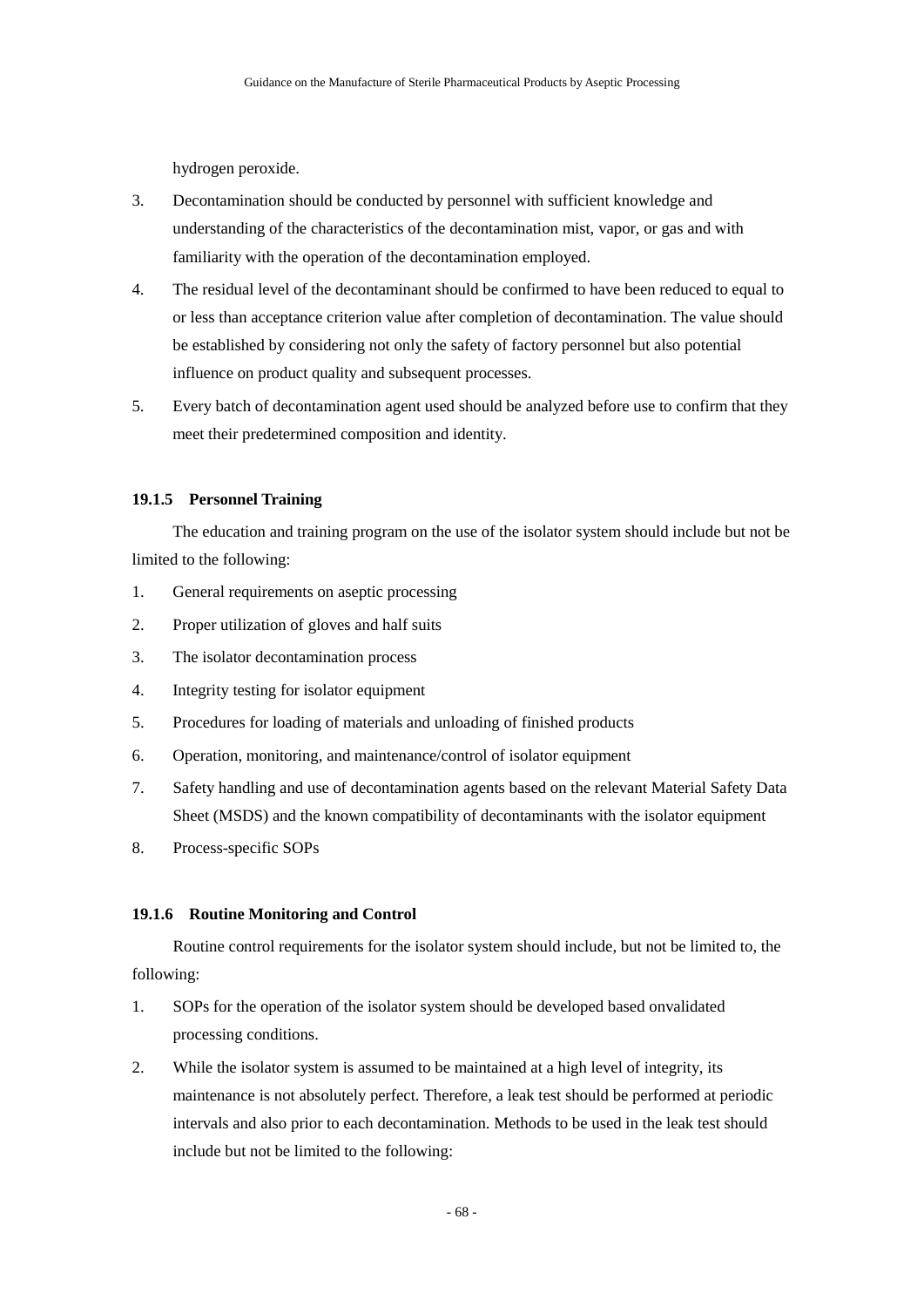- (1) Pressure hold test
- (2) Gas detection method
- 3. Glove material should be resistant to all chemicals and decontaminants to be used.
- 4. Gloves should be checked visually for damage such as puncture or tears before each use.
- 5. In operations performed with gloves, gloves should preferably be supplemented by inner gloves worn beneath the isolator gloves.
- 6. Gloves should preferably be tested for physical leaks and subjected to microbiological monitoring using swabbing or other methods at regular intervals.
- 7. A maintenance and control program should be developed for consumable materials and items to specify a suitable time interval for replacement.
- 8. Prior to decontamination, parameters that may affect decontamination efficacy —such as temperature, humidity, gas concentration, etc.—should be monitored at predetermined locations and the results should be recorded for each decontamination cycle.
- 9. The total particulate count in the isolator should be monitored at predetermined locations at suitable time intervals.
- 10. Microbiological monitoring should be conducted at suitable time intervals at locations predetermined based on potential contamination risk in relation to structural characteristics of isolator system and properties of operations to be performed in the system. Typical example locations for monitoring include the inner surface of the isolator, glove surface, materials carried into the isolator, and material contact surfaces. The validity of the locations and frequency of monitoring must be verified at regular intervals.

#### **19.2 Restricted Access Barrier System (RABS)**

A restricted access barrier system (RABS) is a means to produce sterile pharmaceutical products by separating personnel from critical areas and minimizing direct human intervention in critical areas during aseptic processing.

The RABS is an integrated aseptic processing system to be implemented in aseptic processing areas (critical areas) comprising both hardware and software components, such as physical partitions, air supplied through HEPA filters, and appropriate operational procedures.

The structure and composition of the RABS are varied from a hard wall to a structure with tight barriers and a high degree of isolation like isolator. The HVAC system accompanying the RABS is also not uniform: the HVAC system either utilizes the air conditioning system originally available with the RABS or is an independent HVAC system. This chapter describes basic requirements specific to the design and operations of the RABS.

- 69 -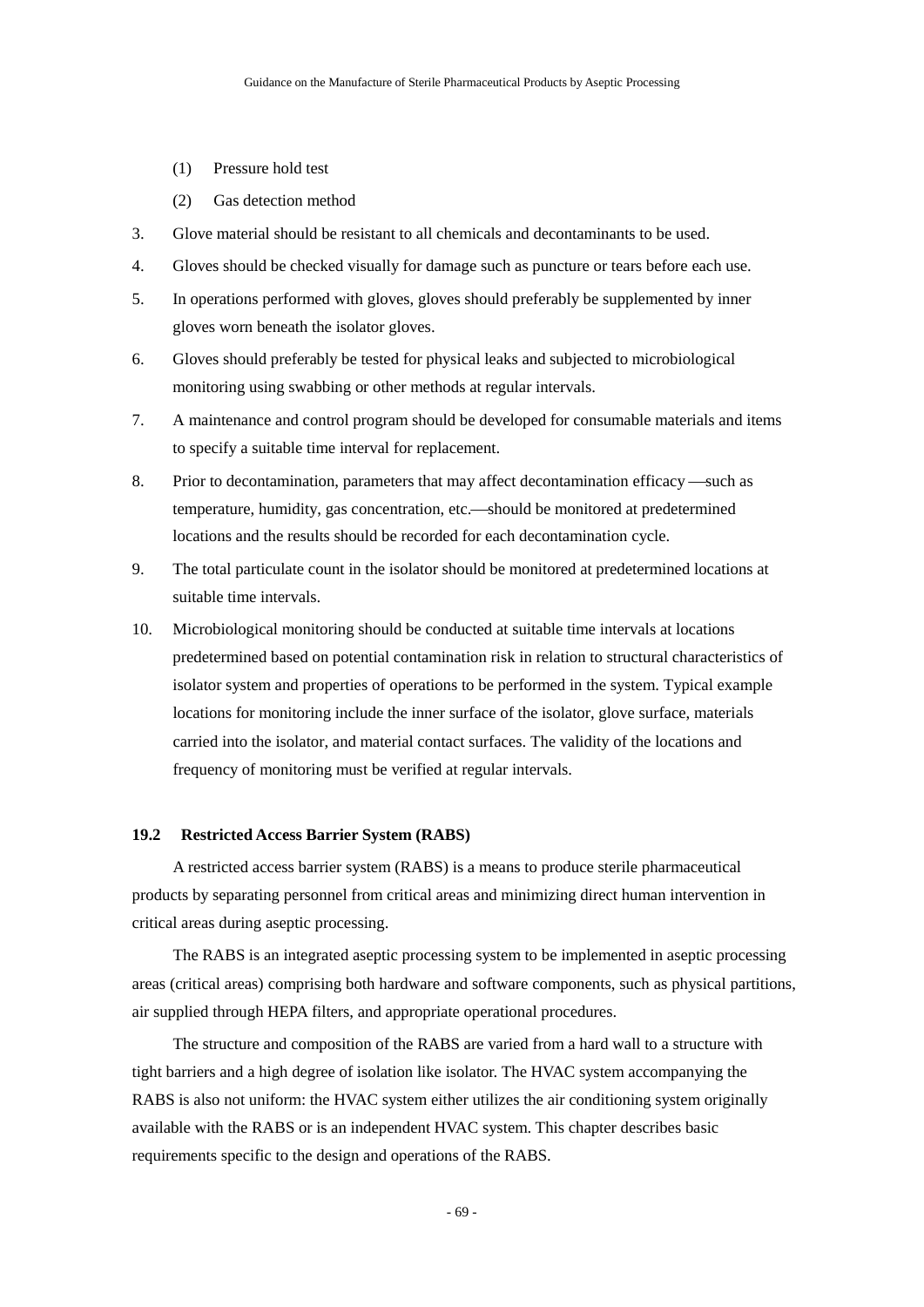#### **19.2.1 General Requirements**

The RABS should be designed by taking into account the following matters as general requirements:

- 1. The inner environment and HVAC system for the RABS should meet the following requirements for the critical area, as stated in Chapter 7 of this document.
- 2. The area or room where the RABS is installed should be defined as a direct support area and the air cleanliness level in the area or room should be Grade B or higher.
- 3. Interventions by factory personnel, if required, should be conducted through sealed gloves or half suits. Appropriate procedures for disinfection, inspection, and replacement of gloves or half suits should be instituted and implemented to minimize risks of product contamination. Refer to "Isolator System" in Section 19.1 for detailed requirements regarding glove use.
- 4. The inner surface of the RABS that comes into direct contact with pharmaceutical products should preferably be disinfected with the SIP system. Parts of the surface that cannot be treated by the SIP system should be disassembled and disinfected by autoclaving or other methods and then assembled. Further, if equipment such as an isolator can be decontaminated, the surfaces of such equipment that come into direct contact with pharmaceutical products can then achieve still higher levels of microbacterial cleanliness.
- 5. The inner surfaces of the RABS that do not come into direct contact with pharmaceutical products should be disinfected via appropriate methods of disinfection.
- 6. When sterile materials need to be carried into the RABS, a transfer system resistant to contamination should be employed. If sterile materials in containers are carried into the system, the surface of the containers should be adequately decontaminated prior to the transfer.
- 7. When human intervention is required during processing while keeping the RABS door open, the following points to consider should be taken into account to reduce risk of product contamination:
	- (1) The inside of the RABS should be appropriately disinfected after intervention to eliminate potential product contamination.
	- (2) SOPs for handling containers present in the RABS at door opening should be established in advance based on potential risks of product contamination. If the door needs to be opened for an unexpected reason, all containers present in the system should be removed from the system, as a rule.
	- (3) Intervention procedures should be thoroughly recorded.
- 8. If the door might be opened during aseptic processing, an ISO 5 (at least, no-load level)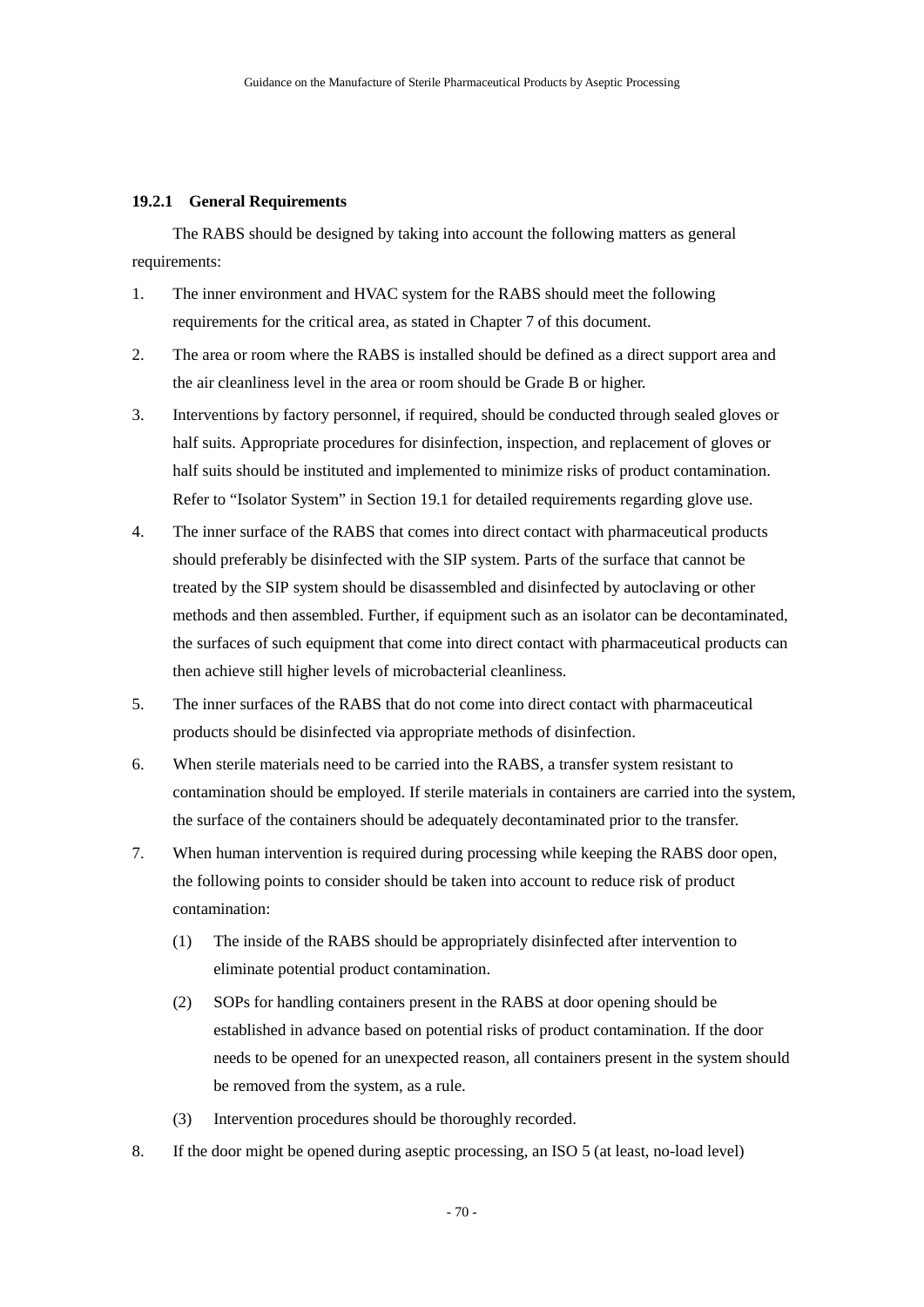protection booth should be installed outside the system. Air should be ensured to run from inside the RABS to the protection booth upon opening the door.

## **19.2.2 Personnel Training**

The education and training program on the use of the RABS should cover but not be limited to the following:

- 1. General requirements on aseptic processing
- 2. Proper handling procedures for gloves and half suits
- 3. Procedures for decontaminating the inside of the RABS
- 4. Procedures for loading and unloading materials and intermediate products
- 5. Details on operation, monitoring, measurement, and maintenance/control of the RABS
- 6. Procedures for intervention while the door is kept open and relevant points to consider

#### **19.3 Blow-Fill-Seal (BFS) System**

The blow-fill-seal (BFS) system is a specialized aseptic packaging technology used in the manufacture of sterile pharmaceutical products which uses in-line forming, filling, and sealing of sterile plastic containers. Since plastic containers are molded from plastic pellets, filled, and sealed by fusion in a continuous production run under a closed and sterile environment without human intervention during the filling process, the sterility of pharmaceutical products can be ensured without terminal sterilization processing (e.g. autoclaving) after sealing. As operations are carried out as a closed, automatic, and continuous process, the BFS system features a relatively low chance of contamination during production. However, the system type varies: one type permits filling and closure in a perfectly closed system, while another requires caps and inner plugs to be supplied from outside. A sterility control program should therefore be established based on features of each system.

#### **19.3.1 Scope of Blow-Fill-Seal System and Processes to be Addressed**

Among the manufacturing processes for sterile pharmaceutical products to be manufactured using the BFS system, this guidance document is applicable to those processes not requiring sterilization (e.g. autoclaving) following filling and fusion-sealing processes. In the manufacture of liquid pharmaceutical products, the BFS system is applied to processes involving sterilized filtration of drug solution, loading of plastic pellets, molding of containers, filling of drug solution into containers, and sealing of containers. In the manufacture of powder pharmaceutical products, the system is applied to processes involving loading of sterile bulk powder, loading of plastic pellets, molding of containers, filling of the sterile powder into containers, and sealing of containers.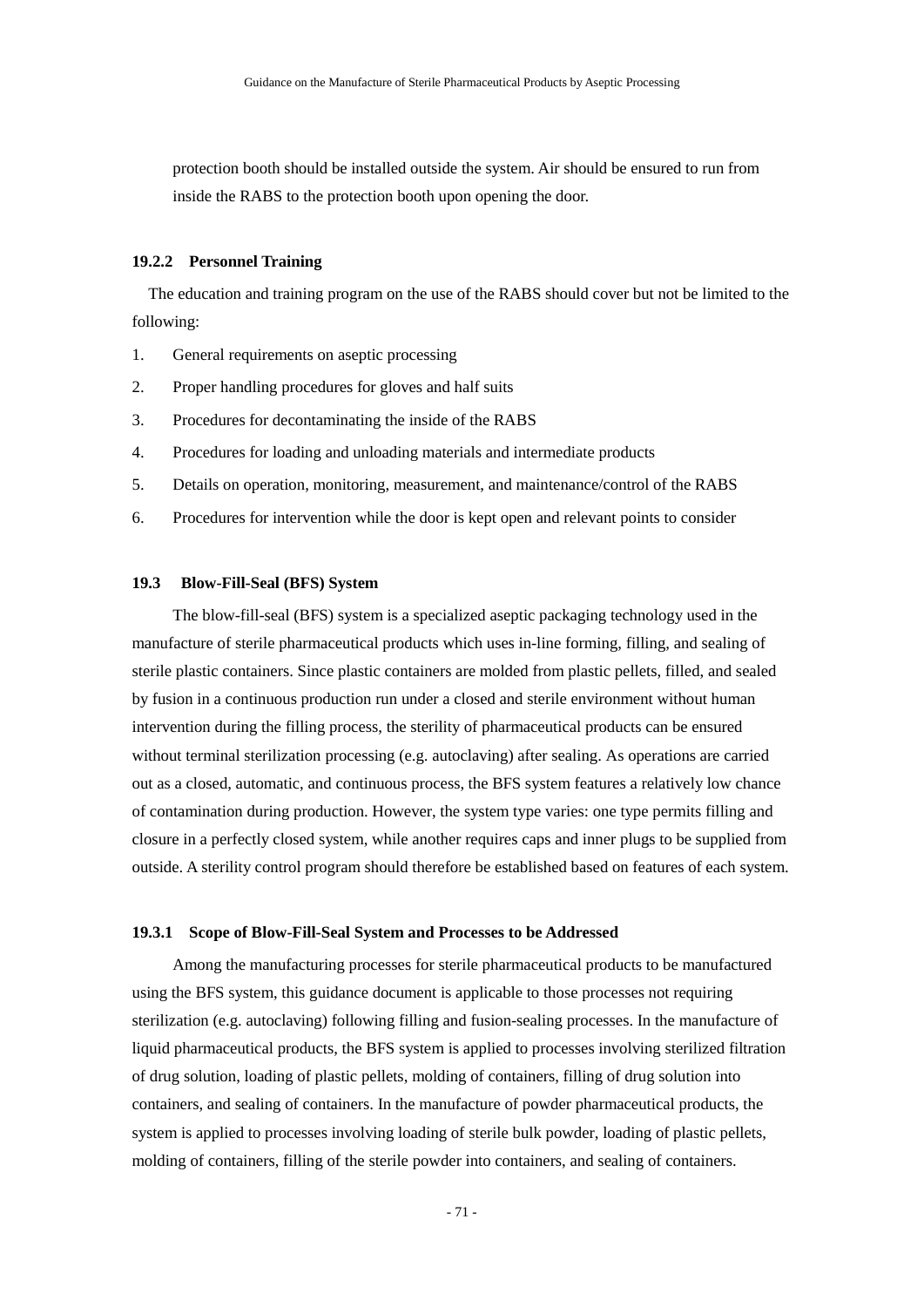Particular attention should be paid to the following:

- 1. Elution of plasticizers, additives, and unpolimerized monomers, etc. from plastic containers
- 2. Pyrogenicity of plastic pellets
- 3. Environmental conditions for plastic container molding
- 4. Sterilization of drug solution (preparation of drug solution by filtration sterilization)
- 5. Compatibility of containers with drug solution
- 6. Cleanliness level of the filling environment and environment where the equipment is installed
- 7. Fusion-sealing operations

It is critical to establish strict criteria for the above items 2), 3), 6), 7), and "assessment of sterility" from a sterility control point of view.

## **19.3.2 Process Flow and Environments for Container Molding and Filling**

- 1. Critical processes of the BFS system
	- (1) Preparation of drug solution
	- (2) Filtration sterilization
	- (3) Temporary storage of filtered drug solution
	- (4) Molding (including clean air supplied into the molding environment)
	- (5) Filling
	- (6) Fusion sealing
- 2. Characteristics of BFS processes
	- (1) All processes of the BFS system from molding of plastic containers to filling and fusion-sealing should be performed in a continuous automatic operation.
	- (2) Filling and fusion-sealing operations are carried out in a restricted, isolated area; therefore, the working space is not necessarily an aseptic area with air cleanliness grade of "A" which is routinely required for the manufacture of sterile pharmaceutical products. As such, it is acceptable to maintain Grade A cleanliness level only for the restricted processing areas of molding and filling. For this reason, however, accurately controlling the cleanliness level of the molding and filling areas is quite important for protecting pharmaceutical products from contamination by foreign and particulate matter.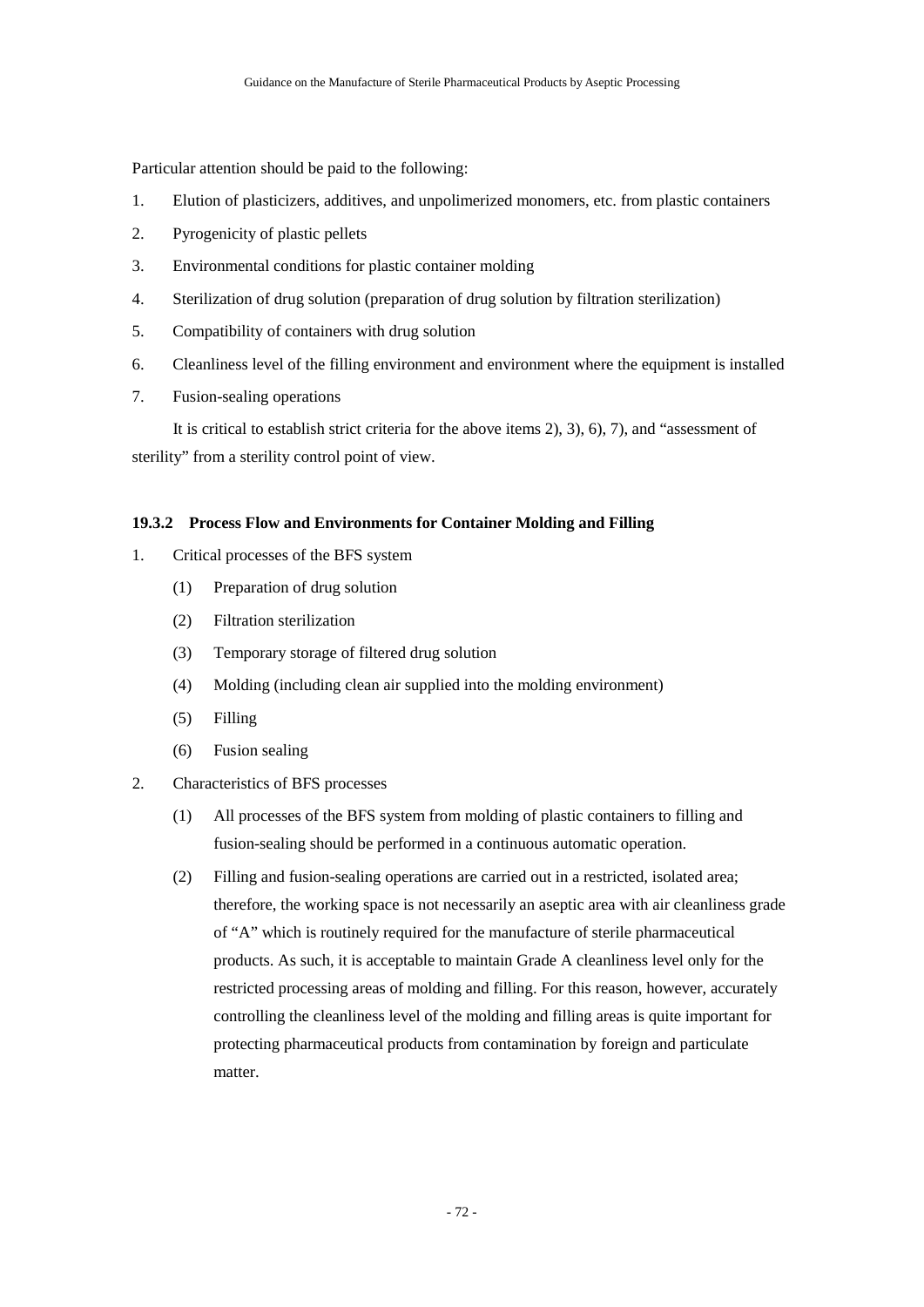#### **19.3.3 Sterility Assurance of Plastic Containers**

The inner surfaces of plastic containers molded by the BFS system must be sterile. Sterility assurance for these surfaces requires the following actions be implemented:

- 1. The quality of plastic pellets should be adequately controlled throughout the storage period to prevent excessive microbial contamination that may affect sterility and pyrogenicity of pharmaceutical products.
- 2. Temperature and time are key factors for not only efficiently melting and molding of plastic pellets but also eradicating microorganisms present on the pellets. Temperature and time established for processes from melting to molding need to be verified and controlled to be suitable for dry heat sterilization (plastic pellet melting and molding processes are conducted under dry-heat conditions, free from moisture).

*Note: The Japanese Pharmacopoeia recommends the use of Bacillus atrophaeus as an indicator for dry heat sterilization. The D160 value for B. atrophaeus ATCC 9372 has been reported to be 0.89 – 1.22 on glass plates and 1.22 – 2.07 on plastic plates.* 

3. The sterility of the molding and filling processes should be verified by process simulation.

## **19.3.4 Critical Control Parameters of the BFS Process**

The following are critical control parameters of the BFS process:

1. Bioburden of plastics

Bioburden (in particular, fungi) of plastic materials and additives thereof should be determined prior to use. If the plastic supplier fails to provide sufficient information on these materials, the cleanliness level of the plastic should be closely supervised throughout the manufacturing process to maintain adequate bioburden control.

- 2. The temperature for melting plastic pellets and the time from melting to extrusion for blow molding should be monitored and controlled at respective predetermined optimal levels.
- 3. The equipment for the preparation and transportation of the drug solution should preferably be designed to be adaptable to the CIP and SIP systems to ensure proper disinfection of drug solution preparation processes and sterility of pharmaceutical products. If the equipment is not adaptable to these systems, certain off-line control systems should be in place to ensure cleanliness and sterility levels similar to those achieved by the CIP and SIP systems.
- 4. Quality of environment air

In the BFS system, pharmaceutical products are exposed to environment air only during molding and filling processes. Local environments for these processes and air supplied to these processing areas should therefore be monitored to maintain a Grade A air cleanliness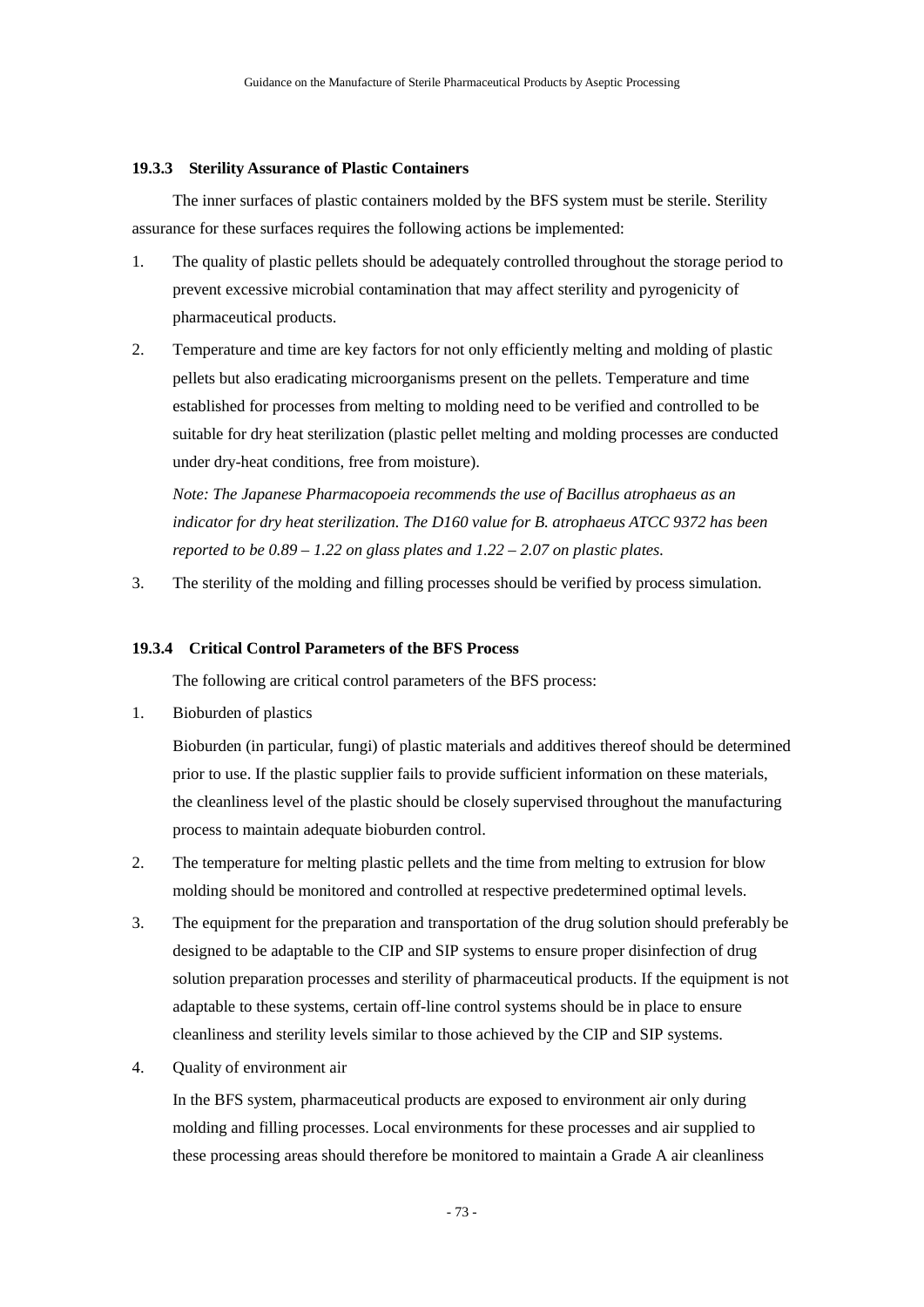level, and the quality of air surrounding the equipment should be of Grade C or higher cleanliness. Operators should wear gowns suitable for these cleanliness levels.

5. Quality of air for extrusion blow molding and integrity of air filters

Air contacting the inner surface of the container should be supplied after passing through sterilizing filters. When compressed air is used instead, the oil and water content in the air must be strictly controlled. The cleanliness level based on viable bacterial and particulate matter counts should be Grade A equivalent.

6. Air supply to local spaces for filling operations

Air supplied to local spaces for filling operations, which are air-shower rooms equipped with a filling nozzle and parisons where melted plastic resin is inflated to form the container, is generally passed through sterilizing filters. Environmental monitoring of these local spaces is usually performed by measuring airborne particle matter. If the spaces are purged with sterile air supplied through sterilizing filters, the filter integrity test may be employed instead of particulate matter monitoring as a means to ensure air sterility. Additional environmental monitoring is necessary if filling operations in these spaces require human intervention to prepare materials for filling, adjust materials and equipment during operation, or clean up equipment.

7. Heat transfer medium and product quality

Although the heat transfer medium is unlikely to come into direct contact with the molded plastic containers, the possibility of leakage or contamination of the medium into melted plastic should not be ruled out.

8. Integrity of fusion-sealing performance

The integrity of sealing performance is a highly critical process parameter for the BFS system, and a number of methods—including rare gas leak and high voltage leak detection—have been developed to test the integrity. Seal integrity should be ensured via an appropriate method, and validity of the method should be verified after employment.

- 9. The CIP and SIP of the BFS process (temperature, time, and  $F_0$ )
- 10. The integrity of the SIP in the filling process and maintenance of sterility
- 11. Challenge test of fusion-sealing process
- 12. Media fill process simulation test of filling process
- 13. Continuous operation (acceptability of continuous operation and verification of the maximum allowable time of operation)

The BFS process is often operated continuously with no break; therefore, the maximum time allowed for continuous operation should be established depending on stability of the drug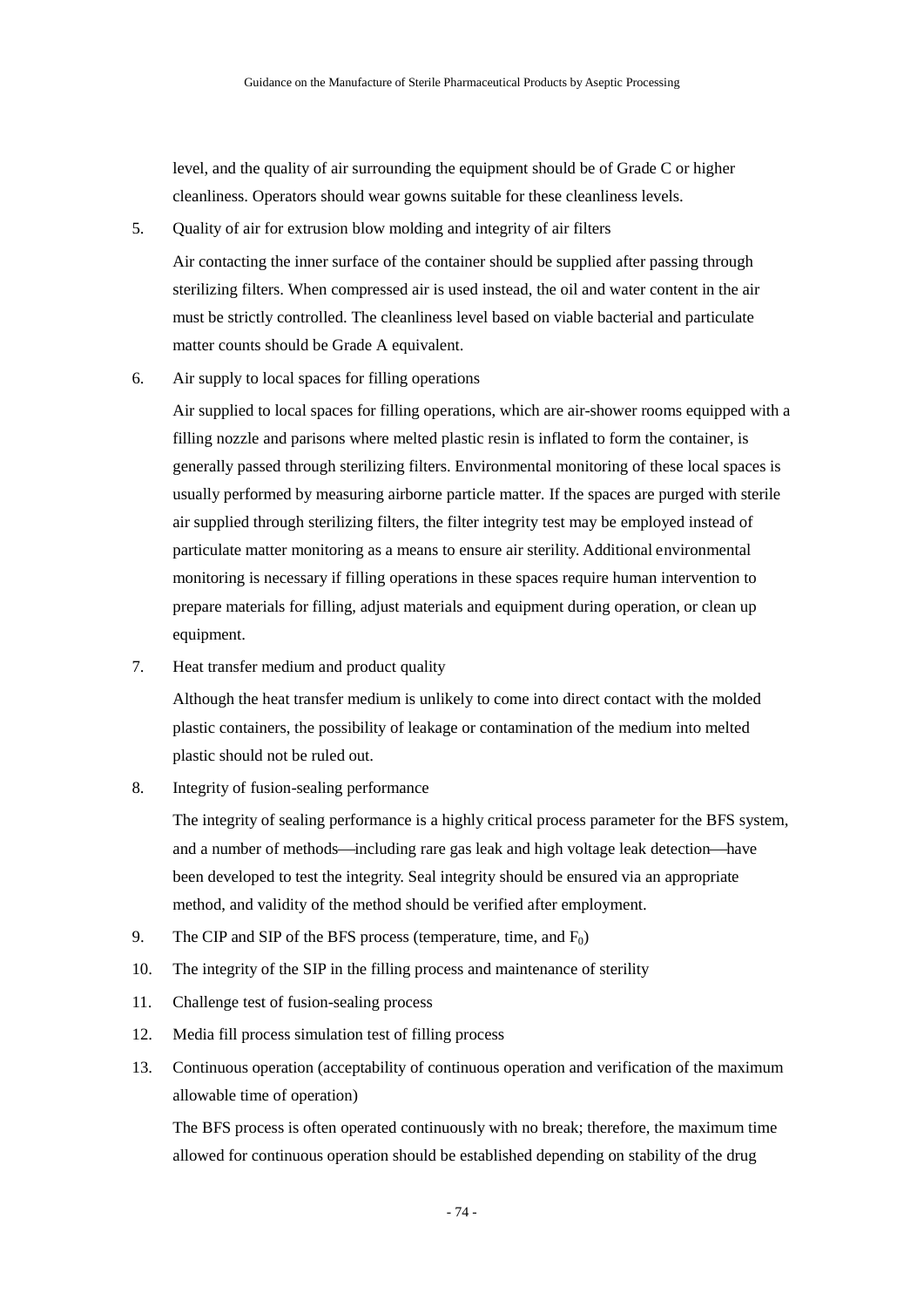solution in question and microbial contamination risk over the entire process. Procedures and control parameters should be specified for resuming processing after interruption or discontinuation of operation.

## **20. Process Simulation**

## **20.1 Outline and Scope**

Process simulation is a technique of applying the "media fill test" concept to all aseptic processes. Sterile pharmaceutical products are manufactured by complex processing requiring handling of sterile bulk materials and other raw materials as well as multiple aseptic processes. Aseptic filling is only one of these processes involved in sterile pharmaceutical product manufacturing. The validity and reliability of the method employed for sterility assurance of pharmaceutical products manufactured by aseptic processing should be verified by validating all processes involved in aseptic processing. Process simulation is a validation method using microbiological growth media or a substance that supports microbiological growth in place of active pharmaceutical ingredients to assess not only the performance of aseptic filling process but also that of the overall aseptic manufacturing process for sterile pharmaceutical products. This process simulation is applied to the assessment of manufacturing processes for sterile API including filtration, crystallization, drying, milling, mixing, and freeze-drying on trays to obtain a powder and also overall manufacturing processes for finished sterile pharmaceutical products such as filling and sealing. Process simulation should be designed to emulate the routine production process as closely as possible, including personnel movement, working environment, and manufacturing activities and operations, under "practical" but worst-case conditions. Before proceeding with actual implementation of process simulation, the "Media Fill Test (Process Simulation)" in the General Information section of the Japanese Pharmacopoeia should be referenced.

## **20.2 Process Simulation Procedures**

#### **20.2.1 Frequency of Process Simulation**

1. Initial process simulation

Materials subject to initial process simulation are equipment, instruments, processes, containers of different design (except for containers different in size but same in design), etc. to be used for the first time in manufacture. Based on reference information contained in the Japanese Pharmacopoeia, media fill test should be conducted using a sufficient number of liquid products filled in containers that adequately reflect the actual filling line of one production run, with at least three replicate runs on separate days. If the product is bulk product, the test should be conducted using one production unit amount of the bulk product.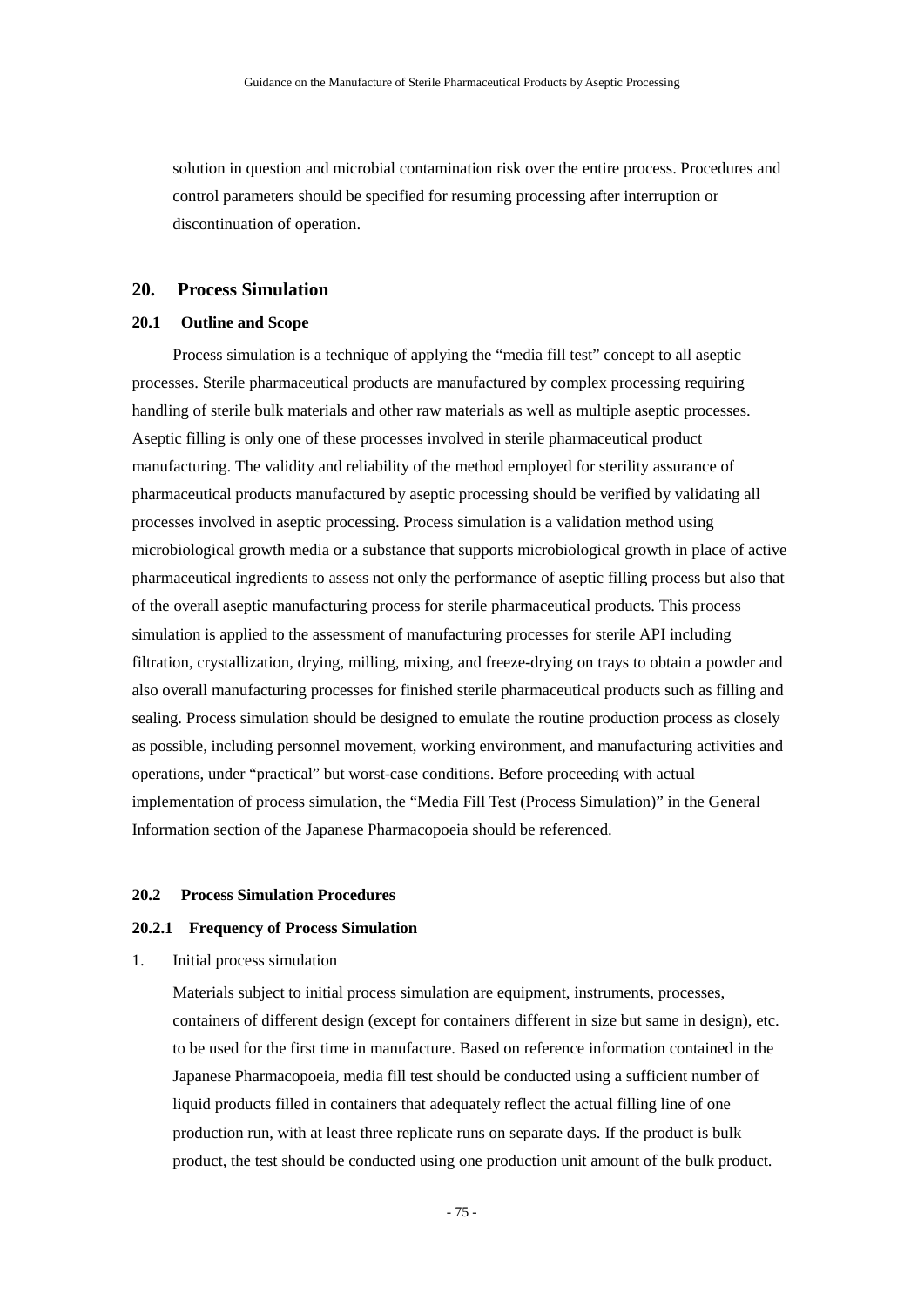## 2. Repeated process simulation

Based on reference information contained in the Japanese Pharmacopoeia, process simulation should be repeated at periodical intervals of at least 6 months on each working shift for every aseptic process and every filling line, using liquid products in containers in a sufficient number that adequately represents the actual aseptic and filling operations. If the product is bulk powder, the test should be conducted using one unit production amount of the bulk product. Personnel assigned to critical aseptic processing should be trained on aseptic processing operations and take part in process simulations at least once a year.

When an aseptic process or filling line has not been used for over 6 months, process simulation should be conducted with a frequency similar to that of the initial process simulation prior to resumption of use.

Process simulation should also be conducted with a frequency similar to that of the initial process simulation prior to reuse, as appropriate, if any process, facility, or equipment is significantly modified to affect the level of sterility assurance, if personnel assigned to critical aseptic processing are changed, if results of environmental bacterial tests are not acceptable, or if sterility testing of finished products identifies contaminated products.

#### **20.2.2 Medium Selection and Performance Testing**

Process simulation should use soybean-casein digest medium or other media suitable for testing bacterial growth. If the product is bulk powder, surrogate media (e.g. lactose, D-mannitol, polyethylene glycol, powder medium) sterilized by radiation should be used instead. Details on growth promotion tests of media to be used and bacterial growth inhibitory activity assays of surrogate media should be referenced in the Japanese Pharmacopoeia.

## **20.3 Points to Consider for Process Simulation**

Process simulation should be performed for all manufacturing processes, equipment, and operational activities that may be correlated with sterility assurance of pharmaceutical products. The key points to consider are as follows:

- 1. Cleaning of facilities and equipment and cleaning and disinfection of manufacturing equipment, containers, closures, and trays should be conducted in accordance with SOPs.
- 2. Process simulation should be performed for all routine activities at different manufacturing stages and temporal processing interventions.
- 3. Process simulation for temporal processing interventions which are known to occur on a routine basis (e.g. weight adjustment and supply of sterile materials, containers, closures,

- 76 -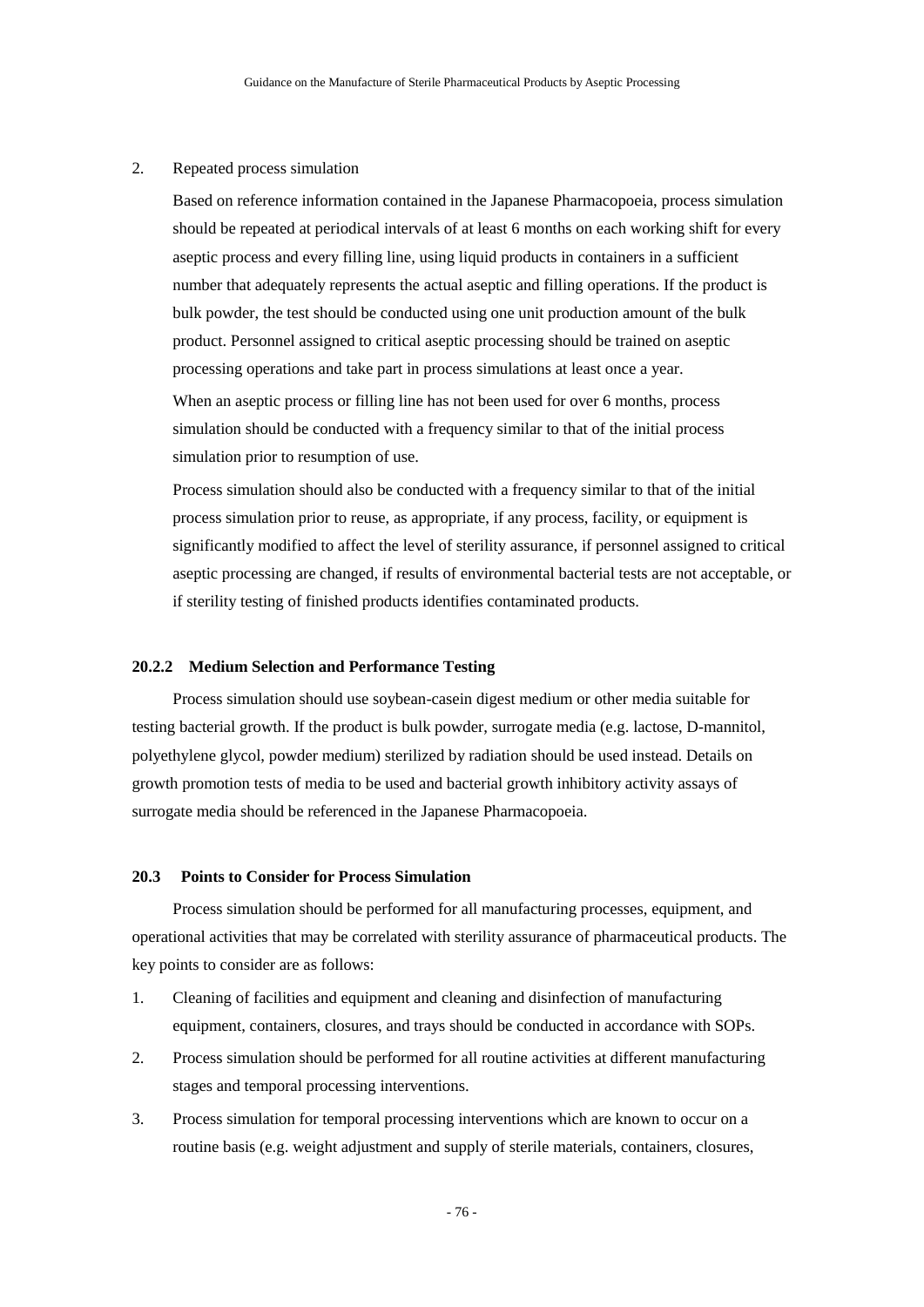environmental monitoring) and anticipated but non-programmed interventions (e.g. modification of manufacturing line, adjustment of equipment conditions, repair or replacement of equipment parts) should be performed under practical operating conditions that simulate the worst possible intervention conditions.

- 4. Process simulation should be performed under equipment operating conditions (e.g. lines speed) that would most likely cause contamination.
- 5. Process simulation should be performed over the time period determined by taking the longest possible time of actual operations into account.
- 6. All personnel engaged in aseptic processing are required to participate in process simulation. The simulation test should be designed by simulating the largest possible number of participating personnel and working shifts.
- 7. Enough medium should be filled in the container to allow the medium to contact the entire inside surface of the container on rotation or inversion, thereby rendering a reliable judgment of bacterial growth.
- 8. Even if inert gas is not routinely used in manufacturing, process simulation should be performed by replacing inert gas with air unless the simulation test is not intended for anaerobic growth.

## **20.4 Incubation and Inspection of Media Fill Units**

- 1. If there is leakage of contents from the container or damage to the container prior to incubation, these findings should be recorded and the media fill units of concern removed from the simulation test.
- 2. The medium should contact all container surfaces on rotation or inversion of the container.
- 3. Media should be incubated for at least 14 days at a predetermined temperature within a preferred range of 20 to 35°C. If the test temperature does not fall within this range, the temperature should be justified and be within  $\pm 2.5^{\circ}$ C of the predetermined temperature.
- 4. If two different temperatures are employed in the test, the media should be incubated for at least 7 days at the lower temperature and then for the same duration at the higher temperature.
- 5. Growth of microorganisms should be observed on the last day of incubation when determining the absence or presence of growth.
- 6. If microorganisms are found to have contaminated test materials, they should be identified and characterized to clarify the causes of contamination.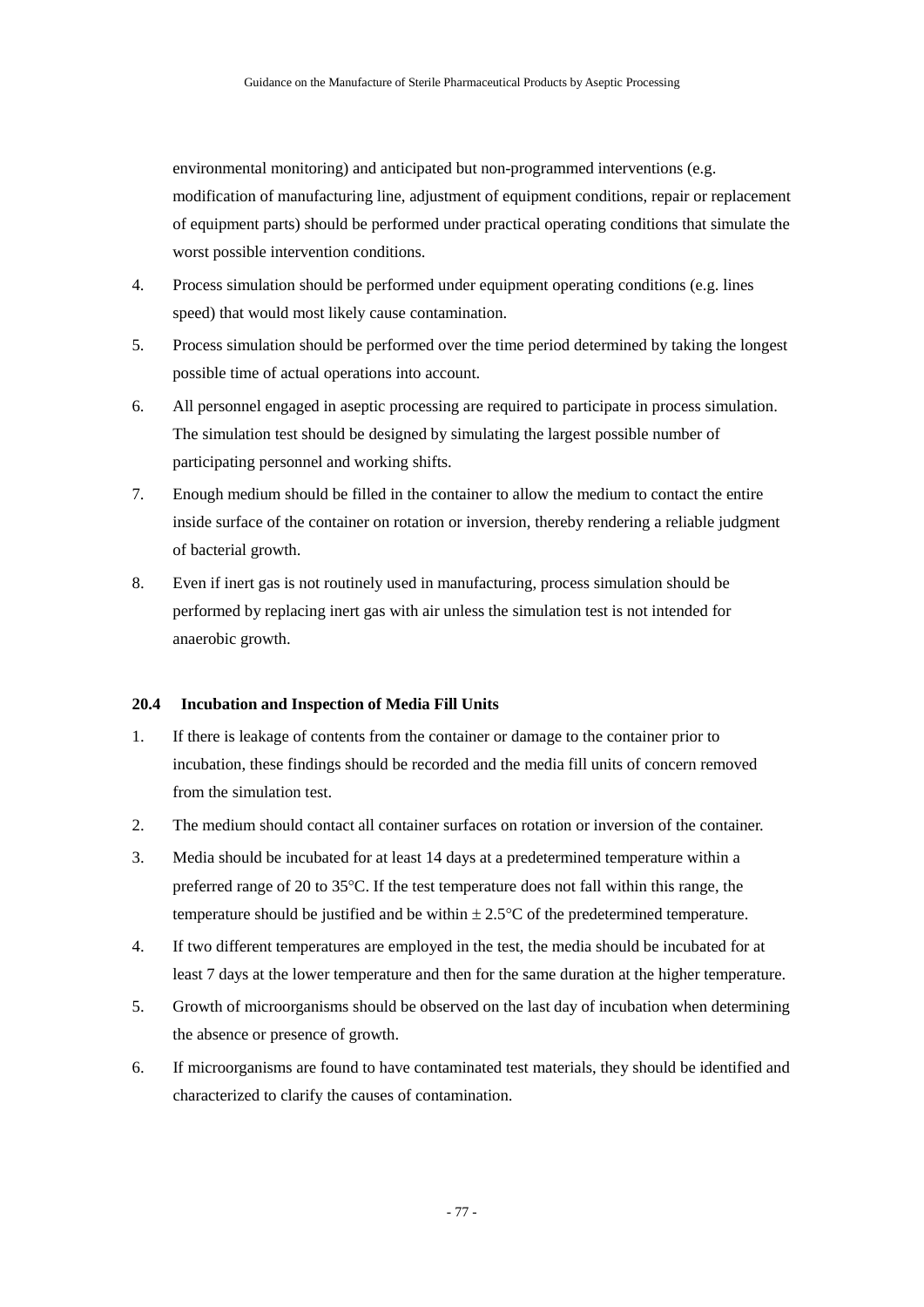#### **20.5 Acceptance Criteria for Process Simulation**

The acceptance criteria for process simulation should be consistent with those stipulated in the "Media Fill Test" listed in the General Information section of the Japanese Pharmacopoeia. If process simulation provides positive results indicating contamination, necessary actions should be taken in accordance with the Japanese Pharmacopoeia.

## **20.6 Process Simulation of Manufacturing Lines Equipped with Isolator System**

Process simulation of a manufacturing line equipped with an isolator system may be performed with reduced frequency compared with that for a non-isolator system, provided the line has passed the initial performance qualification test, meets the conditions described below, and can be verified to have a low risk of bacterial contamination.

- 1. Manufacturing lines are structurally designed to completely separate the environment where personnel engage in operations from the environment where pharmaceutical products are exposed, and personnel can directly intervene only through barriers and gloves.
- 2. Risk management of the isolator system is performed using reliable technologies and with frequency suitable to individual control parameters (e.g. gloves, pressure difference, reverse current from the opening, loading and unloading operations, effects of cool zones in the sterilization tunnel, decontamination).
- 3. HVAC system, surfaces of equipment and devices that come to contact with drug solutions, filter performance, and other factors that comprise the sterility of pharmaceutical products are separately evaluated and verified to be sterile by appropriate validation and periodic reevaluation.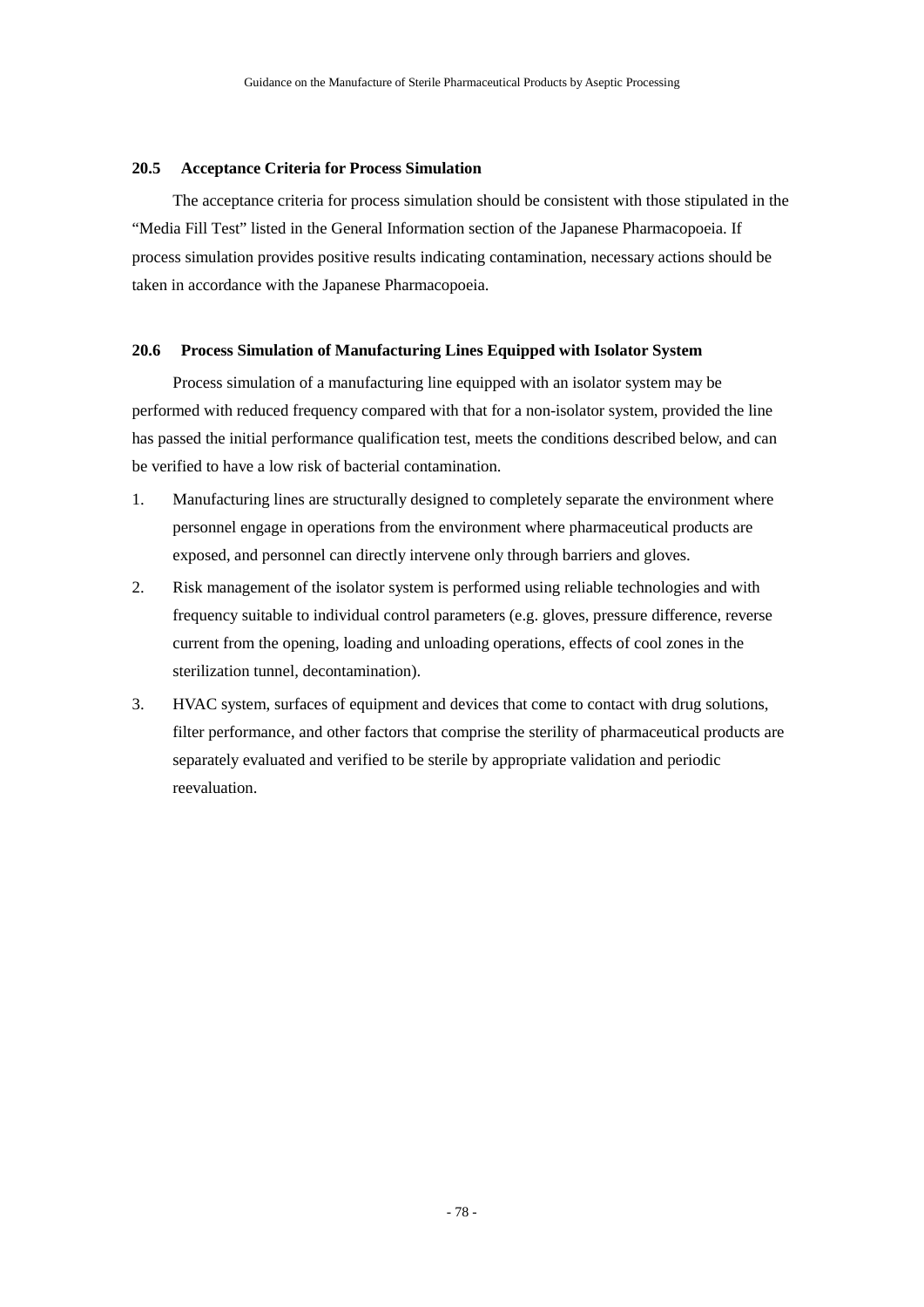#### **Annexes**

# **A1. Active Pharmaceutical Ingredients (APIs) Manufactured via Cell Culture/Fermentation**

#### **A1.1 General Requirements**

This section addresses the specific control of active pharmaceutical ingredients (APIs) manufactured by cell culture or fermentation to supplement API-related regulations, guidelines, guidance, and the main text of this guidance document.

- 1. The term "classical process" refers to manufacturing processes using microorganisms and cells which exist in nature or those modified by conventional methods employed from the old days. The term "biotechnological process" refers to manufacturing processes using cells and microorganisms derived or modified by recombinant DNA, hybridoma, or other biotechnological manipulation. The degree of control for microorganism in biotechnological process is usually greater than that for classical process to produce proteins or polypeptides. If natural human or animal cells are used for classical process, special precautions should be taken against potential contamination of such cells with microorganisms and viruses derived from the original human or animal cells.
- 2. Raw materials (e.g. (culture) media, buffer components) used in the production of APIs by cell culture or fermentation may serve as good nutrients for microbes contaminated, so that adequate control parameters, such as control of bioburden levels should be developed and implemented, taking into account the supplier information and its preparation method for raw materials, and type and characteristics of the final sterile pharmaceutical products and its manufacturing processes. Media or other materials used in cell culture should also be managed to control *Mycoplasma* and other microorganism levels, as appropriate.
- 3. The cleanliness level of cell culture/fermentation processing areas should be designed and controlled depending on the type of operations performed in the areas. The processing area may not necessarily be designated as a critical area, if the equipment installed in the area is a closed system. However, an adequate cleanliness level should be established and maintained to prevent contamination.
- 4. Preventive and safety measures against potential viral contamination in the manufacture of APIs should be implemented pursuant to ICH guideline Q5A "Quality of Biotechnological/Biological Products: Viral Safety Evaluation of Biotechnology Products Derived from Cell Lines of Human or Animal Origin."
- 5. With regard to in-process control and quality control (including monitoring of critical processes), the records for sterilization of the equipment, environmental microorganisms

- 79 -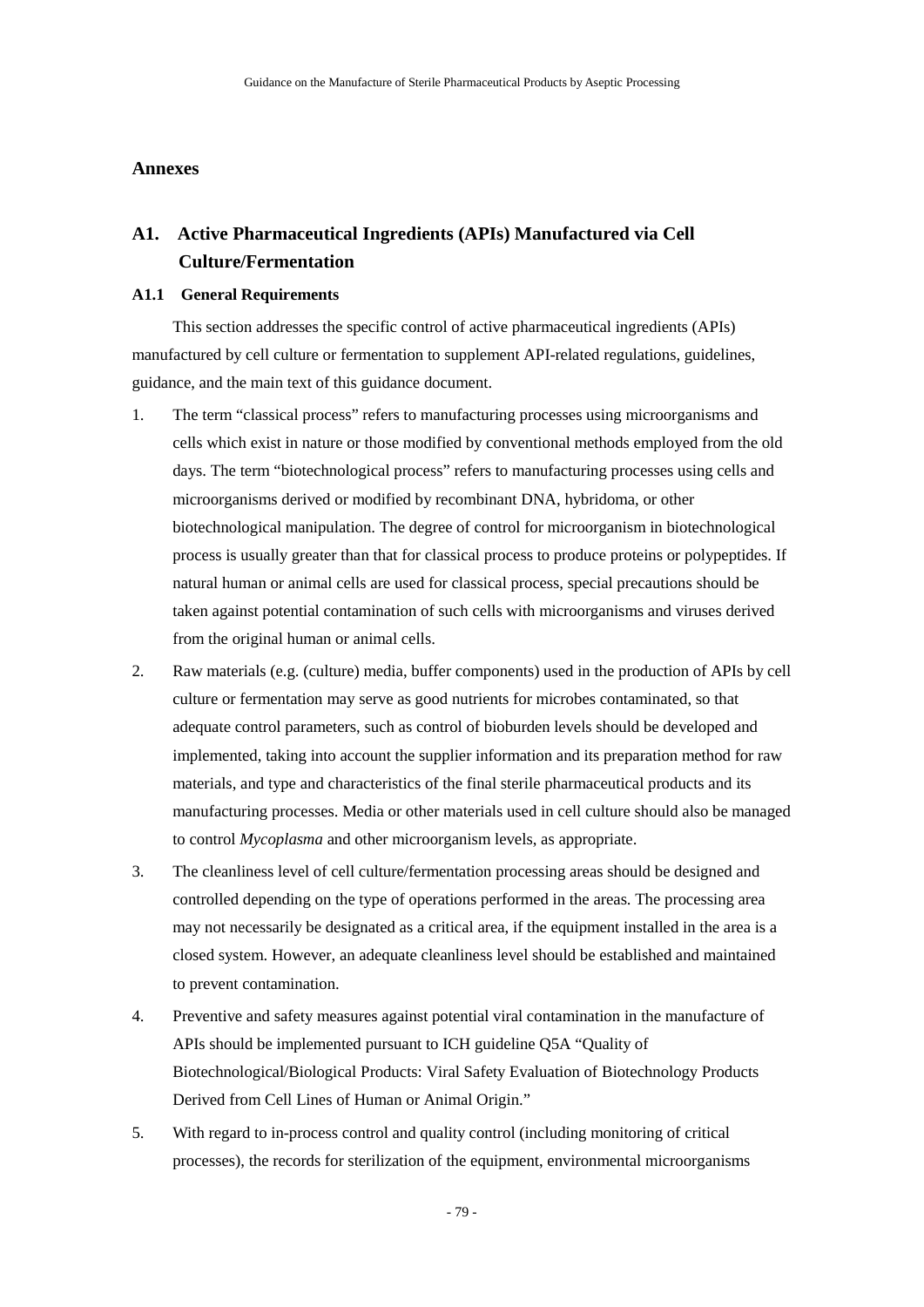monitoring, and all deviations thereof should be prepared and maintained to adequately control environmental microorganism level.

6. For appropriate environment control of cell culture or fermentation processing areas, the criteria for hygiene control for restriction of personnel entry, gowning, and operators health should be established and reduced to training, as appropriate.

## **A1.2 Cell Culture and Fermentation**

In order to prevent viral or microbial contamination, working cell banks and other starting materials used in the cell culture or fermentation should be subjected to characteristic analyses and evaluation for viral and microbial safety every time they are prepared. Based on such data, contamination preventive measurements or procedures should be established and implemented to use them in the manufacturing.

- 2. Where aseptic addition of cell substrates, media, buffer, and gases is need in a closed or open system, the equipment should be selected to achieve sterility assurance and containment condition. If inoculation into the culturing vessels, transfer of the cultures thereafter and/or additions of media or buffer is to be necessary, an adequate operating control and procedures should be established to minimize the contamination risk.
- 3. Critical process control parameters (e.g. pH, temperature, dissolved oxygen) and productivity (yield) should be monitored. If any unusual results are noted in these parameters, the possibility of contamination with bacterial, fungal, or *Mycoplasma* should be assessed.
- 4. If the cell culture or fermentation is performed with continuous culturing apparatuses like a perfusion system, which is designed to continuously feed media and discharge culture solution from the vessel, an appropriate operating procedure should be established to ensure that cell culture can be continuously performed throughout the culturing period, without any unwanted influence to product quality, like contamination.
- 5. Equipment used in cell culture and fermentation should be cleaned and sterilized after every use. Fermentation equipment used in classical process should be cleaned and disinfected appropriately. When genetically engineered microorganisms or cells are to be transferred (or disposed) outside from the biological safety management areas, the transfer should be started only after inactivation of such microorganism or cells is performed by a validated procedure, as stipulated in the Law Concerning the Conservation and Sustainable Use of Biological Diversity Through Regulations on the Use of Living Modified Organisms (the Cartagena Law), and completion of inactivation should be confirmed every time before transfer. Washing of cell culture and fermentation equipment should be performed by a validated cleaning procedures established by taking into account the characteristics of the materials to be washed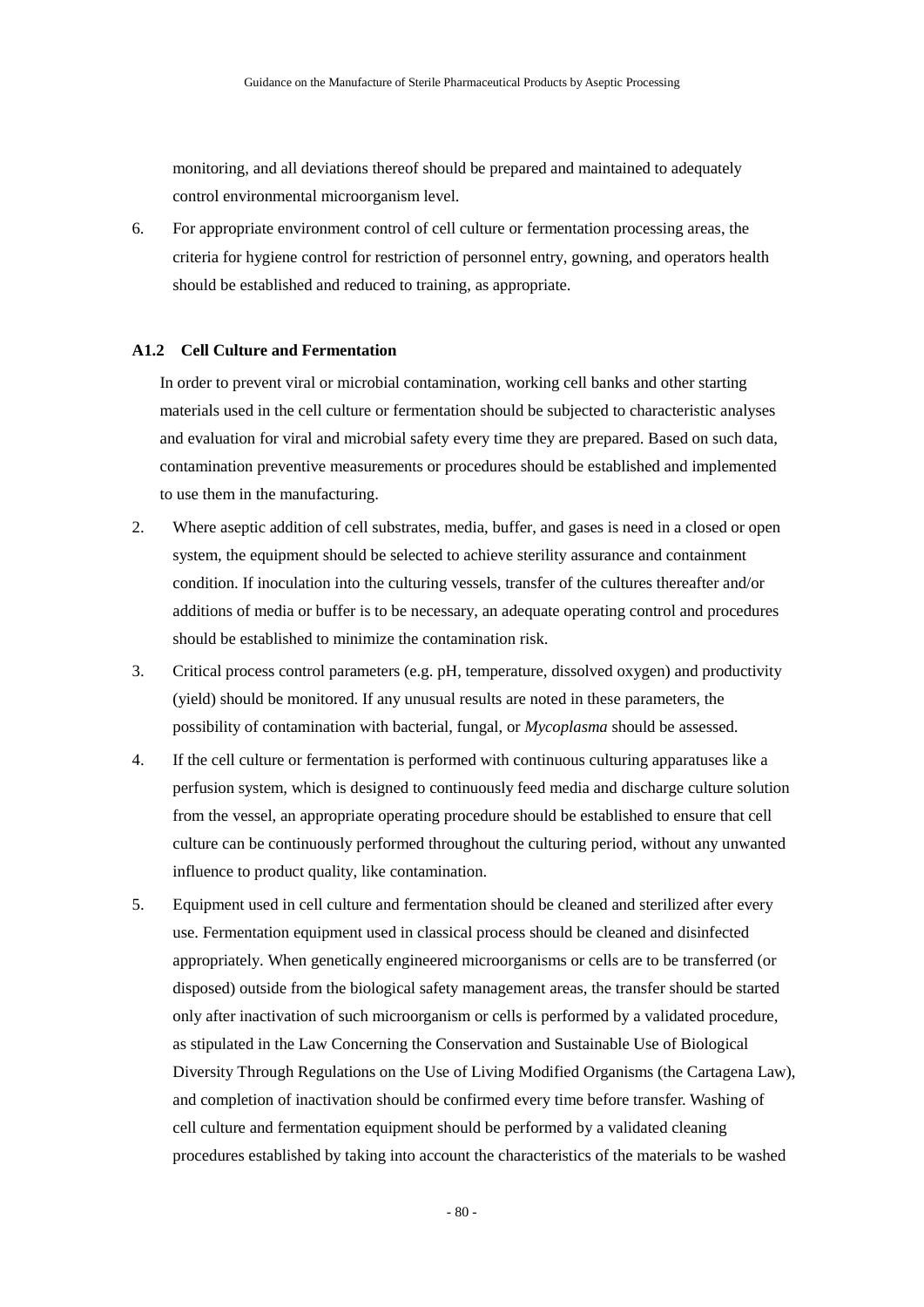off. In addition to CIP and SIP, other cleaning methods such as cleaning with complete disassembly and manual cleaning should be conducted, as appropriate, depending on the structural characteristics of the equipment.

- 6. Culture media should be sterilized before use via a method suitable for protecting the quality of culture solution or fermentation solution.
- 7. Standard procedures for counter-measurements in the event of contamination with bacteria or others (e.g. decontamination, disposal, washing feasibility check, potential impact on finished products) should be established.
- 8. The process for seeding and additive addition should be basically performed in a closed system. If these processes are to be performed using open vessels, it should be conducted in a biosafety cabinet or similarly well-controlled environment to prevent contamination. These measures should be controlled to prevent contamination from personnel, environment, and production process.

#### **A1.3 Harvesting, Isolation, and Purification**

- 1. Cell harvesting to either remove cells or cellular components or recover cellular components after cell disruption should be performed in an area and with equipment that are designed to minimize the risk of microbial contamination of the harvested material, as well as the risk of environment and personnel.
- 2. If an open system is used in the purification process, purification should be performed under well-controlled, clean environment conditions suitable for maintaining the quality of intermediates purified.
- 3. Removal or inactivation of microorganisms, cells, cellular debris, and media components should be conducted under conditions suitable for minimizing risk of API quality deficiency due to degradation, contamination, or other causes.
- 4. Buffers, column chromatography apparatus, and other materials used for the purification process are not necessarily required to be sterile; however, the microorganisms level should be controlled not to make any influence to the product quality. If purification and column chromatography equipment cannot be sterilized, it should be decontaminated with a suitable organic or alkaline solution. As bioburden level may vary depending on the type of process, operation time, buffer solution, temperature, pH, etc., the control level should be established for individual processes and conditions involved in manufacturing. If the process cannot be sterilized, the level of endotoxins should be measured as a part of in process control, and appropriate endotoxin control levels should be established to detect the increase of endotoxins beyond the control level.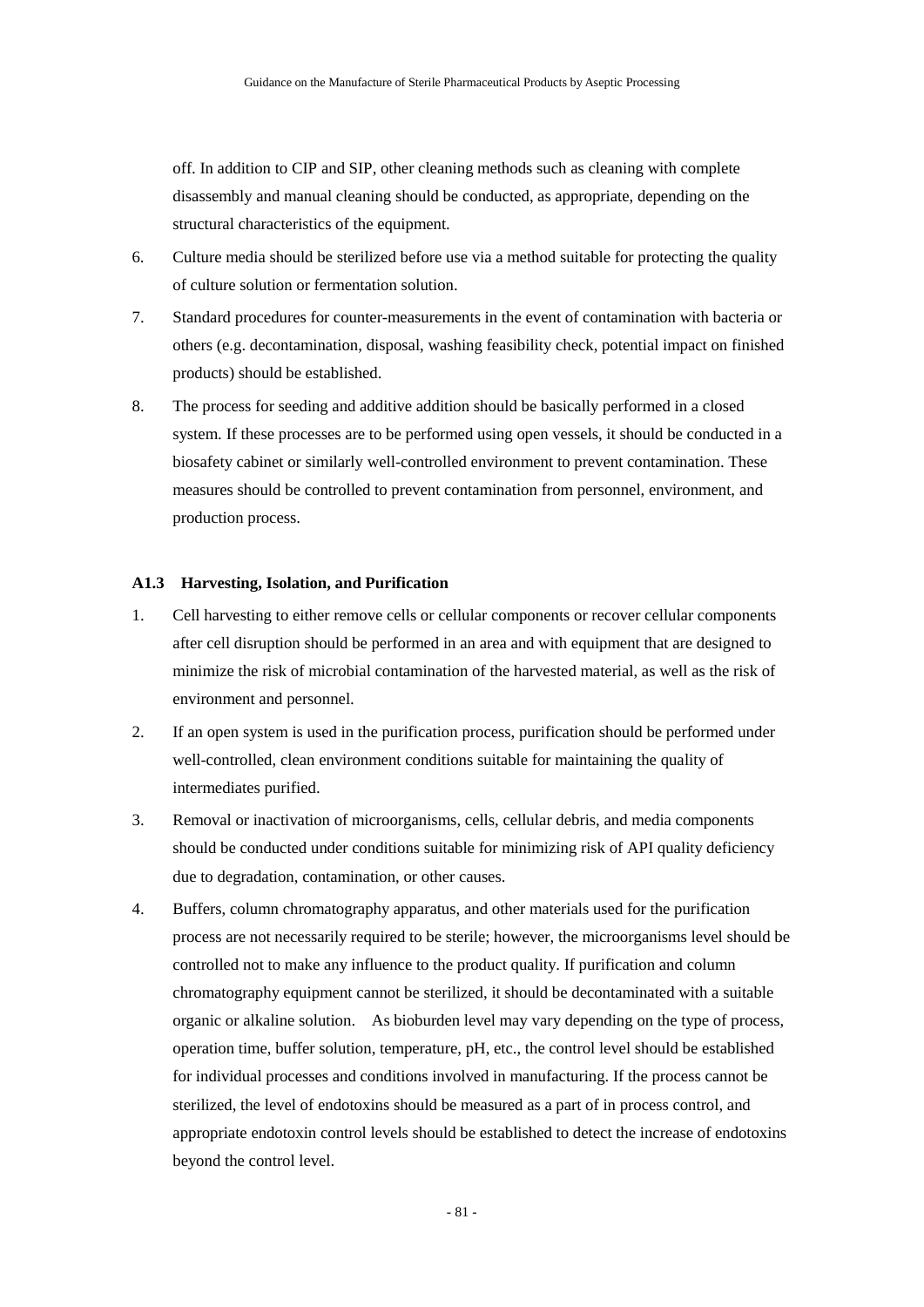- 5. All equipment should be properly cleaned after use and, if appropriate, disinfected, , or sterilized, whenever feasible.
- 6. Purified API and intermediate products should be stored under predetermined appropriate conditions, such as sterilization by filtration or other appropriate methods.

## **A2 Pharmaceutical Water**

Basic concepts applicable to the manufacturing control and quality control of pharmaceutical water are indicated as follows.

#### **A2.1 Considerable Points Essential tor Basic Design of Pharmaceutical Water Equipment**

The basic design of the equipment, and other subsystems s applicable to pharmaceutical water production should be developed after establishing the procedures necessary for the efficient manufacturing and quality control of pharmaceutical water so well as to maintain a constant supply of pharmaceutical water in required quality. Critical points to consider on designing the water systems should include, but not limited to, the following:

- 1. All of the grades, specifications, quantities, and control methods for pharmaceutical water(s) should clearly be defined.
- 2. The variant quality of source water including seasonal changes y should be thoroughly be ascertained.
- 3. The principal water system design should be predetermined on maximum momentary water flow rate, application time and frequency of water to be used, and such conditions demanded at the points of use as temperature, number of ports, and piping specifications, including branches and pipes' diameters.
- 4. Pharmaceutical water equipment should have such a reliable sterilization or sanitization system as to ensure microbial control provided.
- 5. The locational adequacy of water sampling ports for water quality control should be evaluated so well as to ensure stable supply of pharmaceutical water that fulfill required quality specifications. Water samples should be collected from the locations not only of points of use but also other critical points for the pharmaceutical water process. Locations necessary for water quality assessment should be provided with certain structural features that facilitate the sampling for quality analysis. If no sampling ports can structurally be set up at the expected locations, the ports should preferably be located as close to the points of use as possible.
- 6. Although the water supply to the points of use should in principle be made through a loop system, any appropriate alternative means for maintaining water quality should be employed,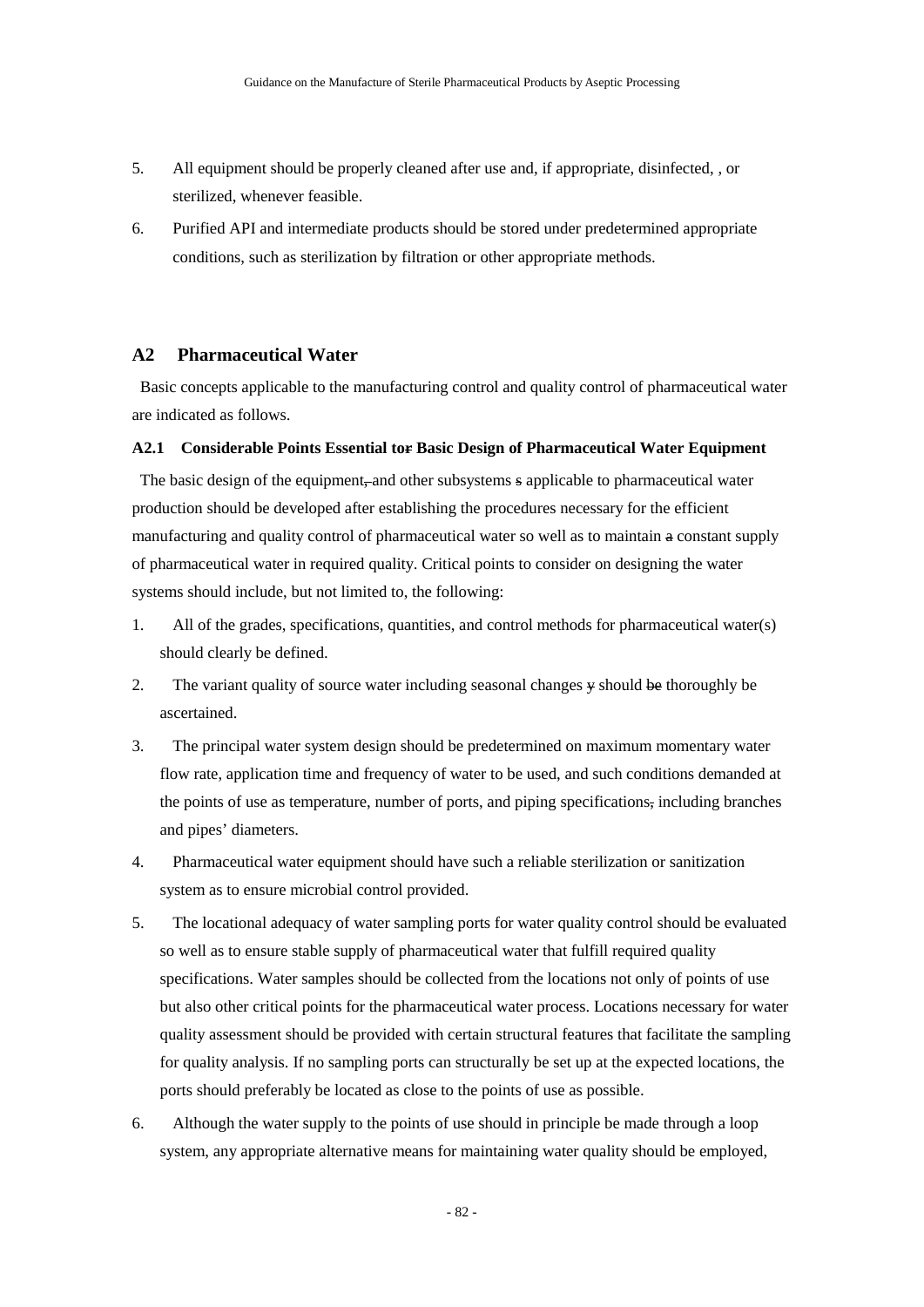when water circulation is inapplicable s. No filters should be placed at any downstream locations in the water purification system from the viewpoint of potential risk free from microbial growth. However, filters may be placed at some upstream points of the water purification system to eliminate impurities (e.g. with a protective filter attached to the outlet of activated carbon filtration system).

- 7. Any backflow of water from the points of use should be prevented in consideration of such appropriate procedural and mechanical steps as to adjust the pressure differences and to regulate the valves.
- 8. Member materials used for pharmaceutical water equipment should be selected so suitably as to maintain and control water quality at the required level. In particular, such corrosion-resistant materials as AISI stainless steel 316 grade should be selected and have smooth surfaces given especially at the locations contacting water for injection (WFI). The surfaces subject to sterilization with pure steam or high-temperature water circulation should preferably be finished by means of passivation.
- 9. The entire piping in the high-purity quality water system should be installed at such an angle as to allow complete and easy drainage of water from the system.
- 10. As water will readily stagnate at "dead legs" occurring in T-shaped branches from the main piping leading thence to a closure mechanism such as valves, the distance between the diametrical axial center of the main piping and the closure mechanism in use should not be longer than six times to the inner diameter of the branch, but desirably not longer than three times if possible.
- 11. Measuring instruments should be a sanitary type free of water stagnation.
- 12. The directions and contents of fluids running through the various installed pipes should be displayed on the outer surfaces of the piping at locations accessible to operators at an appropriate interval.

## **A2.1.1 Pretreatment Equipment**

Pretreatment equipment should be selected in consideration of the capacity suitable for maintaining invariable water quality within the specifications required and for maximizing water treatment efficiency and system life on the basis of elaborate investigation of the amounts of heavy metals, free chlorine, organic matter, microorganisms, and colloidal particles, etc. present in the source water.

#### **A2.1.2 Equipment for Producing Water for Injection**

The manufacturing equipment for water for injection should be designed so as to facilitate periodic

- 83 -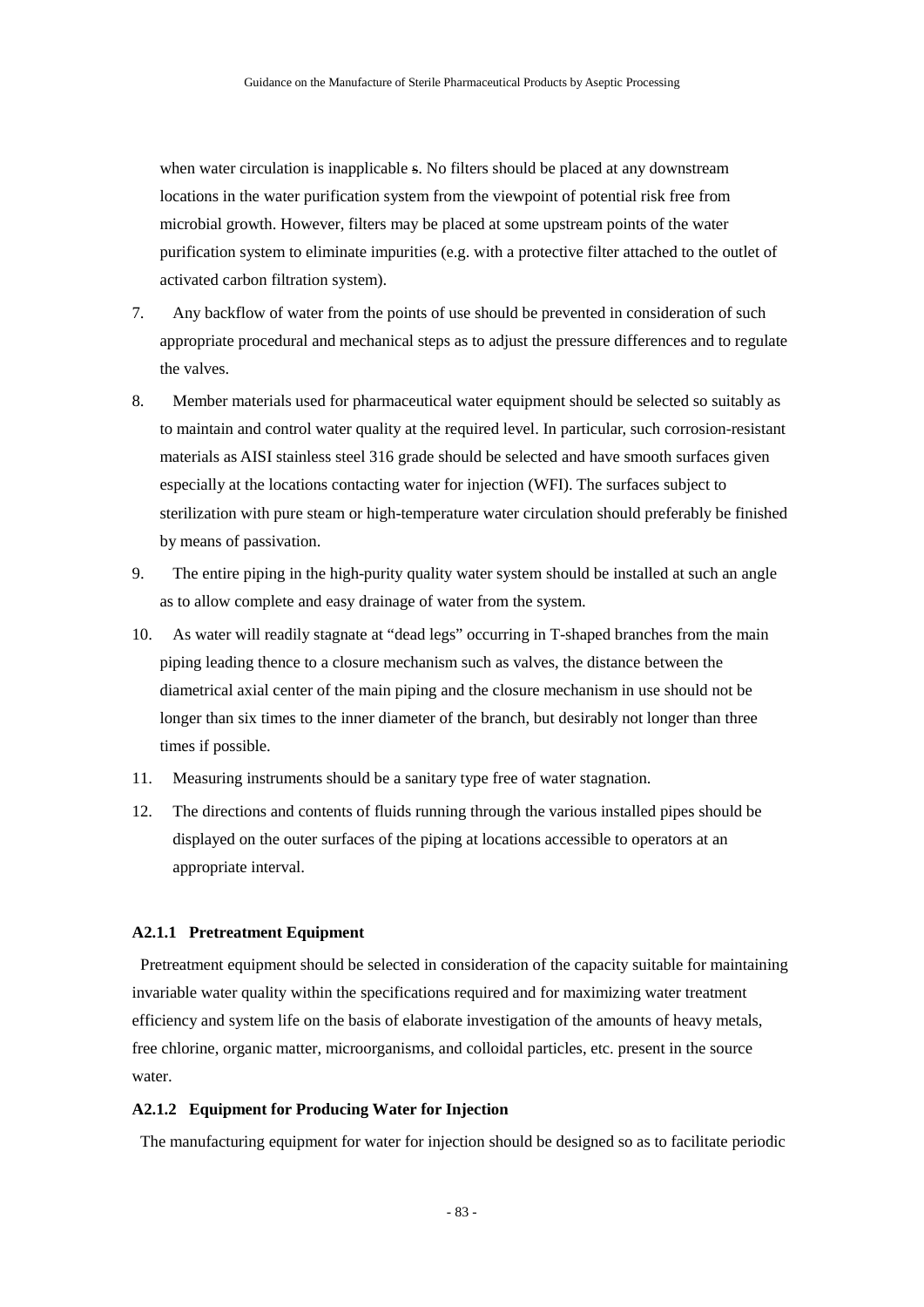sterilization with pure steam. If steam sterilization is inapplicable to the equipment because of its low heat resistance, an alternative system should be allowed to perform sterilization or sanitization using hot water or chemical agents. Some points to consider in designing the equipment for producing WFI are summarized below.

1. Distillation Equipment (Water Stills)

Commonly applied types of distillation are single-effect, multi-effects, and vapor-compressors. The latter two types are so highly efficient in producing high-quality water and highly energy-saving as to be recommended for a large-scale of pharmaceutical water production. Since each of these three methods has different attributes, it is important to select a proper distillation method based on the intended use, and the estimated f consumption in order to fully utilize the advantages of each method.

The design of the water distillation system should include such adequate and practical considerations as to satisfy the specifications required for the still combined with the procedures of such feed water pretreatment as ion-exchange, reverse osmosis, ultrafiltration, and any other subsystem used and to prevent any entrainment of impurities carried over with vapor and to determine a blow-down flow appropriate for prevention from scaling due to condensation.

#### 2. Reverse Osmosis (RO)

The reverse osmosis (RO) is used to improve various factors in water quality by allowing water to flow through permeable and semipermeable membranes based on osmotic pressure differentials to remove small molecular solutes similar in size to inorganic salts as well as solvent molecules, microorganisms, endotoxins, etc. depending on their respective concentrations in source water. Although RO can be treated at an ambient temperature and its performance is highly cost effective in energy-saving compared with distillation, stricter control than that of distillation is required to prevent any leaks due to pinholes into the downstream and microbial contamination. Points to consider in designing RO membrane units are shown below:

- (1) As no gaseous carbon dioxide and ammonia can be removed from feed water by RO, such prior pretreatment as deaeration, neutralization, and/or ion-exchange should be required on occasional demand.
- (2) Appropriate equipment for the microbiological control and monitoring should be included in place in the pretreatment system for feed water to meet the predetermined control criteria.
- (3) As RO generally operated at an ambient temperature may cause some concern about

- 84 -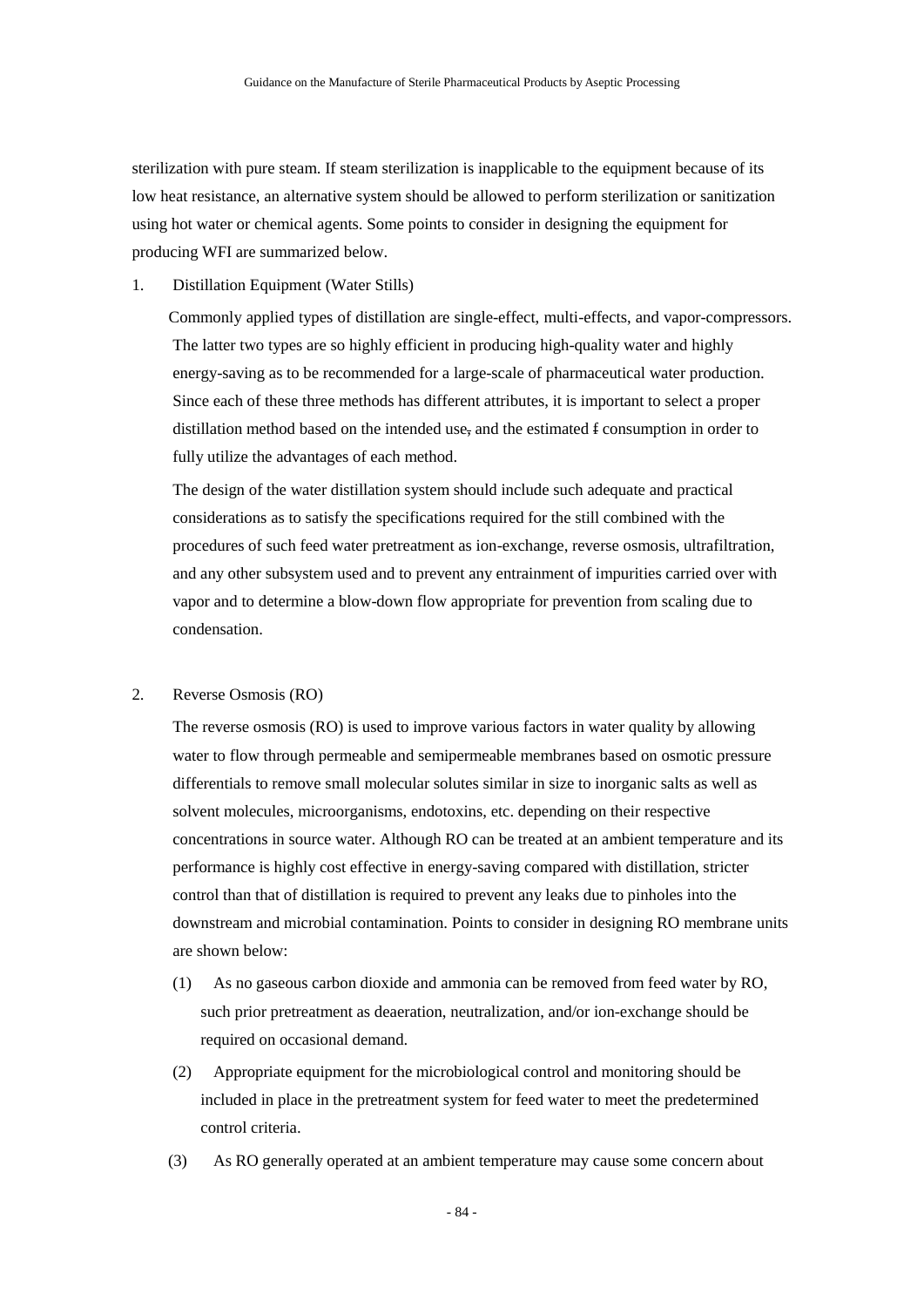downstream contamination due to leaks through pinholes developed in the membrane, the structural system composed of two ROs in series should preferentially be designed to provide enhanced reliability and better control. Additionally, UV sterilization, heat-sterilization, and other appropriate treatments in the downstream should be performed to inhibit microbial growth in the system

#### 3. Ultrafiltration (UF)

Ultrafiltration (UF) is a hyper-filtration method capable of removing endotoxins from feed water. Unlike RO systems, UF units can generally be operated at a far lower pressure than RO and are excellent in heat-resistance. Some UF membranes are made of materials resistant to steam sterilization, and hence the membranes can be relatively allow their surfaces to be easily sterilized with high-temperature water or chemical agents. It is recommended to select high-grade UF membranes capable of removing organic substances with a molecular weight of fraction exceeding 6,000 Daltons and suitable for the intended use. Although the purification performance of UF modules is dependent on the upstream water quality and the modules' grade as that of RO, routine maintenance and control of the UF system should be made in order to exercise no ill effects on the purification performance and water quality developed by microbial growth due to the fouling of particulate matter and microorganisms.

## 4. Storage Tanks for Water for Injection (WFI) and Other High-purity Waters

WFI should preferably be used so immediately after production as to avoid any intermixture contamination with microorganisms and other chemical substances. The following factors should be taken into account in storing WFI and other high-purity pharmaceutical waters in tanks.

- (1) Storage tanks should be a closed-type with smooth inner surfaces. The nozzles of a level indicator attached to the tank should be minimum in number and as short as possible.
- (2) Storage tanks should be structured to allow no water stagnation and easier cleaning of the inner surfaces and to facilitates complete drainage.
- (3) The appropriate capacity of a storage tank should be determined to provide a water turnover at the highest possible rate. However, wherever feasible, a longer storage of pharmaceutical water in the tank should be avoided. The maximum storage time should be established by validation.
- (4) The storage tank should be provided with such a hydrophobic ventfilter with micropores of 0.2 or 0.22 μm as to prevent the tank from any invasion of microorganisms and foreign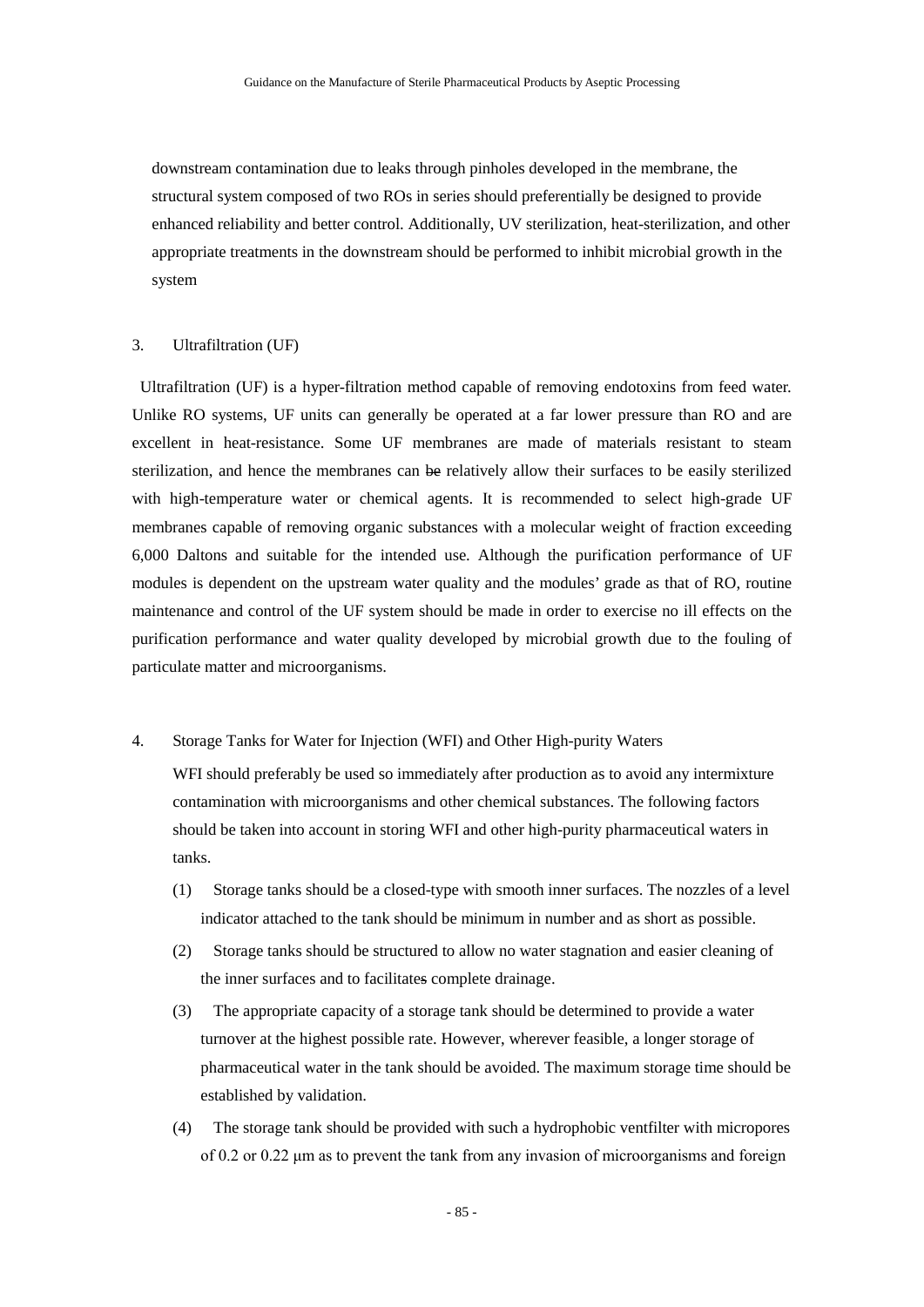matter. The integrity of the ventfilter should be ensured prior to installation and at regular intervals thereafter.

- (5) Where hot water is supplied into a storage tank, a heater should preferably be set up around a vent filter to prevent the filter from obstruction due to condensation of the hot water.
- (6) When the tank is disinfected with hot water, the tank should be equipped with such an additional mechanism as to have heat spread over the whole inner surface of the tank including its upper part.
- (7) As common safety valves are difficult to disinfect or sterilize because of their structural complexity, a sanitary type of safety valves should be employed or combined with a rupture disc type of valve to ensure the water quality in the tank. When a rupture disc valve is used, an alarm system should desirably be in place employed to give an alarm signal on the rupture.
- (8) As the gas-liquid interface in a tank is a part ready to induce microbial growth and develop corrosion, water should preferably be spread over throughout the entire  $tank$ . including the tank top with constant water fluidity kept.

#### 5. Piping Structure

Pharmaceutical water stored in a tank is transported to the points of use through the piping with relatively small diameters and structured as a closed system so that the inner situation of the piping, once installed, is difficult to examine and inspect . Therefore, thorough review of control methods and preventive measures for troubles in the piping system should be made at the design phase. Key points to consider in the piping system are described below:

- (1) It is basically preferable that the piping system should not be provided as allowable as possible with any bypass or branch through which water is not constantly running.
- (2) WFI should preferably be circulated constantly at a temperature not lower than  $80^{\circ}$ C and at a turbulent flow rate enough to prevent microorganisms and organic matter from anchoring on the surfaces. Where no water circulation is given, the unused water should be drained and refilled with new water.
- (3) Any loop circulated at an ambient temperatur should be considered on some preventive measures for microbial growth. One example is the employment of UV lamps (Germicidal Ultraviolet Lamp) placed at an appropriate location along the piping route.
- (4) If The piping system is designed as a closed-loop should be provided with some preventive measures in the loop to maintain a positive inner pressure against any backflow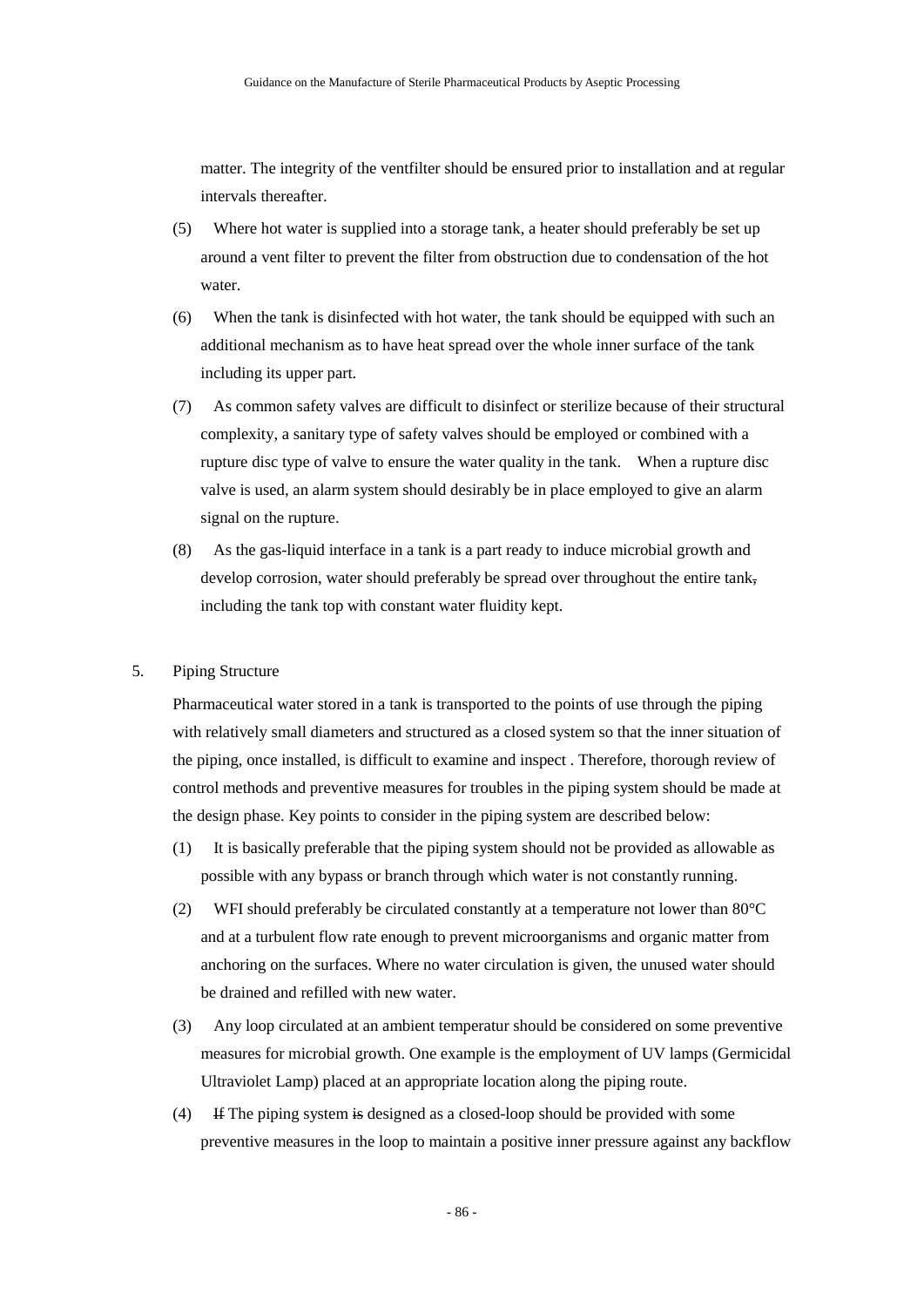from points of use.

- (5) Where no circulation system is adopted, the system should be provided with such preventive measures as hot water flushing or steam sterilization for microbial contamination prior to water supply.
- (6) Every horizontally arranged piping should have an inclination of at least 1/100 given to prevent water from stagnation in the piping in drainage and steam or hot water sterilization .
- (7) The piping system should be provided with an ejection port allowing for adequate and easy drainage and designed to prevent backflow.
- (8) Special considerations should be taken to eliminate any risks of cross contamination at the shutdown, in abnormality, in maintenance and check of the system relating to the piping of supply water used for manufacturing pharmaceutical products which quickly disperse into the air to induce hypersensitive reactions in minute amounts or such products that may have significant effect on the attributes of other products upon cross contamination. The separate piping route for different products should be arranged in the other exclusive system. If a single system is inevitably used in the manufacture of different products, such efficient measures should be implemented as to prevent or minimize cross contamination.

## 6. Heat Exchangers

Any contamination of feed water due to the leakage of heat medium contained in the heat exchanger should be prevented. A double tube type or a double tube-sheet type (shell-and-tube type) of heat exchanger is generally used. Any plate-type of heat exchangers should not be used for manufacturing WFI. When If a heat exchanger other than the first two types is used, a heat exchanger allowing no contamination of feed water due to heat medium should be selected. If any potential risk of contamination of feed water is supposed, a positive pressure on the feed water side should be maintained at a level higher than that on the heat medium side, and an appropriate monitoring system and alarm for the pressure differential should be attached to the heat exchanger.

#### 7. Points of Use and Sampling Points

Adequate design and control of the points of use and sampling points should be made in consideration of the following:

(1) No sterilizing filters should in principle not be placed at any points of use, since the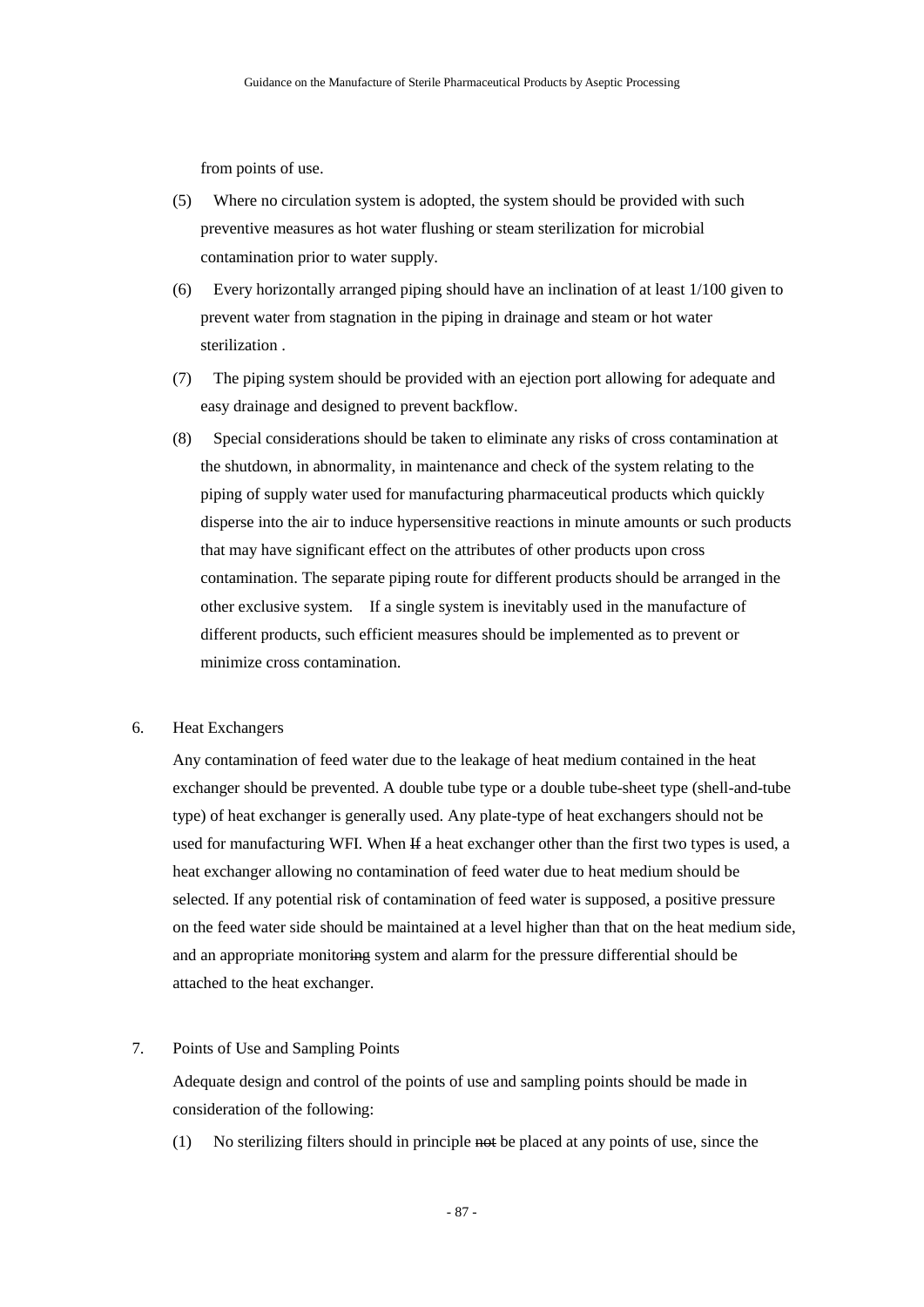filters may hamper adequate monitoring of microbiological contamination in the water system and endotoxins could be released from microorganisms retained by the filters or from dead microorganisms in the filters. If the attachment of sterilizing filters is unavoidable, the frequency of disinfection/sterilization and replacement should be determined based on validation. No sterilizing filters should preferably not be placed in the loop for water supply.

- (2) When no water samples can be collected at the points of use, sampling ports should be installed as close to the points of use as possible, except for the cases where the sampling and/or the installation of such sampling ports are regarded to be obviously disadvantageous.
- (3) Sampling locations should be structured to have neither influence of initial blow-down prior to sampling nor limitation of sampling containers.

# 8. Valves and Instruments

Diaphragm valves, instruments, detectors, etc. mounted on the pharmaceutical water system should be free from water stagnation or dead spaces. Valves should be designed to achieve sanitary application. Electric conductivity meters and total organic carbon (TOC) meters should preferably be installed in the in-line in order to monitor chemical quality of water in a timely manner. The locations of these instruments should be selected at the points that best represent a local water quality in the piping system.

# 9. Pumps

Pumps should be a sanitary type in structure of a sealed casing protected against contamination and be capable of withstanding hot water sanitization and/or pure steam sterilization. Although centrifugal pumps made with stainless steel are mostly used, some appropriate pumps should preferably be selected from the viewpoint of such key functions as a head, discharge capacity, contact surface smoothness, and mechanical seal integrity in consideration of various essential factors such as maximum momentary water consumption, an average flowrate, the piping system from a water tank to the points of use, and some other points relating to the piping.

#### 10. Ultraviolet Radiation (UV) Lamps for Disinfection

Although UV lamps may be placed in the running water pipes for disinfection against microorganisms grown, the bactericidal effectiveness of any UV lamps is so limited that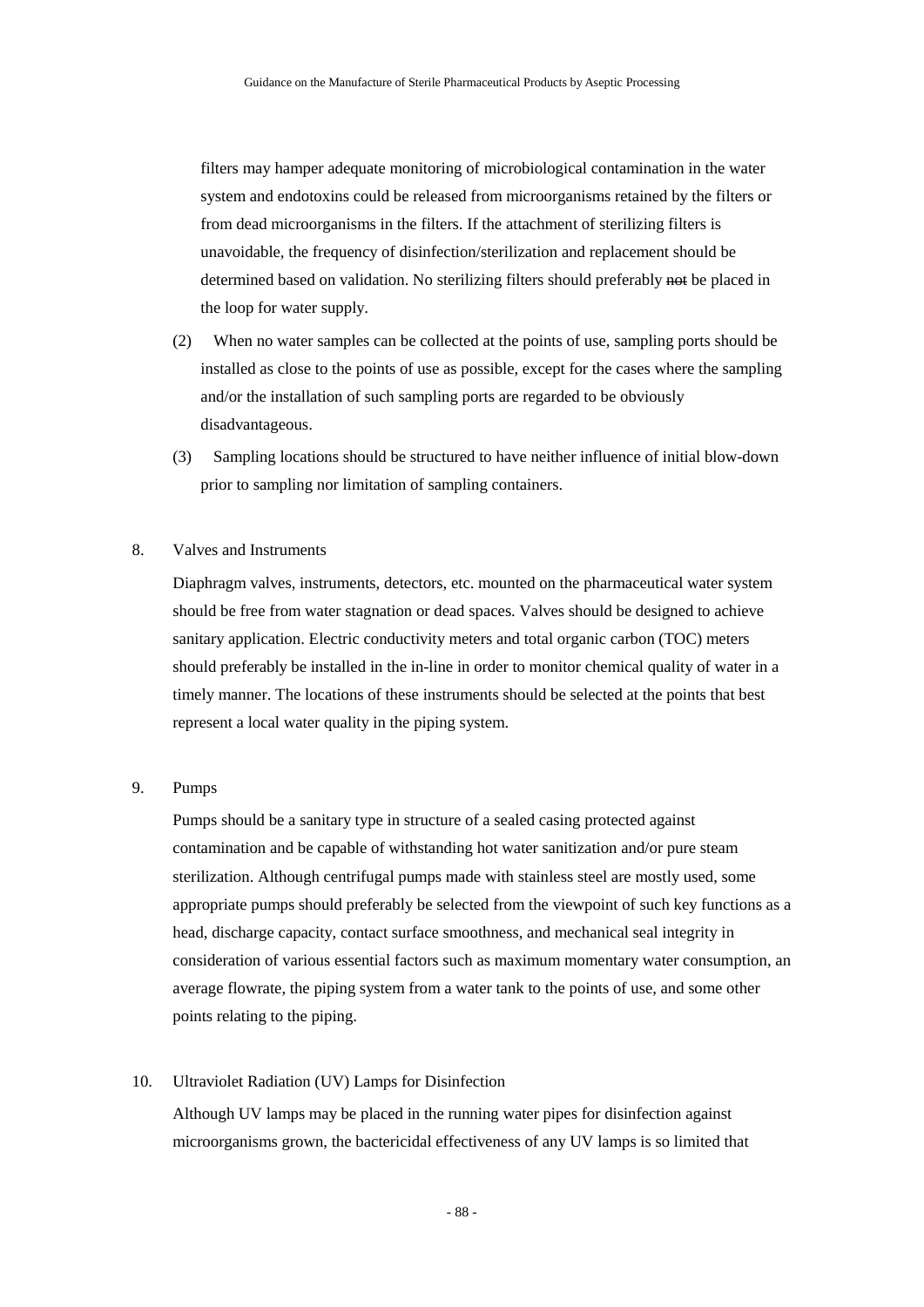mastering of the principles in UV lamps should be premised on the application. Points to consider in proper design of UV lamp installation are indicated below:

- (1) A UV lamp with a wavelength of 254nm is commonly used for disinfection, and hence careful attention should be paid to the limited bactericidal effect, which is exercised only within narrow emitted spectra close to the irradiated wavelength. Further, the disinfection efficacy will vary with water temperature, flow rate, the intensity and duration of irradiation, and the types of target microorganisms. It should also be noted that microorganisms cannot be completely eliminated by UV irradiation, as some UV irradiated microorganisms may assume such phenomena as photo-reactivation and/or dark-reactivation.
- (2) When  $H$  UV lamps are placed in the  $H$  loop for the purpose of disinfection, the locations of the lamps should appropriately be selected in view of their inherent advantageous efficacy.

## **A2.2 Validation of Pharmaceutical Water**

A validation program for pharmaceutical water equipment is to establish the water quality monitoring program and the operation and maintenance program for equipment control including the sampling plan as well as the qualification of equipment design, installation, operation and performance.

- 1. Determination of quality characteristics of pharmaceutical water to be validated
- 2. Determination of equipment appropriate for manufacturing water of intended quality from source water
- 3. Selection of equipment, process control, and a monitoring program
- 4. Design Qualification (DQ)
- 5. Installation qualification (IQ)

IQ of equipment should include the following:

- (1) Calibration of instruments
- (2) Qualification in that all pharmaceutical water equipment as shown in the specifications is installed on their drawings, and ready for operation as well as verification of instruments.
- 6. Operational Qualification (OQ) OQ of equipment should include the following:
- (1) Qualification of the reliable operation performance of equipment, alert system, and control system
- (2) Qualification of the appropriateness of established alert and action levels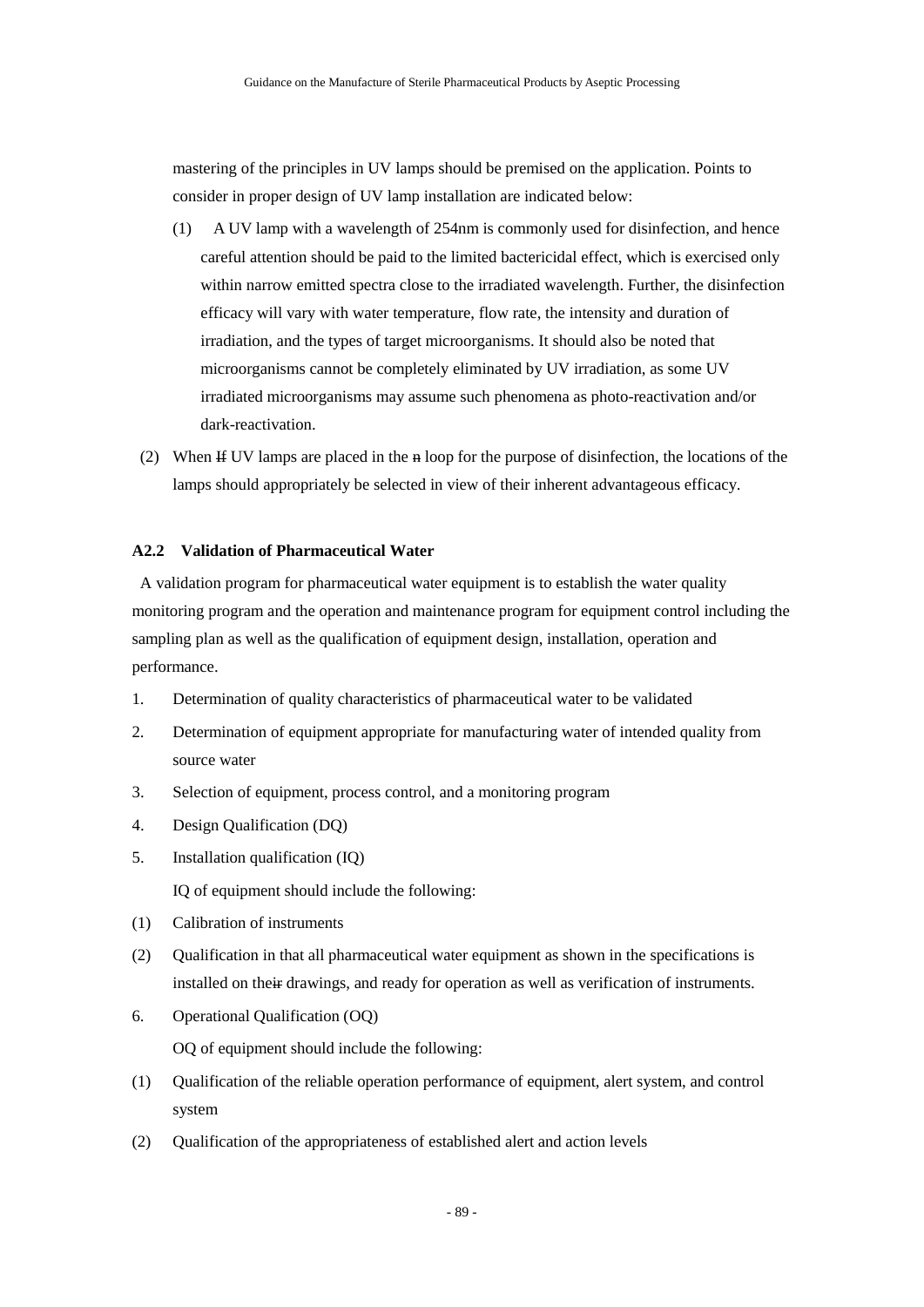#### 7. Performance Qualification (PQ)

In the early stage (phase 1) of  $PQ, \oplus$  the capacity of equipment enough for the stable manufacture and supply of pharmaceutical water in the required quality should be qualified. In the subsequent stage (phase 2), alert and action levels for the required water quality should be established, and SOPs for routine control should also be established for the purpose of effecting this stage. However, at the start of this qualification, the capacity of equipment to produce water meeting predetermined specifications should be ascertained for at least 3 consecutive days to 1 week at all points of use in critical processes for the systems of WFI and purified water, and at points of use in the sub-loops and critical processes for the equipment applied to source water and feed water. The same ascertainment of the above items should be followed to conduct PQ at the Phase 2 over 1 year on documented procedures and control criteria to obtain the practical data of seasonal variations in water quality and to confirm secure water system performance. During this phase-2 period, the frequency of the replacement for parts and instruments concerned should be examined, and potential problems with routine control should be extracted to take effectual measures for solution. In the final phase (phase 3), constant and stable pharmaceutical water production should be

ensured in the required quality within the alarm level on the trend analyses of the data on treated water given under the influence of seasonal variations in the quality of source water, so as to make a full report on the results, and to evaluate the reliability of the entire equipment control program.

# 8. Equipment maintenance program

The procedural or other related documents on the periodical review of the process control of validated equipment for pharmaceutical water should appropriately be drawn up to be actually conducted, and also the implementation plan with a schedule and procedures for the validation on periodical revalidation including recalibration should adequately be made into practice so that some preventive action or corrective action including proper change control should be taken into account of the results on occasional demand.

#### **A2.3 Routine Control of Pharmaceutical Water**

### **A2.3.1 Outline**

The demonstrated process qualification fully implemented at the initial validation stage should be premised on the routine and periodic control programs of pharmaceutical water. The routine control should include conductivity and total organic carbon (TOC) essential as critical control parameters, and the periodic control should include these two parameters as well as additional control parameters such as the counts of viable microorganisms, endotoxins, and particulate matter, depending on the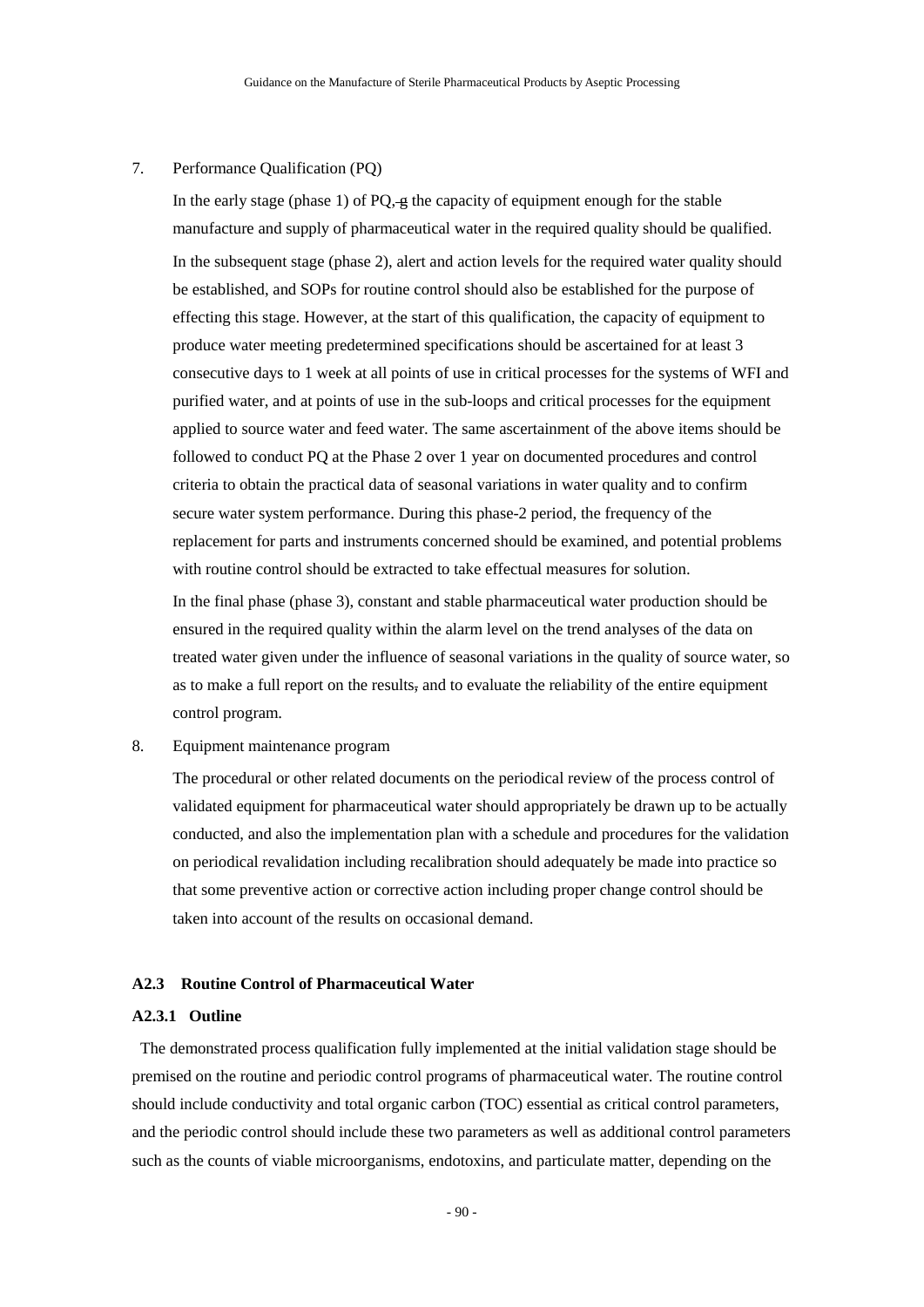intended use of the water. The frequency of measuring these parameters should be determined based on the stability of water quality. For more details on the r routine control of pharmaceutical water, refer to the "Quality Control of Water for Pharmaceutical Use" in the General Information-section of the Japanese Pharmacopoeia 16.

#### **A2.3.2 Sanitization**

The water sanitization system should be validated to demonstrate the capability effective in reducing microbial contamination to such an acceptably low level as to be maintained. For the heat sanitization system a heat distribution test should be made to demonstrate that heat is distributed throughout the entire water system. The chemical sanitization system needs the demonstration that a selected chemical agent is spread throughout the entire system at an optimal bactericidal concentration. It is also required to demonstrate y that any residual chemical agent can effectively be removed after sanitization. In general, the frequency of sanitization should be determined based on monitoring results for the water equipment in order to adequately operate the equipment under microbiologically well-controlled conditions and to maintain the bacterial count below the alert level.

#### **A2.3.3 Water Sampling**

A monitoring program for pharmaceutical water equipment should be implemented at an appropriate frequency to ensure that the equipment is well managed and controlled and allows water of required quality to be continuously produced. Water should be sampled at the points that the representative water quality in the process or the distribution system can be expected to be shown, and the sampling frequency should be established based on validation data so that sampling locations should be determined to cover all critical regions in the systems. A sampling schedule should be laid out in view of required quality characteristics of water to be collected. For example, as equipment for WFI must meet microbiologically strict control requirements, the sampling frequency for WFI needs to be higher than that for other types of pharmaceutical water.

Any water sample for microbiological testing should be tested immediately after collected, or the sample should appropriately be stored for the following analysis. When the sample stored for a certain period, the records of n storage conditions and time should be kept.

Microbiological analysis of sampled running water only indicates that any presence or situation of microorganisms in the pharmaceutical water will be suspected or supposed. Therefore, airborne microbial counts are used as an indicator of contamination for the pharmaceutical water equipment and also serve as a basis for establishing the alert level for the equipment. If a high level of airborne microbial counts is consistently found, this phenomenon will indicate some growth on the biofilm so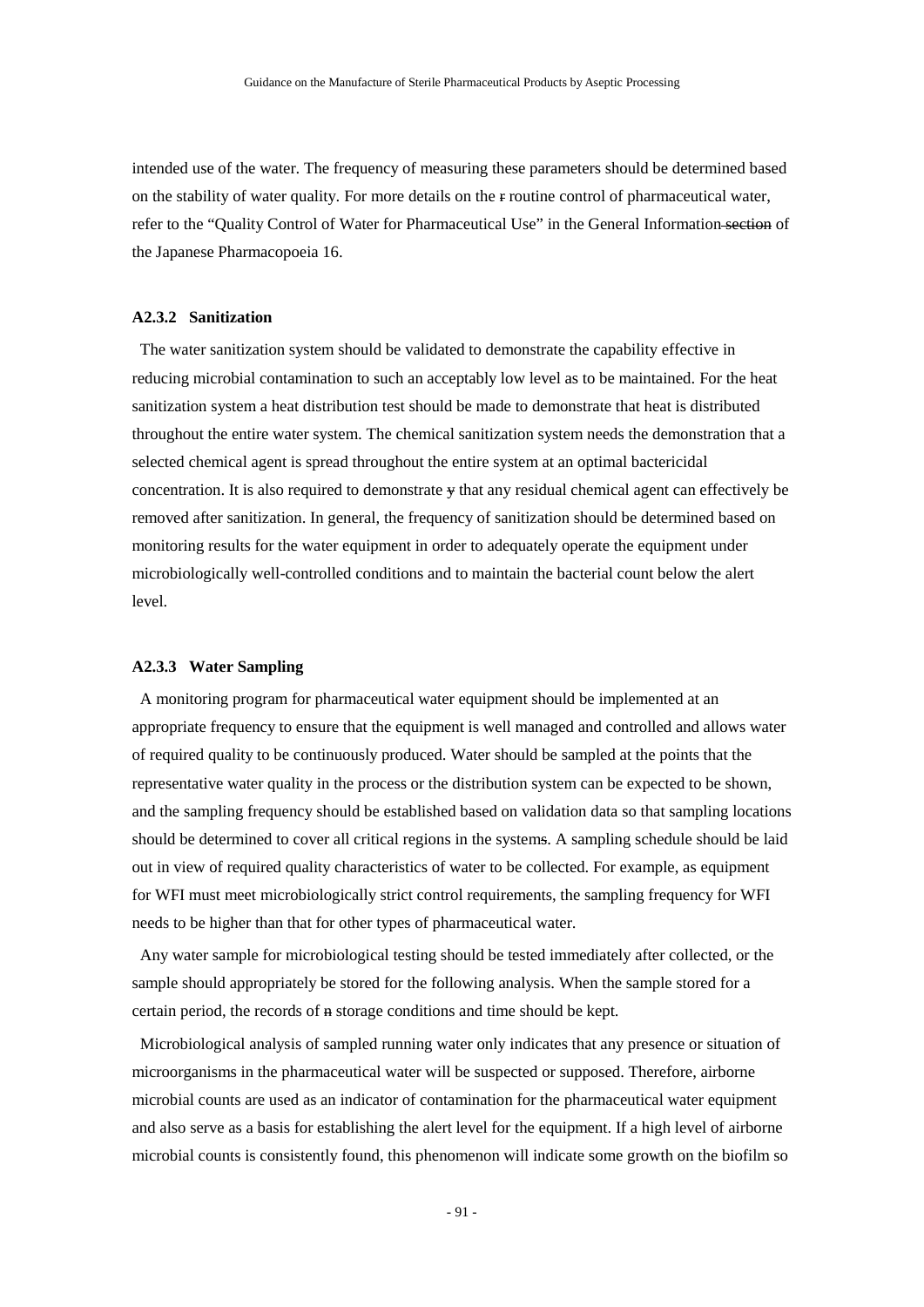that appropriate control measures should be used.

## **A2.3.4 Alarm Level and Action Level**

A quality monitoring program should be developed and implemented to ensure that pharmaceutical water is constantly produced at acceptable quality, when pharmaceutical water equipment is continuously operated within the design specifications. Monitoring data obtained should be compared with established process parameter limits or product water specifications. In addition, appropriate alert and action levels should be separately established on referencing the "Quality Control of Water for Pharmaceutical Use" in the General Information of the Japanese Pharmacopoeia 16 and used for process control as well as in judging the adequacy of operation conditions of equipment.

#### **A2.3.5 Microbiological Monitoring Program**

The primary purpose of the microbiological monitoring program for controlling pharmaceutical water equipment is to predict deterioration of microbiological quality of water and to ensure water quality by maintaining constant function of the pharmaceutical water system to prevent undesirable effects of microbiological deterioration on product quality. The microbiological quality of generated water should be controlled at an appropriate level by not only counting but also identifying the type of microorganisms present in the water system with the trend analysis approach.

Although it is not unnecessary to detect all types of microorganisms present in water; a monitoring approach capable of detecting the widest possible range of microorganisms including any microorganisms of slow growth should be adopted. The microbiological limits for pharmaceutical water should be appropriately established by referencing the limits specified in "Microbial Limit Test" in the General Tests, Processes, and Apparatus section of the Japanese Pharmacopoeia 16. If the microbial count exceeds the specified action level during validation or routine control, microorganisms should be identified or have their properties examined. If specific microorganisms are detected in large quantities, possible biofilm formation in the water system should be suspected, and appropriate sterilization or sanitization should be implemented to decontaminate the system.

# **A2.3.6 Monitoring of Conductivity and Total Organic Carbon (TOC) in Pharmaceutical Water**

The procedures of the action levels or alert levels for conductivity and TOC should conform to those shown in the Microbiological Limits.

When water quality is controlled based on conductivity and TOC, no tests of individual metals or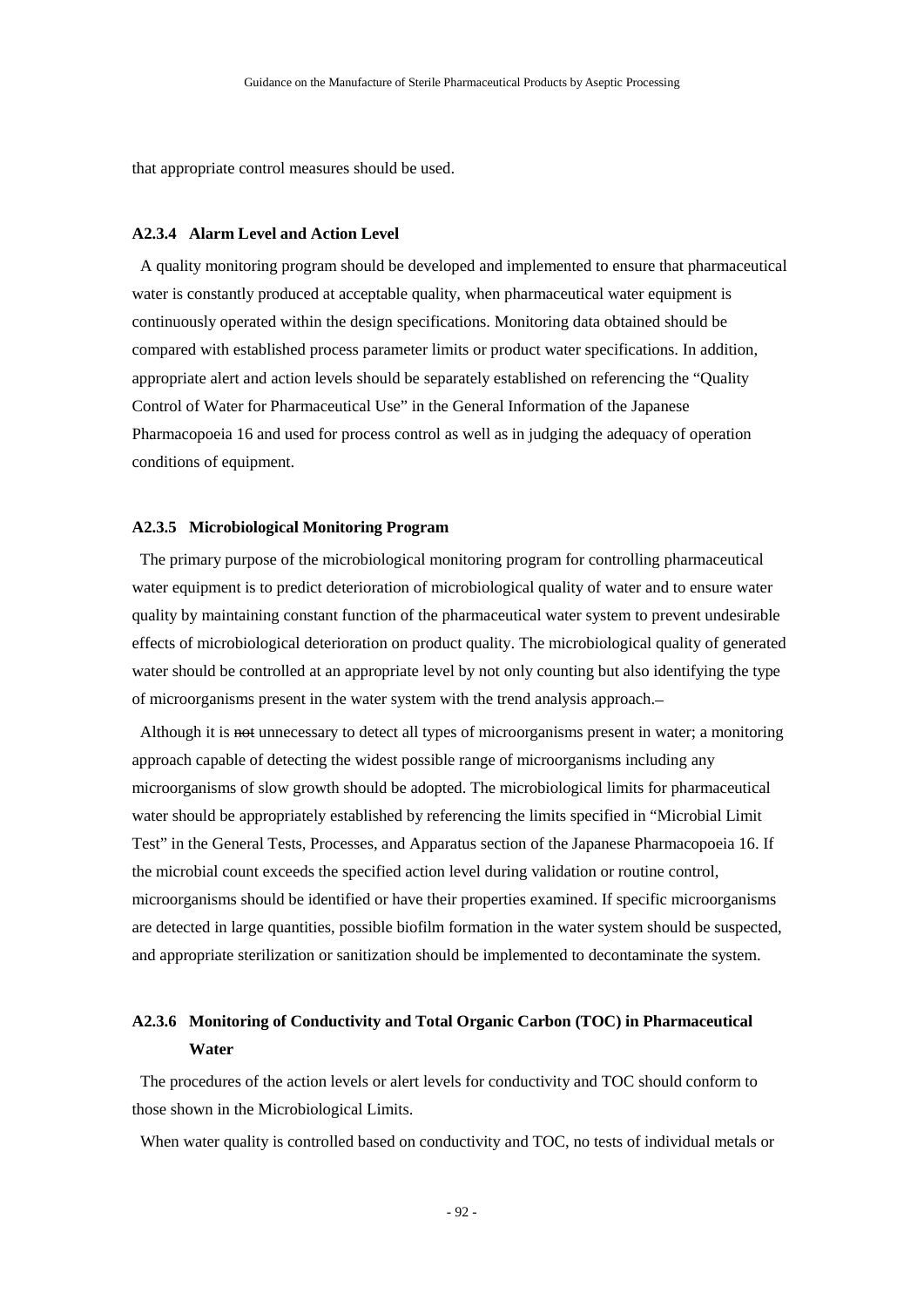inorganic ions may be made. The tests of these metals and ions, however, should preferably be made to clear up the causes whereby these parameters exceed the action or alert level.

#### **A2.4 Training of Personnel Engaged in Pharmaceutical Water Equipment**

An appropriate education and training program should be prepared concerning the production and quality control of pharmaceutical water and be conducted periodically and as needed for personnel engaged in the operation, maintenance, and control of the facility and equipment as well as water quality control in order to produce and control pharmaceutical water in the required quality level. Education and training results should be recorded in writing and retained in an archive. Main education and training items included in the program are listed below. These items may be performed at one time or successively over scheduled courses.

- 1. Relationship between pharmaceutical water quality and pharmaceutical product groups classified by the types of water used
- 2. Relationship between variations in source water quality, pharmaceutical water equipment, and pharmaceutical water quality
- 3. Control methods for pharmaceutical water equipment (including methods for sanitization , sterilization, and disinfection)
- 4. Test methods and control limits for pharmaceutical water
- 5. Ecological activities of microorganisms present in pharmaceutical water equipment (e.g. inner surface condition of pipes, influence of water flow, formation of biofilms and endotoxins, etc.)
- 6. Sampling procedures and precautions for sampling
- 7. Validation, change control, and deviation control for pharmaceutical water equipment

#### **A2.5 Maintenance and Control of Pharmaceutical Water Equipment**

A preventative maintenance program should be established and implemented to maintain pharmaceutical water equipment under well-controlled conditions. The program should include, but not be limited to, the following items:

- 1. Procedures for operating water equipment
- 2. Programs for monitoring critical water quality characteristics and equipment-operating conditions
- 3. Schedules for periodic sanitization
- 4. Preventative maintenance and calibration of each component of water equipment
- 5. Change control of water equipment and operating conditions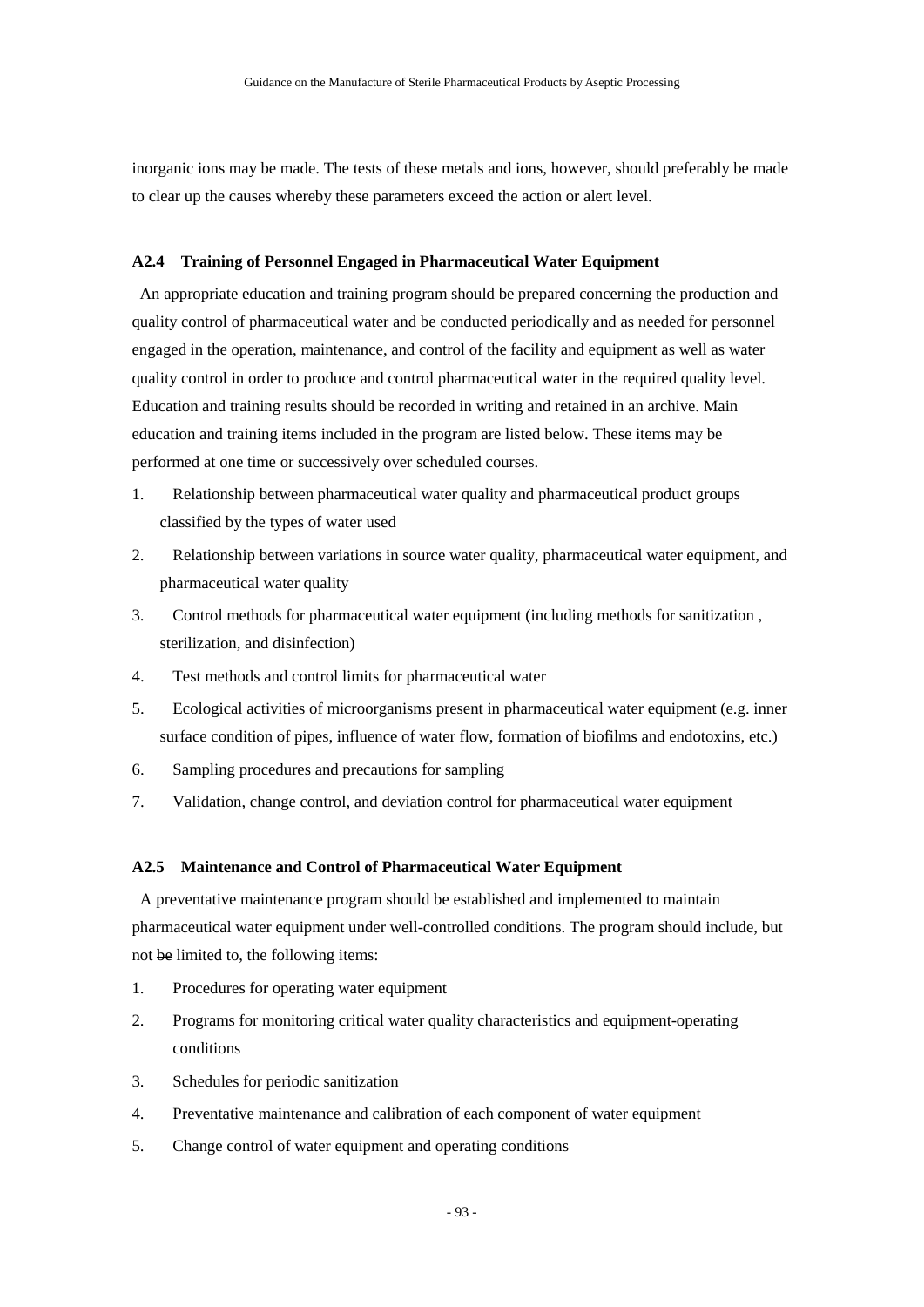- 6. Procedures for temporary stoppage and resumption of water equipment In particular, procedures for the stoppage and resumption of ultrafiltration membrane treatment equipment should be carefully evaluated by taking into account risk of leakage due to functional degradation of membrane surfaces
- 6. Understanding of water equipment and its maintenance

#### **A2.6 Change Control**

When water equipment is remodeled or expanded or system operation procedures are modified, potential impact of these changes on the quality of pharmaceutical water should be evaluated. If the reevaluation of the equipment is judged to be necessary, equipment properties concerned should be validated again, as appropriate. Procedures for change control should be established as part of an equipment maintenance program. These Change control procedures should also be established in the equipment maintenance program as part of validation and maintenance and included.

## **A2.7 Deviation Control**

When parameters for the pharmaceutical water equipment may exceed the predetermined alert or action levels, procedures to be taken should be documented in advance. If any deviations from the action level occur, at least the following items should be recorded:

- 1. Procedures for resampling and retesting
- 2. Reporting procedures
- 3. Procedures for the action of pharmaceutical water and pharmaceutical products manufactured using pharmaceutical water
- 4. Preventive measures
- 5. Corrective measures
- 6. Reevaluation of the monitoring program and established alert and action levels

## **A3 Pest Control of Aseptic Manufacturing Facilities**

#### **A3.1 General Requirements**

Pest control of facilities for manufacturing sterile pharmaceutical products (as well as pharmaceutical manufacturing facilities in general) is critical in maintaining a clean manufacturing environment. Identification of insect species found within aseptic processing areas is also critical for maintaining cleanliness of facilities, since arthropods serve as an indicator of the presence of mold-induced food chains and are indicative of potential problems in overall biological cleanliness. Arthropods have a rich bioburden of microorganisms and their spores on their bodies. Thus, proper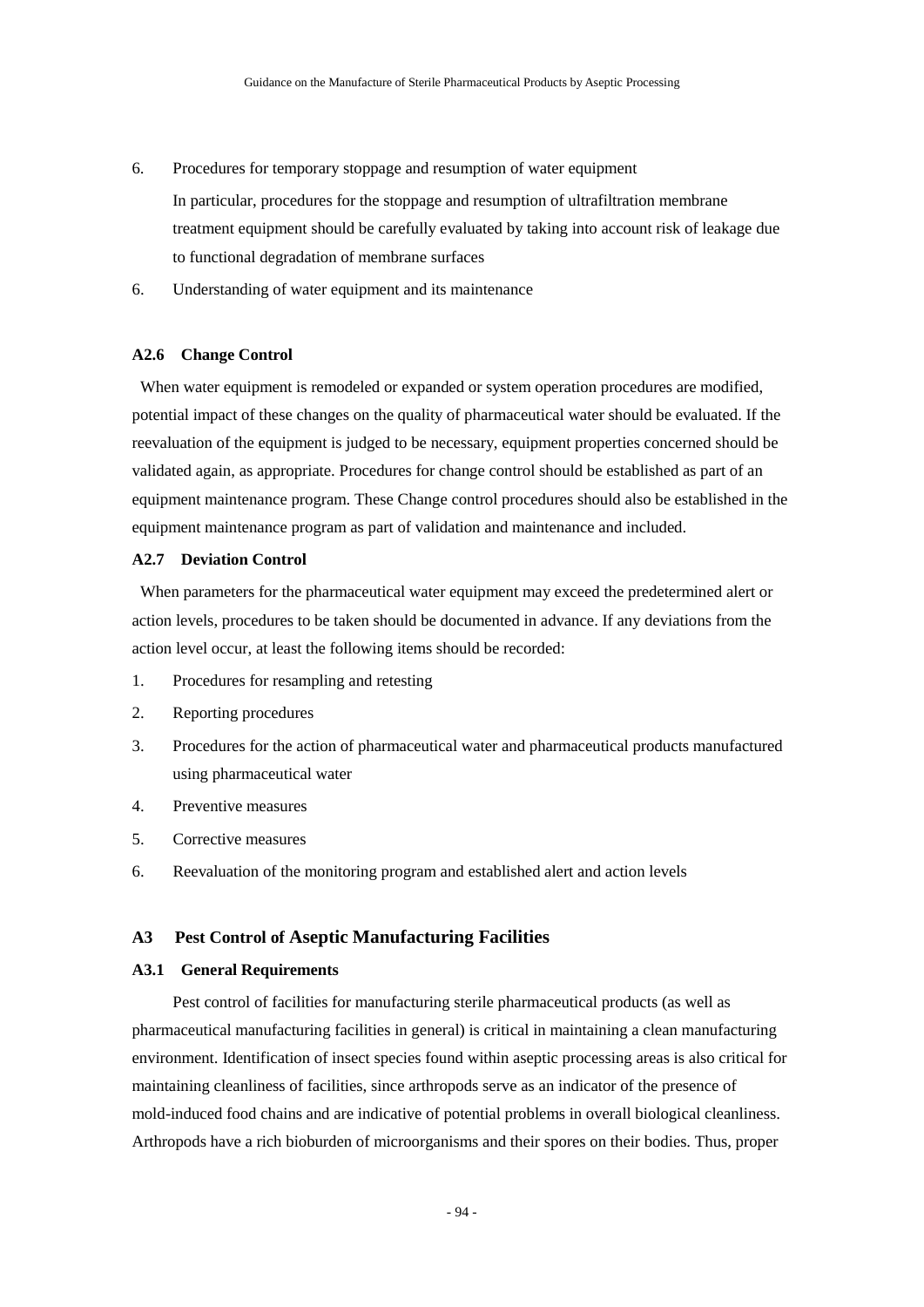pest control is important from the view point of microbiological control of sterile pharmaceutical products.

Arthropods captured in pharmaceutical manufacturing facilities may include members of Insecta, Arachnida (spiders, mites), Chilopoda (centipedes), and Isopoda (sow bugs) classes. In this document, these arthropods are collectively referred to as "arthropods."

Although quite rare, arthropods may be found in APAs. An appropriate sampling method for arthropods should be developed for estimating the population of minute arthropods in very low density. Separately, a suitable pest control program should be established and implemented to monitor and remove arthropods (especially fungivorous arthropods) found inside facilities, because arthropods are rarely carried into or invade APAs from the outside.

#### **A3.2 Pest Control Program**

- 1. Pest control programs applicable to each clean area should be established and implemented, and control practice records should be produced and retained.
- 2. Pest control programs should preferably include the following procedures:
	- (1) Procedures to be taken from pest monitoring activities to the implementation of corrective actions
	- (2) Pest control procedures that are to be implemented after pest monitoring results which deviate from established control criteria
	- (3) Follow-up survey procedures for pest monitoring data which deviates from control criteria
	- (4) Survey procedures for identifying the source of fungal contamination, if fungivorous arthropods are detected
	- (5) Reevaluation of cleaning procedures if arthropods that feed on organic matter in dust are detected
- 3. Scope of pest monitoring

Arthropods should primarily be monitored in indirect support areas in manufacturing facilities for sterile pharmaceutical products, and then, as monitoring results may require, in direct support areas to assess potential influence of arthropods on the quality of pharmaceutical products. The scope of pest monitoring should preferably be examined at each instance of newly constructing or remodeling facilities and equipment.

- 4. Sampling method and size
	- (1) Equipment used for pest monitoring should be carried into the APA while exercising suitable precautions to avoid contamination of the production environment.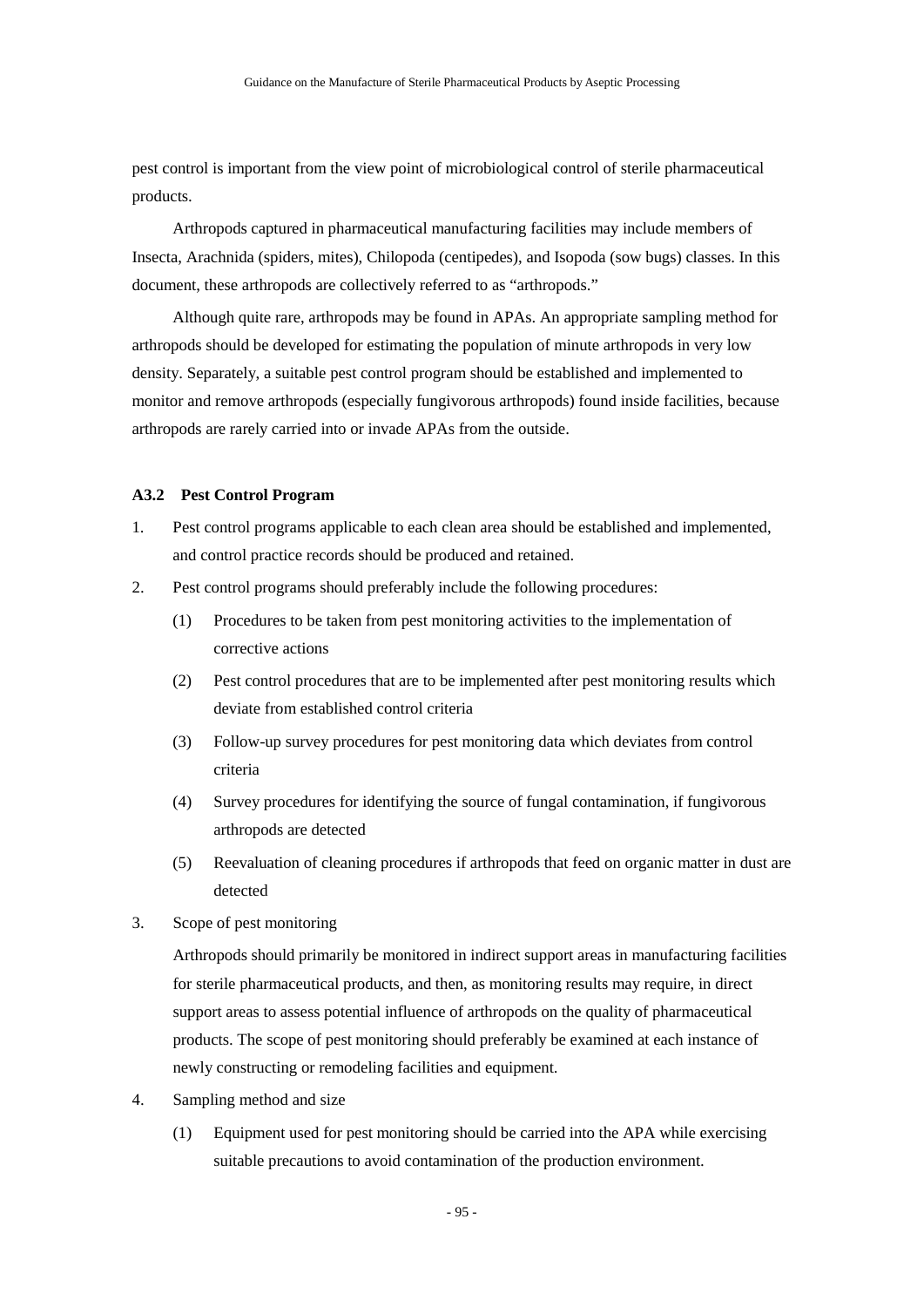- (2) Sampling methods should be established by taking into account the ecology of target arthropods that may inhabit manufacturing facilities.
- 5. Control standards
	- (1) Pest control acceptance criteria should be established.
	- (2) In a practical manner, pest control should be conducted based on the maximum number of arthropods, not the mean, as most arthropods are not uniformly distributed but congregate in clumps.
	- (3) Arthropods emerging inside processing/manufacturing areas should be counted separately from those invading from outside.
	- (4) Not only should the insect population be evaluated, but also the growth and distribution pattern.
	- (5) Insect monitoring results should be classified and evaluated by the area and type of arthropods.
- 6. Corrective and preventive actions
	- (1) Corrective and preventive actions should be promptly implemented based on monitoring results, and the effectiveness of these actions should be confirmed.
	- (2) Historical records regarding the growth and distribution patterns of arthropods should be analyzed, and appropriate preventive measures should be implemented based on results of trend analysis.

## **A3.3 Preventive Measures against Arthropods**

Appropriate and effective species-specific pest control measures should be developed and implemented, targeting arthropods identified through the monitoring program.

1. Species-specific insect control

Different species of arthropods have different food habits, life history, ecology, and behaviors. The pest control program should be tailored for the treatment of individual target species. For example, an existing cleaning program should be reviewed to strengthen the control of arthropods that consume organic matter in dust, and a fungus treatment program should be implemented for fungivorous species.

2. Fungus control

In most cases, the appearance of arthropods in clean areas may be associated with fungi growing in a facility with inadequate design and operational features. If fungivorous arthropods are detected, the design, construction and operation of the facility should be reevaluated, and fungus control measures should be implemented or reinforced.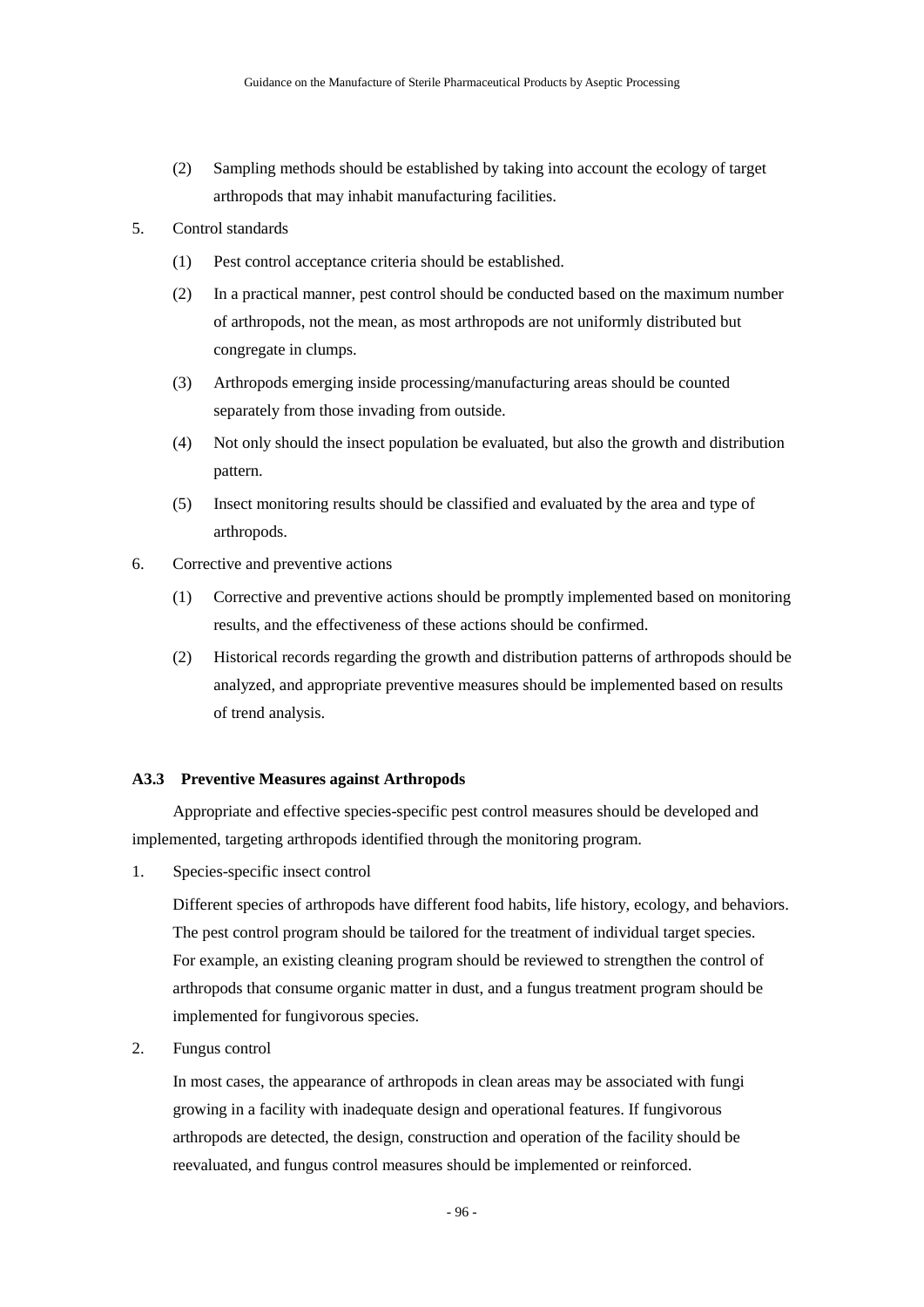3. Supervision of facility and its design for the prevention against insects

If there are signs or evidences of insect invasion from outside or if abnormal insect population growth is observed inside the facility, if there are insects invading from outside or the population of insects breeding inside, facility and its design should be reevaluated to prevent the insects.

- 4. Precautions in the use of insecticides
	- (1) Insecticides should not be used in clean areas, as a general rule.
	- (2) When the use of insecticides is necessary to control abnormal population growth of insect pests, appropriate preventive measures should be instituted to prevent the contamination of pharmaceutical products. When insecticides are used in controlled but unclassified areas, due care should be exercised to prevent the insecticides from dispersing into the surrounding areas.
	- (3) When insecticides are used in clean environments, the surfaces of these areas should be cleaned following application using suitable method to remove the insecticides. Following cleaning all surfaces should be confirmed to be free from insecticide residues.
	- (4) For all insecticides used in pharmaceutical manufacturing facilities, the Material Safety Data Sheets (MSDS) and use records of the insecticides should be retained for archival purposes.

# **A4 Biosafety and Biosecurity Measures**

Biotechnological processing using microorganisms and toxins for manufacturing pharmaceutical products must be managed by physical containment facilities, equipment, and/or procedures in addition to the procedures for sterility assurance (Guidance on Biosafety Practices in Manufacturing Facilities for Biopharmaceutical Products, Notification No. 14 of the Inspection and Guidance Division, PMSB dated February 14, 2000, and Laboratory Biosafety Manual Version 3 issued by WHO).

Biological and pharmaceutical products manufactured using genetic engineering technologies should be manufactured in compliance with the Guidance on Regulations for the Transport of Infectious Substances 2009-2010 issued by WHO, and biohazardous raw materials that require biosecurity measurements should be in compliance with the Act on Prevention of Infectious Diseases and Medical Care for Patients Suffering Infectious Diseases and Biorisk Management: Laboratory Biosecurity Guidance issued by WHO.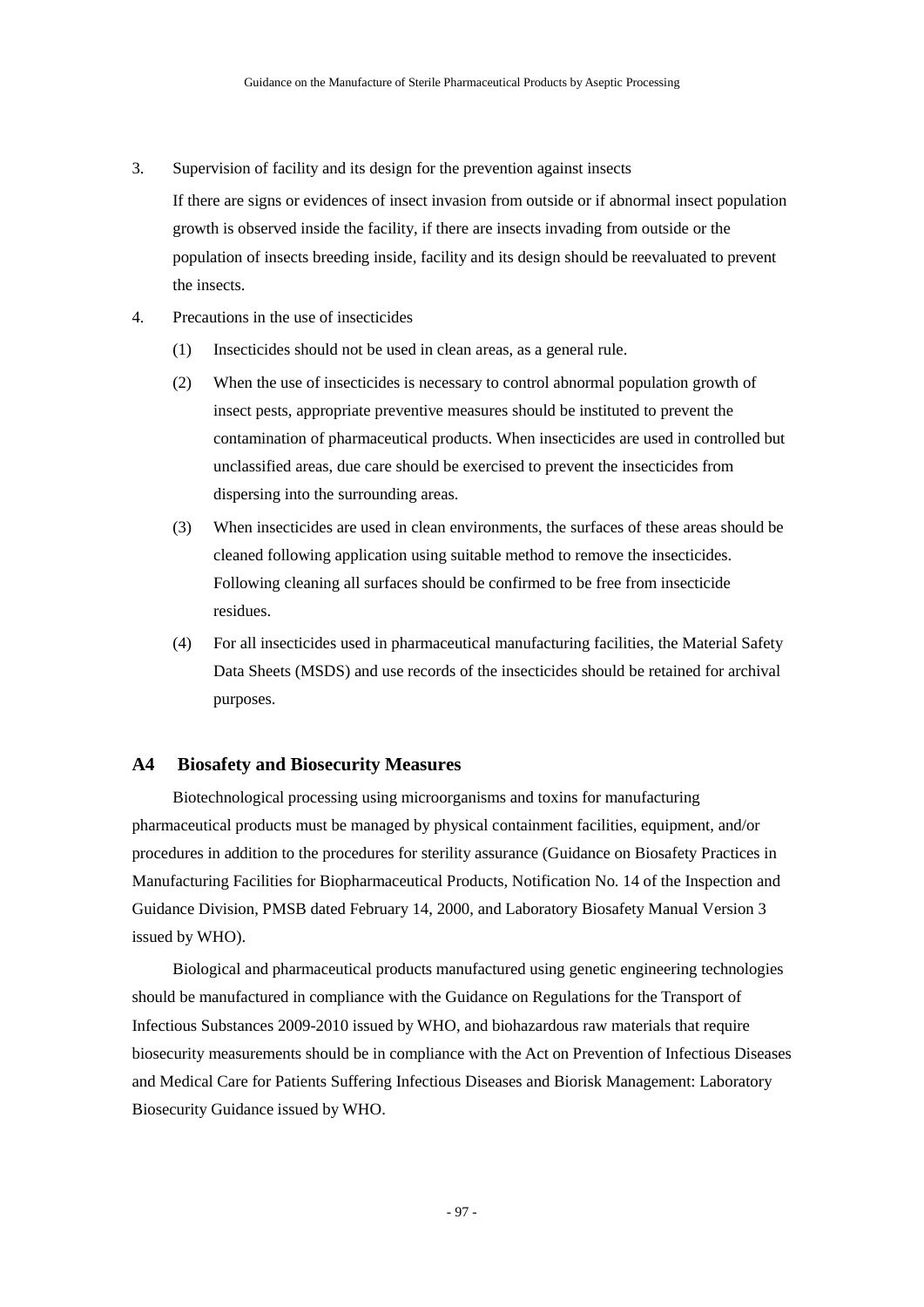#### **A4.1 Biosafety Levels**

The manufacture of pharmaceutical products using microorganisms (the term "microorganisms" denotes both "viruses" and "bacteria" in this chapter) should be conducted at biosafety levels (BSLs) suitable for safe handling of materials depending on the level of risks from individual pathogenic microorganisms. Microorganisms used in the manufacture are classified into the three risk groups defined below, and BSL for manufacturing facilities are designated as BSL 1 to 3 consisting of the combined elements of physical capability of microorganism containment, availability of safety instruments and protective products against infection, and operational procedures to be implemented. As an exception, the procedures for inactivation or removal of microorganisms may be conducted in the manner typically applied to non-biological products.

- 1. Risk group 1 (BSL: 1): No known or minimal risk of exposure to pathogenic agents (e.g. pathogenic isolates of viruses for vaccine production, such as measles, rubella, mumps, chickenpox, BCG, etc.) for operators engaged in microorganism handling or in the surrounding area
- 2. Risk group 2 (BSL: 2): Moderate risk of exposure to pathogenic agents (e.g. *Bordetella pertussis, Corynebacterium diphtheriae, Clostridium tetani, Vibrio cholerae,* etc.) for operators engaged in microorganism handling and low risk for other operators in the surrounding area
- 3. Risk group 3 (BSL: 3): High risk of exposure to pathogenic agents for operators engaged in microorganism handling and low risk for other operators in the surrounding area. Person-to-person transmission of infectious diseases does not occur under routine working conditions. Effective therapeutic and preventive measures are available.

## **A4.2 Biosecurity Measures**

Microorganisms and certain types of bacterial toxins have a great potential to damage regional societies surrounding laboratory facilities when dispersed or intentionally released. Therefore, biological security measures are usually required in biopharmaceutical sectors. Stringent control measures should be implemented and followed at the very least for registration or designation of operators engaged in operations, entry and exit from facilities, and storage and transfer of biomaterials, as described below:

- 1. Registration or designation of operators engaged in handling of microorganisms and bacterial toxins
- 2. Preparation of SOPs for storage, transfer, and transport of microorganisms and bacterial toxins and record keeping of storage, transfer, and transport practices In addition, microorganisms and toxins designated as specific pathogens by the Act on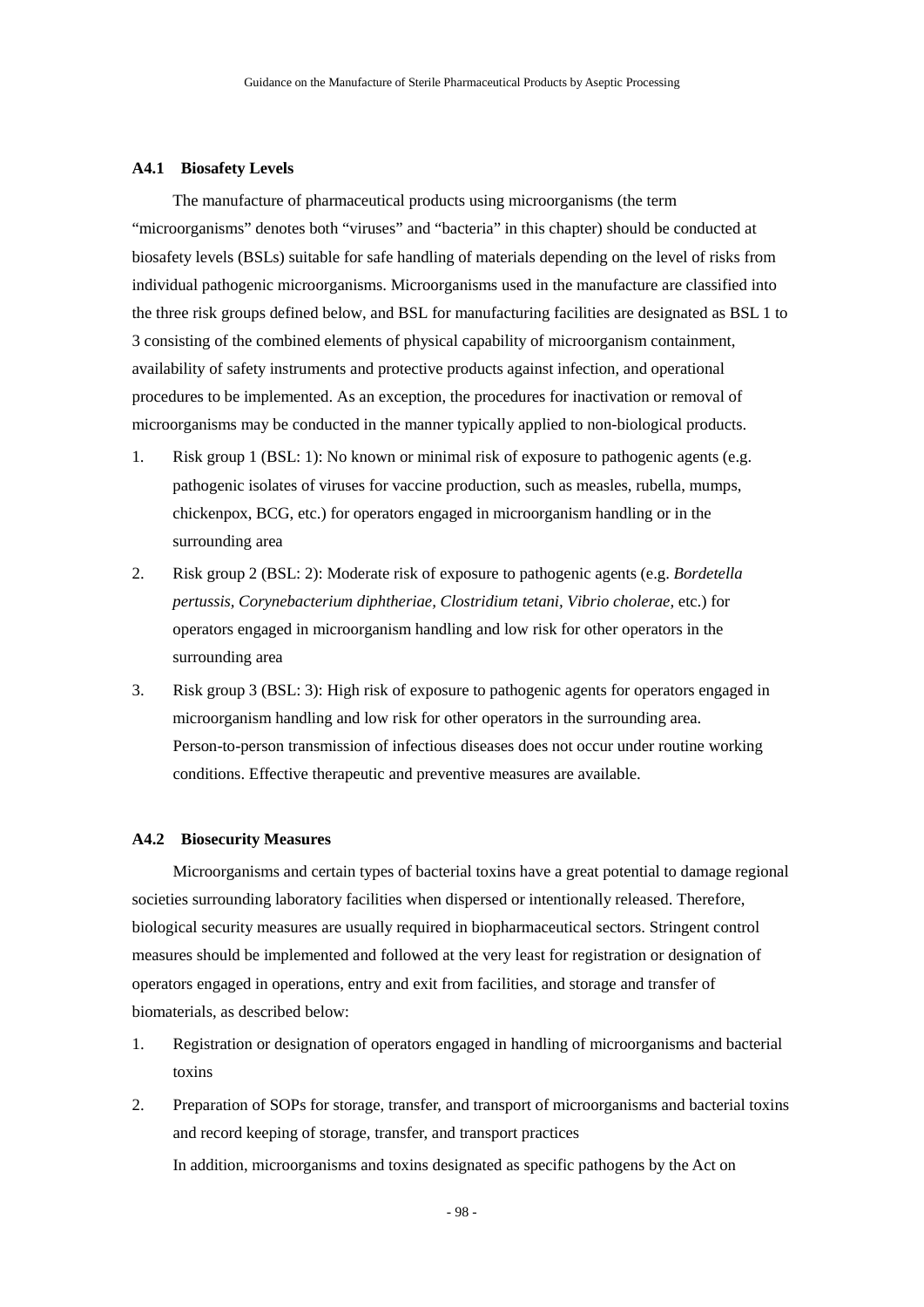Prevention of Infectious Diseases and Medical Care for Patients Suffering Infectious Diseases should be classified as Types 2, 3, or 4, in accordance with the Act, and facility construction, import, transfer, transportation, use, storage, and sterilization of such materials should be handled in compliance with governing laws and regulations.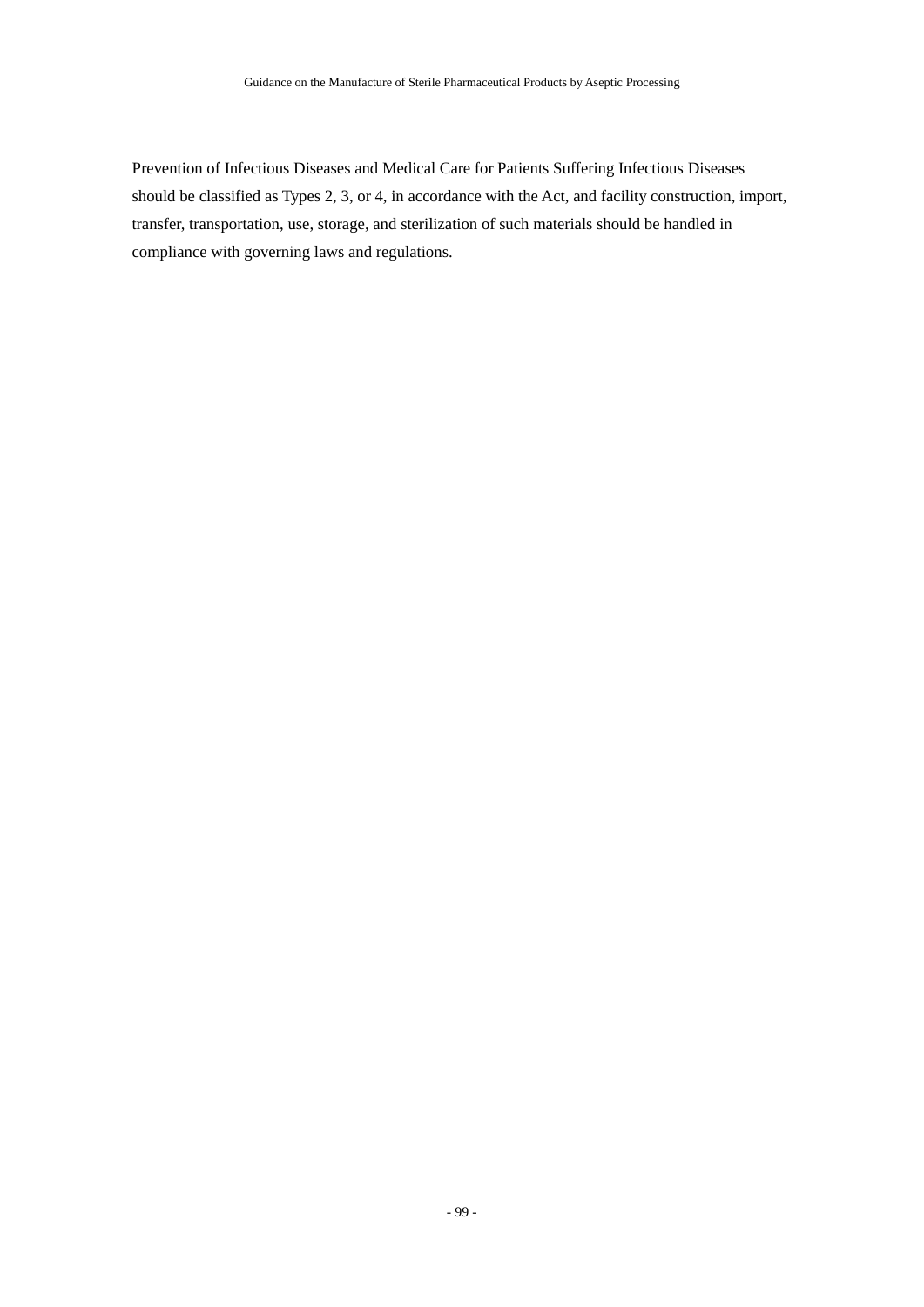#### **A4.3 Biosafety Management Areas (Controlled Areas)**

Biosafety management areas ("controlled areas") should be established which meet the levels of containment required for proper handling of microorganisms based on pathogenic potential of microorganisms to be handled. If the BSL of the controlled area is 2 or higher, international biohazard symbol containing the supervisor's name and emergency contact information should be displayed on entry and exit doors of the area.

The entry of non-registered personnel into controlled areas should be restricted by instituting appropriate measures or systems at the entrances/exits and in storage rooms of microorganisms and toxins, and entry and exit records of registered personnel should be retained as required by applicable regulations and guidelines established for handling microorganisms and toxins.

#### **A4.4 General Requirements for BSL1**

- 1. There are no specific biosafety requirements necessary for BSL1 for facilities and equipment.
- 2. Waste materials carrying risk of infection (the term "waste materials" includes carcasses and denotes materials contaminated with microorganisms in this document) should be sterilized with chemical agents or disinfected with heat and transferred out of the controlled area. The materials may be placed in leakproof containers and, after disinfection of their surfaces, transferred out of the controlled area. Then, the materials should be incinerated. It is acceptable to contract out the incineration, provided the materials are sterilized beforehand.

#### **A4.5 General Requirements for BSL2**

- 1. Any operations that may generate aerosolized microorganisms should be conducted using closed-system equipment provided with HEPA filters, safety cabinets (Class IIA or higher), or other equipment having a similar capacity for microorganism containment. In addition, air exhausted from such equipment or systems should be cleaned so as to completely eliminate aerosolized microorganisms.
- 2. Waste materials carrying risk of infection should be disposed of using one of the procedures below. The incineration of the sterilized materials may be contracted out.
	- (1) Chemically disinfect or heat-sterilize waste materials, transfer them out of the controlled area, and burn them using an incinerator within the facility.
	- (2) Place waste materials in leakproof containers to prevent dispersion during transportation, and after disinfection of their surfaces, transfer them out of the controlled area for incineration within the facility.
	- (3) Transfer waste materials from the controlled area directly to either an incinerator or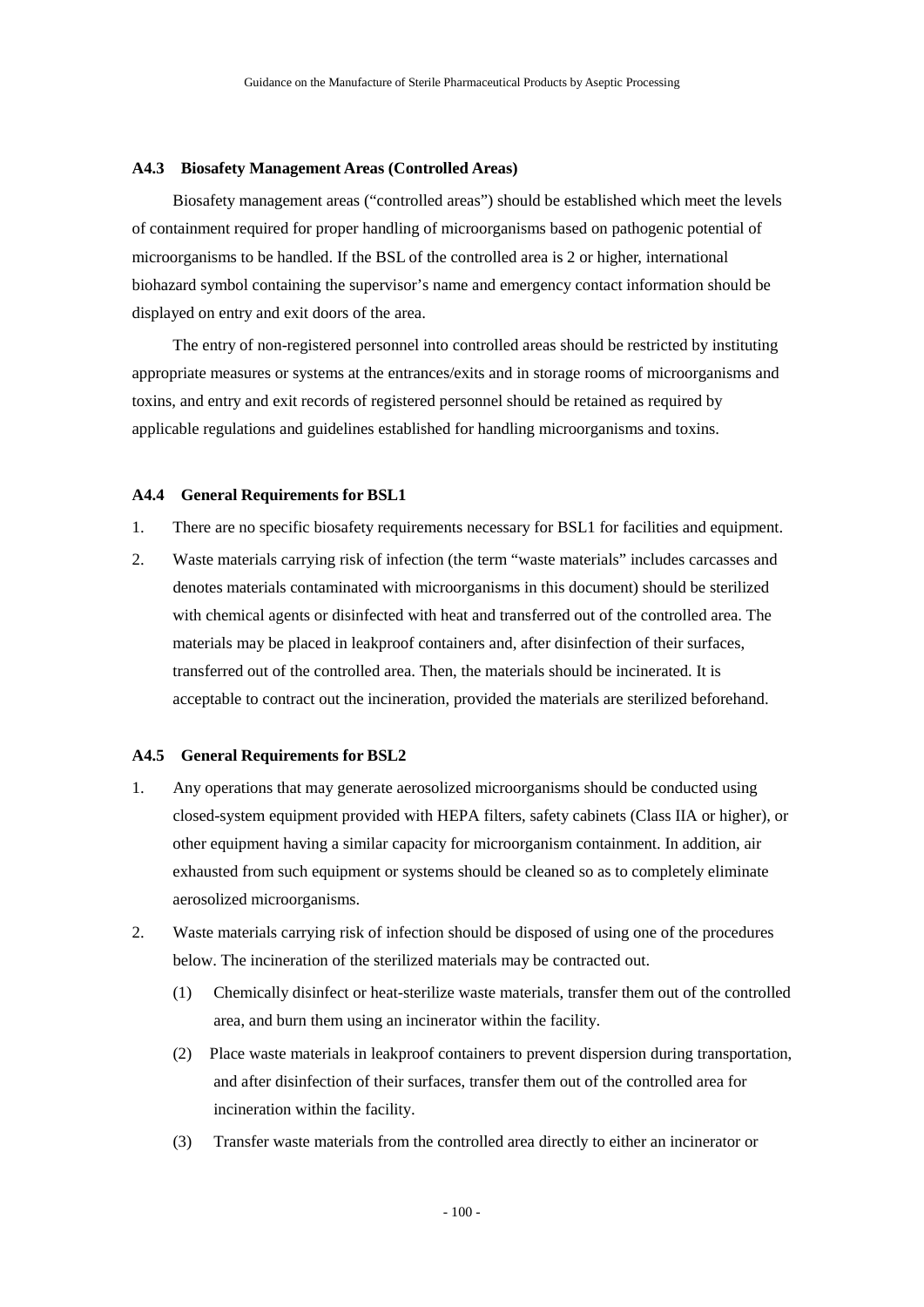sterilizer using an appropriately managed closed-system procedure, and then incinerate the materials within the facility.

- 3. Waste fluids containing microorganisms and fluids that come into direct contact with microorganisms should be disposed of after appropriate treatment with chemical disinfection or heat sterilization in a tank or other closed system placed inside or outside the controlled area.
- 4. The disposal of toxins and other wastes should be conducted while taking their properties into account.

#### **A4.6 General Requirements for BSL3**

- 1. Controlled areas designated for handling microorganisms that require BSL3 containment should be structurally separated from other areas.
- 2. Personnel entry into BSL3 facility should be controlled by displaying "restriction notices" and establishing procedures required to obtain permission to enter. Additionally, physical entry restrictions, such as a security door, should be installed.
- 3. Ceilings, walls, and floors of controlled areas should be smooth-surfaced, crack-free, non-dust- or debris-shedding, and resistant to chemicals or other types of disinfectants in order to maintain a closed system in these areas.
- 4. If air current is controlled in working areas of a controlled area, inward current should be secured to minimize leakage of microorganisms from the area. The direction of the current should be monitored by, for example, measuring and recording pressure differences against adjacent areas. Entrances to areas with pressure difference should be equipped with airlocks, and substantial pressure differences should be maintained in order to prevent inversion of pressure differences or air currents with the surroundings.
- 5. Effective disinfecting apparatuses or devices should be available in BSL3 areas to implement appropriate disinfection measures against pathogenic contamination.
- 6. Faucets in restrooms, washing sinks, and other places should be touchless, elbow-handled, or pedal operated to prevent cross-contamination.
- 7. Work areas in the controlled area should be sufficiently spacious to prevent contamination during operations.
- 8. The HVAC system (e.g. ducts) should be structurally designed to facilitate sterilization with gases, as appropriate.
- 9. Any operation which may carry a risk of generating aerosolized microorganisms should be conducted in a safety cabinet (Class II or III) equipped with HEPA filters or other closed and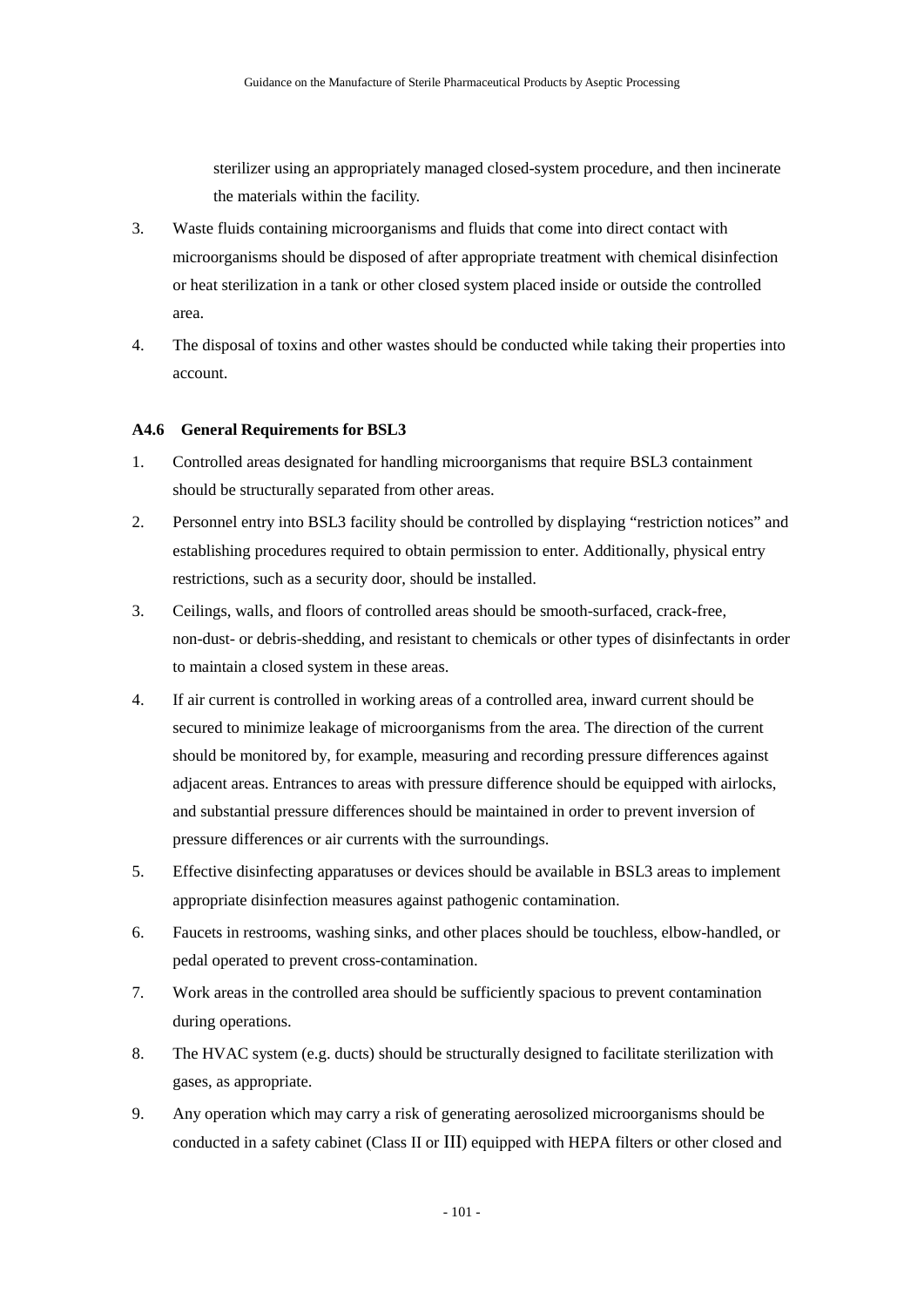contained systems of an equivalent or higher safety level. Additionally, air from such a work environment should be evacuated outside the facility after passing through HEPA filters.

- 10. Air in controlled areas should be filtered and evacuated through an independent HVAC system equipped with HEPA filters.
- 11. BSL3 facilities should be designed to be capable of physically containing microorganisms within the controlled area under any contingent circumstances, such as shut-down of the HVAC system.
- 12. An emergency power supply should be available to maintain continuous operation of the HVAC system in the event of power failure.
- 13. The drain system should be mounted with devices to prevent backflow.
- 14. Waste fluids containing microorganisms or those that come into direct contact with microorganisms should be chemically disinfected or heat sterilized in a tank or other closed system in either controlled or non-controlled areas and then disposed of.
- 15. Waste materials carrying risk of infection should be disposed of using one of the following procedures:
	- (1) Chemically disinfect or heat sterilize waste materials, transfer them out of the controlled area, and burn them using an incinerator within the facility.
	- (2) Place waste materials in leakproof containers to prevent dispersion during transportation, and after disinfection of their surfaces, transfer them out of the controlled area for incineration within the facility.
	- (3) Transfer waste materials from the controlled area directly to either an incinerator or sterilizer using an appropriately-managed closed-system procedure, and then incinerate the materials within the facility.
- 16. Personnel should use infection protection supplies (e.g. clothes, mask, gloves). Gowning and degowning procedures should be appropriate. Infection protection-reinforced clothes such as positive-pressure protective suit should be used if the situation requires it.

#### **A4.7 Emergency Procedures**

#### **A4.7.1 Emergency Safety Measures**

The following emergency procedures should be established and documented in preparation for emergency situations such as leakage of aerosolized microorganisms or culture media, exposure to microorganisms, fire outbreak, or natural disaster:

1. Rescue of personnel exposed to microorganisms, emergency attention and first aid for injured personnel, and therapy for personnel infected with microorganisms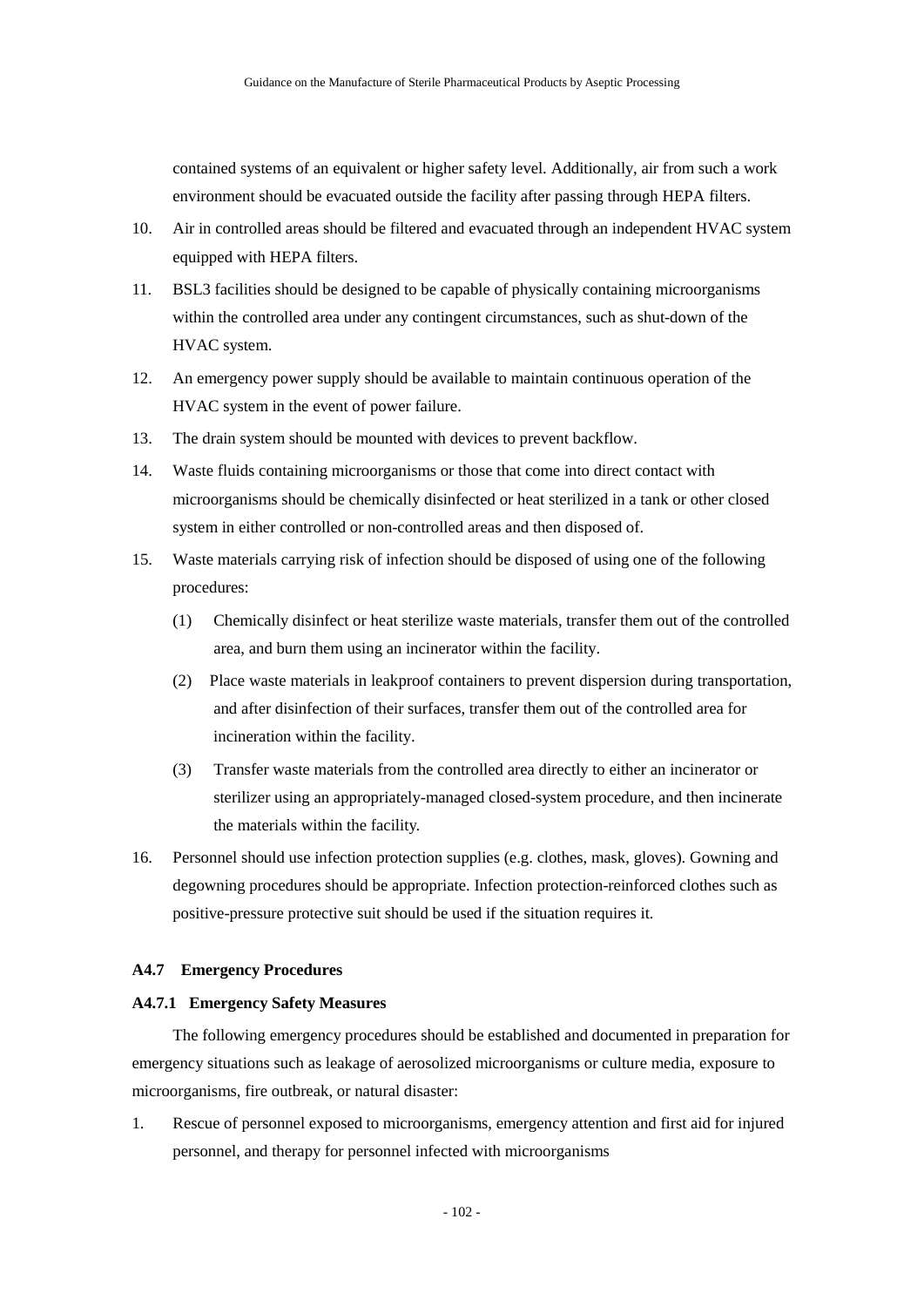- 2. Wastes material containment methods
- 3. Procedures for decontamination
- 4. Emergency SOPs and communication networks

#### **A4.7.2 Preventive and Counter Measures for Accidents Due to Specific Pathogens**

The term "accident" in this document means a loss, theft, disappearance, intentional release, etc. of retained specific pathogens and other microorganisms. The following procedures should be established and documented in preparation for accidents:

- 1. Establishment of measures to both prevent and respond to accidents
- 2. Emergency communication networks
- 3. Reporting and notification procedures for accidents (as required depending on accident classification)

## **A4.8 Personnel Training**

Personnel who engage in operations in controlled areas should undergo biosafety and biosecurity training programs prior to initial engagement and at periodic intervals thereafter. The education and training programs should cover the following:

- 1. Characteristics of microorganisms to be handled in the controlled area (e.g. BSL, mode of infection)
- 2. Procedures for entering and exiting the controlled area
- 3. Procedures for handling and operating equipment and devices installed in the controlled area
- 4. Procedures for safely handling microorganisms
- 5. Records of microorganism retention and supply
- 6. Containers and procedures for transporting infectious substances
- 7. Procedures for disposal of infectious waste materials
- 8. Emergency safety measures
- 9. Procedures for the use, storage, control, transportation, and disposal of microorganisms and for reporting/notification in facilities where specific pathogens are handled

# **A5 Chemical Hazard Control**

# **A5.1 Principles**

Control procedures for hazardous materials should be evaluated and established based on the assessment of potential health risks to patients—i.e. cross-contamination risks—as well as potential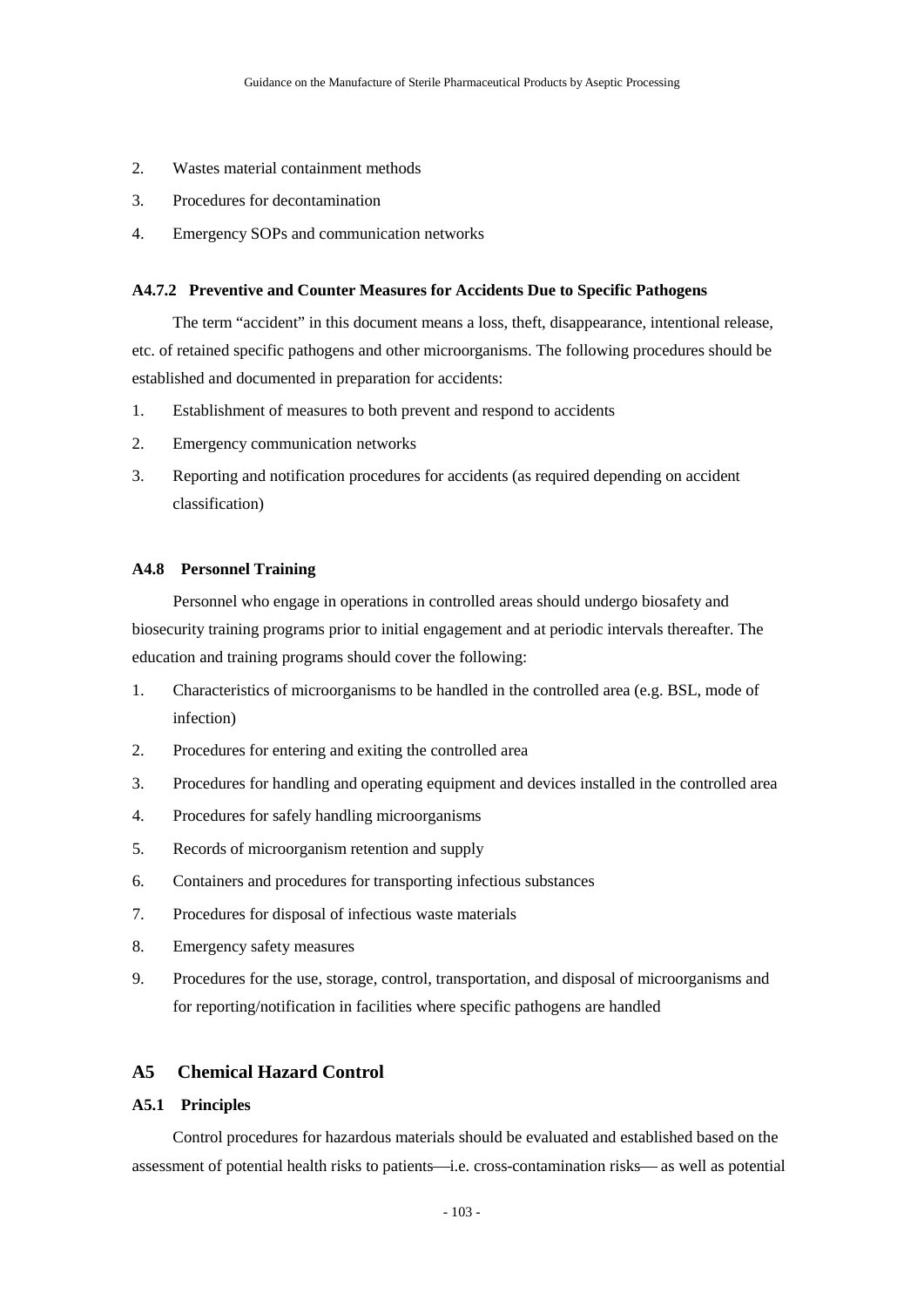health risks to factory personnel. The ICH Q9 guideline "Quality Risk Management" states: "Risk is defined as the combination of the probability of occurrence of harm and the severity of that harm." Health risks for patients and factory personnel may be defined as the combination of the probability of contact with or extent of exposure to chemical substances (or drug substances) and a substance's potential (or hazard) to cause health damage. Chemical hazard control should be planned and control measures implemented in accordance with the risk management process (Figure 1) proposed by the ICH Q9 guideline "Quality Risk Management." It is important to develop and implement efficient measures to reduce the risks to permissible levels at every step of production process and throughout the lifecycle of a product.

Under no circumstances should hazard prevention be used to justify compromising or obfuscating the sterility assurance level of products.



**Figure 1. Overview of a Typical Quality Risk Management Process**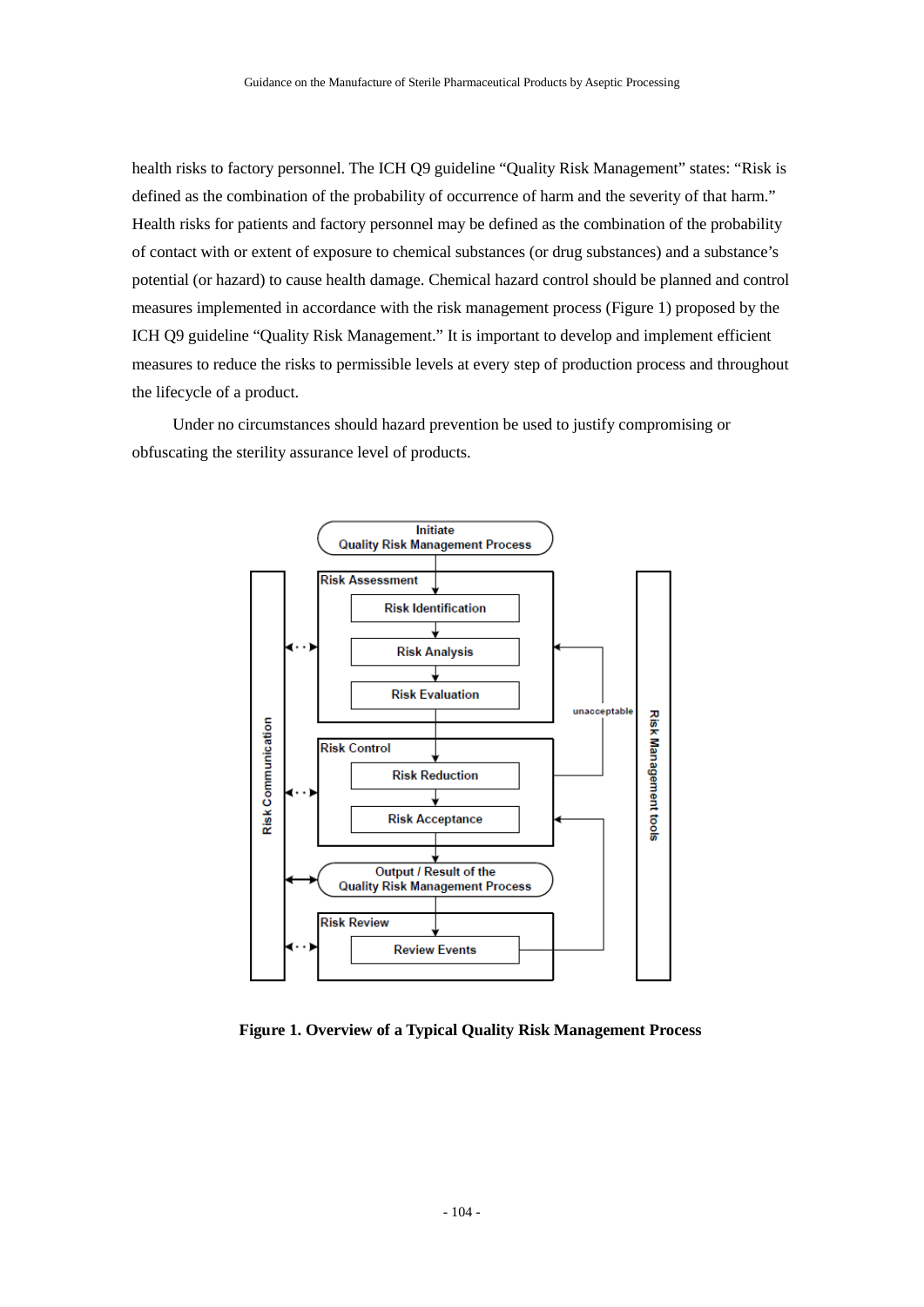#### **A5.2 Risk Management Processes**

#### **A5.2.1 Identification of Risks (Hazards)**

It is important to establish permissible exposure limits of individual chemical substances (or drug substances) based on scientific rationale, thereby potentially eliminating health hazards to patients and factory personnel. These limits are obtained by extrapolating data from animals (preclinical) or humans (clinical) to manufacturing plant setting. Such limits are defined as "permitted daily exposure (PDE)," "acceptable daily exposure (ADE)", or "acceptable daily intake (ADI)" in various guidelines.

The exposure limits thus established are based on the risk of damage to human health and are then used as reasonable references for determining safe exposure limits for work environments (e.g. acceptable exposure concentrations and residual amounts), permissible cross-contamination limits, and permissible residue levels on product contact surfaces. These limits provide the basis for establishing manufacturing conditions adequate for ensuring that health risk to patients and factory personnel are consistently below the maximum acceptable exposure level.

#### **A5.2.2 Risk Analysis (Exposure Analysis)**

The risk level for patients and factory personnel exposed to chemical substances depends on the nature or properties of chemical substances (e.g. powder, liquids, or aerosol form; particle size; specific gravity; solubility; etc.) over the production system life-cycle (all manufacturing steps, including production, changeover cleaning, and parts replacement) in each manufacturing process as well as the properties of the manufacturing processes themselves (e.g. open/closed systems, containment equipment, protectors, dust collection, clean-in-place systems, wet-in-place, etc.). Exposure analysis should be performed at both the steady- and non-steady-state production system's life-cycle, examining potential risk modalities such as the loss of containment equipment integrity.

## **A5.2.3 Risk Assessment**

Outcomes of risk analysis regarding human exposure to hazards should be evaluated in comparison with established exposure limits to assess potential health risks to patients and factory personnel. Potential health risks to patients are only acceptable if the cross-contamination of one pharmaceutical product with another product is known not to exceed defined cross-contamination limits during the manufacturing process of a pharmaceutical product. However, health risks to factory personnel may be acceptable if exposure to chemical substances is known to be controlled to quantities equal to or less than the ADE via exposure routes such as inhalation, direct contact, and oral.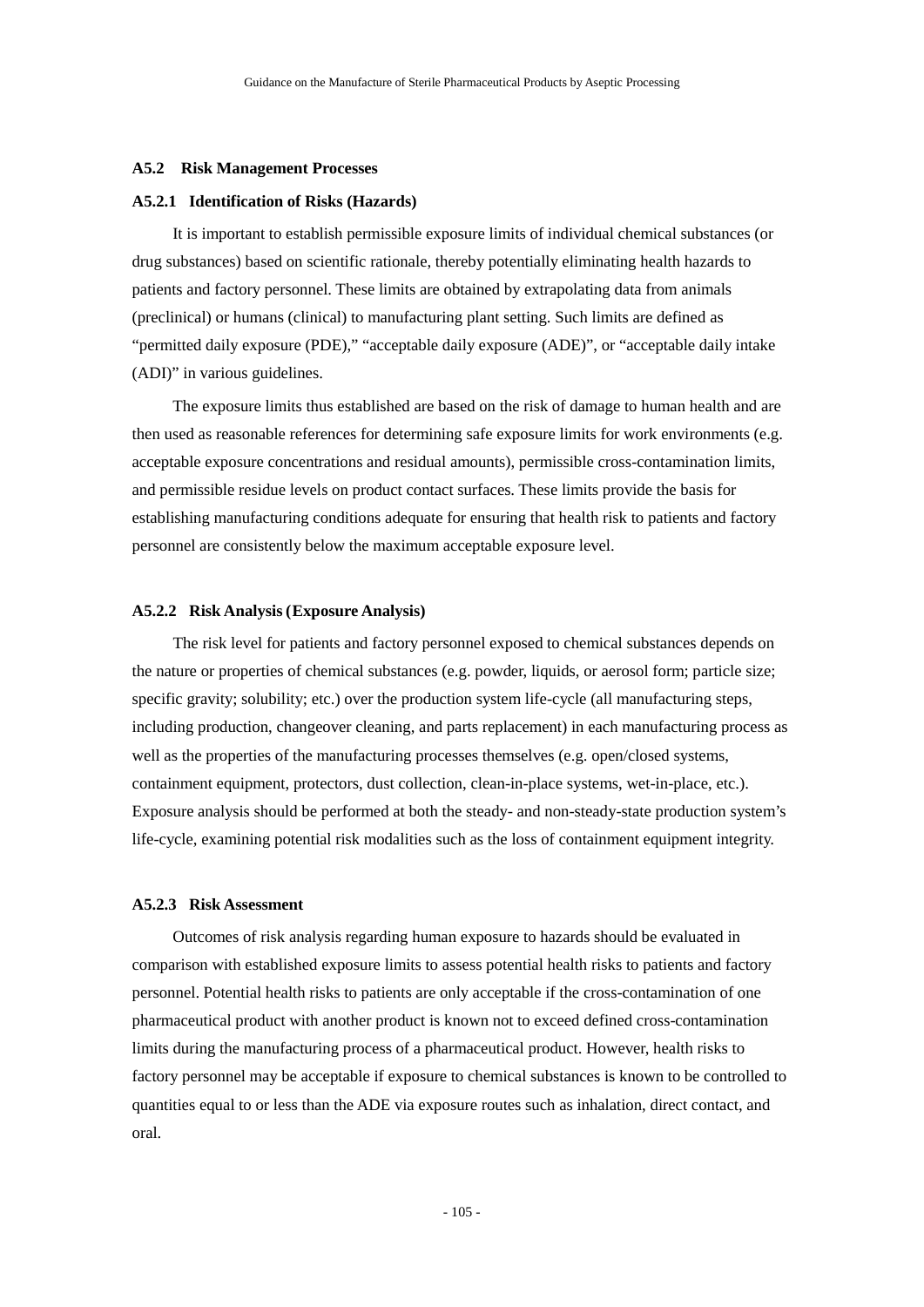## **A5.2.4 Risk Control**

If risk assessment results are judged to be unacceptable, appropriate risk mitigation measures should be implemented in line commensurate with the magnitude of the risks. While risk control measures vary, they should always address the following issue according to the prioritized list shown below:

- Removal of target chemical substances
- Use of alternative chemical substances
- Use of containment equipment (as a physical risk mitigation measure)
- Protection of personnel working in an open system

The basis of risk control is to prevent dispersion of highly active (hazardous) chemical substances into areas where residue control is not feasible or where decontamination is difficult.

The construction of a dedicated facility or the use of dedicated equipment should be considered in the course of developing control measures if validation-based cleaning procedures cannot be securely established or if risks of transferring chemical substances to non-product contact areas or risks of contaminating products with dispersed chemical powder are not acceptable.

### **A5.2.5 Risk Review**

Once chemical hazard preventive measures have been implemented based on a systematic risk assessment and the implementation of well-defined control activities, the, results of the risk management activities should be reviewed to confirm that the expected outcome has been achieved.

Measuring amounts of chemical dispersed and chemical residuerecovered from equipment surface is a valuable and effective means of risk review.

## **A5.2.5 Risk Communication**

Risk management processes included in the chemical hazard control program should be systemically implemented by an organization with well-defined decision-making authority and responsibility. The implementation should preferably be undertaken by interdisciplinary teams comprised experts, as recommended in the ICH Q9 guideline. When teams are formed, they should include experts from appropriate functional disciplines (e.g. quality unit, business development, engineering, regulatory affairs, production operations, sales and marketing, legal, statistics, and clinical), in addition to individuals knowledgeable on the quality risk management process.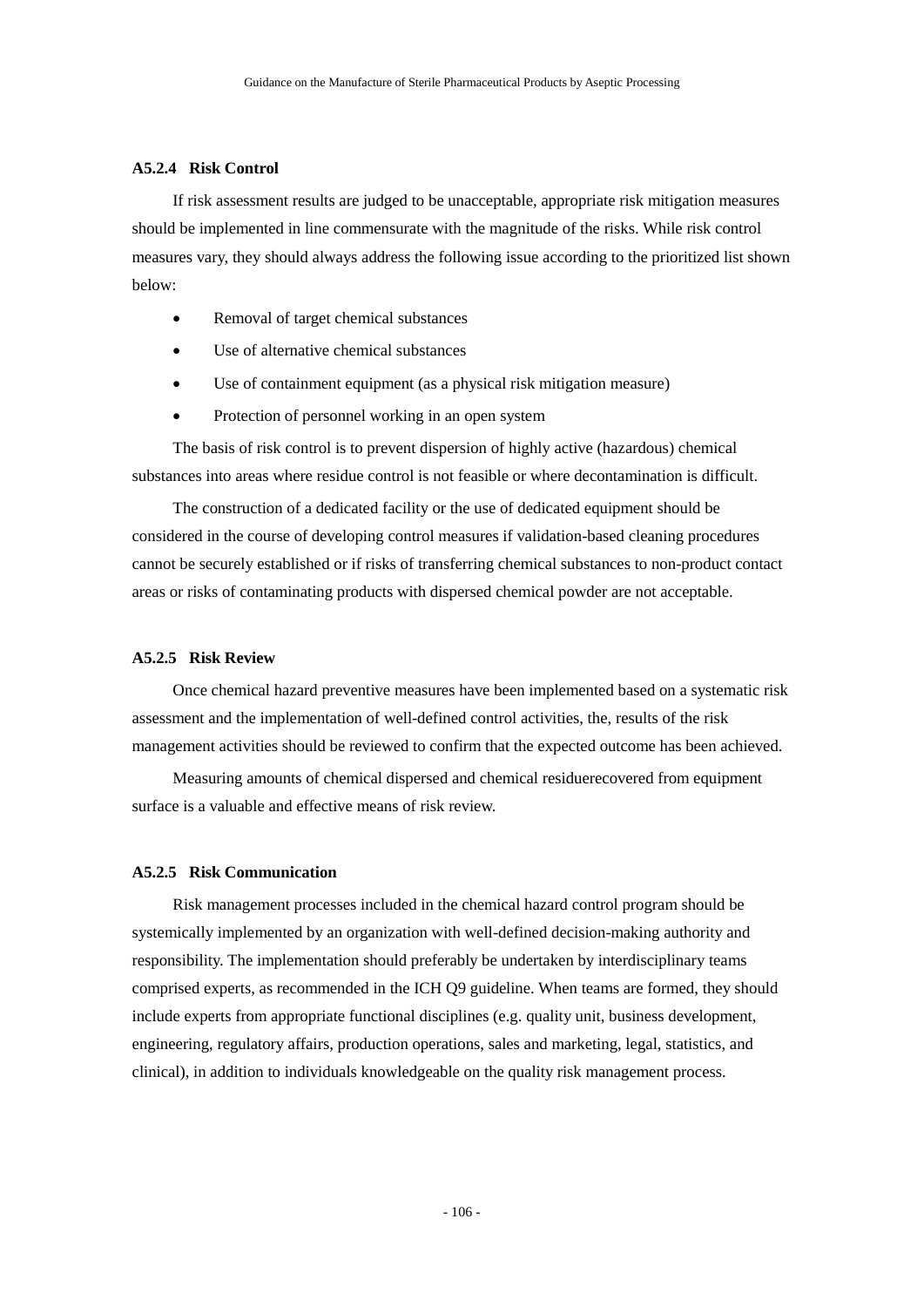## **A5.3 Personnel Training**

- 1. The education and training programs for personnel engaged in chemical hazard control should cover the following:
	- (1) Properties of chemical or drug substances to be handled
	- (2) Procedures for entering and exiting the controlled area
	- (3) Procedures for handling and operating equipment and devices within the controlled area
	- (4) Procedures for disposal of active waste materials
	- (5) Emergency safety measures
- 2. Education and training programs for personnel engaged in emergency operations should include the following topics:
	- (1) Emergency treatment and first-aid care for factory personnel
	- (2) Decontamination procedures
	- (3) Emergency communication networks

## **A6 Tests and Inspections**

### **A6.1 Endotoxins**

## **A6.1.1 General Requirements**

- 1. The possibility of endotoxin contamination should be considered and appropriate preventive measures implemented for raw materials, containers, closures, pharmaceutical water used to manufacture parenteral pharmaceutical products, and surfaces of manufacturing equipment contacting products.
- 2. Surfaces of manufacturing equipment contacting products should be properly cleaned, dried, and maintained in a clean condition to prevent an increase in bioburden and associated endotoxin levels.
- 3. The final rinse of surfaces of manufacturing equipment contacting products as well as containers and closures should use water for injection to prevent contamination with endotoxins. The manufacturing equipment after washing should be kept dry unless immediately followed by sterilization.
- 4. The efficiency of endotoxin removal from containers and closures should be validated when the removal is performed by heat inactivation, surface washing, or adsorption or membrane filtration of prepared drug solution.
- 5. Endotoxin testing procedures should generally comply with the Endotoxins Test in the Japanese Pharmacopoeia. Prior to testing, a test for interfering factors should be performed to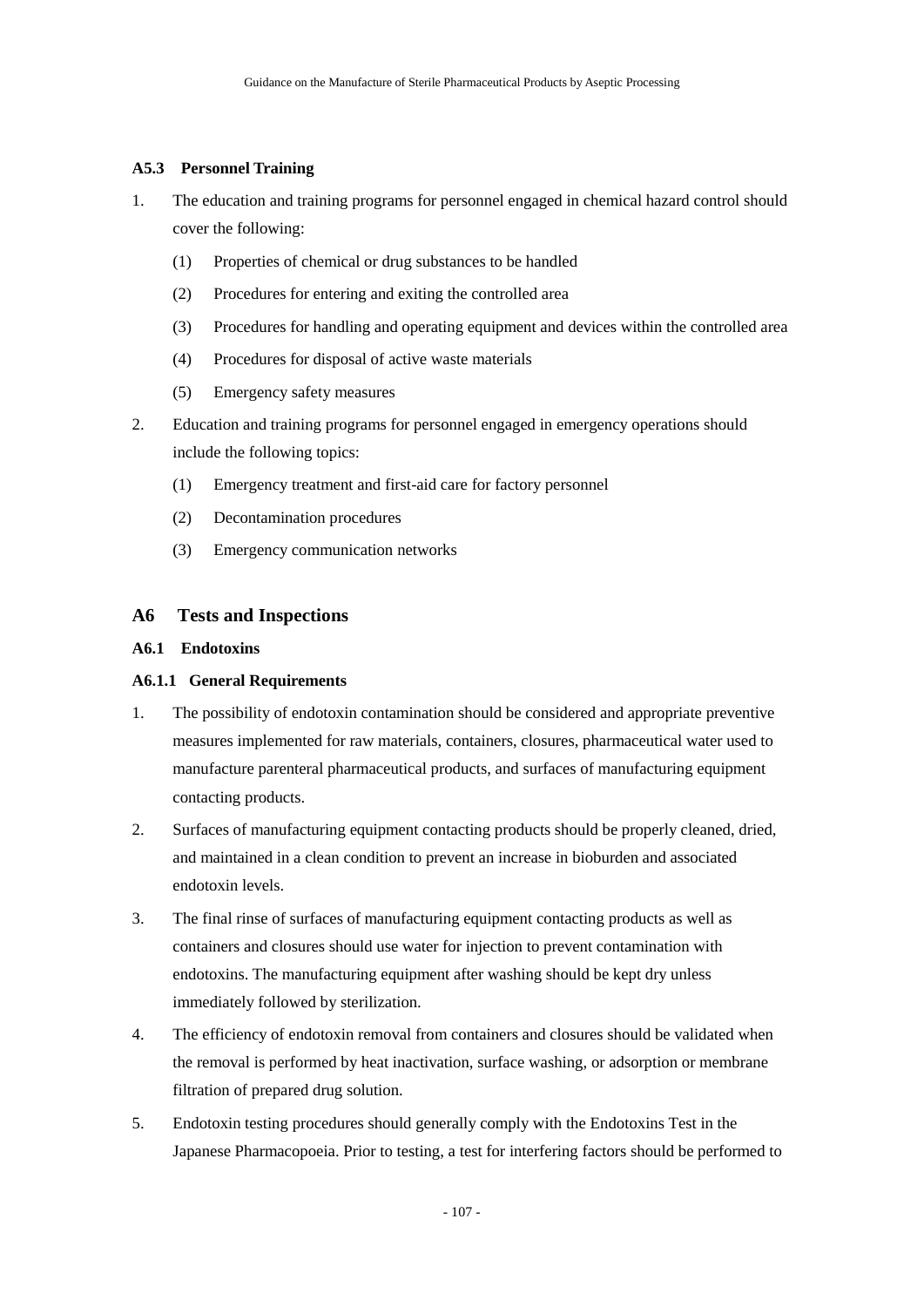identify the maximum valid dilution to confirm the absence of enhancing or inhibiting factors for the reaction in sample solutions.

## **A6.1.2 Validation**

- 1. When endotoxin inactivation or removal is performed by heating, washing, membrane filtration, or adsorption, the post-processing residual endotoxin level should be verified to fall within specified control limits by determining the post-processing removal rate after loading a known amount of endotoxin.
- 2. Endotoxin testing should be supplemented by appropriate method validation.
- 3. Lysate and other reagents necessary for the endotoxin test should be appropriately controlled with regard to storage temperature and expiration date.

## **A6.2 Insoluble Particulate Matter**

## **A6.2.1 General Requirements**

- 1. The amount of insoluble particulate matter remaining on washed containers, closures, and drug solution-contact surfaces of manufacturing equipment after filtration sterilization as well as in filtered drug solution should be controlled within certain acceptance limits.
- 2. Insoluble particulate matter occurring with time after production by interaction between containers or closures and drug solution or by aggregation of high-molecular-weight substances such as proteins should be closely monitored to control the levels below maximum acceptable limits. The control efficiency should be verified by long-term stability tests.
- 3. Insoluble particulate matter testing procedures should generally comply with the Insoluble Particulate Matter Test in the Japanese Pharmacopoeia.

## **A6.2.2 Validation**

The Insoluble Particulate Matter Test should be supplemented by appropriate method validation.

## **A6.3 Container Integrity**

#### **A6.3.1 General Requirements**

1. Containers for sterile pharmaceutical products should be closed by an appropriately validated method. The integrity-related parameters should be adequately controlled, since the integrity of the container-closure system may be compromised, if operation conditions of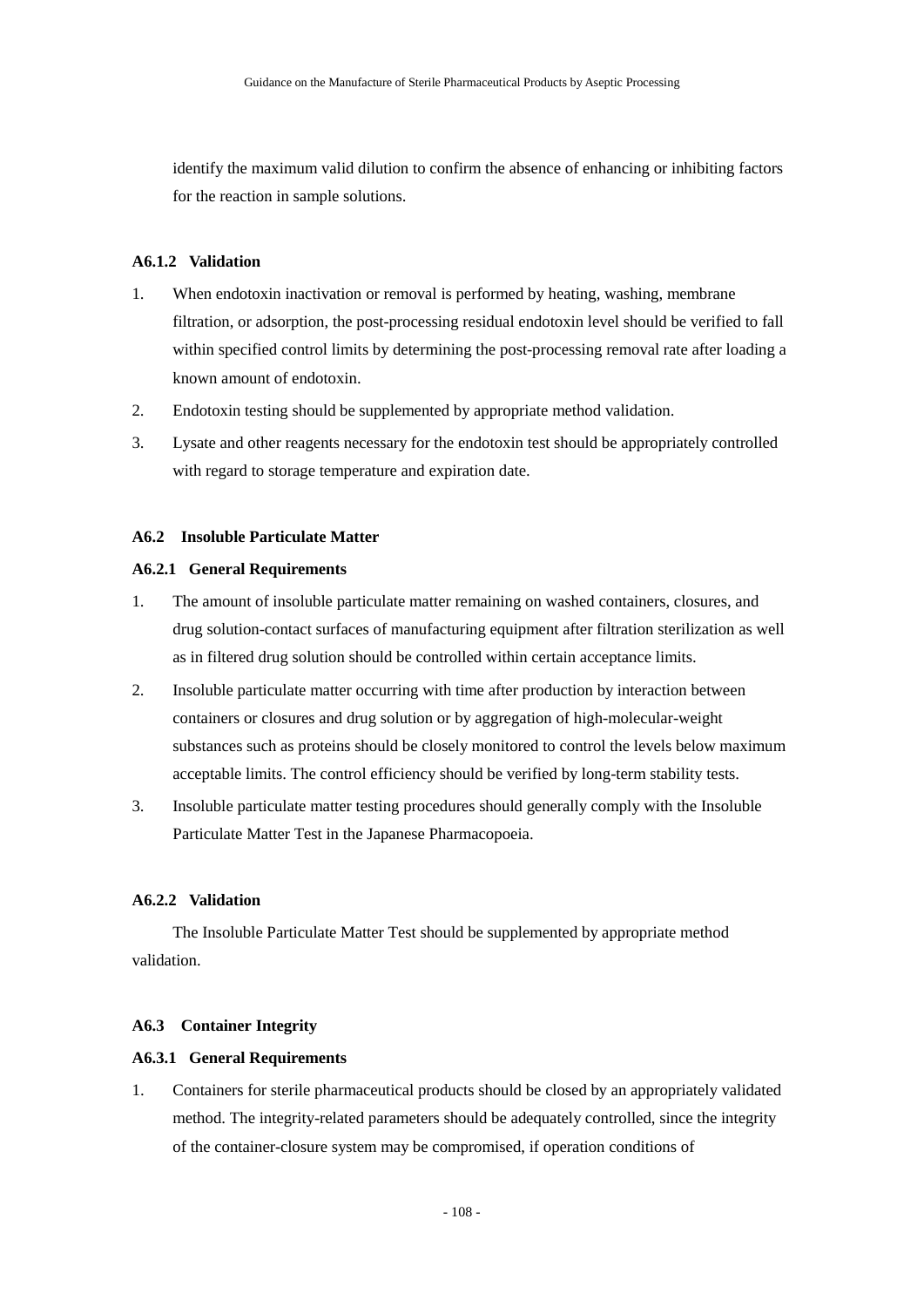manufacturing equipment are not optimal.

- 2. Flawed containers or closures may become a contributory factor to the compromise of the integrity. The integrity should be ensured by routine monitoring or by 100 percent inspection of containers or closures, and necessary safety measures be implemented to prevent the supply of pharmaceutical products with a risk of non-sterility.
- 3. Containers closed by fusion such as glass or plastic ampoules should be subjected to 100 percent integrity testing. Samples of other containers should be checked for integrity sccording to appropriate procedures.
- 4. Container integrity and hence product sterility should be verified to be maintained until use.
- 5. Procedures for the integrity test should be established in a manner suitable for properties of individual containers and closures.

## **A6.3.2 Validation**

- 1. The container integrity test to be employed should be validated by appropriate methods.
- 2. The container integrity test should take at least the following test conditions into consideration, wherever feasible: temperature variations during product storage, packaging forms, vibrations and shocks during transportation, variations in atmospheric pressure during air transportation. Rationale for these conditions should be documented.

#### **A6.4 Visual Inspection**

#### **A6.4.1 General Requirements**

- 1. If the sterility of pharmaceutical products is ensured by eliminating products that exhibit observable container integrity failure, the relationship between container integrity and visual characteristics should be appropriately defined for use as visual inspection criteria.
- 2. The visual inspection criteria should be optimized for each formulation of each pharmaceutical product based on product characteristics.
- 3. Standards of foreign matter in pharmaceutical products should be established based on the Foreign Insoluble Matter Test for Injectables in the Japanese Pharmacopoeia. Standards for "readily detectable foreign insoluble matter" and "clearly detectable foreign insoluble matter" should be specified for features of pharmaceutical products and types of foreign matter.
- 4. Pharmaceutical products should be subjected to the inspection of all products ("100% inspection") during the manufacturing process to remove products containing "readily detectable foreign insoluble matter" or "clearly detectable foreign insoluble matter." This 100% inspection should be followed by sampling inspection, as appropriate. The sample size

- 109 -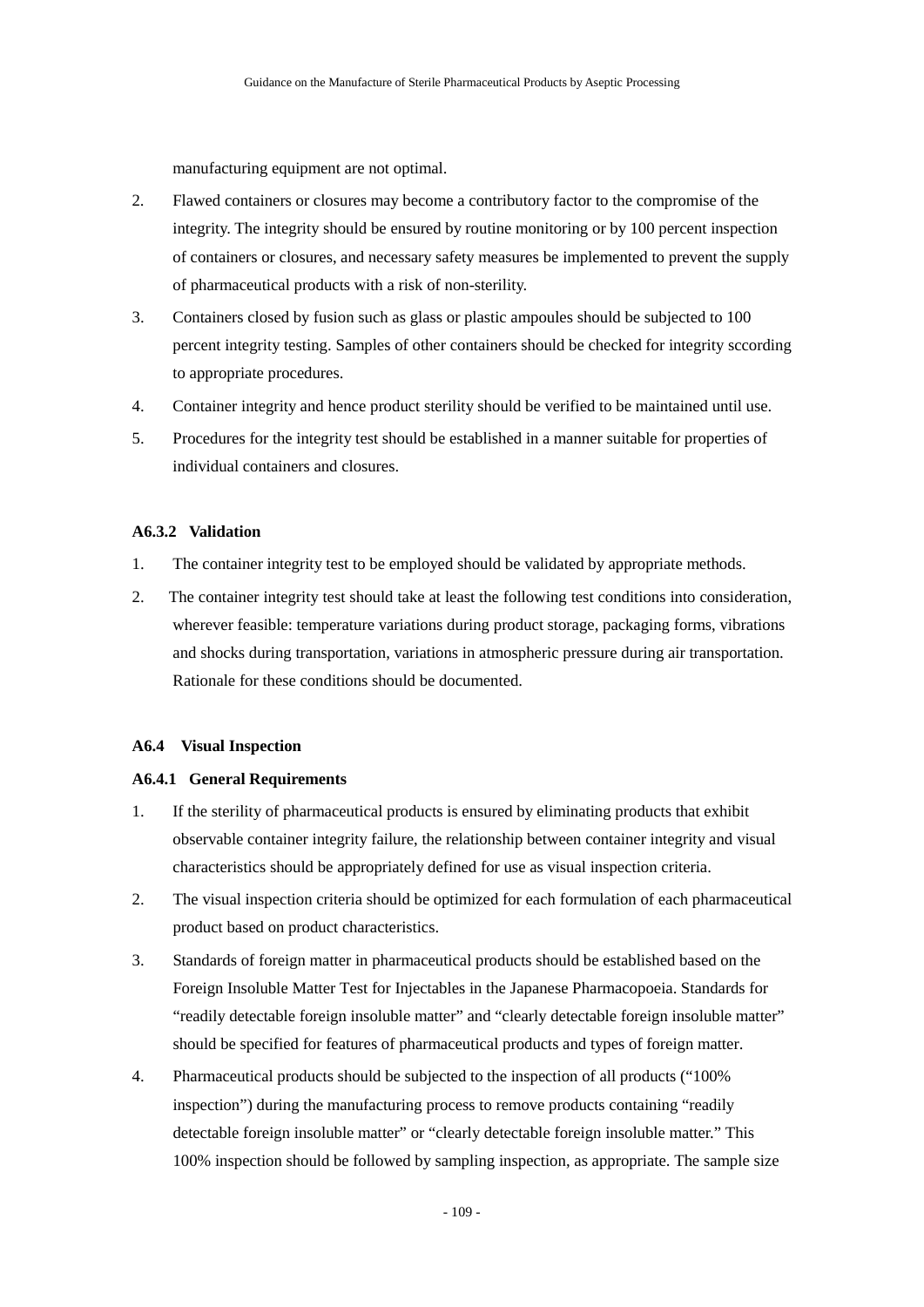for sampling inspection should be sufficient for statistical analysis with respect to batch size (refer to AOL sampling plan, as an example).

- 5. The test method of visual inspection should be specified in SOPs. For example, visual inspection by humans should include, but not be limited to, the following test conditions:
	- (1) Inspection procedures, inspection pitch, time required for inspection per unit of inspection, and intervals of inspectors' rest breaks
	- (2) Inspection benches, inspection conveyers, inspection lamps, inspection magnifiers, and inspection posture (e.g. seated on chair)
	- (3) Light intensity ininspectionposition, light intensity in inspection area or room, and color of background plate

If all pharmaceutical products are required or planned to be visually inspected during the manufacturing process, the conditions for inspection such as the duration of observation and light intensity, should be specified and optimized for individual products to completely remove "readily detectable foreign insoluble matter" and "clearly detectable foreign insoluble matter." The light intensity over the area of inspection should range from 2000 to 3750 lux if sampling inspection or quality test is performed after 100 percent visual inspection. The time required for visual inspection should be 5 seconds per unit of inspection per background color of white and black each. The light intensity and duration of observation may be increased, as appropriate.

- 6. If visual inspection is conducted using automatic inspection equipment, at least the following matters should be determined and specified:
	- (1) Model of automatic inspection equipment, speed of work, and time required for inspection per unit of inspection
	- (2) Assessment methods for the performance of the equipment at the beginning and end of inspection operation as well as periodic verification of the performance using reference standards
	- (3) Calibration
- 7. When a boundary sample is to be prepared for use in the interpretation of inspection results, the quality of the sample should be evaluated and approved by the quality control department. Since boundary samples deteriorate or decompose over time, an expiration date should be set or sample quality should be periodically evaluated.

## **A6.4.2 Validation**

1. When visual inspection is conducted manually by the inspector, the ability of individual